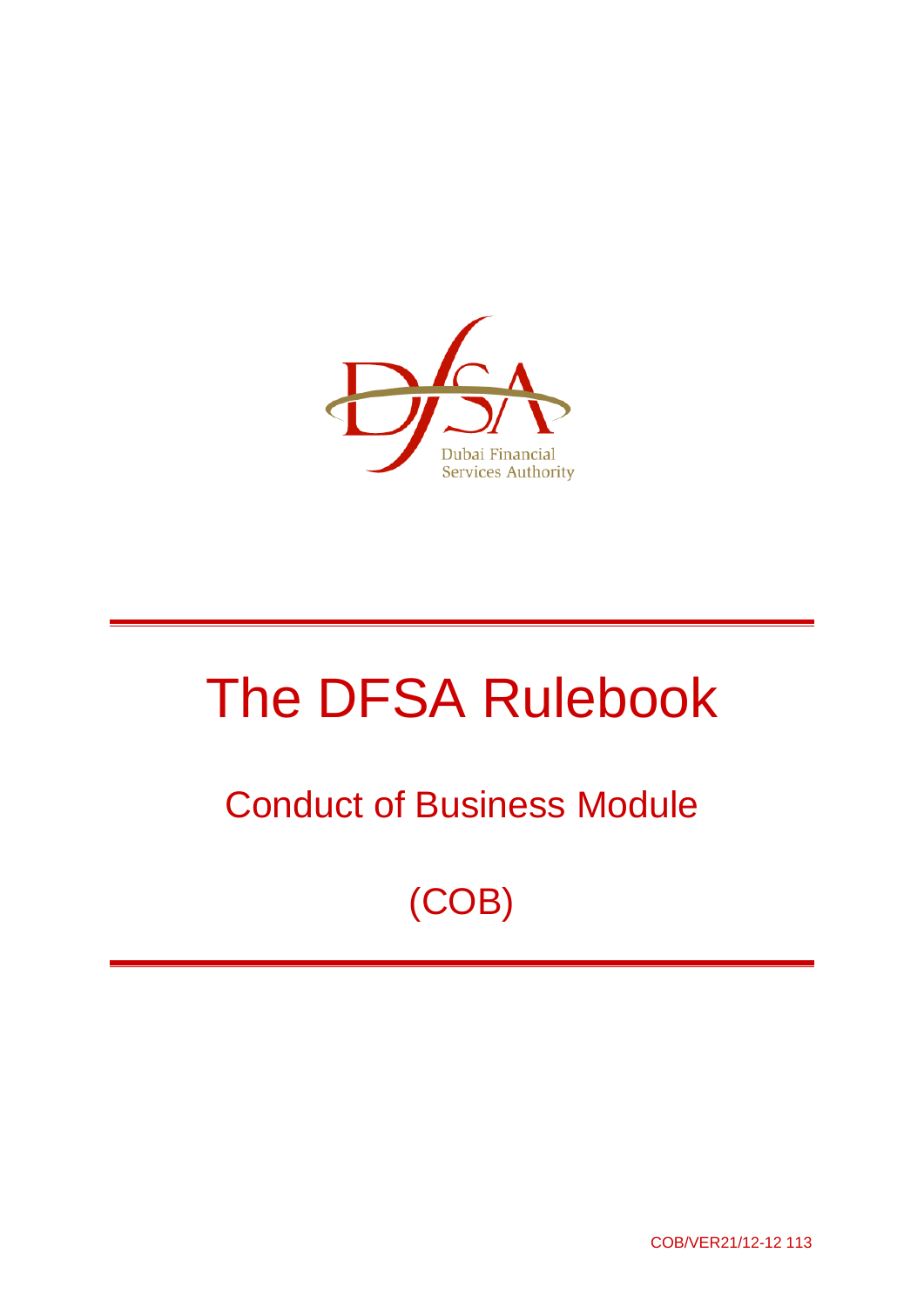

## **Contents**

The contents of this module are divided into the following chapters, sections and appendices:

| 1.1                     |                                                                                                                       |  |
|-------------------------|-----------------------------------------------------------------------------------------------------------------------|--|
| 2 <sup>1</sup>          |                                                                                                                       |  |
| 2.1                     |                                                                                                                       |  |
| 2.2                     |                                                                                                                       |  |
| 2.3                     |                                                                                                                       |  |
| 2.4                     |                                                                                                                       |  |
| 2.5                     |                                                                                                                       |  |
| 2.6                     |                                                                                                                       |  |
| $\overline{\mathbf{3}}$ | <b>CORE RULES - INVESTMENT BUSINESS, ACCEPTING DEPOSITS,</b><br><b>PROVIDING CREDIT AND PROVIDING TRUST SERVICES7</b> |  |
|                         |                                                                                                                       |  |
|                         |                                                                                                                       |  |

#### ADDITIONAL RULES - ACCEPTING DEPOSITS AND PROVIDING  $\overline{\mathbf{4}}$ **CREDIT15**

#### **ADDITIONAL RULES - PROVIDING TRUST SERVICES ............... 16**  $5<sup>5</sup>$

| 5.1  |  |
|------|--|
| 5.2  |  |
| 5.3  |  |
| 5.4  |  |
| 5.5  |  |
| 5.6  |  |
| 5.7  |  |
| 5.8  |  |
| 5.9  |  |
| 5.10 |  |
| 5.11 |  |
|      |  |

#### $6<sup>1</sup>$ ADDITIONAL RULES - INVESTMENT BUSINESS ............................. 21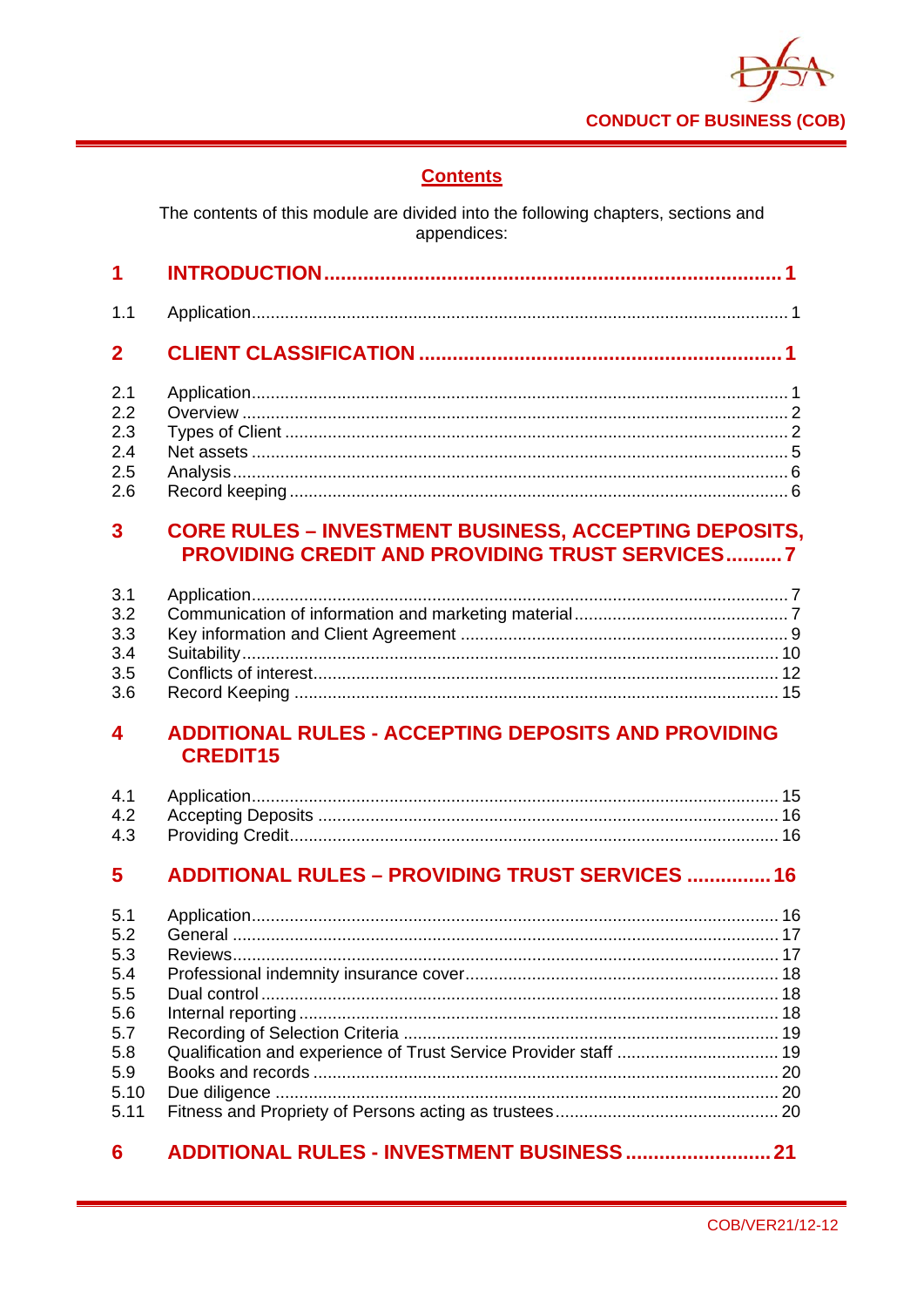

#### $6.1$  $6.2$ 6.3 64 6.5 6.6 6.7 68 6.9 6.10 6.11 Client Assets 33 6.12 6.13 6.14 6.15

#### $\overline{\mathbf{z}}$

| 7.1  |  |
|------|--|
| 7.2  |  |
| 7.3  |  |
| 7.4  |  |
| 7.5  |  |
| 7.6  |  |
| 7.7  |  |
| 7.8  |  |
| 7.9  |  |
| 7.10 |  |
| 7.11 |  |
| 7.12 |  |

#### **SPECIFIC RULES - OPERATING A CREDIT RATING AGENCY...51**  $\mathbf{R}$

| 8.1<br>8.2<br>8.3<br>8.4<br>8.5<br>8.6<br>8.7<br>8.8<br>8.9<br>8.10 |  |
|---------------------------------------------------------------------|--|
|                                                                     |  |
|                                                                     |  |
|                                                                     |  |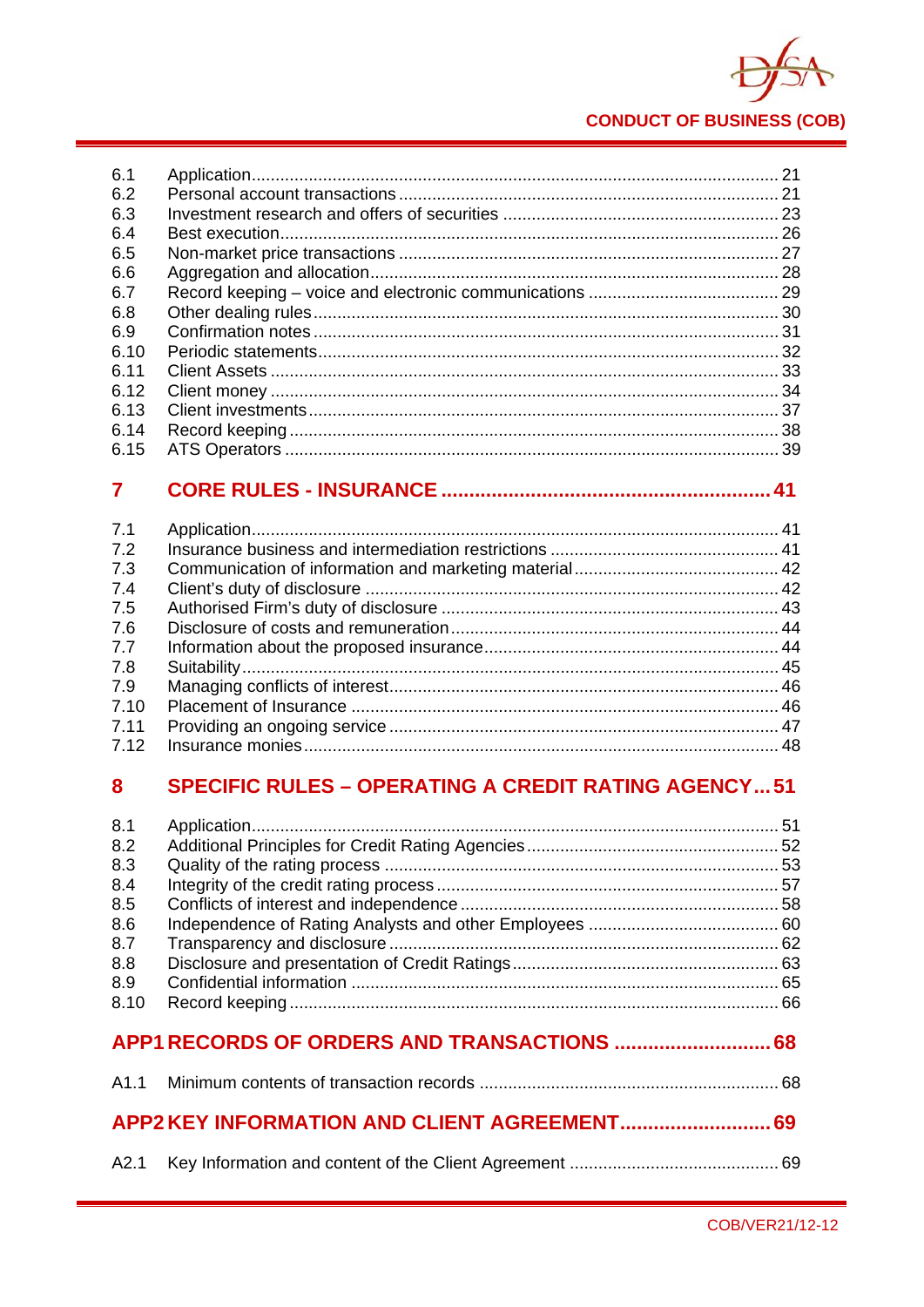

| A3.1                                                                                   |              |  |
|----------------------------------------------------------------------------------------|--------------|--|
|                                                                                        |              |  |
| A4.1                                                                                   |              |  |
|                                                                                        |              |  |
| A5.1<br>A5.2<br>A5.3<br>A5.4<br>A5.5<br>A5.6<br>A5.7<br>A5.8<br>A5.9<br>A5.10<br>A5.11 |              |  |
|                                                                                        | . <u>.</u> . |  |

## **APP6 SAFE CUSTODY PROVISIONS ..................................................... 84**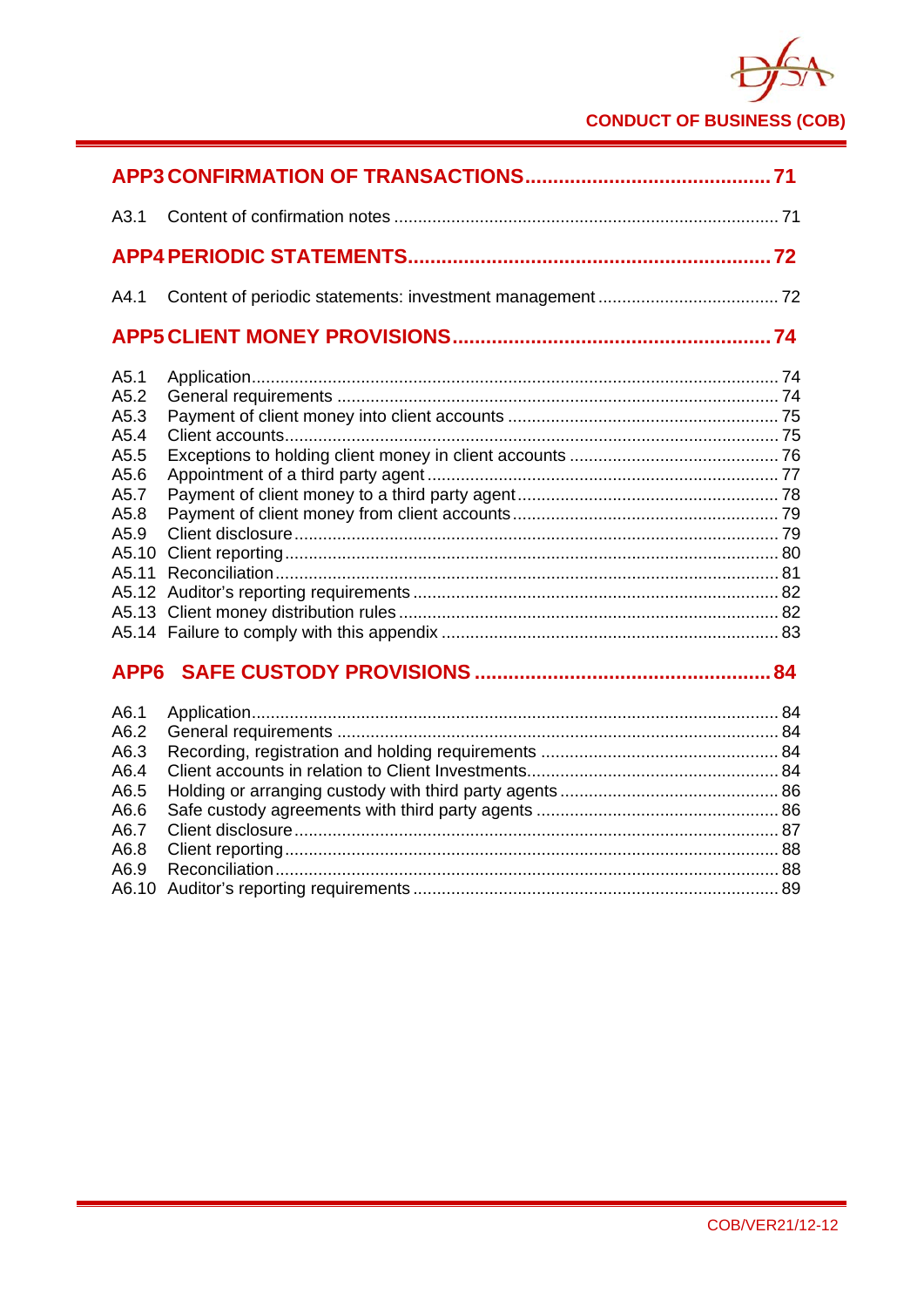

## **1 INTRODUCTION**

## **1.1 Application**

- **1.1.1** This module (COB) applies to every Authorised Firm with respect to the carrying on, in or from the DIFC, of any:
	- (a) Financial Service; or
	- (b) activity which is carried on, or held out as being carried on, in connection with or for the purposes of such a Financial Service;

except to the extent that a provision of COB provides for a narrower application.

**1.1.2** COB does not apply to a Representative Office.

#### **Guidance**

An Authorised Firm may be able to rely on the Transitional Rules in chapter 10 of GEN for the purposes of complying with some of the provisions in this module. The Rules enable Authorised Firms to make a smooth transition to the new regime that came into force 1 July 2008 under rulemaking instrument No. 56, following the DFSA's "Key Policy Review" outlined in Consultation Paper 52. Examples of the provisions to which the Transitional Rules apply are the Client classification (Rule 2.3.3(1)), consent and notifications to be treated as a Market Counterparty (Rule 2.3.4), statements required to be included in marketing material (Rule  $3.2.4(1)(c)$ ) and requirements for Client Agreement and key information (Rule 3.2.2(1)(b)).

## **2 CLIENT CLASSIFICATION**

## **2.1 Application**

- **2.1.1** (1) This chapter applies, subject to (3) and (4), to an Authorised Firm, carrying on or intending to carry on any Financial Service with or for a Person.
	- (2) For the purposes of this chapter, a Person includes a Fund or trust, even if it does not have a separate legal personality.
	- (3) This chapter applies to a Credit Rating Agency only if and to the extent that it intends to carry on, or carries on, a Financial Service other than Operating a Credit Rating Agency.
	- (4) This chapter does not apply to an Authorised ISPV.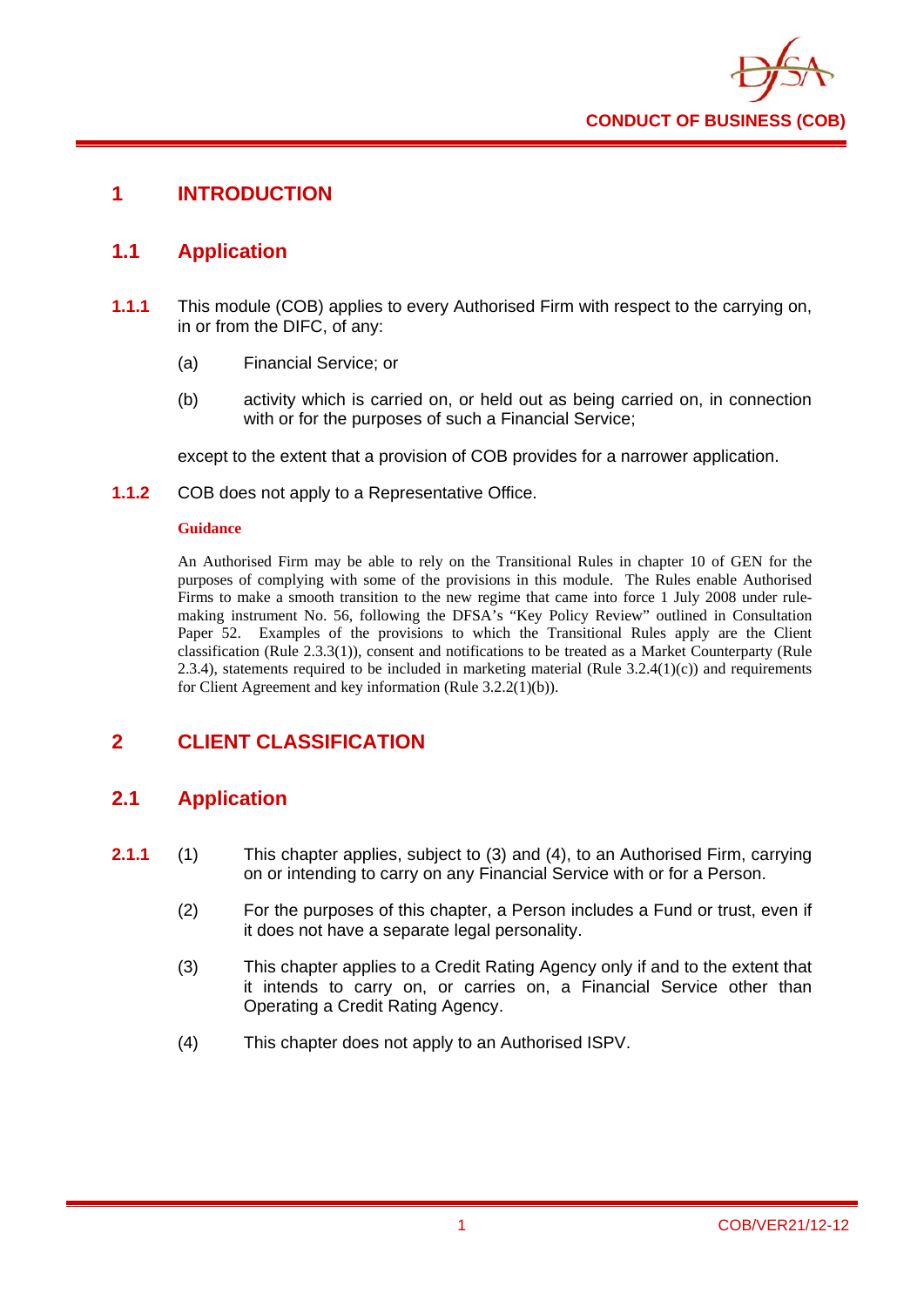

## **2.2 Overview**

#### **Guidance**

- 1. This chapter describes the manner in which an Authorised Firm classifies and treats its Clients. The modules of the Rulebook may apply to an Authorised Firm differently depending on whether the Person with or for whom it is carrying on Financial Services is, or is to be treated as, a Retail Client, Professional Client, or Market Counterparty.
- 2. An Authorised Firm may choose to provide Financial Services and products to both Retail Clients and Professional Clients. In these circumstances, the Authorised Firm must determine the appropriate classification of its Clients. As a consequence of the analysis under Rule 2.3.2, it may be that a Client is:
	- a. a Retail Client;
	- b. a Professional Client; or
	- c. a Professional Client in relation to certain services and products and a Retail Client in relation to other services and products.
- 3. An Authorised Firm may choose to treat all Persons with whom it deals as Retail Clients. In these circumstances, Rule  $2.3.1(2)(a)$  provides that the Authorised Firm is not required to undertake the determination in Rule 2.3.1(1).
- 4. An Authorised Firm may choose to deal only with Professional Clients provided the Authorised Firm is able to classify those Persons as such. See Rule 2.3.2. In such case a Person who is classified as a Professional Client in relation to any Financial Service or product offered by the Authorised Firm cannot be a Client of the Authorised Firm in relation to other Financial Services or products, in relation to which he does not have the necessary expertise.
- 5. A firm may treat as a Market Counterparty a Professional Client referred to in Rule 2.3.2(2), provided that in respect of some of those Persons, the firm must obtain their prior written consent before treating them as a Market counterparty. The others only require notification by the firm of the classification as a Market Counterparty. See Rule 2.3.4. Treatment as a Market Counterparty means that, for example, Rules relating to Client Agreements, suitability, inducements, best execution, aggregation and allocation do not apply to such Clients.

## **2.3 Types of Client**

- **2.3.1** (1) Subject to (2), before carrying on a Financial Service with or for a Person, an Authorised Firm must determine whether such a Person is a Professional Client in accordance with Rule 2.3.2, in respect of all or particular Financial Services or products offered by the Authorised Firm.
	- (2) An Authorised Firm is not required to comply with (1) in relation to a particular Person where it:
		- (a) treats that Person as a Retail Client; or
		- (b) carries on an activity of the kind described in GEN Rule 2.26.1 that constitutes marketing with that Person and provides no other Financial Service to that Person.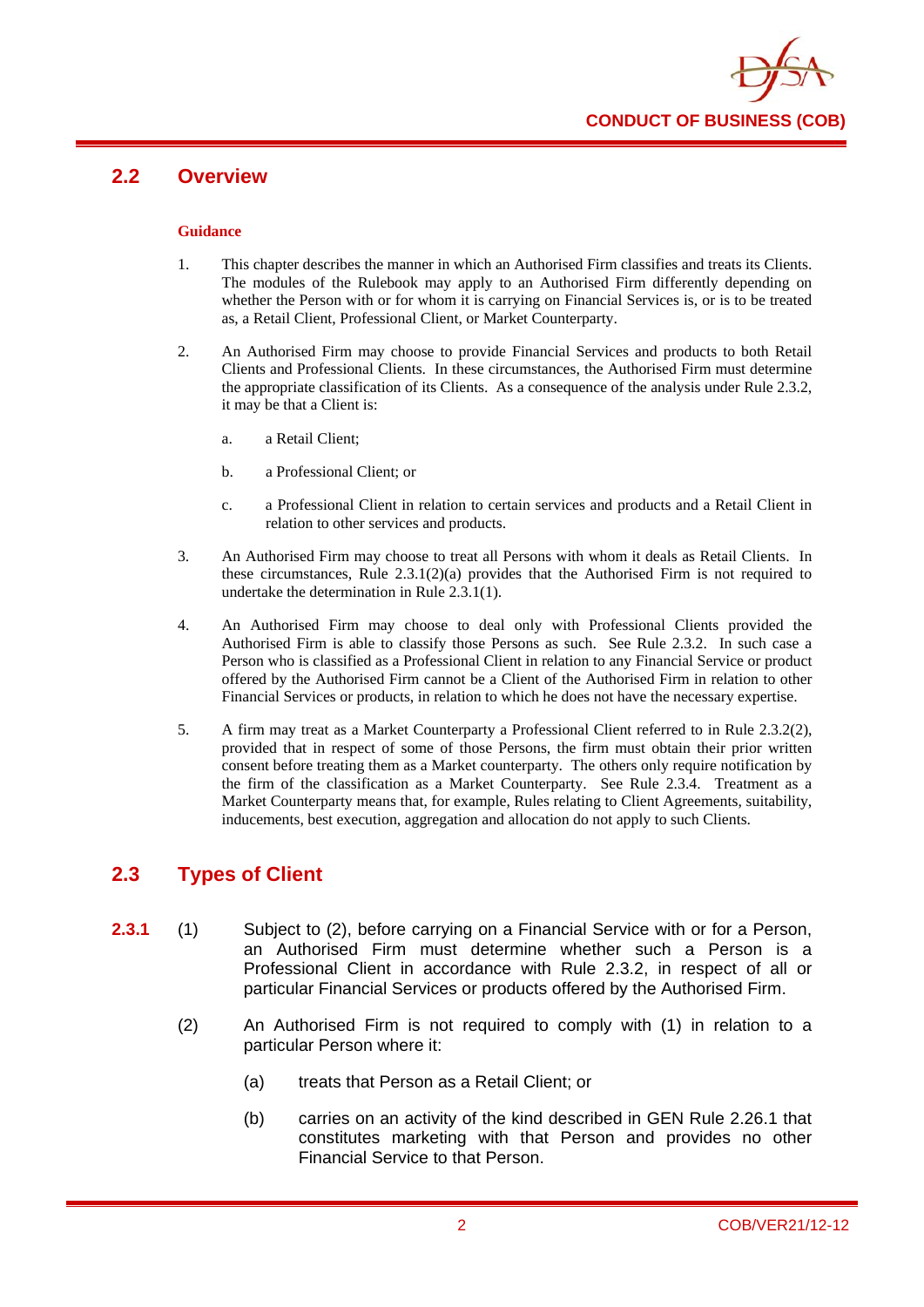

(3) If an Authorised Firm is aware that a Client with or for whom it is intending to carry on a Financial Service is acting as an agent for another Person (the 'second person') in relation to a particular Transaction then, unless the Client is another Authorised Firm or a Regulated Financial Institution, the Authorised Firm must treat that second person as its Client in relation to that Transaction.

#### **Guidance**

Pursuant to GEN Rule 3.2.7, an Authorised Firm which is not a Representative Office may carry on activities which constitute marketing financial services and financial products offered in a jurisdiction other than the DIFC. The effect of Rule  $2.3.1(2)(b)$  is to provide a carve out for an Authorised Firm from the requirements under Rule 2.3.1(1) when the firm is carrying on such marketing activities. Under other provisions in this module, an Authorised Firm is also exempt from other specific requirements when carrying on such marketing activities under Rules 3.3.1(d) and 3.4.1(d).

## **Professional Client**

- **2.3.2** (1) An Authorised Firm may classify a Person as a Professional Client only if such a Person:
	- (a) either:
		- (i) has net assets of at least \$500,000 calculated in accordance with Rule 2.4.1; or
		- (ii) is, or has been in the previous 2 years:
			- (A) an Employee of the Authorised Firm; or
			- (B) an Employee in a professional position in another Authorised Firm;
	- (b) subject to (2), appears, on reasonable grounds, to the Authorised Firm, to have sufficient experience and understanding of relevant financial markets, products or transactions and any associated risks following the analysis specified in Rule 2.5.1; and
	- (c) has not elected to be treated as a Retail Client in accordance with Rule 2.3.3.
	- (2) An Authorised Firm may consider the following Persons as possessing the necessary degree of experience and understanding of relevant financial markets, products or transactions without having to undertake the analysis referred to in (1)(b):
		- (a) a Collective Investment Fund or a regulated pension fund;
		- (b) an Authorised Firm, a Regulated Financial Institution or the management company of a regulated pension fund;
		- (c) a properly constituted government, government agency, central bank or other national monetary authority of any country or jurisdiction: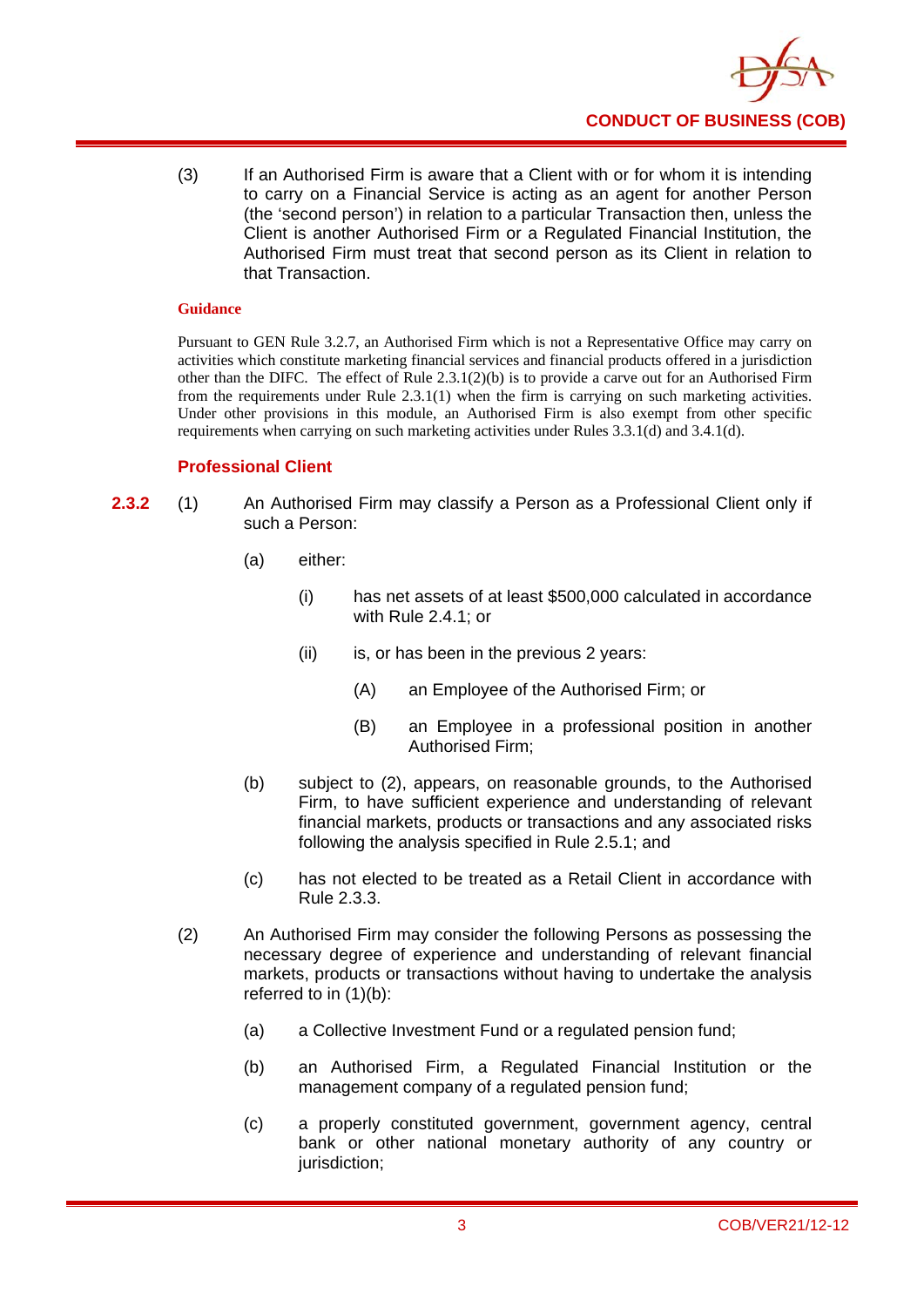

- (d) a public authority or state investment body;
- (e) a supranational organisation whose members are either countries, central banks or national monetary authorities;
- (f) an Authorised Market Institution, regulated exchange or regulated clearing house;
- (g) a Body Corporate whose shares are listed or admitted to trading on any regulated exchange of an IOSCO member country;
- (h) a Body Corporate which has called up share capital of at least \$10,000,000; or
- (i) any other institutional investor whose main activity is to invest in financial instruments, including an entity dedicated to the securitisation of assets or other financial transactions.
- (3) A personal investment vehicle may be classified as a Professional Client without having to meet the requirements in  $(1)(a)(i)$  if it is established and operated for the sole purpose of facilitating the management of the investment portfolio of an existing Professional Client.

- 1. A Professional Client is responsible for keeping an Authorised Firm informed about any changes that could affect his current classification. Should the Authorised Firm become aware that a Professional Client no longer fulfils the conditions which made him eligible to be classified as a Professional Client, the Authorised Firm should take appropriate action.
- 2. A personal investment vehicle may be a Body Corporate, Partnership, trust or foundation.

#### **Option of a Professional Client to be treated as a Retail Client**

- **2.3.3** (1) Subject to (4), the purpose of Rule 2.3.2(1)(c), an Authorised Firm must, when first establishing a relationship with a Person as a Professional Client for the purposes of carrying on a Financial Service, inform that Person of his option to be treated as a Retail Client, the higher level of protection available to Retail Clients, and the time within which the Person may elect to be treated as a Retail Client.
	- (2) If the Person does not expressly elect to be treated as a Retail Client within the time specified by the Authorised Firm, the Authorised Firm may, pursuant to Rule 2.3.2, classify that Person as a Professional Client.
	- (3) Subject to (4), an Authorised Firm must, during the course of its dealings with a Professional Client, treat such a Client as a Retail Client if he expressly requests the Authorised Firm to do so.
	- (4) In the event that an Authorised Firm only carries on Financial Services with or for Professional Clients, it must inform the Person of this fact and any relevant consequences.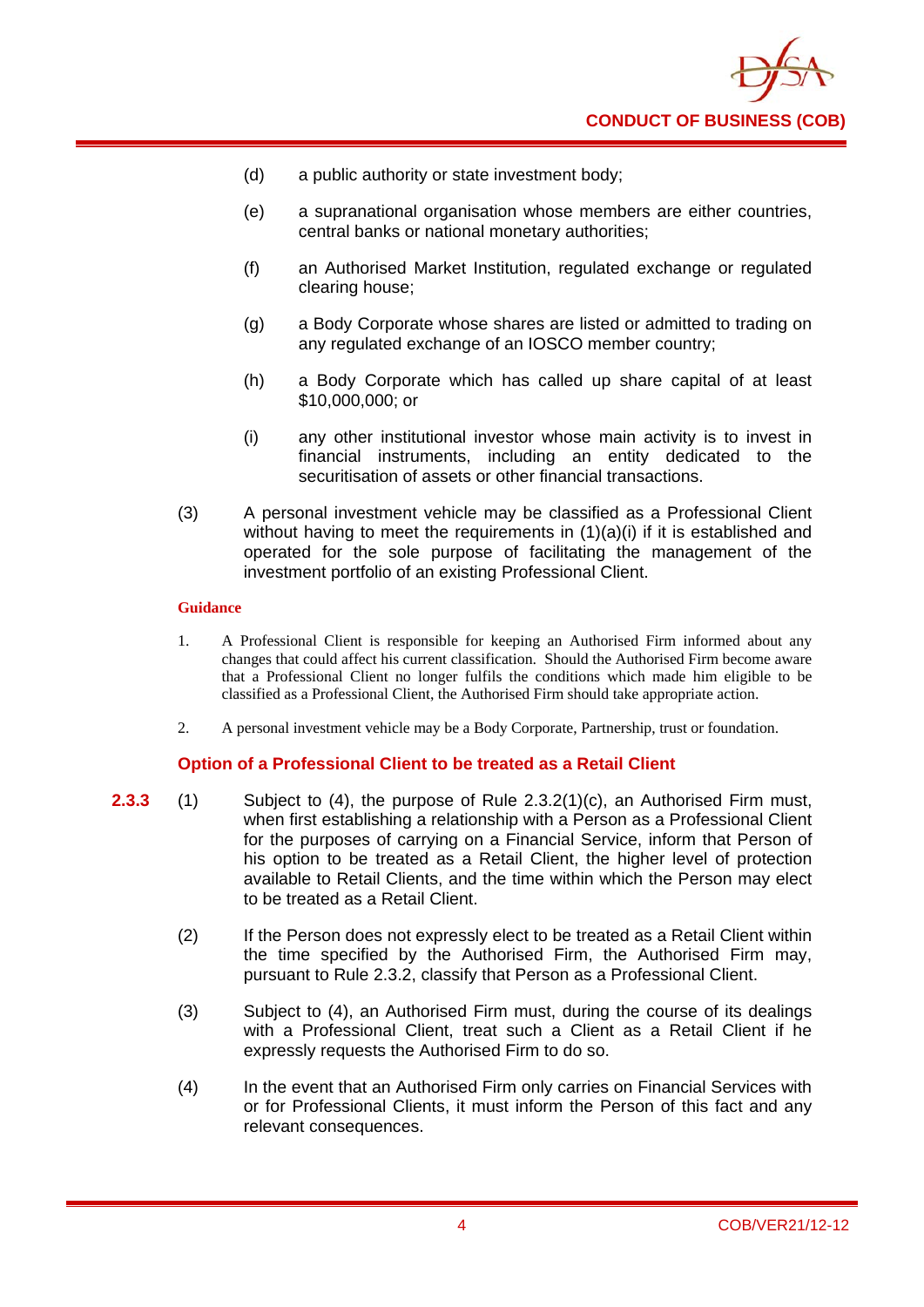

- 1. The obligation in Rule 2.3.3(1) applies to an Authorised Firm when it deals for the first time with a Professional Client.
- 2. For the purposes of Rule 2.3.3 (3), it is the responsibility of a Professional Client to ask for a higher level of protection as a Retail Client.

#### **Market Counterparty**

- **2.3.4** (1) An Authorised Firm may treat a Professional Client referred to in Rule 2.3.2(2) as a Market Counterparty provided that the firm:
	- (a) in the case of a Professional Client referred to in Rule 2.3.2(2)(a) to (f), has given to that Client a prior written notification of the classification as a Market Counterparty and that Client has not requested to be treated otherwise; and
	- (b) in the case of a Professional Client referred to in Rule  $2.3.2(2)(q)$ , (h), or (i), has obtained the prior written consent of that Client to be treated as a Market Counterparty.
	- (2) The notification and consent referred to in (1) may be given in respect of all services or in respect of each individual Transaction.
	- (3) The notification in (1)(a) need only be given to one of:
		- (a) a Fund or its Fund Manager; or
		- (b) a pension fund or its management company.

## **Retail Client**

**2.3.5** A Client is a Retail Client to the extent he is not a Professional Client.

## **2.4 Net assets**

- **2.4.1** An Authorised Firm, when calculating net assets of a Person who is an individual for the purposes of the requirement under Rule 2.3.2(1)(a)(i):
	- (a) must exclude the value of the primary residence of that Person; and
	- (b) may include any assets held directly or indirectly by that Person.

#### **Guidance**

The reference to "assets held directly or indirectly" is designed to include assets held by direct legal ownership, by beneficial ownership (for example, as a beneficiary in a trust), or by both legal and beneficial ownership. Such assets may be held, for instance, through a special purpose or personal investment vehicle, a foundation, or the like.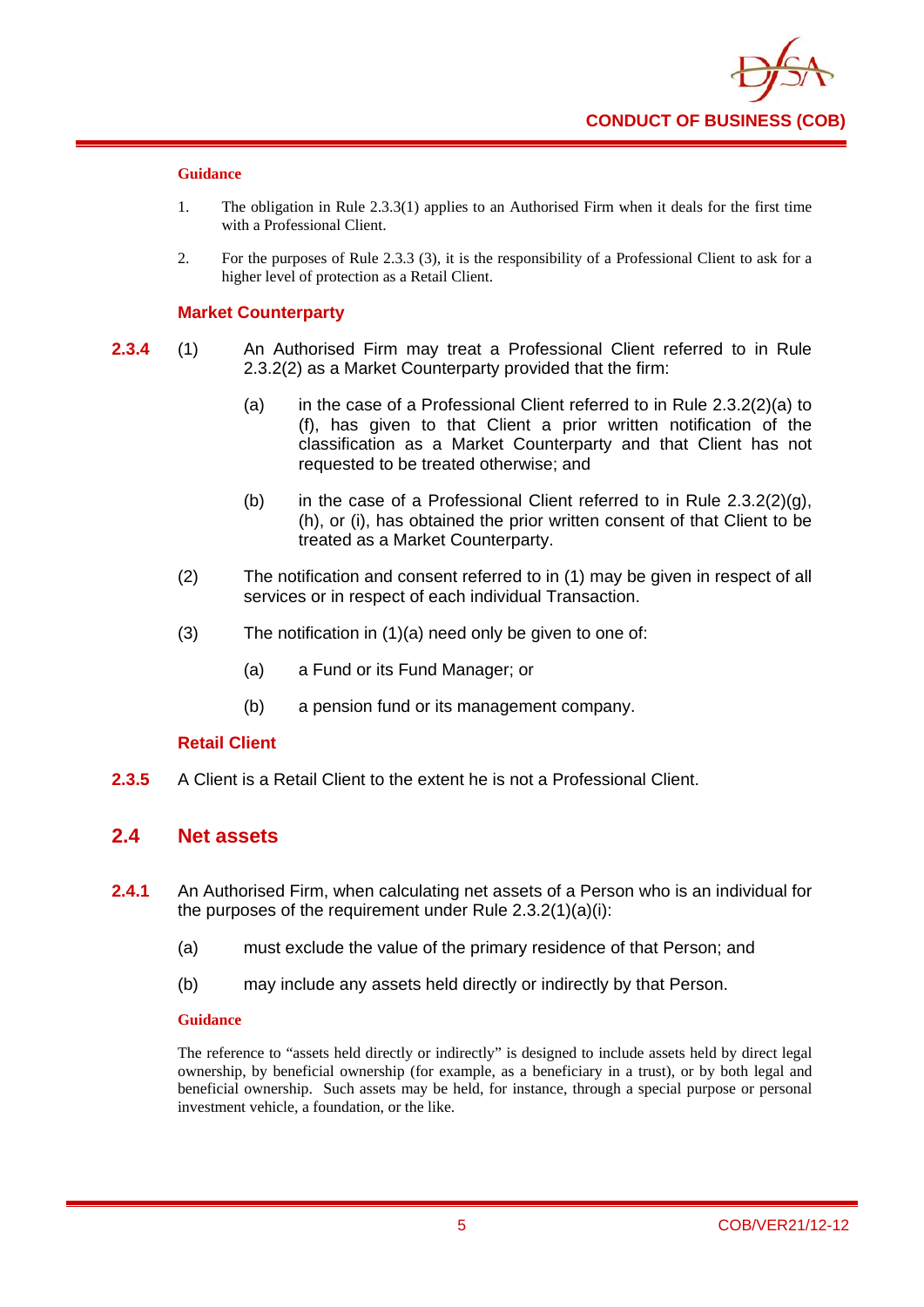

## **2.5 Analysis**

- **2.5.1** (1) For the purpose of Rule 2.3.2(1)(b), the analysis undertaken by an Authorised Firm must include, where applicable, consideration of the following matters:
	- (a) the Person's knowledge and understanding of the relevant financial markets, types of financial products or arrangements and the risks involved either generally or in relation to the proposed Transaction;
	- (b) the length of time the Person has participated in relevant financial markets, the frequency of dealings and the extent to which the Person has relied on financial advice from financial institutions;
	- (c) the size and nature of transactions that have been undertaken by or on behalf of the Person in relevant financial markets;
	- (d) the Person's relevant qualifications relating to financial markets;
	- (e) the composition and size of the Person's existing financial investment portfolio;
	- (f) in the case of credit or insurance transactions, relevant experience in relation to similar transactions to be able to understand the risks associated with such transactions; and
	- (g) any other matters which the Authorised Firm considers relevant.
	- (2) Where the analysis is being carried out in respect of an Undertaking, the analysis must be applied to those individuals who are authorised to undertake transactions on behalf of the Undertaking.

#### **Guidance**

Generally, an Authorised Firm may consider a Person to have relevant experience and understanding where such a Person:

- a. has been involved in similar transactions in a professional or personal capacity sufficiently frequently to give the Authorised Firm reasonable assurance that the Person is able to make decisions of that kind, understanding the type of risks involved;
- b. in the case of an Employee, has worked in the financial services industry for at least one year in a professional capacity which requires knowledge of the transactions or services involved; or
- c. is found to be acting in relation to the particular transaction involved, on reliance of a recommendation made by an Authorised Firm or Regulated Financial Institution.

## **2.6 Record keeping**

**2.6.1** An Authorised Firm must keep records of: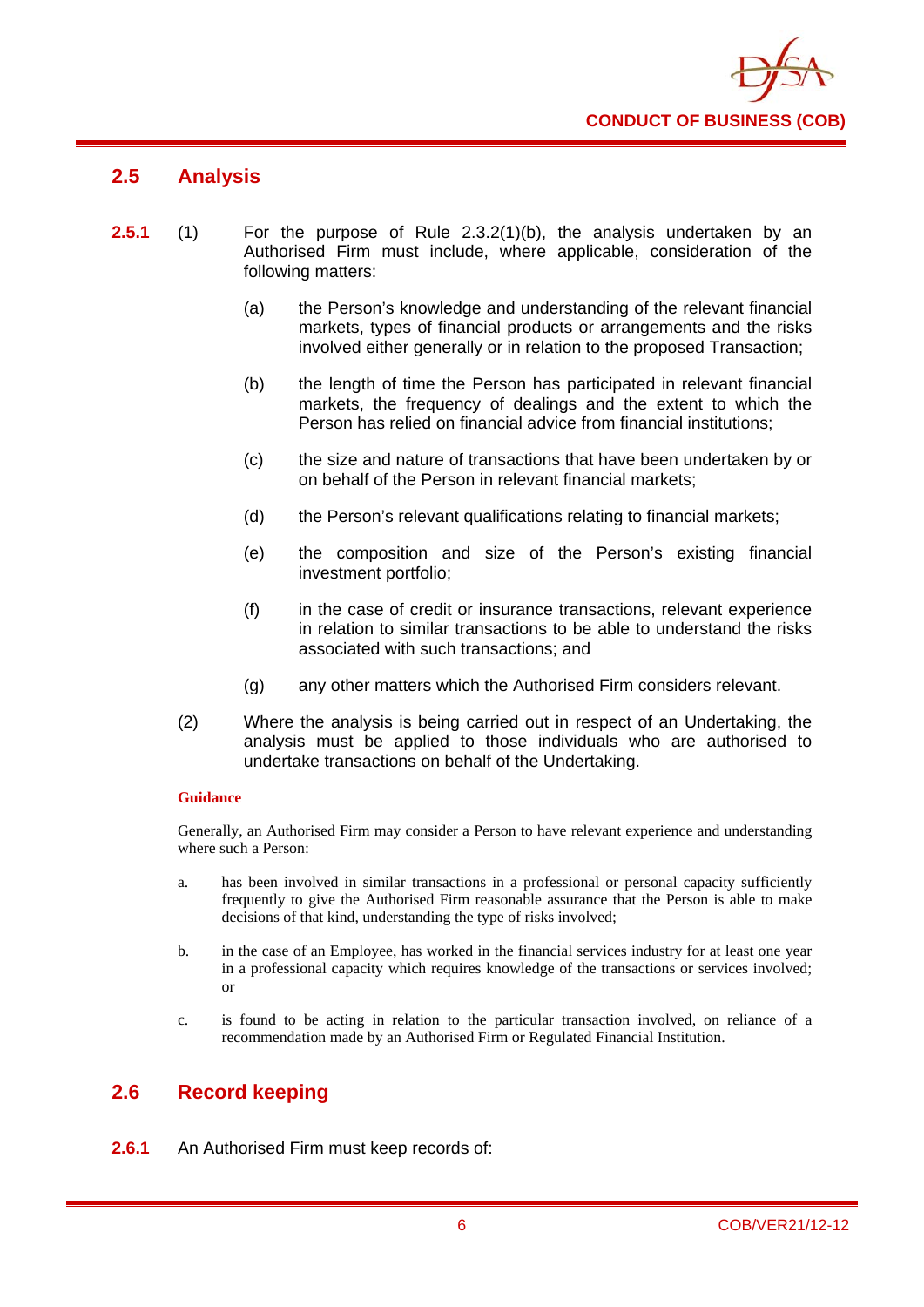

- (a) the process undertaken under the Rules in this chapter including any documents which evidence the Client's classification; and
- (b) any notice sent to the Client under the Rules in this chapter and evidence of despatch.
- **2.6.2** These records must be kept for at least six years from the date on which the business relationship with a Client has ended. If the date on which the business relationship ended remains unclear, it may be taken to have ended on the date of the completion of the last Transaction.

## **3 CORE RULES – INVESTMENT BUSINESS, ACCEPTING DEPOSITS, PROVIDING CREDIT AND PROVIDING TRUST SERVICES**

#### **Guidance**

- 1. The Rules in this chapter give support to the Principles in GEN section 4.2 and in particular Principles 1, 2, 6 and 7.
- 2. There are additional Rules that apply to Authorised Firms in other chapters of this module, which are more specific to the nature of the Financial Service conducted by the Authorised Firm.

## **3.1 Application**

- **3.1.1** This chapter applies to an Authorised Firm which carries on or intends to carry on:
	- (a) Investment Business;
	- (b) Accepting Deposits;
	- (c) Providing Credit; or
	- (d) Providing Trust Services,

except where it is expressly provided otherwise.

## **3.2 Communication of information and marketing material**

### **General**

- **3.2.1** When communicating information to a Person in relation to a financial product or financial service, an Authorised Firm must take reasonable steps to ensure that the communication is clear, fair and not misleading.
- **3.2.2** An Authorised Firm must not, in any form of communication with a Person, attempt to limit or avoid any duty or liability it may have to that Person or any other Person under the Regulatory Law 2004 or Rules.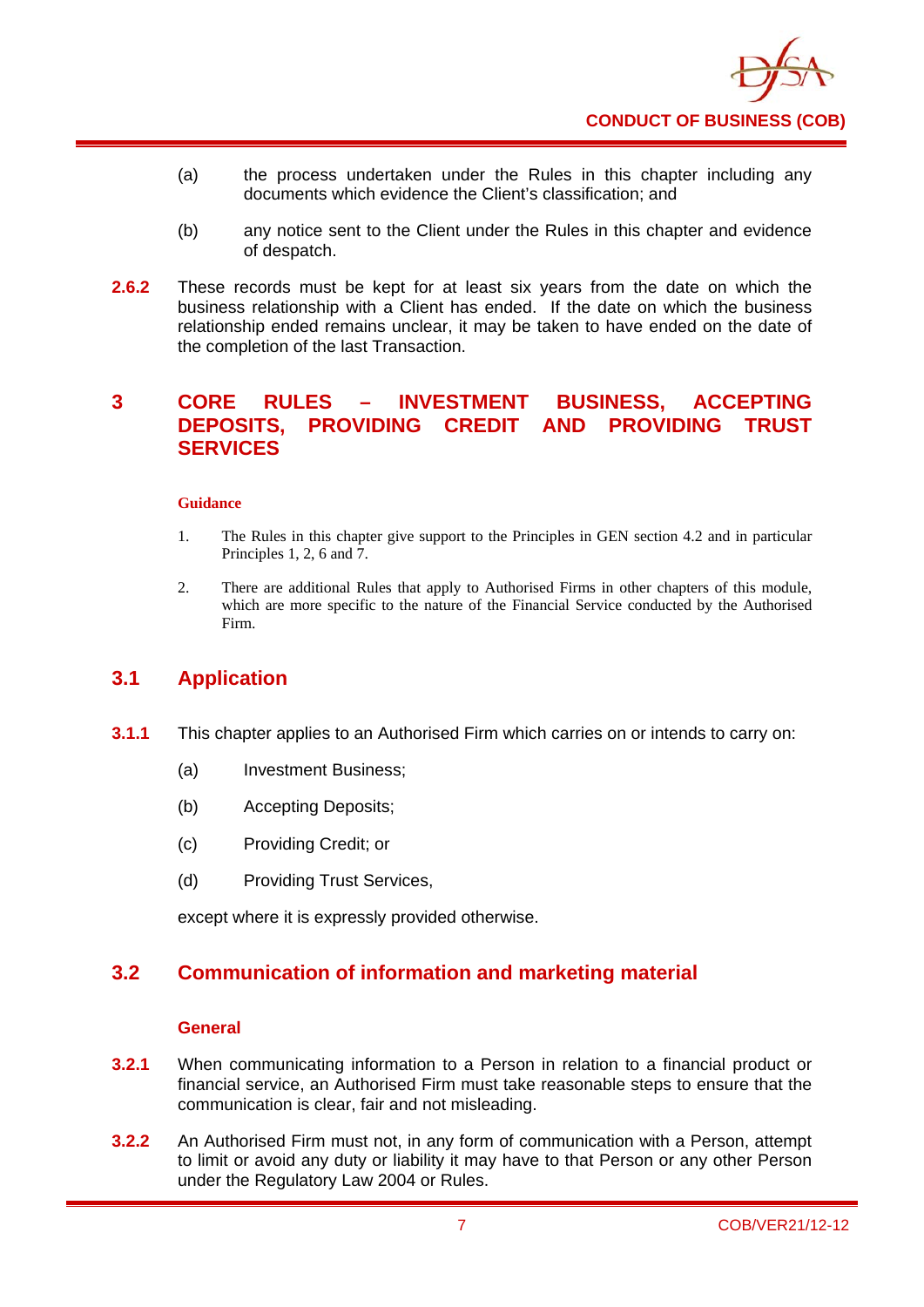

**3.2.3** Where a Rule in COB requires information to be sent to a Client, the Authorised Firm must provide that information directly to the Client and not to another Person, unless it is on the written instructions of the Client.

## **Marketing material**

- **3.2.4** (1) An Authorised Firm must ensure that any marketing material communicated to a Person contains the following information:
	- (a) the name of the Authorised Firm communicating the marketing material or, on whose behalf the marketing material is being communicated;
	- (b) the Authorised Firm's regulatory status as required under GEN section 6.4; and
	- (c) if the marketing material is intended only for Professional Clients, a clear statement to that effect and that no other Person should act upon it.
	- (2) In (1), marketing material includes any invitation or inducement to enter into an agreement:
		- (a) in relation to a financial product or to engage in a Financial Service with the Authorised Firm; or
		- (b) in relation to a financial product or financial service offered by a Person other than the Authorised Firm.
	- (3) An Authorised Firm which communicates marketing material in (2)(b) must:
		- (a) ensure that the marketing material complies with the applicable Rules and any legislation administered by the DFSA; and
		- (b) not distribute such marketing material if it becomes aware that the Person offering the financial product or financial service to which the material relates is in breach of the regulatory requirements that apply to that Person in relation to that product or service.
- **3.2.5** An Authorised Firm must take reasonable steps to ensure that:
	- (a) any marketing material intended for Professional Clients is not sent or directed to any Persons who are not Professional Clients; and
	- (b) no Person communicates or otherwise uses the marketing material on behalf of the Authorised Firm in a manner that amounts to a breach of the requirements in this section.

## **Past performance and forecasts**

**3.2.6** An Authorised Firm must ensure that any information or representation relating to past performance, or any future forecast based on past performance or other assumptions, which is provided to or targeted at Retail Clients: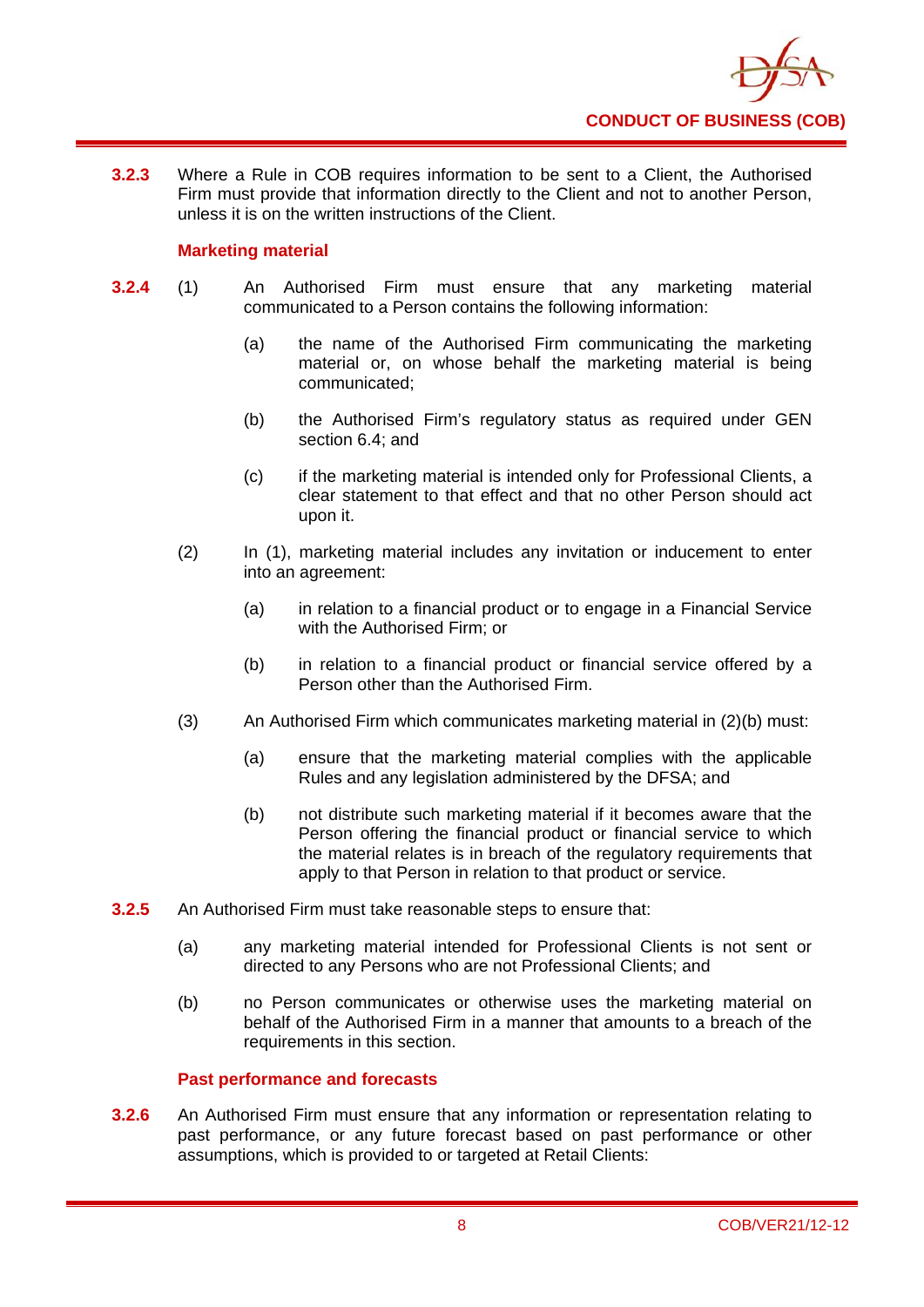

- (a) presents a fair and balanced view of the financial products or financial services to which the information or representation relates;
- (b) identifies, in an easy to understand manner, the source of information from which the past performance is derived and any key facts and assumptions used in that context are drawn; and
- (c) contains a prominent warning that past performance is not necessarily a reliable indicator of future results.

In presenting information relating to past performance of a financial product or financial service, the Authorised Firm should follow, to the extent relevant, the Global Investment Performance Standards (GIPS) issued by Institute of Chartered Financial Analysts of the USA or a reputable independent actuarial, financial or statistical reporting service provider.

## **3.3 Key information and Client Agreement**

## **Application**

- **3.3.1** The Rules in this section do not apply to an Authorised Firm when it is:
	- (a) carrying on a Financial Service with or for a Market Counterparty;
	- (b) Accepting Deposits;
	- (c) Providing Credit;
	- (d) carrying on an activity of the kind described in GEN Rule 2.26.1 that constitutes marketing; or
	- (e) a Fund Manager of a Fund Offering the Units of a Fund it manages.
- **3.3.2** (1) Subject to (2), an Authorised Firm must not carry on a Financial Service with or for a Person unless:
	- (a) there is a Client Agreement entered into between the Authorised Firm and that Person containing the key information specified in App2; and
	- (b) before entering into the Client Agreement with the Person, the Authorised Firm has provided to that Person the key information referred to in (a) in good time to enable him to make an informed decision relating to the relevant Financial Service.
	- (2) An Authorised Firm may provide a Financial Service to a Client without having to comply with the requirement in (1):
		- (a) subject to (3), where it is, on reasonable grounds, impracticable to comply; or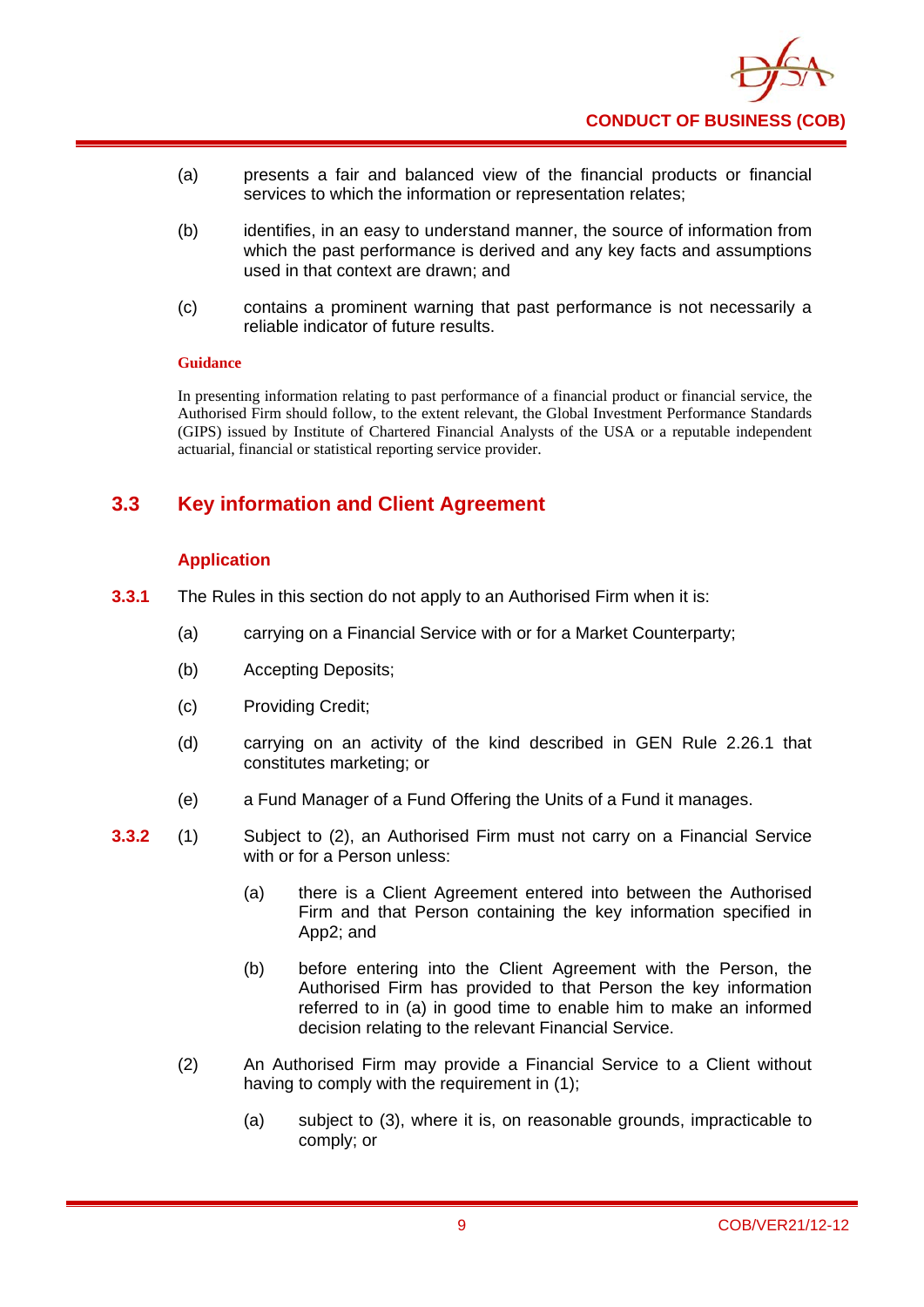

- (b) where the Client has expressly agreed to dispense with the requirement in regard to a personal investment vehicle.
- (3) When (2)(a) applies, an Authorised Firm providing the Financial Service must:
	- (a) first explain to the Person why it is impracticable to comply; and
	- (b) enter into a Client Agreement as soon as practicable thereafter.

- 1. App 2 sets out the core information that must be included in every Client Agreement and additional disclosure for certain types of activities to which this chapter applies. The information content for Client Agreements with Retail Clients is more detailed than for Professional Clients.
- 2. For the purposes of Rule 3.3.2(1)(b), an Authorised Firm may either provide a Person with a copy of the proposed Client Agreement, or give that information in a separate form. If there are any changes to the terms and conditions of the proposed agreement, the Authorised Firm should ensure that the Client Agreement to be signed with the Person accurately incorporates those changes.
- 3. For the purposes of Rule  $3.3.2(2)(a)$ , an Authorised Firm may consider it is reasonably impracticable to provide the key information to a Person if that Person requests the Authorised Firm to execute a Transaction on a time critical basis. Where an Authorised Firm has given the explanation referred to in Rule 3.3.2(3)(a) verbally, it should maintain records to demonstrate to the DFSA that it has provided that information to the Client.

#### **Changes to the client agreement**

**3.3.3** If the Client Agreement provided to a Retail Client allows an Authorised Firm to amend the Client Agreement without the Client's prior written consent, the Authorised Firm must give at least 14 days notice to the Client before providing a Financial Service to that Client on any amended terms, unless it is impracticable to do so.

## **3.4 Suitability**

## **Application**

- **3.4.1** The Rules in this section do not apply where the Authorised Firm:
	- (a) undertakes a Transaction with a Market Counterparty;
	- (b) undertakes an Execution-Only Transaction;
	- (c) undertakes the activities of Accepting Deposits or Providing Credit; or
	- (d) carries on an activity of the kind described in GEN Rule 2.26.1 that constitutes marketing.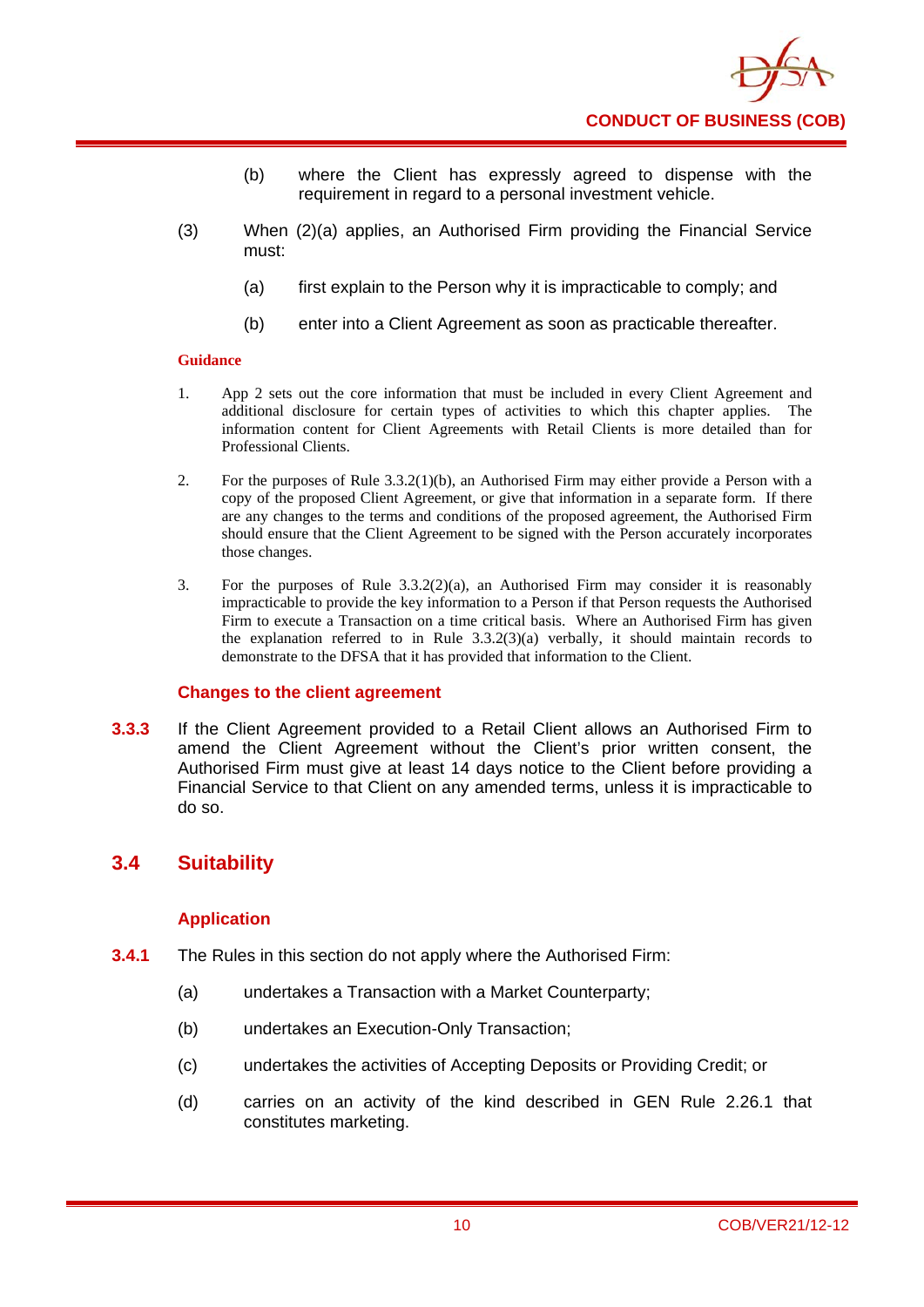

#### **Suitability assessment**

- **3.4.2** (1) Subject to (2), an Authorised Firm must not recommend to a Client a financial product or financial service, or execute a Transaction on a discretionary basis for a Client, unless the Authorised Firm has a reasonable basis for considering the recommendation or Transaction to be suitable for that particular Client. For this purpose, the Authorised Firm must:
	- (a) undertake an appropriate assessment of the particular Client's needs and objectives, and, financial situation, and also, to the extent relevant, risk tolerance, knowledge, experience and understanding of the risks involved; and
	- (b) take into account any other relevant requirements and circumstances of the Client of which the Authorised Firm is, or ought reasonably to be aware.
	- (2) An Authorised Firm may, subject to (3), limit the extent to which it will consider suitability when making a recommendation to, or undertaking a Transaction on a discretionary basis for or on behalf of, a Professional Client if, prior to carrying on that activity, the Authorised Firm:
		- (a) has given a written warning to the Professional Client in the form of a notice clearly stating either that the Authorised Firm will not consider suitability, or will consider suitability only to the extent specified in the notice; and
		- (b) the Professional Client has given his express consent, after a proper opportunity to consider the warning, by signing that notice.
	- (3) Where an Authorised Firm manages a Discretionary Portfolio Management Account for a Professional Client, it must ensure that the account remains suitable for the Professional Client, having regard to the matters specified in (1) (a) and (b).

#### **Guidance**

- 1. An Authorised Firm Providing Trust Services does not have to undertake an assessment of the factors such as risk tolerance, knowledge and experience of a Client when assessing the suitability of the service to a particular Client. This is because those considerations are not relevant to the activity of Providing Trust Services.
- 2. The extent to which an Authorised Firm needs to carry out a suitability assessment for a Professional Client depends on its agreement with such a Client. The agreement may limit the suitability assessment to a specified extent, or may dispense with the suitability assessment completely. To the extent a limited suitability assessment is agreed upon, the firm must carry out the suitability assessment as agreed. Limitations may, for example, relate to the objectives of the Client or the product range in respect of which the recommendations are to be made.
- **3.4.3** An Authorised Firm must take reasonable steps to ensure the information it holds about a Client is accurate, complete and up to date.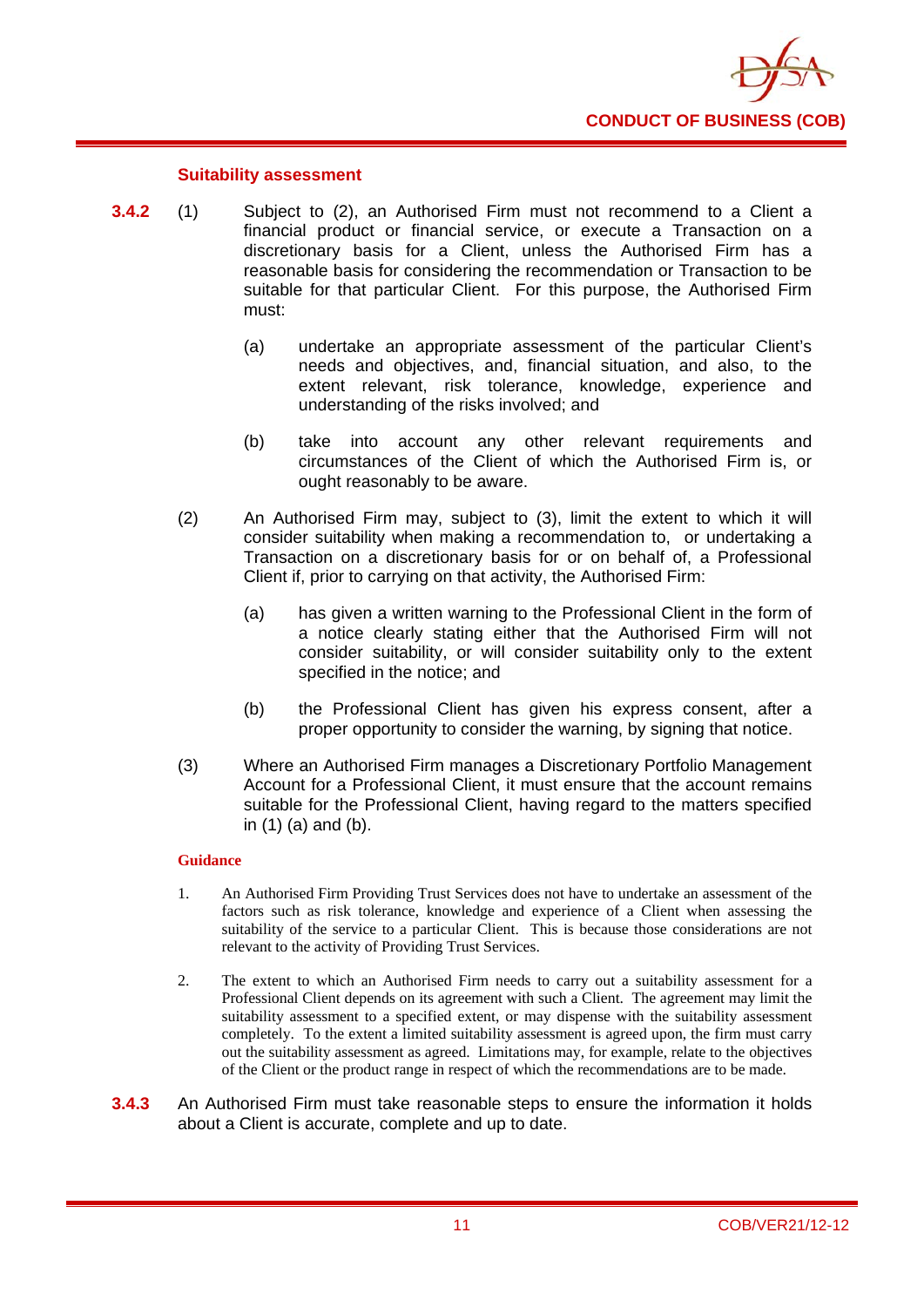

## **3.5 Conflicts of interest**

## **Fair treatment**

- **3.5.1** (1) An Authorised Firm must take reasonable steps to ensure that conflicts and potential conflicts of interest between itself and its Clients and between one Client and another are identified and then prevented or managed in such a way that the interests of a Client are not adversely affected and to ensure that all its Clients are fairly treated and not prejudiced by any such conflicts of interest.
	- (2) Where an Authorised Firm is aware of a conflict or potential conflict of interest, it must prevent or manage that conflict of interest by using one or more of the following arrangements as appropriate:
		- (a) establishing and maintaining effective Chinese Walls to restrict the communication of the relevant information;
		- (b) disclosing the conflict of interest to the Client in writing either generally or in relation to a specific Transaction; or
		- (c) relying on a written policy of independence, which requires an Employee to disregard any conflict of interest when advising a Client or exercising a discretion.
	- (3) If an Authorised Firm is unable to prevent or manage a conflict or potential conflict of interest as provided in (2), it must decline to act for that Client.

## **Attribution of knowledge**

**3.5.2** When a COB Rule applies to an Authorised Firm that acts with knowledge, the Authorised Firm will not be taken to act with knowledge for the purposes of that Rule as long as none of the relevant individuals involved for on behalf of the Authorised Firm acts with that knowledge as a result of a Chinese Wall arrangement established under Rule 3.5.1(2)(a).

### **Inducements**

- **3.5.3** (1) An Authorised Firm must have systems and controls including policies and procedures to ensure that neither it, nor an Employee or Associate of it, offers, gives, solicits or accepts inducements such as commissions or other direct or indirect benefits where such inducements are reasonably likely to conflict with any duty that it owes to its Clients.
	- (2) Subject to (3), an Authorised Firm must, before recommending a financial product as defined in GEN Rule 2.11.1(5) to, or Executing a Transaction for, a Retail Client, disclose to that Client any commission or other direct or indirect benefit which it, or any Associate or Employee of it, has received or may or will receive, in connection with or as a result of the firm making the recommendation or executing the Transaction.
	- (3) An Authorised Firm need not disclose to a Retail Client under (2) any details about inducements where it: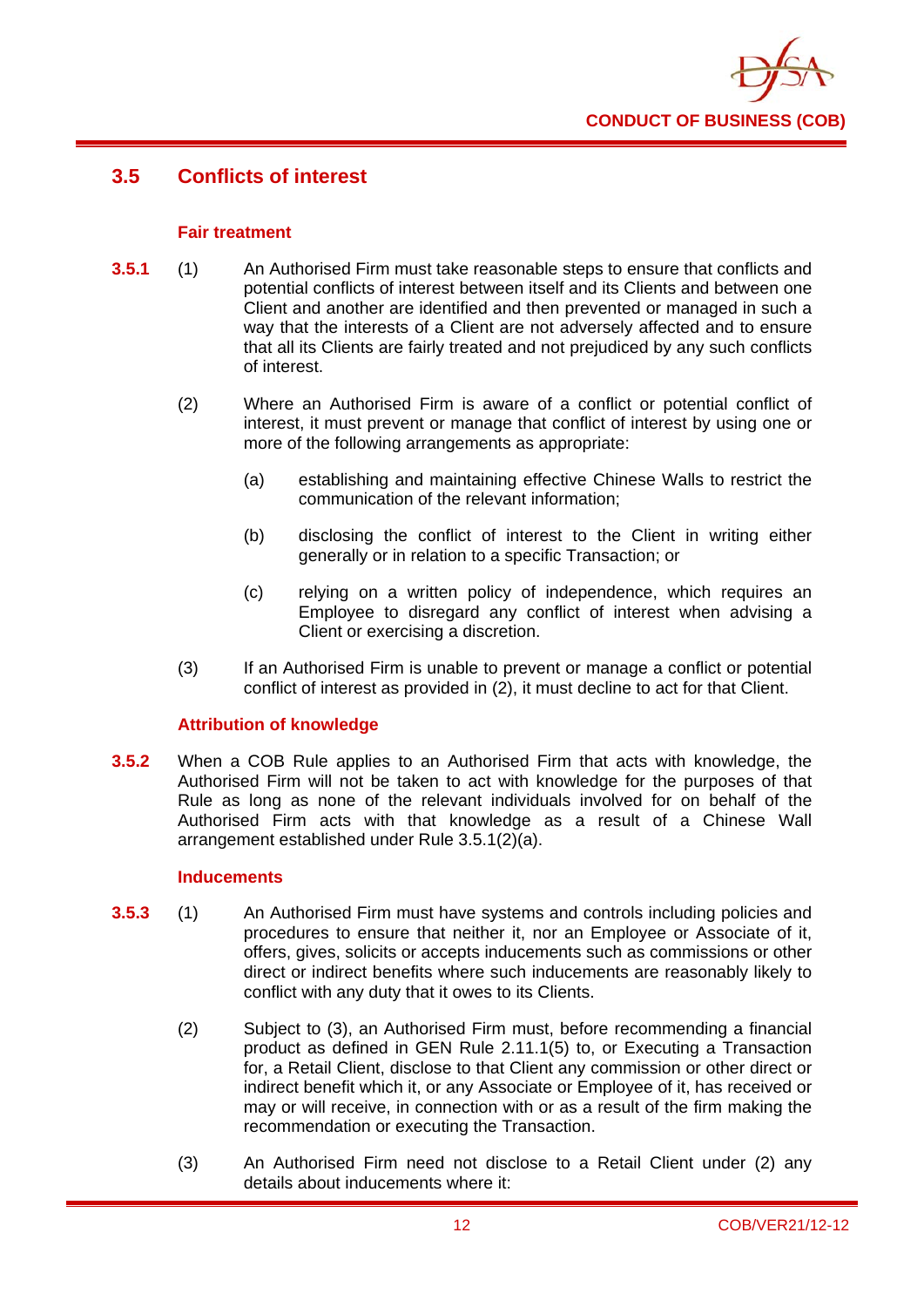

- (a) believes on reasonable grounds that the Retail Client is already aware of the relevant inducements;
- (b) is undertaking an Execution-Only Transaction for that Retail Client; or
- (c) is executing a Transaction pursuant to the terms of a Discretionary Portfolio Management Agreement for that Retail Client.
- (4) An Authorised Firm may provide the information required under (2) in summary form, provided it informs the Client that more detailed information will be provided to the Client upon request and complies with such a request.

In relation to Rule 3.5.3 (1), in circumstances where an Authorised Firm believes on reasonable grounds that the Client's interests are better served by a Person to whom the referral is to be made, any commission or other benefit which the firm or any of its Employees or Associates receives in respect of such a referral would not be a prohibited inducement under that Rule.

- **3.5.4** An Authorised Firm may only accept goods and services under a Soft Dollar Agreement if the goods and services are reasonably expected to:
	- (a) assist in the provision of Investment Business services to the Authorised Firm's Clients by means of:
		- (i) specific advice on dealing in, or on the value of, any Investment;
		- (ii) research or analysis relevant to (i) or about Investments generally; or
		- (iii) use of computer or other information facilities to the extent that they are associated with specialist computer software or research services, or dedicated telephone lines;
	- (b) provide custody services relating to Investments belonging to, or managed for, Clients;
	- (c) provide services relating to portfolio valuation or performance measurement services; or
	- (d) provide market price services.

#### **Guidance**

An Authorised Firm should undertake a thorough assessment of the nature of the goods and services and the terms upon which they are to be provided under a Soft Dollar Agreement to ensure that the receipt of such goods and services provide commensurate value. This is particularly the case if any costs of such goods and services are to be passed through to Clients. Where the Client bears the cost of the goods and services, the disclosure obligation relating to costs and charges under Rule 3.3.2 (see App 2) will apply to such costs.

**3.5.5** An Authorised Firm must not Deal in Investments as Agent for a Client, either directly or indirectly, through any broker under a Soft Dollar Agreement, unless: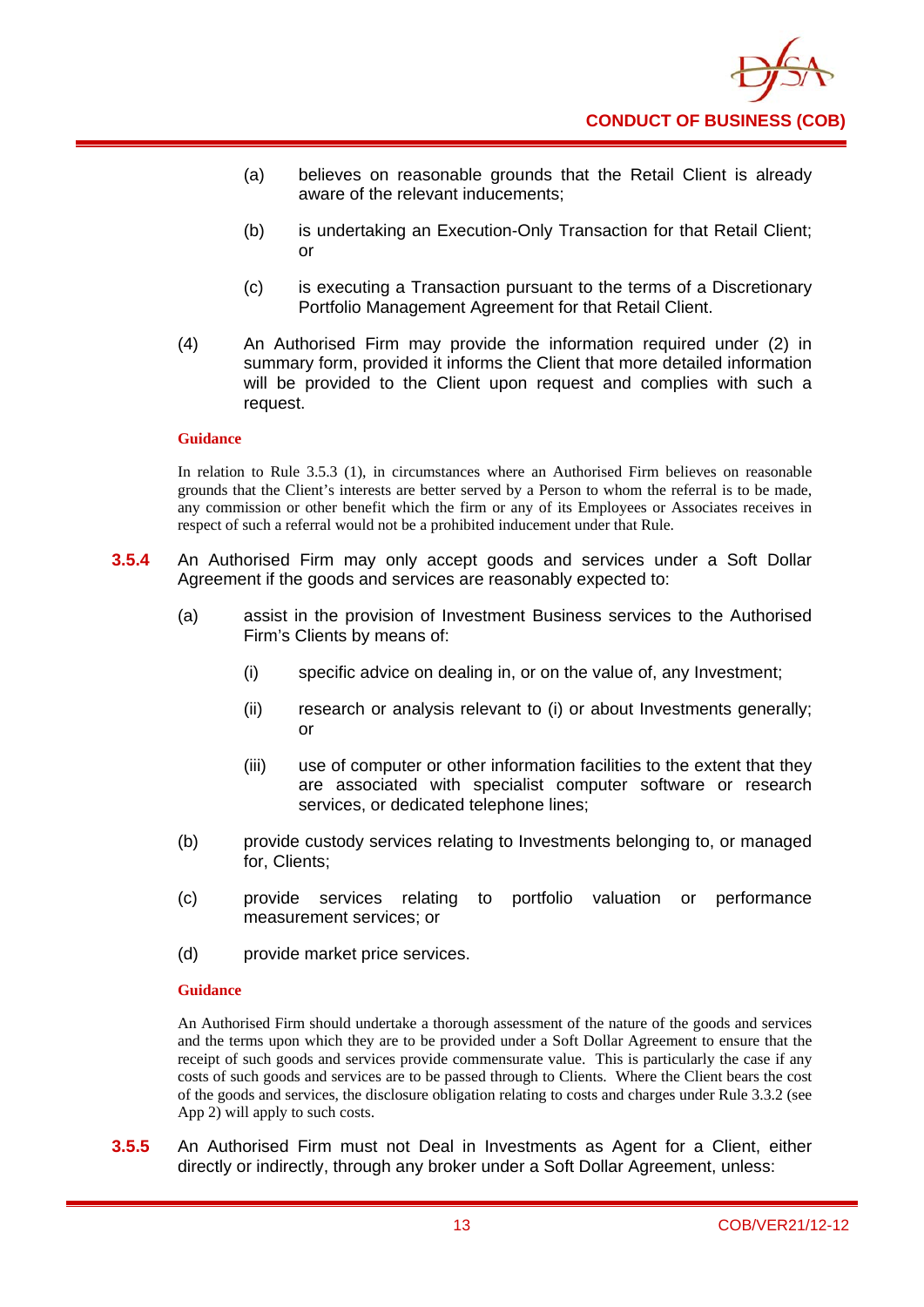

- (a) the agreement is a written agreement for the supply of goods or services described in Rule 3.5.4, which do not take the form of, or include, cash or any other direct financial benefit;
- (b) Transaction execution by the broker is consistent with any best execution obligations owed to the Client;
- (c) the Authorised Firm has taken reasonable steps to ensure that the services provided by the broker are competitive, with no comparative price disadvantage, and take into account the interests of the Client;
- (d) for Transactions in which the broker acts as principal, the Authorised Firm has taken reasonable steps to ensure that Commission paid under the agreement will be sufficient to cover the value of the goods or services to be received and the costs of execution; and
- (e) the Authorised Firm makes adequate disclosure in accordance with Rules 3.5.6 and 3.5.7.
- **3.5.6** Before an Authorised Firm enters into a Transaction for or on behalf of a Retail Client or Professional Client, either directly or indirectly, with or through the agency of another Person, in relation to which there is a Soft Dollar Agreement which the Authorised Firm has, or knows that another member of its Group has, with that other Person, it must disclose to its Client:
	- (a) the existence of a Soft Dollar Agreement; and
	- (b) the Authorised Firm's or its Group's policy relating to Soft Dollar Agreements.
- **3.5.7** (1) If an Authorised Firm or member of its Group has a Soft Dollar Agreement under which either the Authorised Firm or member of its Group Deals for a Client, the Authorised Firm must provide that Client with the following information:
	- (a) the percentage paid under Soft Dollar Agreements of the total Commission paid by or at the direction of:
		- (i) the Authorised Firm; and
		- (ii) any other member of the Authorised Firm's Group which is a party to those agreements;
	- (b) the value, on a cost price basis, of the goods and services received by the Authorised Firm under Soft Dollar Agreements, expressed as a percentage of the total Commission paid by or at the direction of:
		- (i) the Authorised Firm; or
		- (ii) other members of the Authorised Firm's Group;
	- (c) a summary of the nature of the goods and services received by the Authorised Firm under the Soft Dollar Agreements; and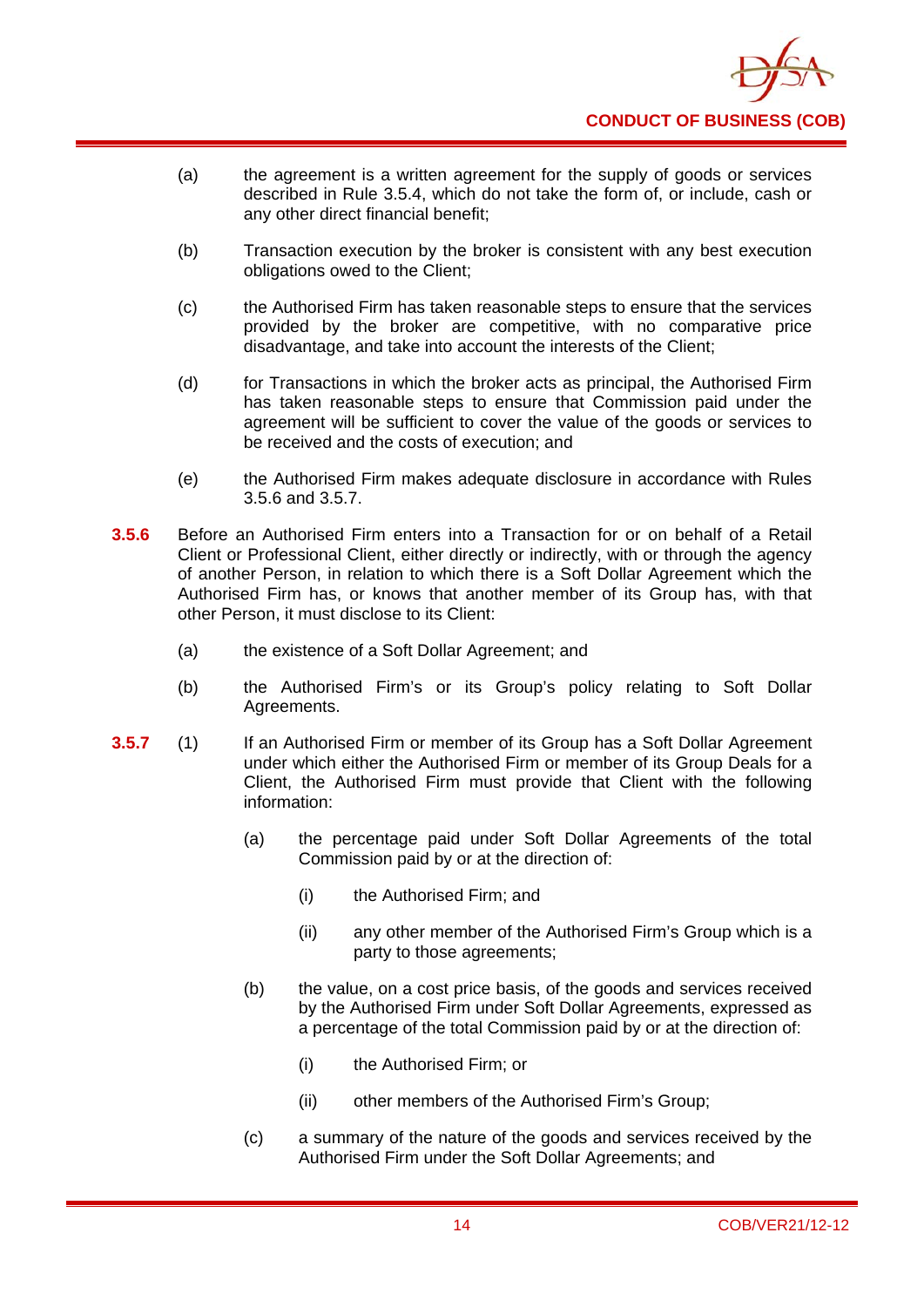

- (d) the total Commission paid from the portfolio of that Client.
- (2) The information in (1) must be provided to that Client at least once a year, covering the period since the Authorised Firm last reported to that Client.

## **3.6 Record Keeping**

- **3.6.1** An Authorised Firm must, for a minimum of six years, maintain sufficient records in relation to each activity and function of the Authorised Firm. These must include, where applicable, the following:
	- (a) any marketing material issued by, or on behalf of, the Authorised Firm;
	- (b) any financial products or Financial Services provided to a Client and each advice or recommendation made to a Client,
	- (c) a record of each Client Agreement including any subsequent amendments to it as agreed with the Client;
	- (d) records relating to the suitability assessment undertaken by the Authorised Firm to demonstrate compliance with Rule 3.4.2;
	- (e) records to demonstrate compliance with the requirements relating to inducements under section 3.5, including any disclosure made to Clients under that section and if any goods and services are received by the Authorised Firm under a Soft Dollar Agreement, the details relating to those agreements; and
	- (f) any other disclosures made to Clients.
- **3.6.2** For the purposes of Rule 3.6.1, the six year period commences:
	- $(a)$  in the case of the requirement in Rule 3.6.1(a), from the date on which the marketing material was last provided to a Person;
	- $(b)$  in the case of the requirement in Rule 3.6.1(b) to (d), from the date the Client ceases to be a Client of the Authorised Firm; and
	- $(c)$  in the case of the requirement in Rule 3.6.1(e), from the date on which the relevant inducements were last received.

## **4 ADDITIONAL RULES - ACCEPTING DEPOSITS AND PROVIDING CREDIT**

## **4.1 Application**

**4.1.1** The Rules in this chapter apply to an Authorised Firm with respect to Accepting Deposits or Providing Credit through an establishment maintained by it in the DIFC.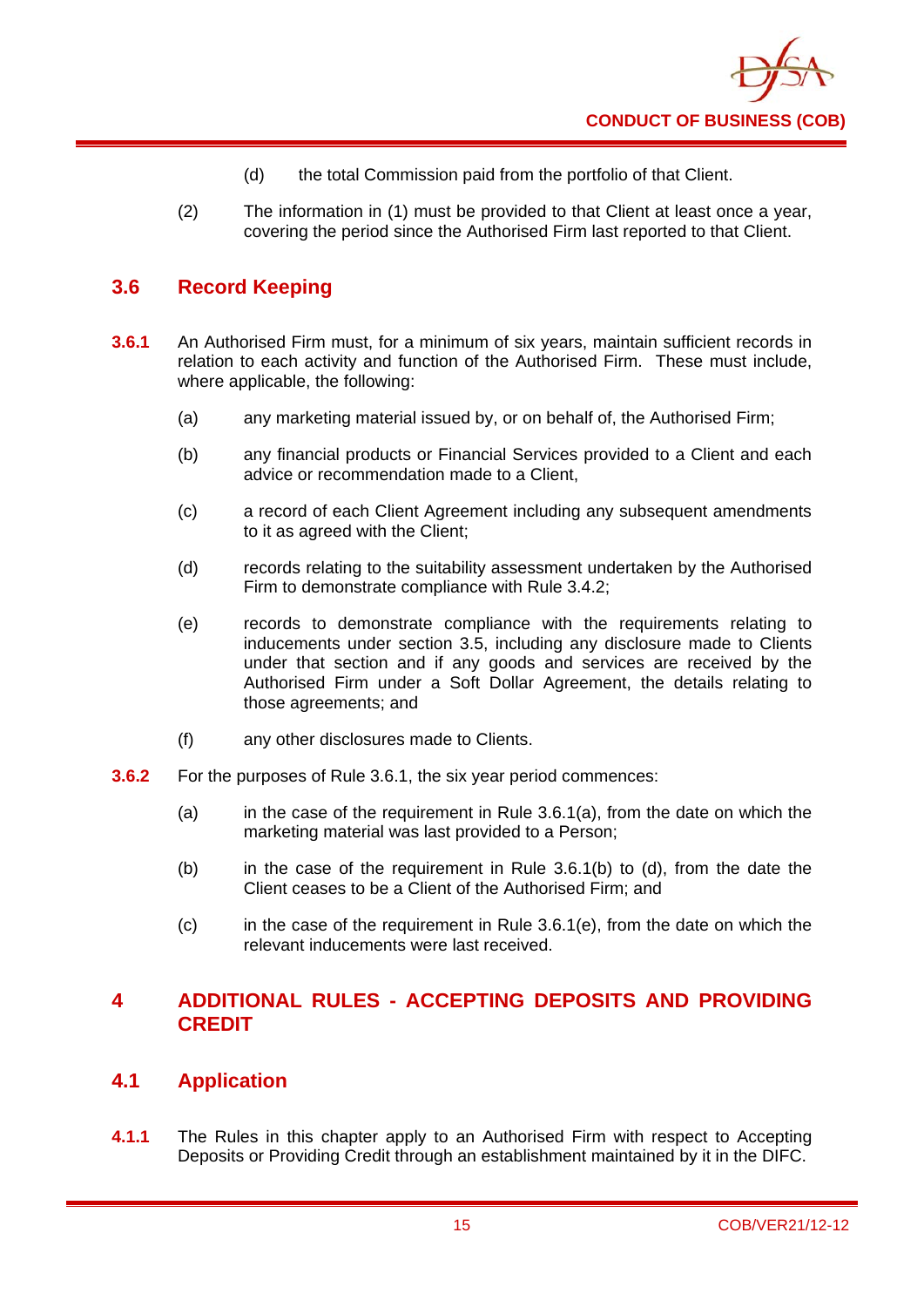

## **4.2 Accepting Deposits**

- **4.2.1** A Bank, in the course of Accepting Deposits, must not:
	- (a) Accept Deposits from the State's markets;
	- (b) Accept Deposits in the U.A.E. Dirham;
	- (c) undertake currency or foreign exchange transactions involving the U.A.E. Dirham; or
	- (d) Accept Deposits from Retail Clients.

## **4.3 Providing Credit**

- **4.3.1** (1) An Authorised Firm may, subject to (2), Provide Credit to a:
	- (a) Professional Client; and
	- (b) Retail Client, but only where:
		- (i) the Retail Client is an Undertaking; and
		- (ii) the Credit Facility is provided to the Retail Client for a business purpose.
	- (2) An Authorised Firm, in the course of Providing Credit, must not:
		- (a) Provide Credit in the U.A.E. Dirham; or
		- (b) undertake currency or foreign exchange transactions involving the U.A.E. Dirham.

## **5 ADDITIONAL RULES – PROVIDING TRUST SERVICES**

## **5.1 Application**

**5.1.1** This chapter applies to a Trust Service Provider with respect to the conduct of Providing Trust Services.

## **Guidance**

The requirements in chapter 3 also apply to Trust Service Providers.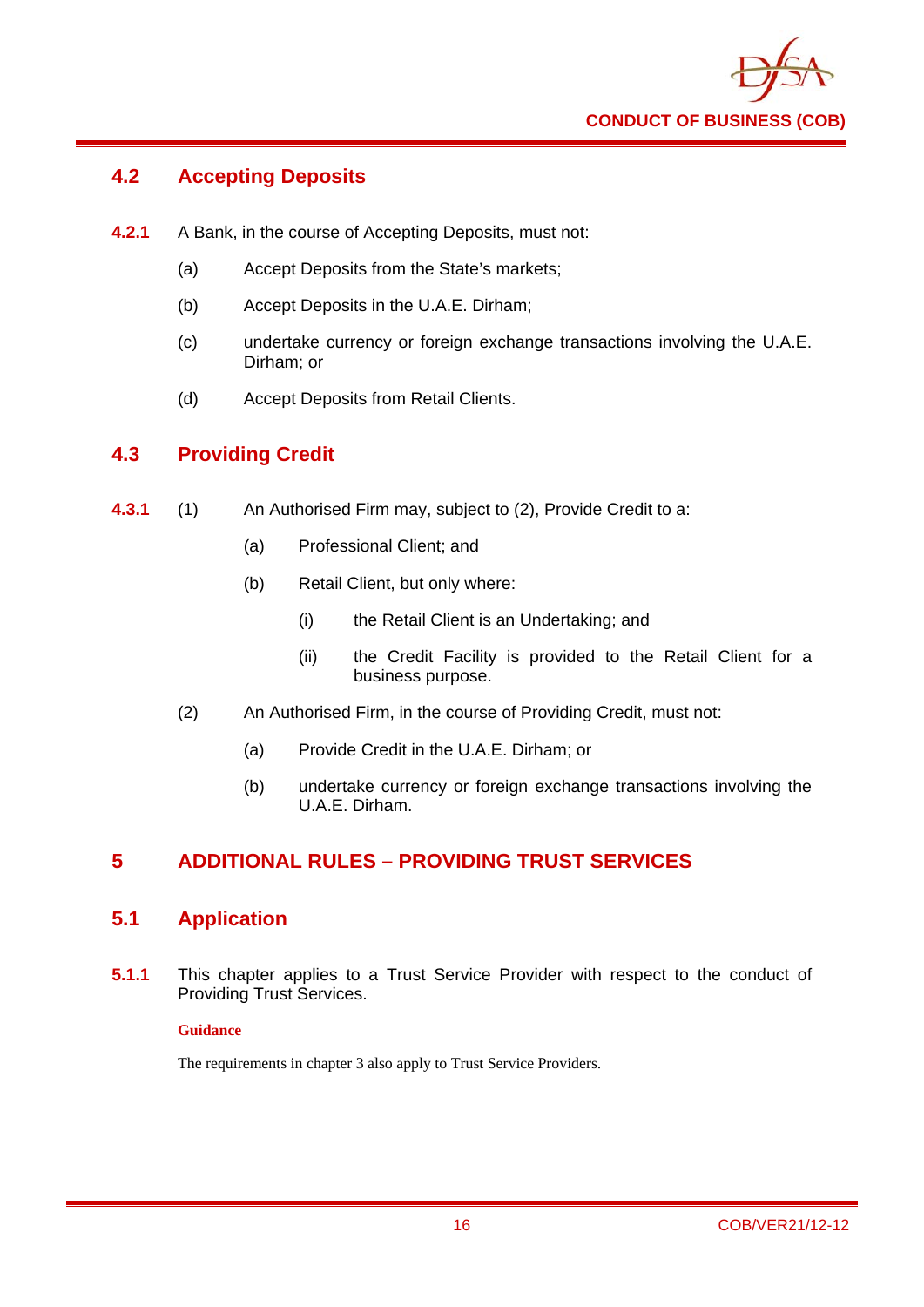

## **5.2 General**

- **5.2.1** For the purposes of this chapter, a settlor, a trustee or a named beneficiary of a trust in respect of which the Trust Service Provider is engaged in Providing Trust Services may be treated as a Client of the Authorised Firm.
- **5.2.2** A Trust Service Provider must maintain adequate knowledge of, and comply with, all applicable DIFC laws, Rules and Regulations relevant to Providing Trust Services.
- **5.2.3** A Trust Service Provider must be able to demonstrate that it is in compliance with appropriate standards of corporate governance.
- **5.2.4** A Trust Service Provider must transact its business (including the establishing, transferring or closing of business relationships with its Clients) in an expeditious manner where appropriate unless there are reasonable grounds to do otherwise.

## **Exercise of Discretion**

- **5.2.5** Where a Trust Service Provider is responsible for exercising discretion for, or in relation to, its Clients, it must take all reasonable steps to obtain sufficient information in order to exercise, subject to Rule 5.2.6, its discretion or other powers in a proper manner.
- **5.2.6** A Trust Service Provider must only exercise its power or discretion for a proper purpose.
- **5.2.7** The Trust Service Provider must ensure that its understanding of a Client's business is refreshed by means of regular reviews.
- **5.2.8** The Trust Service Provider must ensure that any trustee exercises his discretion in accordance with his fiduciary and other duties under the laws governing the trust of which he is a trustee.

## **Delegation of duties or powers**

**5.2.9** Any delegation of duties or powers by a Trust Service Provider, whether by Power of Attorney or otherwise, must only be entered into for a proper purpose, permissible by law and limited and monitored as appropriate.

## **5.3 Reviews**

**5.3.1** A Trust Service Provider must ensure that adequate procedures are implemented to ensure that regular reviews at appropriate intervals are conducted in respect of Providing Trust Services to its Clients.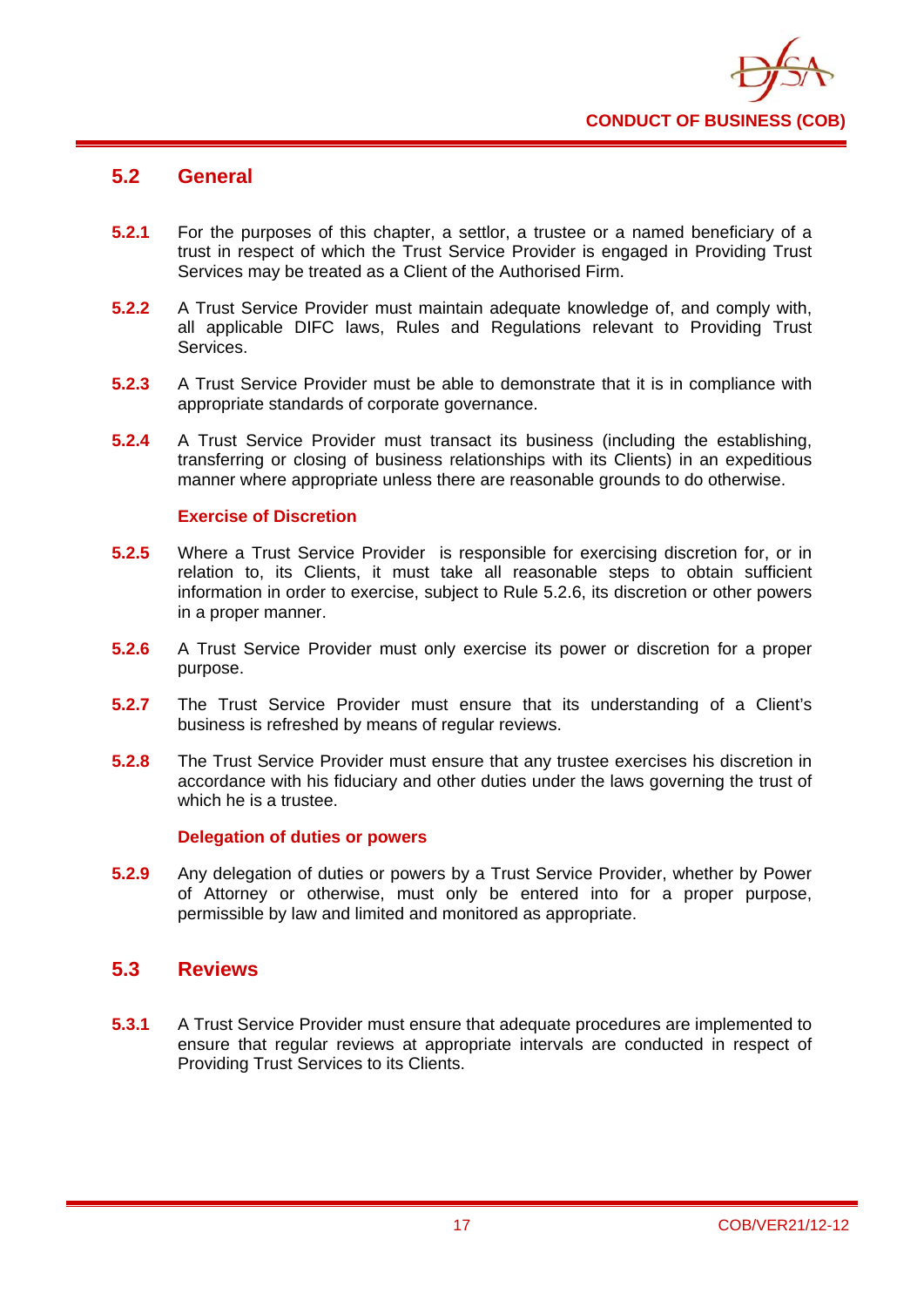

## **5.4 Professional indemnity insurance cover**

- **5.4.1** A Trust Service Provider must maintain professional indemnity insurance cover appropriate to the nature and size of the Trust Service Provider's business.
- **5.4.2** A Trust Service Provider must:
	- (a) provide the DFSA with a copy of its professional indemnity insurance cover; and
	- (b) notify the DFSA of any changes to the cover including termination and renewal.
- **5.4.3** A Trust Service Provider must provide the DFSA on a yearly basis, with the details of the arrangements in force together with evidence of the cover. Any claims in excess of \$10,000 or changes to the arrangements previously notified to the DFSA under this Rule must be notified to the DFSA as they arise.

## **5.5 Dual control**

- **5.5.1** The Trust Service Provider must have adequate internal controls, including having two Persons with appropriate skills and experience managing the business.
- **5.5.2** While a Trust Service Provider may have a single Person with overall responsibility, at least another Person must have the skills and experience to be able to run the business of the Trust Service Provider in the absence of the senior Person and must be in a position to challenge the actions of the senior Person where they consider that those actions may be contrary to the provisions of DIFC Laws, Rules or Regulations or any other applicable legislation, may not be in the interests of the Client, or may be contrary to sound business principles.

## **5.6 Internal reporting**

- **5.6.1** A Trust Service Provider must have arrangements for internal reporting to ensure that the directors or the partners can satisfy themselves that:
	- (a) the requirements of the relevant legislation are being met on an on going basis;
	- (b) the Trust Service Provider's business is being managed according to sound business principles and, in particular, that it can meet its financial commitments as they fall due;
	- (c) the affairs of its Clients are being managed in accordance with the service agreements;
	- (d) the trustees are acting in accordance with their fiduciary and other duties;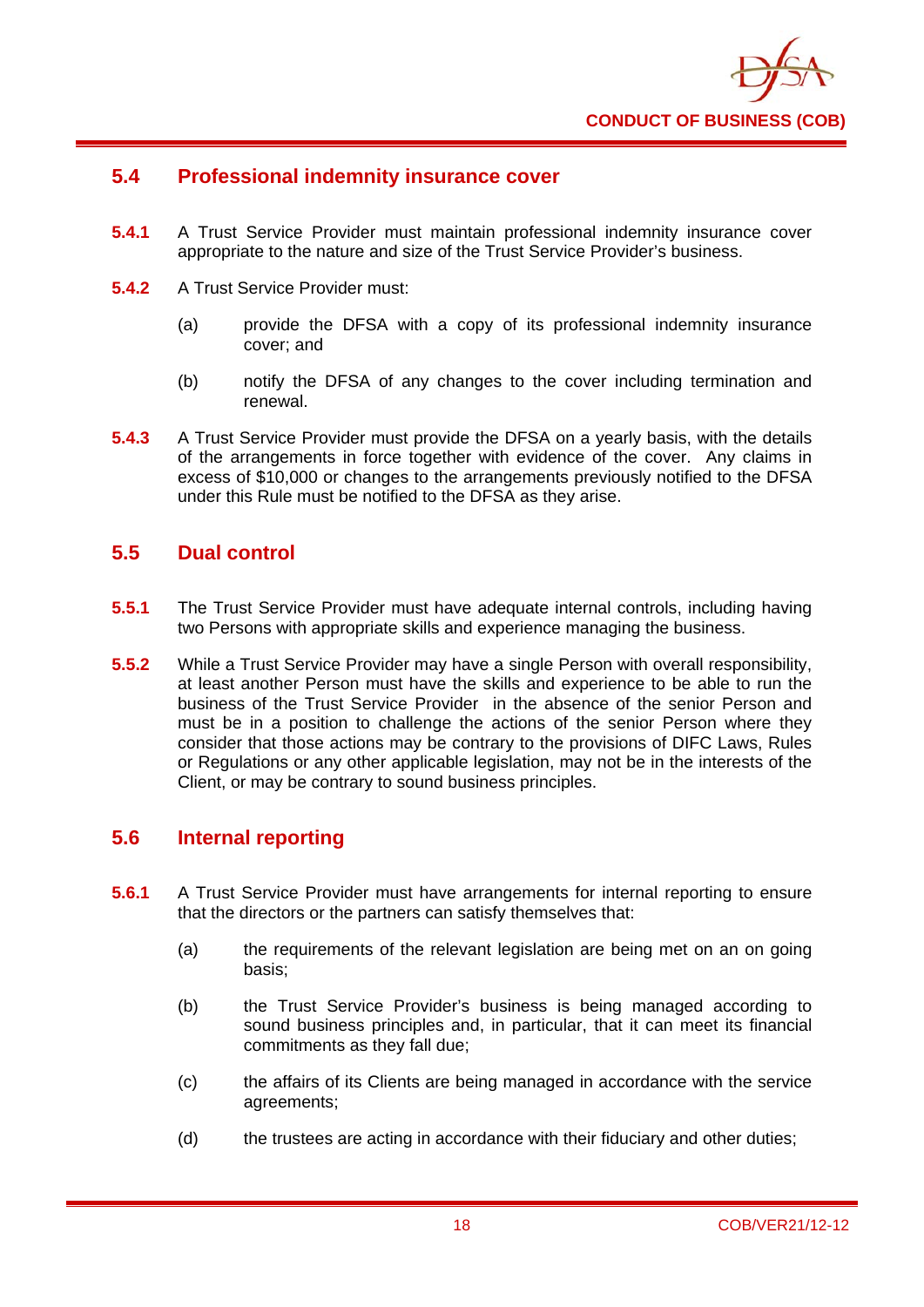

- (e) the affairs of its Clients are being properly monitored and in particular that the Client is not using the trust structure to hide assets from legitimate enquiry, to avoid proper obligations in other jurisdictions or to engage in illegal activities in other jurisdictions;
- (f) the assets of its Clients are properly managed and safeguarded; and
- (g) the recruitment, training and motivation of staff is sufficient to meet the obligations of the business.

## **5.7 Recording of Selection Criteria**

- **5.7.1** Where the Trust Service Provider seeks the advice of a third party in connection with a Client's affairs, for example to advise on or manage investments, the Trust Service Provider must record the criteria for selection of the adviser and the reasons for the selection made.
- **5.7.2** The Trust Service Provider must monitor the performance of the adviser and ensure that it is in a position to change advisers if it is in the interests of the Client.

## **5.8 Qualification and experience of Trust Service Provider staff**

- **5.8.1** Staff employed or Persons recommended by the Trust Service Provider must have appropriate qualifications and experience.
- **5.8.2** A Trust Service Provider must ensure that all transactions or decisions entered into, taken by or on behalf of Clients are properly authorised and handled by Persons with an appropriate level of knowledge, experience, qualifications and status according to the nature and status of the transactions or decisions involved (this applies also to decisions taken by trustees who are recommended by, but not employed by, a Trust Service Provider).
- **5.8.3** A Trust Service Provider must ensure that, each of its officers and employees, agents, Persons acting with its instructions and Persons it recommends to act as trustees have an appropriate understanding of the fiduciary and other duties of a trustee and any duties arising under the laws relevant to the administration and affairs of Clients for which they are acting in the jurisdictions in which they are carrying on business and in which the assets being managed are held.
- **5.8.4** A Trust Service Provider must ensure that staff competence is kept up to date through training and continuous professional development as appropriate.
- **5.8.5** A Trust Service Provider must ensure that staff receive appropriate training on the defences against money laundering and terrorist financing.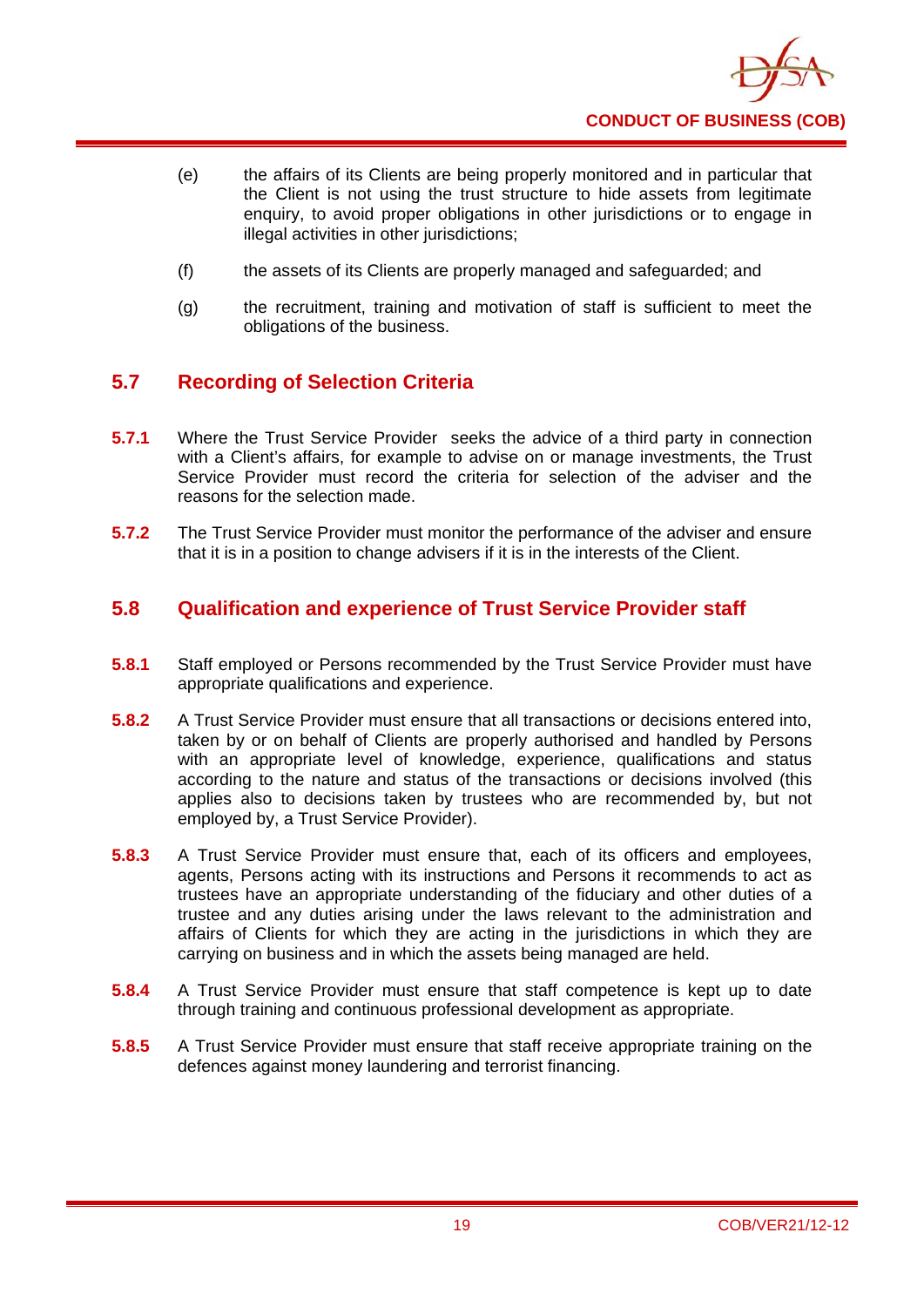

## **5.9 Books and records**

**5.9.1** The books and records of a Trust Service Provider must be sufficient to demonstrate adequate and orderly management of Clients' affairs. A Trust Service Provider must prepare proper accounts, at appropriately regular intervals on the trusts and underlying companies administered for its Clients. Where trusts and underlying companies are governed by the laws of a jurisdiction that require accounts to be kept in a particular form, the Trust Service Provider must meet those requirements. In any case, the Trust Service Provider's books and records must be sufficient to allow the recreation of the transactions of the business and its Clients and to demonstrate what assets are due to each Client and what liabilities are attributable to each Client.

## **5.10 Due diligence**

- **5.10.1** A Trust Service Provider must, at all times, have verified documentary evidence of the settlors, trustees (in addition to the Trust Service Provider itself) and principal named beneficiaries of trusts for which it Provides Trust Services. In the case of discretionary trusts with the capacity for the trustee to add further beneficiaries, a Trust Service Provider must also have verified, where reasonably possible, documentary evidence of any Person who receives a distribution from the trust and any other Person who is named in a memorandum or letter of wishes as being a likely recipient of a distribution from a trust.
- **5.10.2** A Trust Service Provider must demonstrate that it has knowledge of the source of funds that have been settled into trusts or have been used to provide capital to companies, or have been used in transactions with which the Trust Service Provider has an involvement.

## **5.11 Fitness and Propriety of Persons acting as trustees**

- **5.11.1** Where a Trust Service Provider arranges for a Person who is not an employee of the Trust Service Provider to act as trustee for a Client of the Trust Service Provider, the Trust Service Provider must ensure that such Person is fit and proper.
- **5.11.2** A Trust Service Provider must notify the DFSA of the appointment of a Person under Rule 5.11.1, including the name and business address if applicable and the date of commencement of the appointment.
- **5.11.3** Prior to the appointment of such a Person to act as a trustee, the Trust Service Provider must take reasonable steps to ensure that the Person has the required skills, experience and resources to act as a trustee for a Client of the Trust Service Provider.
- **5.11.4** A Trust Service Provider must notify the DFSA immediately if the appointment of such a Person is or is about to be terminated, or on the resignation of such Person, giving the reasons for the resignation and the measures which have been taken to ensure that a new trustee has been appointed.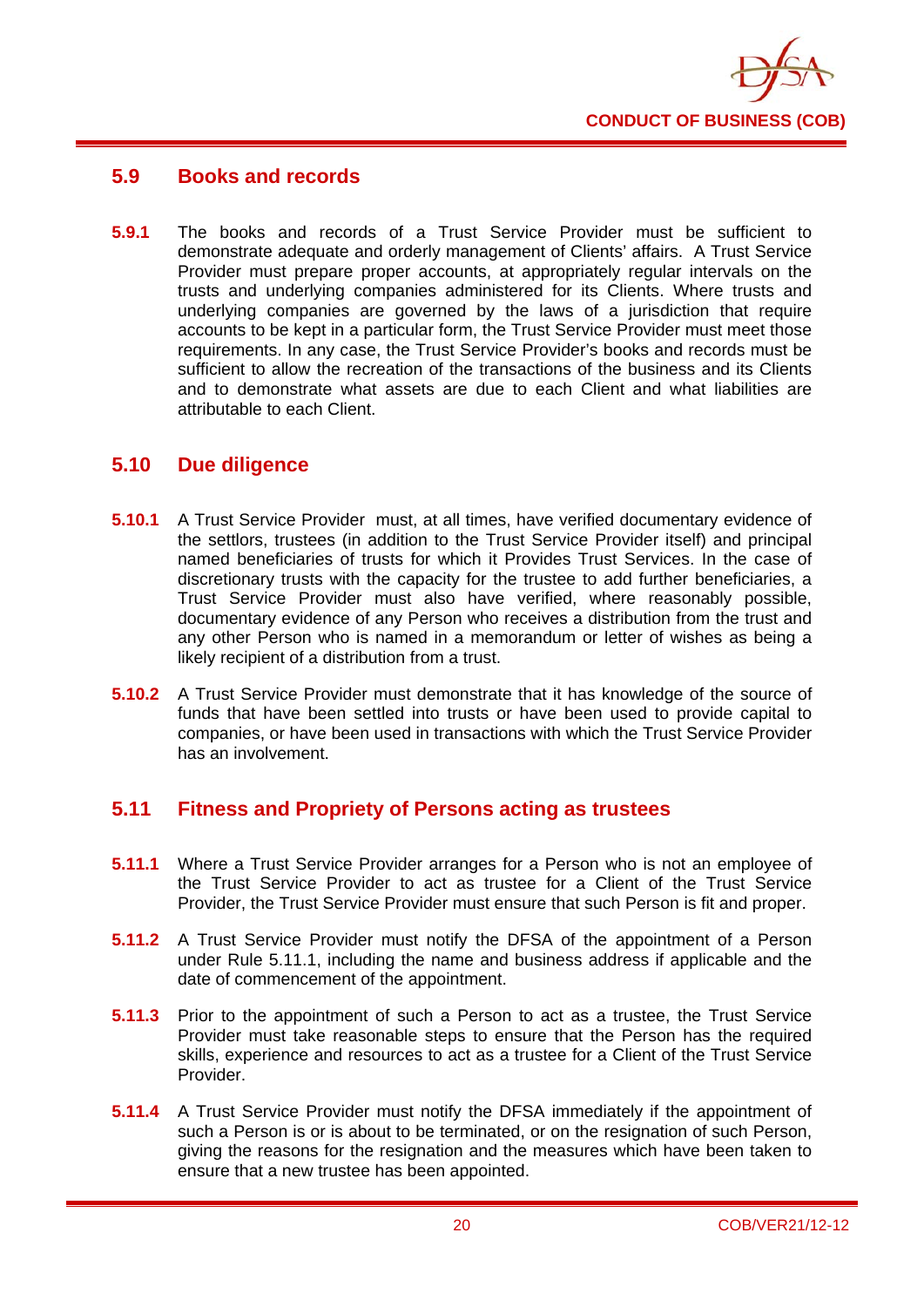

**5.11.5** A Person appointed to act as trustee for a Client of a Trust Service Provider who is not an Employee of the Trust Service Provider, must agree in writing to be bound by and comply with the same legal and regulatory requirements as if he were an Employee of the Trust Service Provider.

## **6 ADDITIONAL RULES - INVESTMENT BUSINESS**

## **6.1 Application**

**6.1.1** The Rules in this chapter apply to an Authorised Firm when conducting Investment Business. The requirements in this chapter apply to an Authorised Firm regardless of the classification of the Client, unless expressly provided otherwise.

#### **Guidance**

The requirements in chapter 3 also apply to the conduct of Investment Business.

## **6.2 Personal account transactions**

## **Conditions for personal account transactions**

- **6.2.1** An Authorised Firm must establish and maintain adequate policies and procedures so as to ensure that:
	- (a) an Employee does not undertake a Personal Account Transaction unless:
		- (i) the Authorised Firm has, in a written notice, drawn to the attention of the Employee the conditions upon which the Employee may undertake Personal Account Transactions and that the contents of such a notice are made a term of his contract of employment or services;
		- (ii) the Authorised Firm has given its written permission to that Employee for that transaction or to transactions generally in Investments of that kind; and
		- (iii) the transaction will not conflict with the Authorised Firm's duties to its Clients;
	- (b) it receives prompt notification or is otherwise aware of each Employee's Personal Account Transactions; and
	- (c) if an Employee's Personal Account Transactions are conducted with the Authorised Firm, each Employee's account must be clearly identified and distinguishable from other Clients' accounts.
- **6.2.2** The written notice in Rule 6.2.1(a)(i) must make it explicit that, if an Employee is prohibited from undertaking a Personal Account Transaction, he must not, except in the proper course of his employment: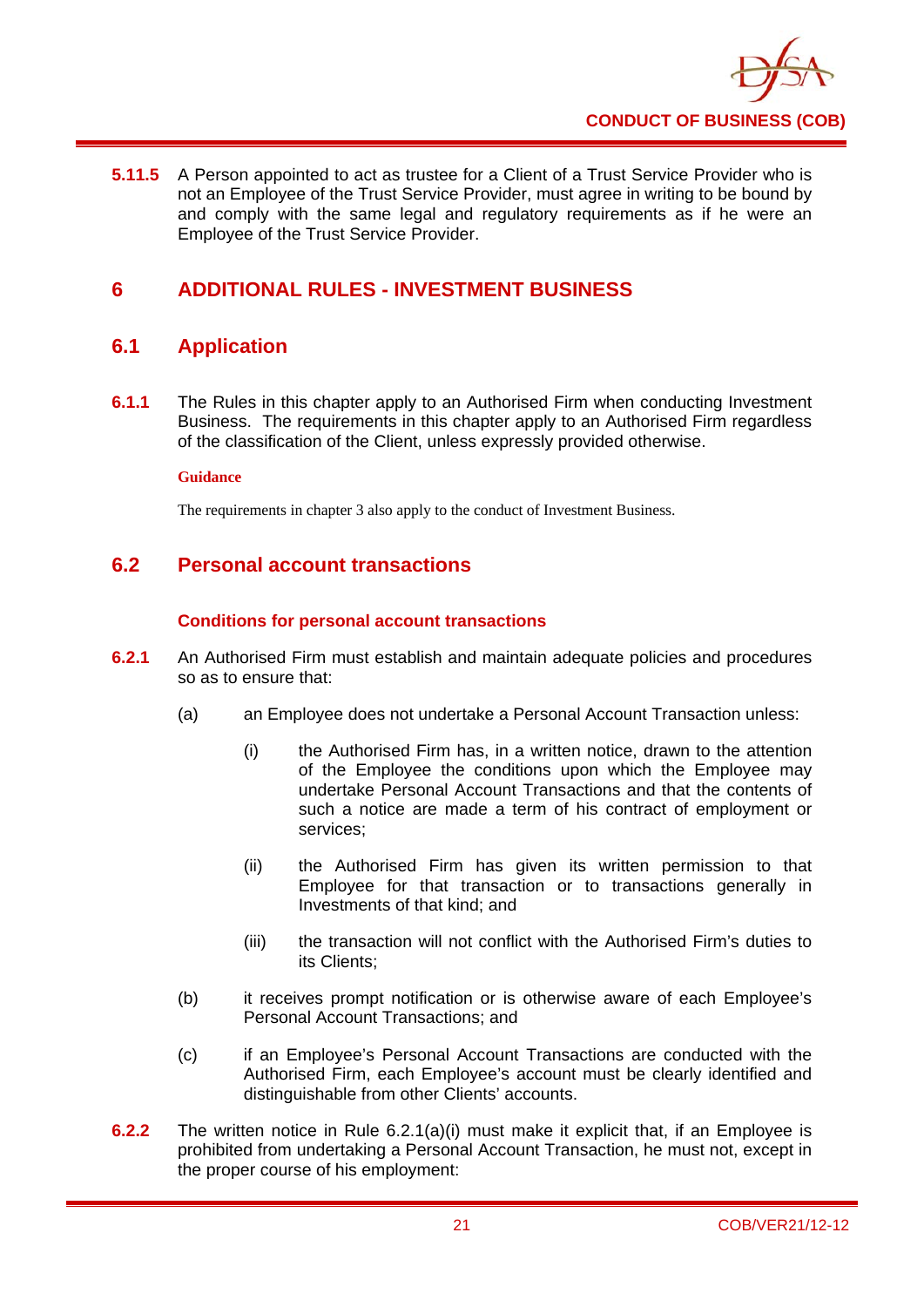

- (a) procure another Person to enter into such a Transaction; or
- (b) communicate any information or opinion to another Person if he knows, or ought to know, that the Person will as a result, enter into such a Transaction or procure some other Person to do so.
- **6.2.3** Where an Authorised Firm has taken reasonable steps to ensure that an Employee will not be involved to any material extent in, or have access to information about, the Authorised Firm's Investment Business, then the Authorised Firm need not comply with the requirements in Rule 6.2.1 in respect of that Employee.
- **6.2.4** An Authorised Firm must establish and maintain procedures and controls so as to ensure that an Investment Analyst does not undertake a Personal Account Transaction in an Investment if the Investment Analyst is preparing Investment Research:
	- (a) on that Investment or its Issuer; or
	- (b) on a related investment, or its Issuer;

until the Investment Research is published or made available to the Authorised Firm's Clients.

## **Record Keeping**

- **6.2.5** (1) An Authorised Firm must maintain and keep a record of:
	- (a) the written notice setting out the conditions for Personal Account Transactions under Rule 6.2.1(a)(i);
	- (b) each permission given or denied by the Authorised Firm under Rule 6.2.1(a)(ii);
	- (c) each notification made to it under Rule 6.2.1(b); and
	- (d) the basis upon which the Authorised Firm has ascertained that an Employee will not be involved in to any material extent, or have access to information about, the Authorised Firm's Investment Business for the purposes of Rule 6.2.3.
	- (2) The records in (1) must be retained for a minimum of six years from the date of:
		- (a) in  $(1)(a)$  and  $(1)(d)$ , termination of the employment contract of each Employee;
		- (b) in (1)(b), each permission given or denied by the Authorised Firm; and
		- $(c)$  in  $(1)(c)$ , each notification made to the Authorised Firm.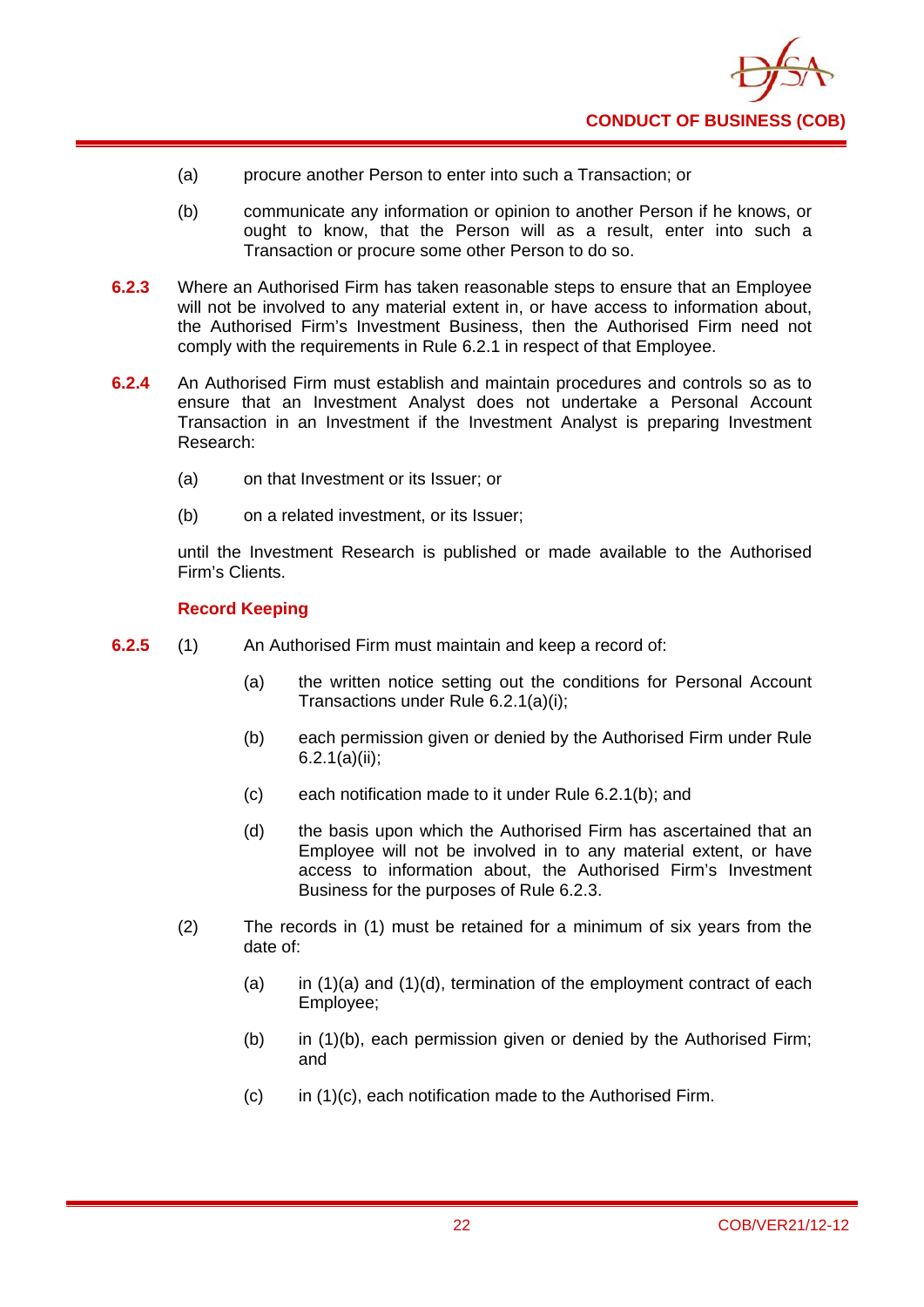

## **6.3 Investment research and offers of securities**

## **Application**

**6.3.1** This section applies to an Authorised Firm preparing or publishing Investment Research.

#### **Guidance**

Investment Research is seen as a significant potential source of conflicts of interest within an Authorised Firm and therefore an Authorised Firm preparing or publishing investment research is expected to have adequate procedures, systems and controls to manage effectively any conflicts that arise.

- **6.3.2** An Authorised Firm that prepares and publishes Investment Research must have adequate procedures and controls to ensure:
	- (a) the effective supervision and management of Investment Analysts:
	- (b) that the actual or potential conflicts of interest are proactively managed in accordance with section 3.5 ;
	- (c) that the Investment Research issued to Clients is impartial; and
	- (d) that the Investment Research contains the disclosures described under Rules 6.3.3 and 6.3.4.

#### **Guidance**

An Authorised Firm's procedures, controls and internal arrangements, which may include Chinese Walls, should limit the extent of Investment Analysts participation in corporate finance business and sales and trading activities, and ensure remuneration structures do not affect their independence.

#### **Disclosures in investment research**

- **6.3.3** When an Authorised Firm publishes Investment Research, it must take reasonable steps to ensure that the Investment Research:
	- (a) clearly identifies the types of Clients for whom it is principally intended;
	- (b) distinguishes fact from opinion or estimates, and includes references to sources of data and any assumptions used;
	- (c) specifies the date when it was first published;
	- (d) specifies the period the ratings or recommendations are intended to cover;
	- (e) contains a clear and unambiguous explanation of the rating or recommendation system used;
	- (f) includes a distribution of the different ratings or recommendations, in percentage terms:
		- (i) for all Investments;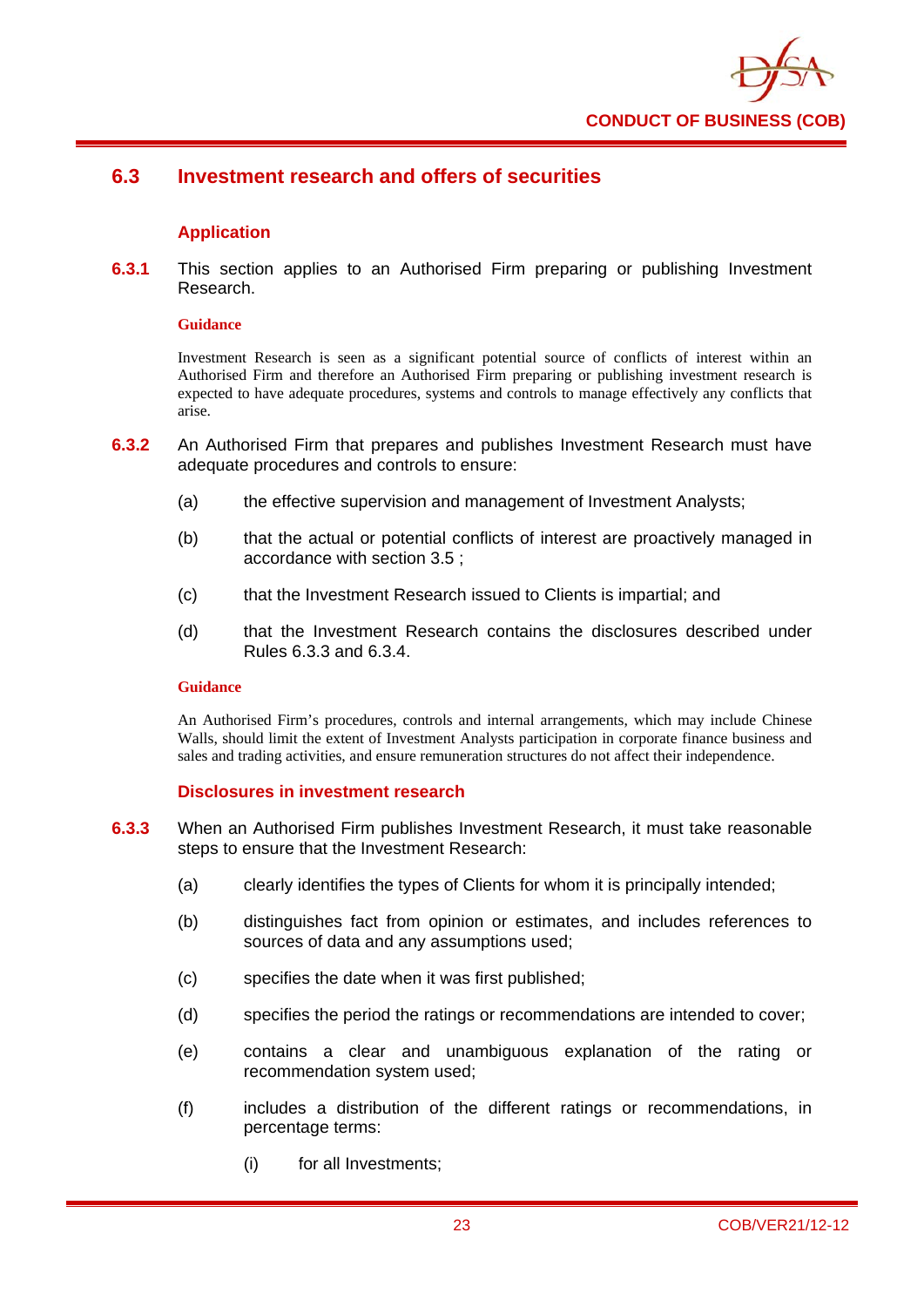

- (ii) for Investments in each sector covered; and
- (iii) for Investments, if any, where the Authorised Firm has undertaken corporate finance business with or for the Issuer over the past 12 months; and
- (g) if intended for use only by a Professional Client or Market Counterparty, contains a clear warning that it should not be relied upon by or distributed to Retail Clients.

An Authorised Firm may consider including a price chart or line graph depicting the performance of the Investment for the period that the Authorised Firm has assigned a rating or recommendation for that investment, including the dates on which the ratings were revised for the purposes of the requirements such as in (d) and (e) of Rule 6.3.3.

- **6.3.4** For the purposes of this section, an Authorised Firm must take reasonable steps to ensure that when it publishes Investment Research, and in the case where a representative of the Authorised Firm makes a Public Appearance, disclosure is made of the following matters:
	- (a) any financial interest or material interest that the Investment Analyst or a Close Relative of the analyst has, which relates to the Investment;
	- (b) the reporting lines for Investment Analysts and their remuneration arrangements where such matters give rise to any conflicts of interest which may reasonably be likely to impair the impartiality of the Investment Research;
	- (c) any shareholding by the Authorised Firm or its Associate of 1% or more of the total issued share capital of the Issuer;
	- (d) if the Authorised Firm or its Associate acts as corporate broker for the Issuer;
	- (e) any material shareholding by the Issuer in the Authorised Firm;
	- (f) any corporate finance business undertaken by the Authorised Firm with or for the Issuer over the past 12 months, and any future relevant corporate finance business initiatives; and
	- (g) that the Authorised Firm is a Market Maker in the Investment, if that is the case.

#### **Guidance**

The requirements in Rule 6.3.4(a) and (b) apply to an Authorised Firm in addition to other requirements in the DFSA Rulebook. For example, an Authorised Firm is required to take reasonable steps to identify actual or potential conflicts of interest and then prevent or manage them under GEN Rule 4.2.7 (Principle 7 – Conflicts of Interest). Further, COB Rule 6.3.2 requires an Authorised Firm to have adequate procedures and controls when it prepares or publishes Investment Research.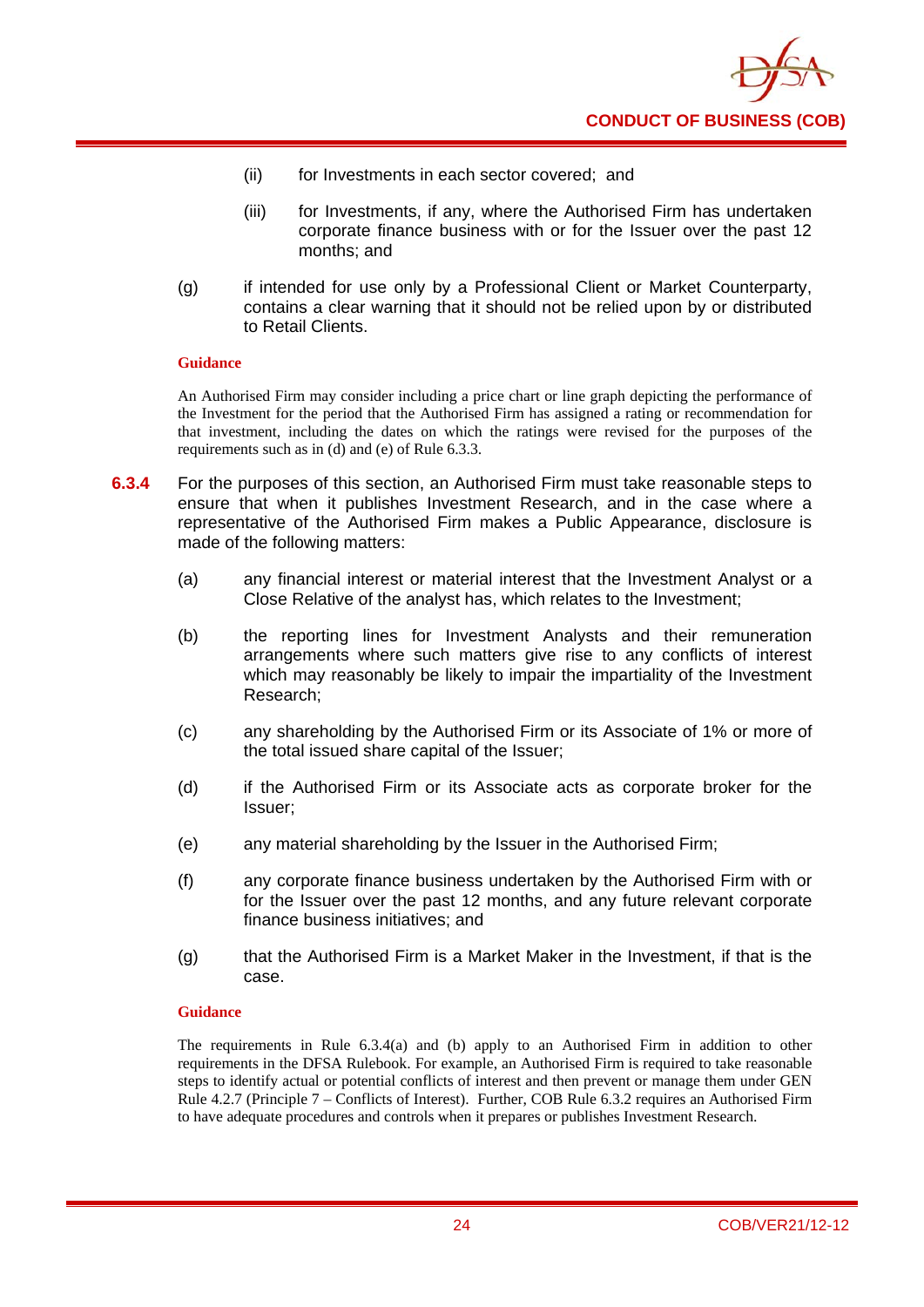

## **Restrictions on publication**

- **6.3.5** If an Authorised Firm acts as a manager or co-manager of an initial public offering or a secondary offering, it must take reasonable steps to ensure that:
	- (a) it does not publish Investment Research relating to the Investment during a Quiet Period; and
	- (b) an Investment Analyst from the Authorised Firm does not make a Public Appearance relating to that Investment during a Quiet Period.

#### **Guidance**

The DFSA does not consider the same conflicts of interest mentioned in this section arise if an Investment Analyst prepares Investment Research solely for an Authorised Firm's own use and not for publication. For example, if the research material is prepared solely for the purposes of the Authorised Firm's proprietary trading then the use of this information would fall outside the restrictions placed on publications.

#### **Restriction on own account transactions**

- **6.3.6** (1) Unless Rule 6.2.2 applies, an Authorised Firm or its Associate must not knowingly execute an Own Account Transaction in an Investment or related Investments, which is the subject of Investment Research, prepared either by the Authorised Firm or its Associate, until the Clients for whom the Investment Research was principally intended have had a reasonable opportunity to act upon it.
	- (2) The restriction in (1) does not apply if:
		- (a) the Authorised Firm or its Associate is a Market Maker in the relevant Investment;
		- (b) the Authorised Firm or its Associate undertakes an Execution-Only Transaction for a Client; or
		- (c) it is not expected to materially affect the price of the Investment.

#### **Guidance**

The exceptions in Rule 6.3.6(2) allow an Authorised Firm to continue to provide key services to the market and to its Clients even if the Authorised Firm would be considered to have knowledge of the timing and content of the Investment Research which is intended for publication to Clients, for example when it is impractical for an Authorised Firm to put in place a Chinese Wall because the Authorised Firm has few Employees or cannot otherwise separate its functions.

#### **Offers of securities**

**6.3.7** When an Authorised Firm carries out a mandate to manage an Offer of Securities, it must implement adequate internal arrangements, in accordance with section 3.5, to manage any conflicts of interest that may arise as a result of the Authorised Firm's duty to two distinct sets of Clients namely the corporate finance Client and the investment Client.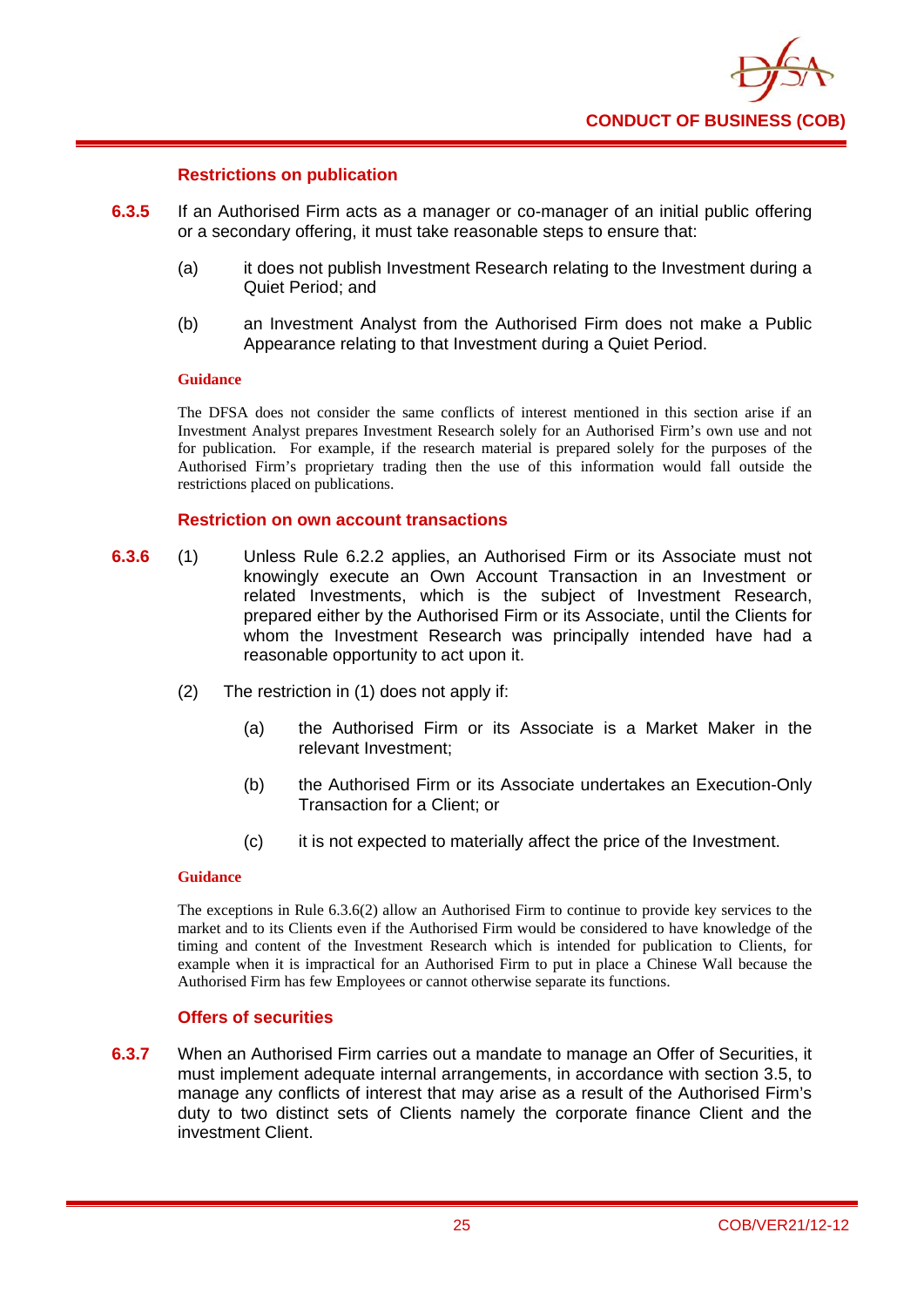

## **Disclosure**

- **6.3.8** For the purposes of Rule 6.3.7, when an Authorised Firm accepts a mandate to manage an Offer, it must take reasonable steps to disclose to its corporate finance Client:
	- (a) the process the Authorised Firm proposes to adopt in order to determine what recommendations it will make about allocations for the Offer;
	- (b) details of how the target investor group, to whom it is planned to Offer the Securities, will be identified;
	- (c) the process through which recommendations are prepared and by whom; and
	- (d) (if relevant) that it may recommend placing Securities with a Client of the Authorised Firm for whom the Authorised Firm provides other services, with the Authorised Firm's own proprietary book, or with an Associate, and that this represents a potential conflict of interest.

#### **Guidance**

It is the DFSA's expectation that an Authorised Firm's procedures to identify and manage conflicts of interest should extend to the allocation process for an offering of Securities.

## **6.4 Best execution**

## **Application**

- **6.4.1** The Rules in this section do not apply to an Authorised Firm with respect to any Transaction which:
	- (a) it undertakes with a Market Counterparty;
	- (b) it carries out for the purposes of managing a Fund of which it is the Fund Manager; or
	- (c) is an Execution-Only Transaction.

#### **Providing best execution**

- **6.4.2** (1) When an Authorised Firm agrees, or decides in the exercise of its discretion, to Execute any Transaction with or for a Client in an Investment, it must provide best execution.
	- (2) An Authorised Firm provides best execution if it takes reasonable care to determine the best overall price available for that Investment under the prevailing market conditions and deals at a price which is no less advantageous to that Client.
	- (3) An Authorised Firm which is an ATS Operator is not required to provide best execution for Persons who are its Clients in circumstances where such Persons are dealing with each other on the Authorised Firm's ATS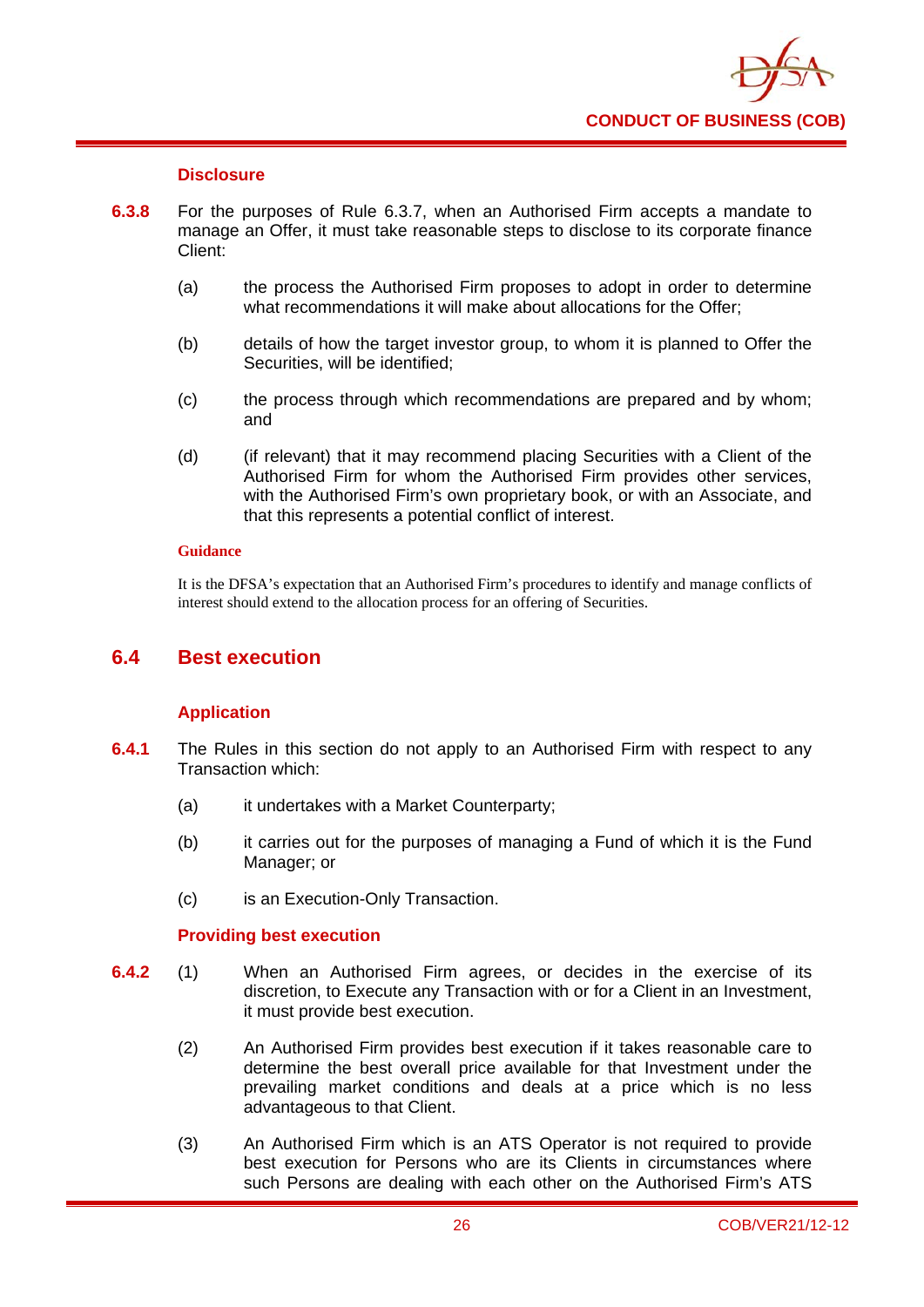

and the Authorised Firm is not acting for or on behalf of any such Persons in relation to a deal on that ATS.

## **Requirements**

- **6.4.3** In determining whether an Authorised Firm has taken reasonable care to provide the best overall price for a Client in accordance with Rule 6.4.2, the DFSA will have regard to whether an Authorised Firm has:
	- (a) discounted any fees and charges previously disclosed to the Client;
	- (b) not taken a Mark-up or Mark-down from the price at which it Executed the Transaction, unless this is disclosed to the Client; and
	- (c) had regard to price competition or the availability of a range of price sources for the execution of its Clients' Transactions. In the case where the Authorised Firm has access to prices of different Authorised Market Institutions, other regulated financial markets or alternative trading systems, it must Execute the Transaction at the best overall price available having considered other relevant factors.
- **6.4.4** If another Person is responsible for the execution of a Transaction an Authorised Firm may rely on that Person to provide best execution where that Person has undertaken to provide best execution in accordance with this section.

#### **Guidance**

When determining best execution, an Authorised Firm should consider the direct costs and indirect costs and the relevant order type and size, settlement arrangements and timing of a Client's order that could affect decisions on when, where and how to trade.

## **6.5 Non-market price transactions**

## **Application**

**6.5.1** This section applies to an Authorised Firm conducting Investment Business regardless of the classification of the Client.

## **General prohibition**

- **6.5.2** (1) An Authorised Firm must not enter into a non-market price Transaction in any capacity, with or for a Client, unless it has taken reasonable steps to ensure that the Transaction is not being entered into by the Client for an improper purpose.
	- (2) The requirement in (1) does not apply in relation to a non-market price Transaction subject to the Rules of an Authorised Market Institution or regulated exchange.

## **Record keeping**

**6.5.3** An Authorised Firm must make and retain, for a minimum of six years, a record of the steps it has taken in relation to each Transaction under this section.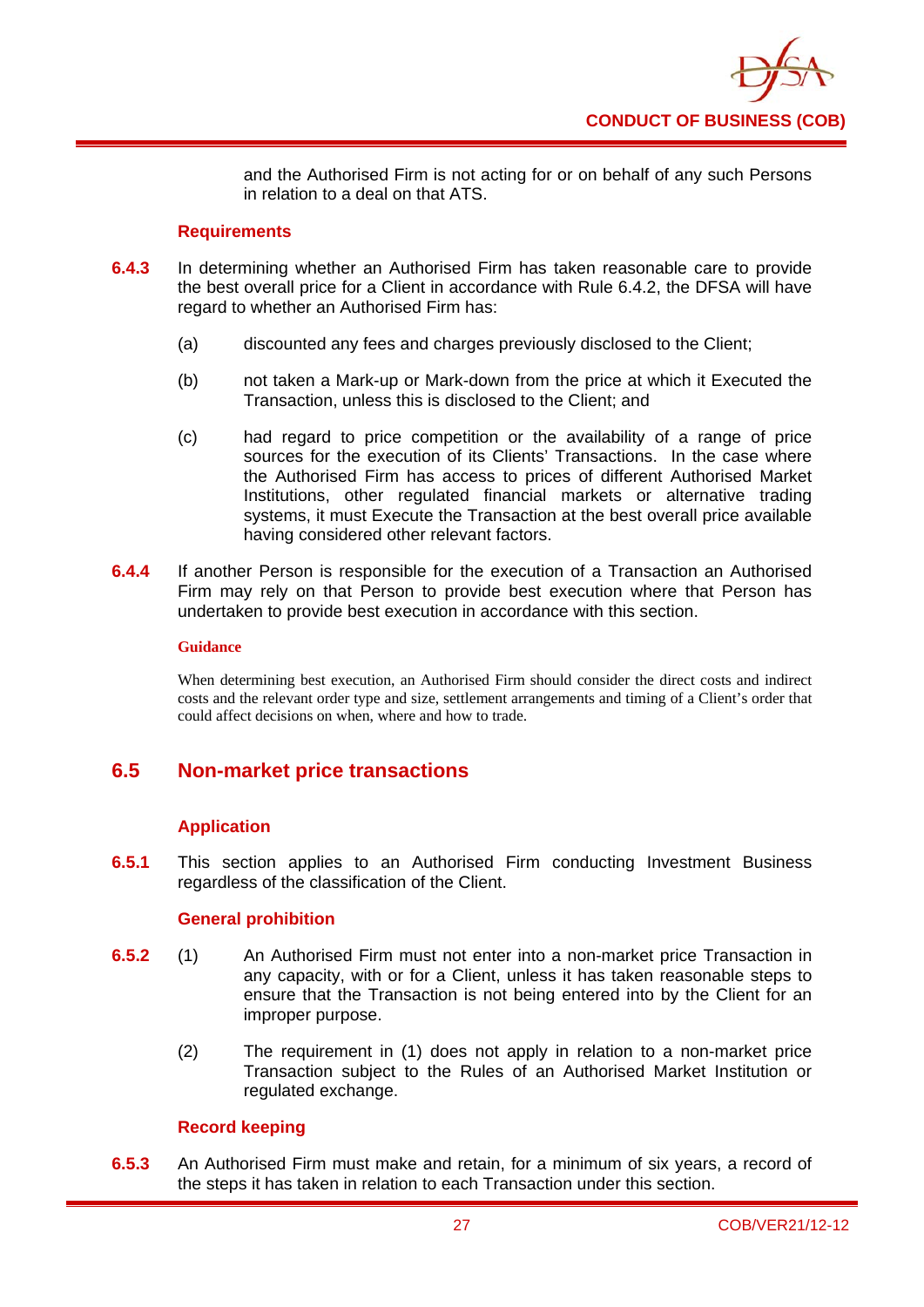

- 1. A non-market price Transaction is a Transaction where the dealing rate or price paid by the Authorised Firm or its Client differs from the prevailing market rate or price to a material extent or the Authorised Firm or its Client gives materially more or less in value than it receives in return.
- 2. In general, Authorised Firms should undertake transactions at the prevailing market price. Failure to do this may result in an Authorised Firm participating, whether deliberately or unknowingly, in the concealment of a profit or loss, or in the perpetration of a fraud.

## **6.6 Aggregation and allocation**

## **Application**

- **6.6.1** The Rules in this section do not apply to an Authorised Firm with respect to any Transaction which it:
	- (a) undertakes with a Market Counterparty; or
	- (b) carries out for the purposes of managing a Fund of which it is the Fund Manager.

#### **Aggregation of orders**

- **6.6.2** An Authorised Firm may aggregate an order for a Client with an order for other Clients or with an order for its own account only where:
	- (a) it is unlikely that the aggregation will operate to the disadvantage of any of the Clients whose Transactions have been aggregated;
	- (b) the Authorised Firm has disclosed in writing to the Client that his order may be aggregated and that the effect of the aggregation may operate on some occasions to his disadvantage;
	- (c) the Authorised Firm has made a record of the intended basis of allocation and the identity of each Client before the order is effected; and
	- (d) the Authorised Firm has in place written standards and policies on aggregation and allocation which are consistently applied and should include the policy that will be adopted when only part of the aggregated order has been filled.

#### **Allocation of investments**

- **6.6.3** Where an Authorised Firm has aggregated a Client order with an order for other Clients or with an order for its own account, and part or all of the aggregated order has been filled, it must:
	- (a) promptly allocate the Investments concerned;
	- (b) allocate the Investments in accordance with the stated intention;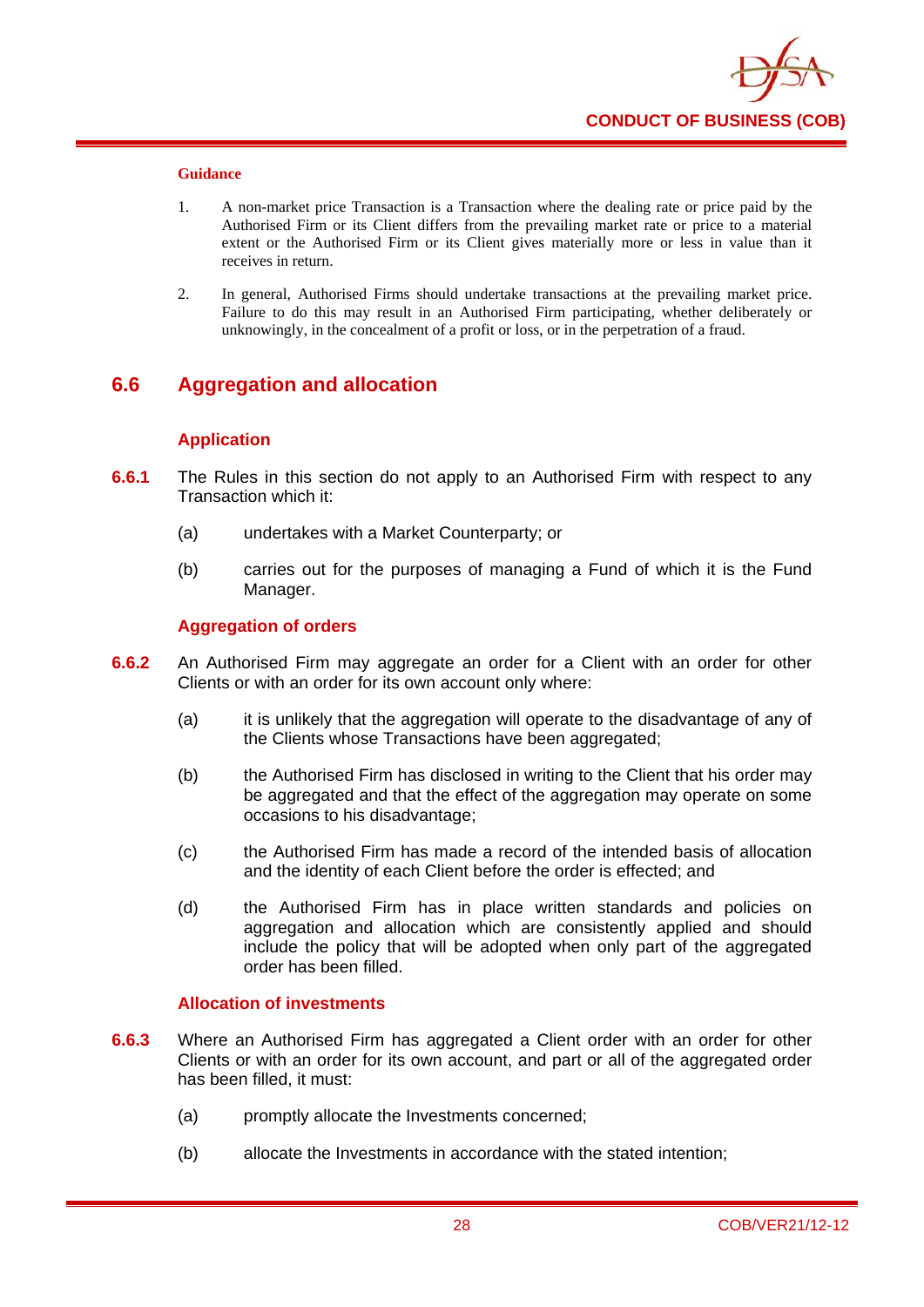

- (c) ensure the allocation is done fairly and uniformly by not giving undue preference to itself or to any of those for whom it dealt; and
- (d) make and maintain a record of:
	- (i) the date and time of the allocation;
	- (ii) the relevant Investments;
	- (iii) the identify of each Client concerned; and
	- (iv) the amount allocated to each Client and to the Authorised Firm recorded against the intended allocation as required in (b).

#### **Record keeping**

**6.6.4** An Authorised Firm must retain the records required in Rules 6.6.2 (d) and 6.6.3 for six years from the date on which the order is allocated.

## **6.7 Record keeping – voice and electronic communications**

- **6.7.1** (1) An Authorised Firm must, subject to (2), take reasonable steps to ensure that it makes and retains recordings of its voice and electronic communications when such communications are with a Client or with another Person in relation to a Transaction, including the receiving or passing of related instructions.
	- (2) The obligation in (1) does not apply in relation to voice and electronic communications which are not intended to lead to the conclusion of a specific Transaction and are general conversations or communications about market conditions.

### **Guidance**

The effect of Rule 6.7.1 is that an Authorised Firm may conduct the kind of business contemplated in (1) over a mobile phone or other handheld electronic communication device but only if the Authorised Firm is able to record such communications. Further, mere transmission of instructions by front office personnel to back office personnel within an Authorised Firm would not ordinarily be subject to this Rule.

- **6.7.2** (1) An Authorised Firm must be able to demonstrate prompt accessibility of all records.
	- (2) Records must be maintained in comprehensible form or must be capable of being promptly so reproduced.
	- (3) The Authorised Firm must make and implement appropriate procedures to prevent unauthorised alteration of its records.
- **6.7.3** Voice and electronic communication recordings must be retained for a minimum of six months.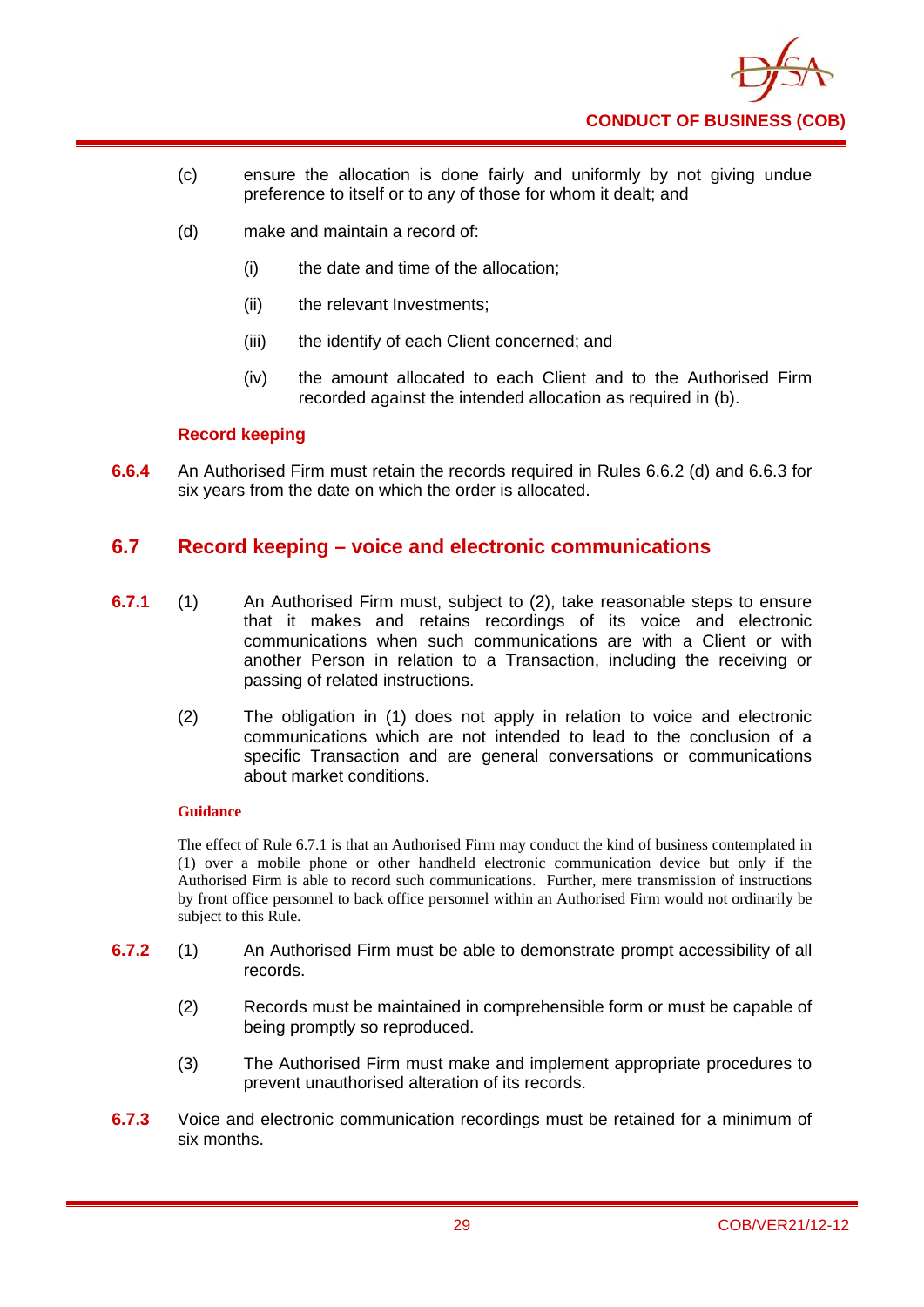

#### **Records of orders and transactions**

- **6.7.4** (1) When an Authorised Firm receives a Client order or in the exercise of its discretion decides upon a Transaction, it must promptly make a record of the information set out in App1 under Rule A1.1.1.
	- (2) When an Authorised Firm Executes a Transaction, it must promptly make a record of the information set out in App1 under Rule A1.1.2.
	- (3) When an Authorised Firm passes a Client order to another Person for Execution, it must promptly make a record of the information set out in App 1 under Rule A1.1.3.
- **6.7.5** The records referred to in Rule 6.7.4 must be retained by an Authorised Firm for a minimum of six years.

## **6.8 Other dealing rules**

#### **Application**

- **6.8.1** The Rules in this section, other than Rule 6.8.7, do not apply to an Authorised Firm with respect to any Transaction which it:
	- (a) undertakes with a Market Counterparty; or
	- (b) carries out for the purposes of managing a Fund of which it is the Fund Manager.

#### **Churning**

- **6.8.2** (1) An Authorised Firm must not Execute a Transaction for a Client in its discretion or advise any Client to transact with a frequency or in amounts to the extent that those Transactions might be deemed to be excessive.
	- (2) The onus will be on the Authorised Firm to ensure that such Transactions were fair and reasonable at the time they were entered into.

#### **Timely execution**

- **6.8.3** (1) Once an Authorised Firm has agreed or decided to enter into a Transaction for a Client, it must do so as soon as reasonably practical.
	- (2) An Authorised Firm may postpone the execution of a Transaction in (1) if it has taken reasonable steps to ensure that it is in the best interests of the Client.

#### **Fairly and in due turn**

**6.8.4** An Authorised Firm must deal with Own Account Transactions and Client Transactions fairly and in due turn.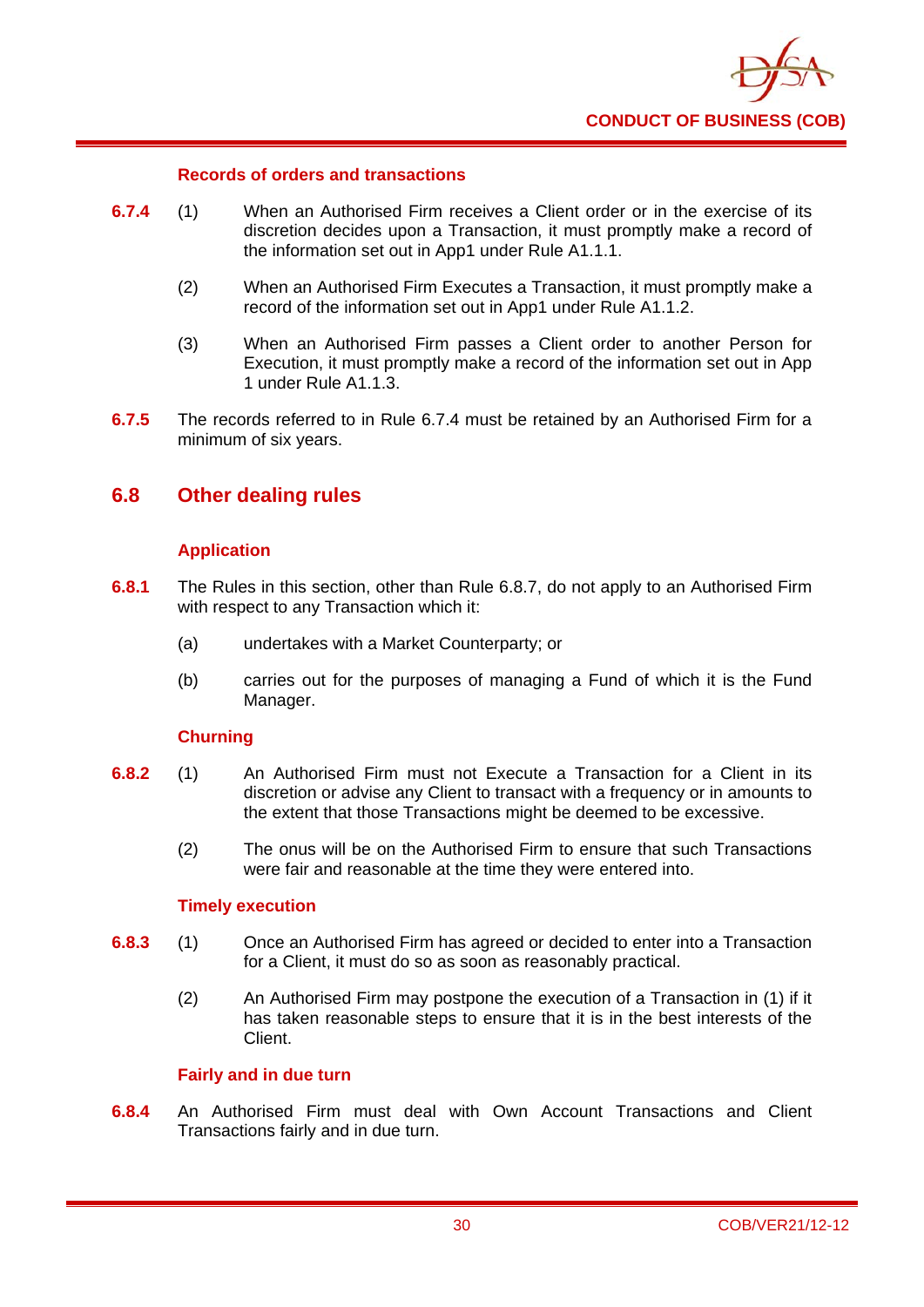

#### **Averaging of prices**

- **6.8.5** (1) An Authorised Firm may execute a series of Transactions on behalf of a Client within the same trading day or within such other period as may be agreed in writing by the Client, to achieve one investment decision or objective, or to meet Transactions which it has aggregated.
	- (2) If the Authorised Firm does so, it may determine a uniform price for the Transactions executed during the period, calculated as the weighted average of the various prices of the Transactions in the series.

#### **Timely allocation**

- **6.8.6** (1) An Authorised Firm must ensure that a Transaction it Executes is promptly allocated.
	- (2) The allocation must be:
		- (a) to the account of the Client on whose instructions the Transaction was executed;
		- (b) in respect of a discretionary Transaction, to the account of the Client or Clients with or for whom the Authorised Firm has made and recorded, prior to the Transaction, a decision in principle to execute that Transaction; or
		- (c) in all other cases, to the account of the Authorised Firm.

#### **Direct Electronic Access**

- **6.8.7** Where an Authorised Firm provides a Client (including a Market Counterparty) with direct electronic access to an Authorised Market Institution, Alternative Trading System, Regulated Exchange or regulated multilateral trading facility, the Authorised Firm must:
	- (a) establish and maintain policies, procedures, systems and controls to limit or prevent a Client from placing an order that would result in the Authorised Firm exceeding its existing position limits or credit limits; and
	- (b) ensure that such policies, procedures, systems and controls remain appropriate and effective on an on-going basis.

#### **Guidance**

An Authorised Firm should undertake on-going monitoring of its systems and controls to ensure that they are operating effectively and as intended and remain appropriate.

## **6.9 Confirmation notes**

#### **Application**

**6.9.1** The Rules in this section do not apply to an Authorised Firm with respect to any Transaction which it: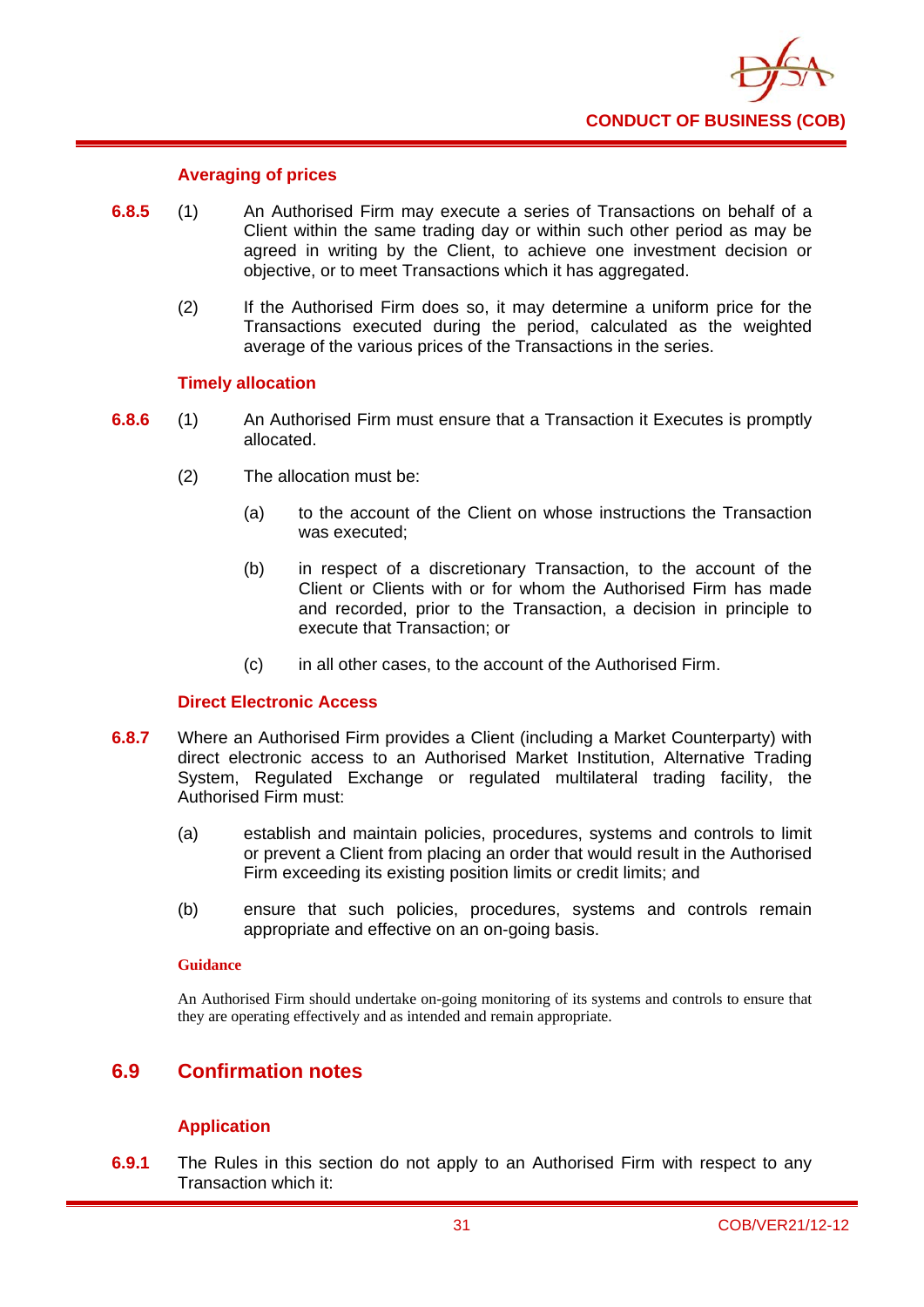

- (a) undertakes with a Market Counterparty; or
- (b) carries out for the purposes of managing a Fund of which it is the Fund Manager.

## **Sending confirmation notes**

- **6.9.2** (1) When an Authorised Firm Executes a Transaction in an Investment for a Client, it must ensure a confirmation note is sent to the Client as soon as possible and in any case no later than 2 business days following the date of Execution of the Transaction.
	- (2) Where an Authorised Firm has executed a Transaction or series of Transactions in accordance with Rule 6.8.5, the Authorised Firm must send a confirmation note relating to those Transactions as soon as possible, but no later than 2 business days following the last Transaction.
	- (3) The confirmation note must include the details of the Transaction in accordance with App3 section A3.1.
	- (4) An Authorised Firm is not required to issue a confirmation note where a Professional Client has advised in writing that he does not wish to receive such confirmation notes.

#### **Record keeping**

**6.9.3** An Authorised Firm must retain a copy of each confirmation note sent to a Client and retain it for a minimum of six years from the date of despatch.

## **6.10 Periodic statements**

## **Application**

- **6.10.1** The Rules in this section do not apply to an Authorised Firm with respect to any Transaction which it:
	- (a) undertakes with a Market Counterparty; or
	- (b) carries out for the purposes of managing a Collective Investment Fund of which it is the Fund Manager.

#### **Investment management and contingent liability investments**

- **6.10.2** (1) When an Authorised Firm:
	- (a) acts as an Investment Manager for a Client; or
	- (b) operates a Client's account containing uncovered open positions in a Contingent Liability Investment;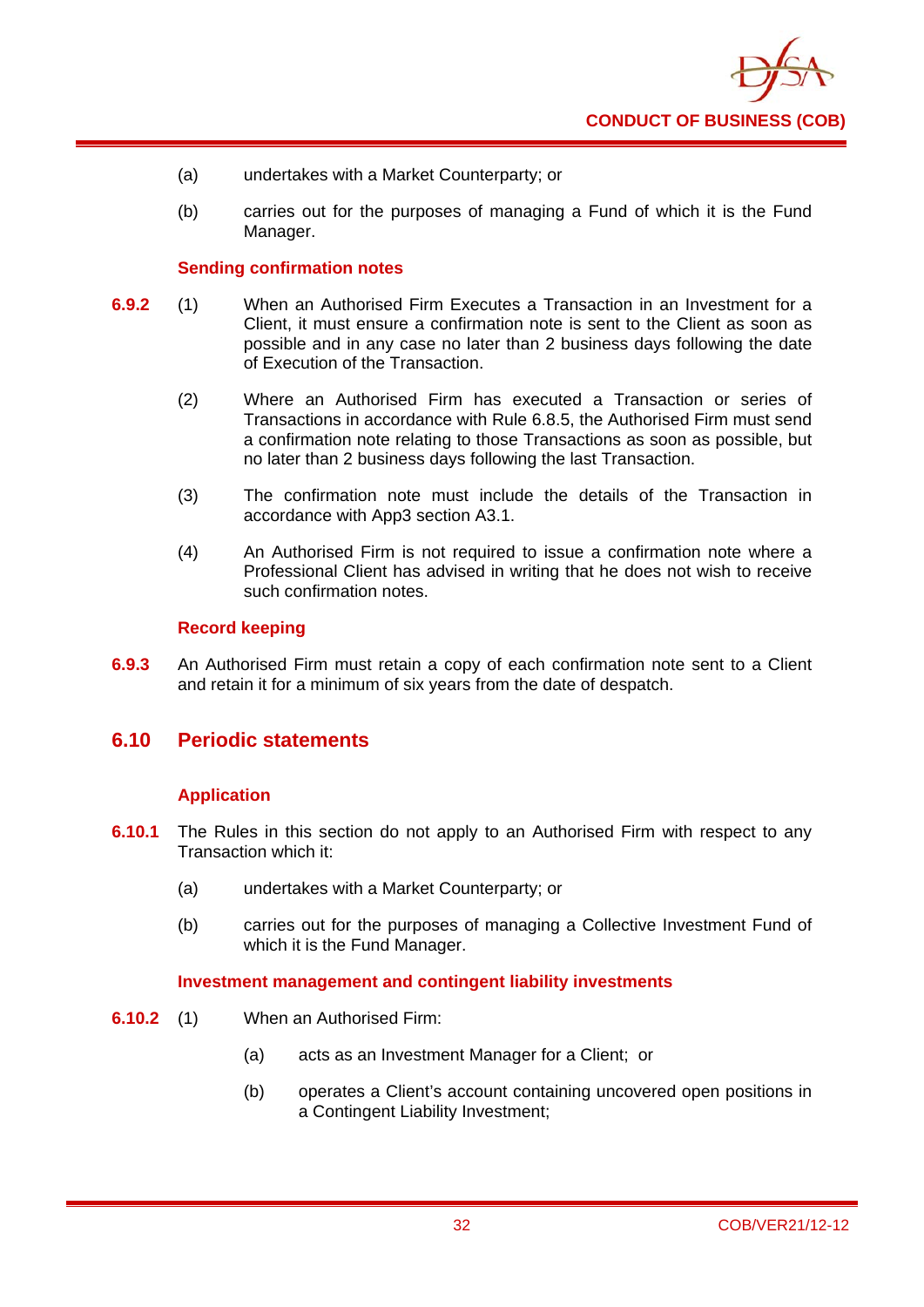

it must promptly and at suitable intervals in accordance with (2) provide the Client with a written statement ("a periodic statement") containing the matters referred to in App4 section A4.1.

- (2) For the purposes of (1), a "suitable interval" is:
	- (a) six-monthly;
	- (b) monthly, if the Client's portfolio includes an uncovered open position in Contingent Liability Investments; or
	- (c) at any alternative interval that a Client has on his own initiative agreed with the Authorised Firm but in any case at least annually.

## **Record keeping**

**6.10.4** An Authorised Firm must make a copy of any periodic statement provided to a Client and retain it for a minimum of six years from the date on which it was provided.

## **6.11 Client Assets**

## **Application**

- **6.11.1** This section applies to an Authorised Firm which:
	- (a) holds or controls Client Assets; or
	- (b) Provides Custody or Arranges Custody.

#### **Guidance**

- 1. Client Assets is defined in the GLO Module as "Client Money and Client Investments".
- 2. Principle 9 of the Principles for Authorised Firms (Customer assets and money) requires an Authorised Firm to arrange proper protection for Clients' Assets when the firm is responsible for them. An essential part of that protection is that an Authorised Firm must properly safeguard Client Money and Client Investments held or controlled on behalf of a Client in the course of, or in connection with, the carrying on of Investment Business in or from the DIFC.
- 3. Rule 6.11.3 requires an Authorised Firm to introduce adequate organisational arrangements to minimise the risk of the loss or diminution of Client Assets, or of rights in connection with Client Assets, as a result of, for example, the Authorised Firm's or a third party's insolvency, fraud, poor administration, inadequate record-keeping or negligence.

## **General requirements**

- **6.11.2** (1) An Authorised Firm which holds or controls Client Money must comply with sections 6.12 and 6.14.
	- (2) An Authorised Firm which holds or controls Client Investments or Provides Custody or Arranges Custody must comply with sections 6.13 and 6.14.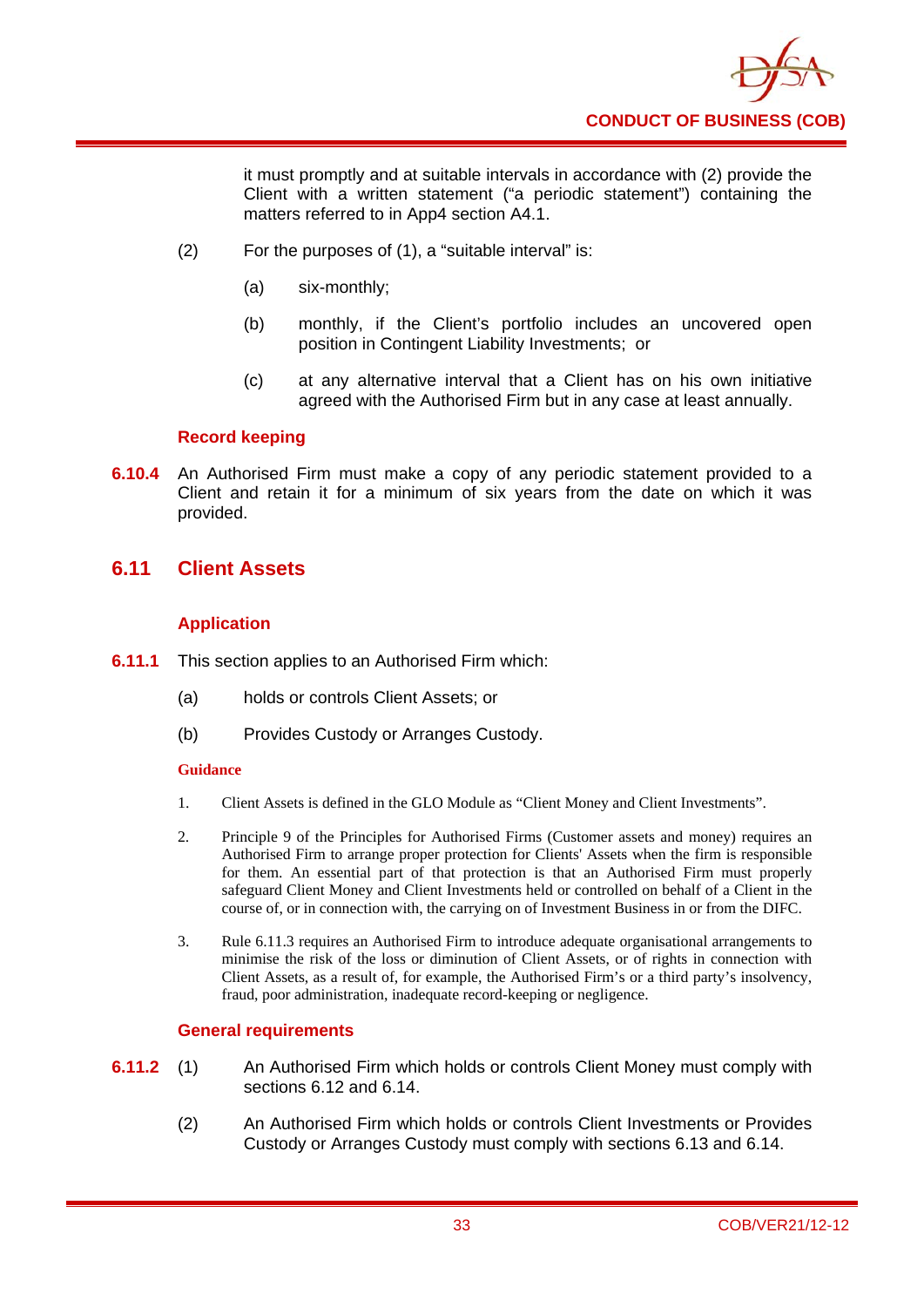

- **6.11.3** (1) An Authorised Firm must have systems and controls to ensure that Client Assets are identifiable and secure at all times.
	- (2) Where the Authorised Firm holds a mandate, or similar authority over an account with a third party, in the Client's own name, its systems and controls must:
		- (a) include a current list of all such mandates and any conditions placed by the Client or by the Authorised Firm on the use of the mandate;
		- (b) include the details of the procedures and authorities for the giving and receiving of instructions under the mandate; and
		- (c) ensure that all Transactions entered into using such a mandate are recorded and are within the scope of the authority of the Employee and the Authorised Firm entering into such Transactions.

Authorised Firms are reminded that they must ensure that their auditor produces a Client Money Auditor's Report and a Safe Custody Auditor's Report as applicable, in accordance with GEN 8.6.

#### **Holding or controlling client assets**

- **6.11.4** Client Assets are held or controlled by an Authorised Firm if they are:
	- (a) directly held by the Authorised Firm;
	- (b) held in an account in the name of the Authorised Firm; or
	- (c) held by a Person, or in an account in the name of a Person, controlled by the Authorised Firm.

#### **Guidance**

- 1 For the purposes pf Rule 6.11.4, the DFSA would consider a Person to be controlled by an Authorised Firm if that Person is inclined to act in accordance with the instructions of the Authorised Firm.
- 2. The DFSA would consider an account to be controlled by an Authorised Firm if that account is operated in accordance with the instructions of the Authorised Firm.

## **6.12 Client money**

- **6.12.1** All Money held or controlled on behalf of a Client in the course of, or in connection with, the carrying on of Investment Business in or from the DIFC is Client Money, except Money which is:
	- (a) held by the Authorised Firm as a Bank in an account with itself, provided the Authorised Firm notifies the Client in writing that the Client Money is held by it as a Bank and not in accordance with this chapter;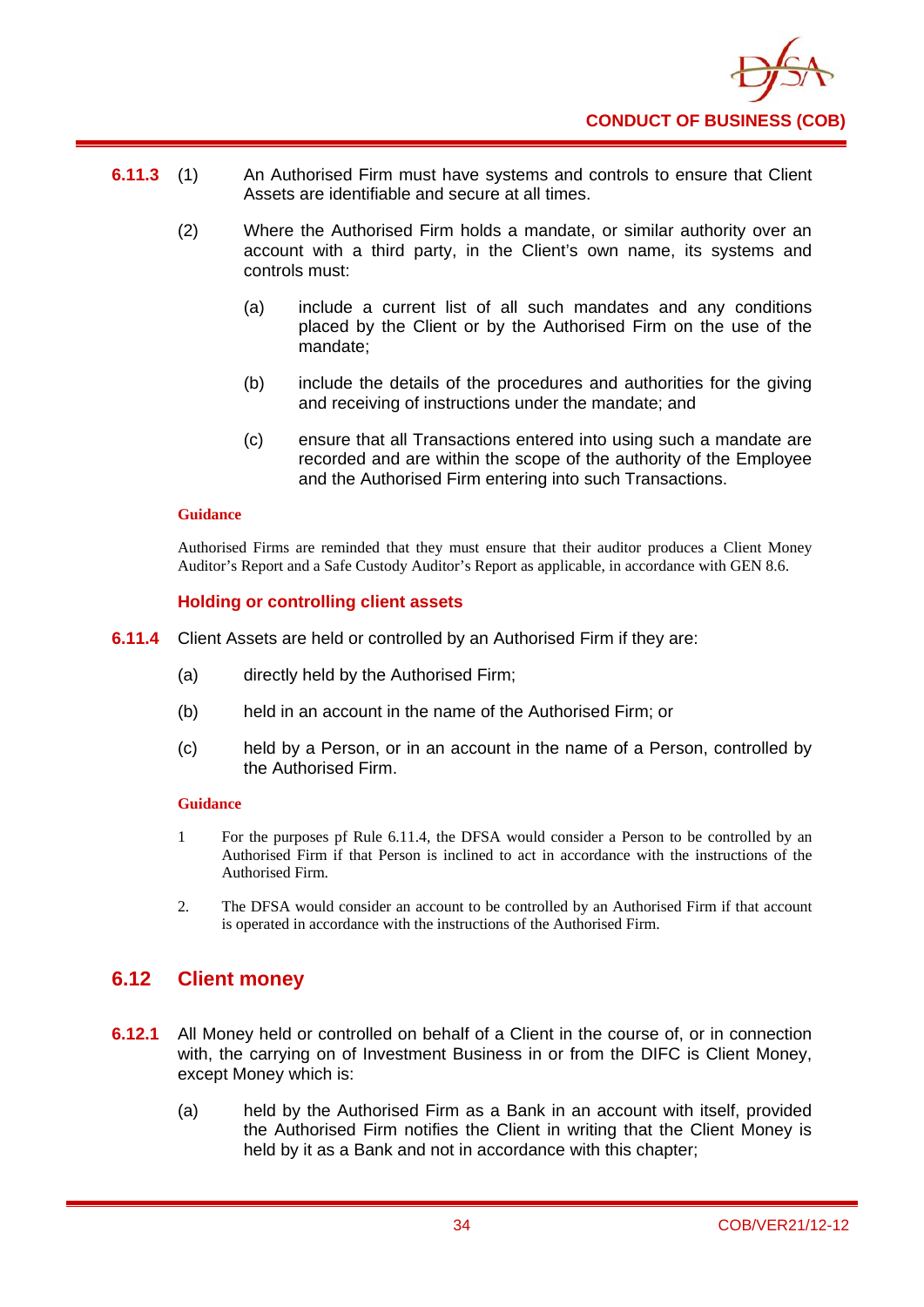

- (b) immediately due and payable by the Client to the Authorised Firm;
- (c) belonging to another Person within the Authorised Firm's Group unless that Person is an Authorised Firm or Regulated Financial Institution and that Person has confirmed to the Authorised Firm, in writing, that the beneficial owner of the Money is a Person who is not part of the Authorised Firm's Group;
- (d) in an account in the Client's name over which the Authorised Firm has a mandate or similar authority and who is in compliance with Rule 6.11.3 (2);
- (e) received in the form of a cheque, or other payable order, made payable to a third party other than a Person or account controlled by the Authorised Firm, provided the cheque or other payable order is intended to be forwarded to the third party within 1 business day of receipt; or
- (f) Fund Property of a Fund.

- 1. Authorised Firms are reminded that the exemption in Rule 6.12.1(a) would not apply to Money which is passed to a third party i.e. not held in an account with the Authorised Firm itself.
- 2. Pursuant to Rule 6.12.1(b), examples of Money which is immediately due and payable to an Authorised Firm includes Money which is:
	- a. paid by the way of brokerage, fees and other charges to the Authorised Firm or where it is entitled to deduct such remuneration from the Client Money held or controlled;
	- b. paid by the Authorised Firm in relation to a Client purchase or in settlement of a margin payment in advance of receiving a payment from the Client; or
	- c. owed by the Client to the Authorised Firm in respect of unpaid purchases by or for the Client if delivery of Investments has been made to the Client or credited to his account.
- 3. The CIR module contains specific provisions relating to the handing of Fund Property and also provisions relating to a Fund Administrator holding or controlling monies or assets belonging to third parties.

## **Client money provisions**

- **6.12.2** (1) An Authorised Firm in Category 4 must not hold Client Money.
	- (2) An Authorised Firm which holds or controls Client Money for a Client must, subject to (3), comply with the Client Money Provisions in App5.
	- (3) Where the Client is a Market Counterparty, an Authorised Firm may exclude the application of the Client Money Provisions but only where it has obtained the prior written consent of the Market Counterparty to do so.

#### **Guidance**

In accordance with GEN chapter 8, an Authorised Firm which holds or controls Client Money must arrange for a Client Money Auditor's Report to be submitted to the DFSA on an annual basis.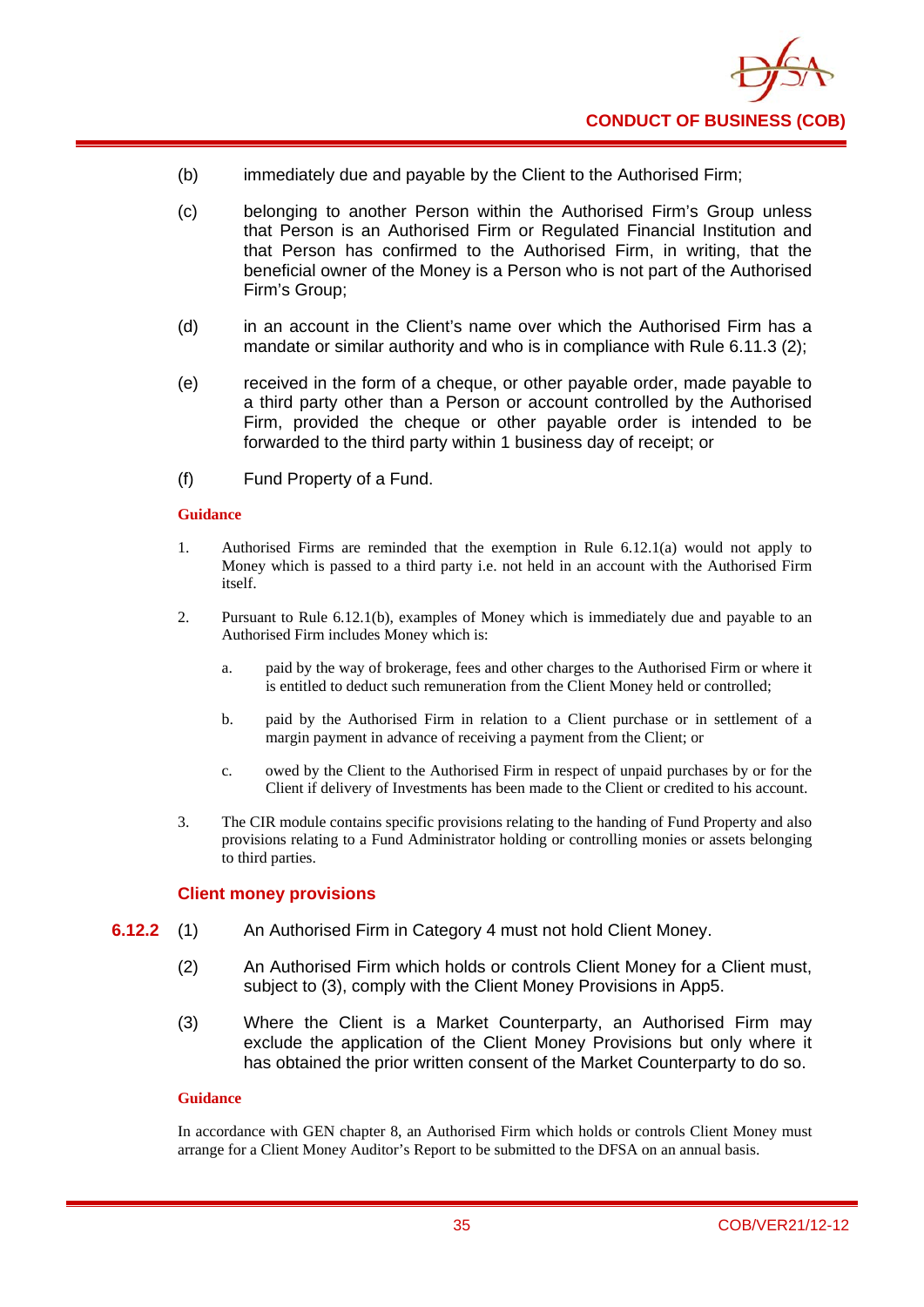

## **Client disclosure**

- **6.12.3** (1) If an Authorised Firm holds or controls Client Money which is not subject to the Client Money Provisions pursuant to Rule 6.12.2 (2), it must disclose to that Market Counterparty in writing that:
	- (a) the protections conferred by the Client Money Provisions do not apply to such Client Money;
	- (b) as a consequence of (a), such Client Money may be mixed with Money belonging to the Authorised Firm, and may be used by the Authorised Firm in the course of the Authorised Firm's business; and
	- (c) in the event of insolvency, winding up or other Distribution Event stipulated by the DFSA:
		- (i) in the case of a Domestic Firm, such Client Money will be subject to and distributed in accordance with the DFSA Client Money Distribution Rules; and
		- (ii) in the case of a non-Domestic Firm, such Client Money will be subject to a regime which may differ from the regime applicable in the DIFC.
	- (2) The Authorised Firm must obtain that Market Counterparty's written acknowledgement of the disclosures made in (1) prior to holding or controlling Client Money for that Market Counterparty.

## **Distribution event**

**6.12.4** Following a Distribution Event, an Authorised Firm must comply with the Client Money Distribution Rules and all Client Money will be subject to such Rules.

## **Record keeping**

- **6.12.5** (1) An Authorised Firm must maintain records:
	- (a) which enable the Authorised Firm to demonstrate compliance with Rule 6.11.2;
	- (b) which enable the Authorised Firm to demonstrate and explain all entries of Money held or controlled in accordance with this chapter; and
	- (c) of all cheques received and forwarded in accordance with Rule 6.12.1(e).
	- (2) Records must be kept for a minimum of six years.

#### **Guidance**

The DFSA expects an Authorised Firm to maintain proper books and accounts based on the doubleentry booking principle. They should be legible, up to date and contain narratives with the entries which identify and provide adequate information about each transaction. Entries should be made in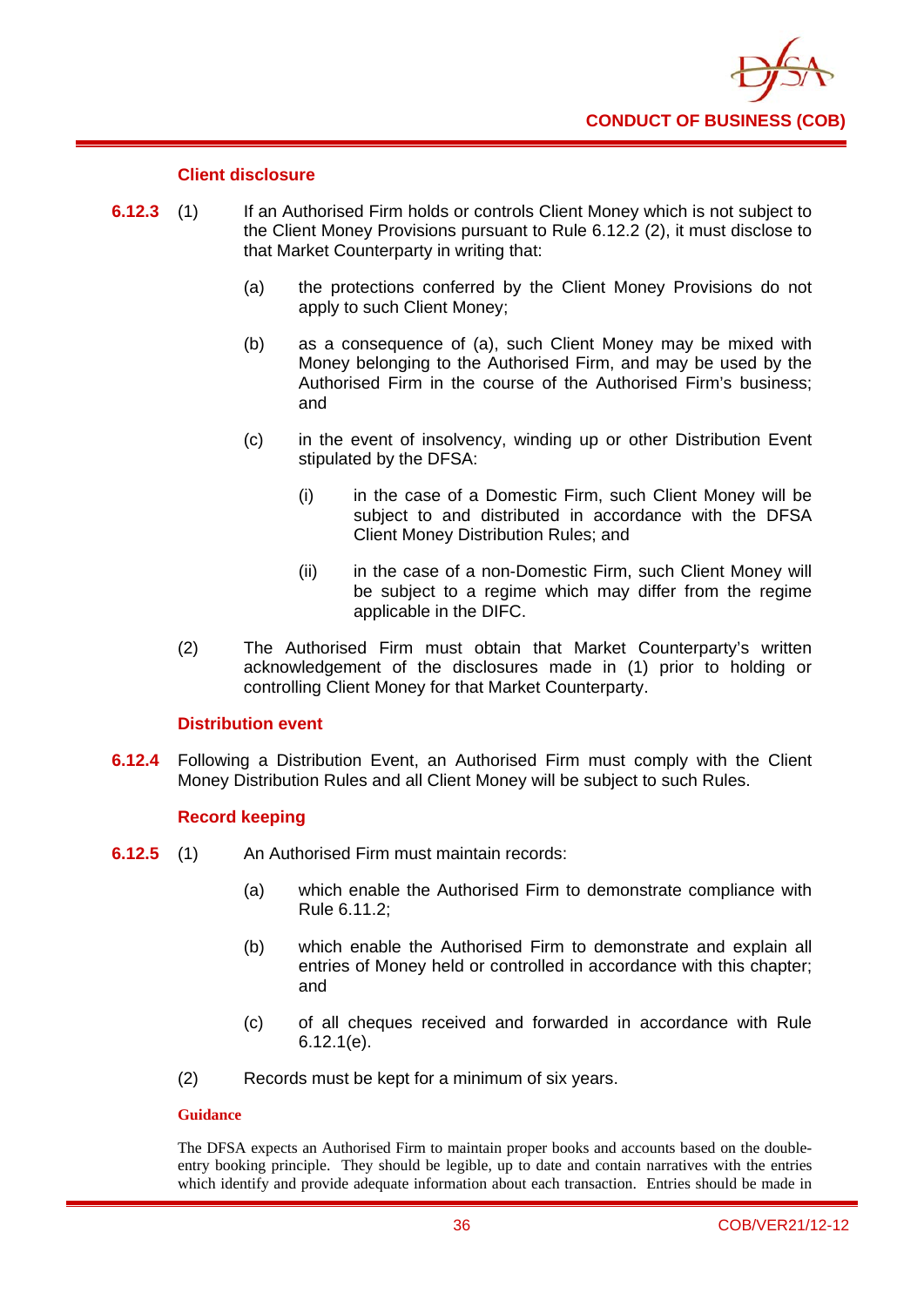

chronological order and the current balance should be shown on each of the Authorised Firm's ledgers.

## **6.13 Client investments**

- **6.13.1** An Authorised Firm must treat all Investments held or controlled on behalf of a Client in the course of, or in connection with, the carrying on of Investment Business as Client Investments.
- **6.13.2** An Authorised Firm which holds or controls Client Investments must have systems and controls in place to ensure the proper safeguarding of Client Investments.

#### **Guidance**

Instead of safeguarding Client Investments, an Authorised Firm may choose to safeguard Client Money equal to the value of the Client Investments.

- **6.13.3** (1) Subject to (2), an Authorised Firm:
	- (a) holding or controlling Client Investments;
	- (b) Providing Custody; or
	- (c) Arranging Custody

in or from the DIFC must do so in accordance with the Safe Custody Provisions in App6.

(2) The Safe Custody Provisions in App6 do not apply to Client Investments held as Collateral unless stated otherwise.

## **Holding collateral**

- **6.13.4** Before an Authorised Firm holds Collateral from a Client it must disclose to that Client:
	- (a) the basis and any terms governing the way in which the Collateral will be held, including any rights which the Authorised Firm may have to realise the Collateral;
	- (b) if applicable, that the Collateral will not be registered in that Client's own name;
	- (c) if applicable, that the Authorised Firm proposes to return to the Client Collateral other than the original Collateral, or original type of Collateral; and
	- (d) that in the event of the insolvency, winding up or other Distribution Event stipulated by the DFSA:
		- (i) of a Domestic Firm, any excess Collateral will be sold and the resulting Client Money shall be distributed in accordance with the DFSA Client Money Distribution Rules; or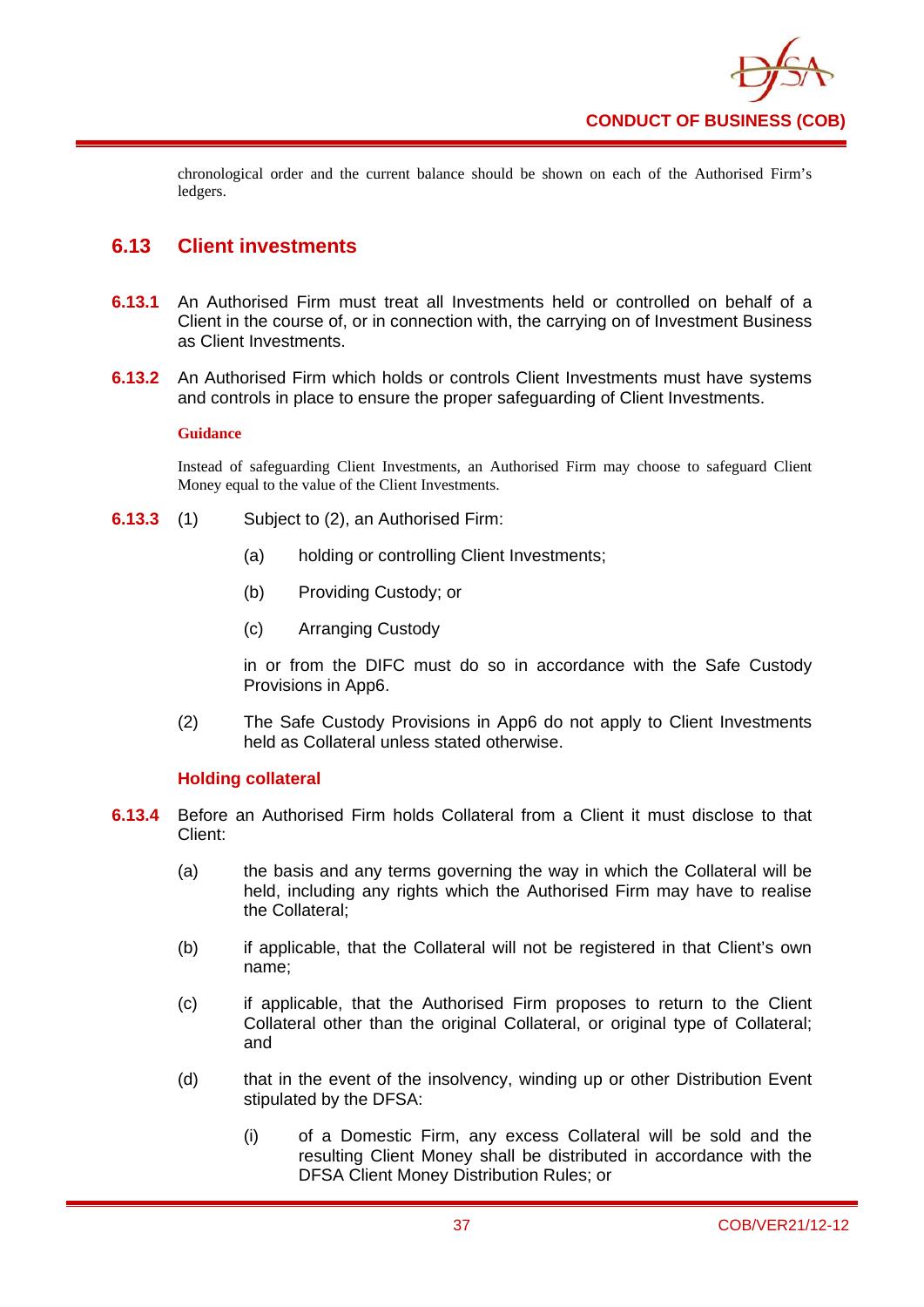

- (ii) of a non-Domestic Firm, that Collateral will be subject to a regime which may differ from the regime applicable in the DIFC.
- **6.13.5** Before an Authorised Firm deposits Client's Collateral with a third party it must notify the third party that:
	- (a) the Collateral does not belong to the Authorised Firm and must therefore be held by the third party in a segregated Client Account in a name that clearly identifies it as belonging to the Authorised Firm's Clients; and
	- (b) the third party is not entitled to claim any lien or right of retention or sale over the Collateral except to cover the obligations owed to the third party which gave rise to that deposit, pledge, charge or security arrangement or any charges relating to the administration or safekeeping of the Collateral.
- **6.13.6** (1) An Authorised Firm may only permit Client's Collateral to be held by a third party where it has reasonable grounds to believe that the third party is, and remains, suitable to hold that Collateral.
	- (2) An Authorised Firm must be able to demonstrate to the DFSA's satisfaction the grounds upon which it considers the third party to be suitable to hold Client's Collateral.
- **6.13.7** (1) An Authorised Firm must take reasonable steps to ensure that the Collateral is properly safeguarded.
	- (2) An Authorised Firm must withdraw the Collateral from the third party where the Collateral is not being properly safeguarded unless the Client has indicated otherwise in writing.
- **6.13.8** An Authorised Firm holding Client's Collateral must send a statement every six months to the Client in accordance with section A6.8.
- **6.13.9** An Authorised Firm must reconcile the Client's Collateral in accordance with section A6.9.

# **6.14 Record keeping**

- **6.14.1** (1) An Authorised Firm must maintain records:
	- (a) which enable the Authorised Firm to demonstrate compliance with Rule 6.11.2; and
	- (b) which enable the Authorised Firm to demonstrate and explain all entries of Client Investments and Collateral held or controlled in accordance with this chapter.
	- (2) Records must be kept for a minimum of six years.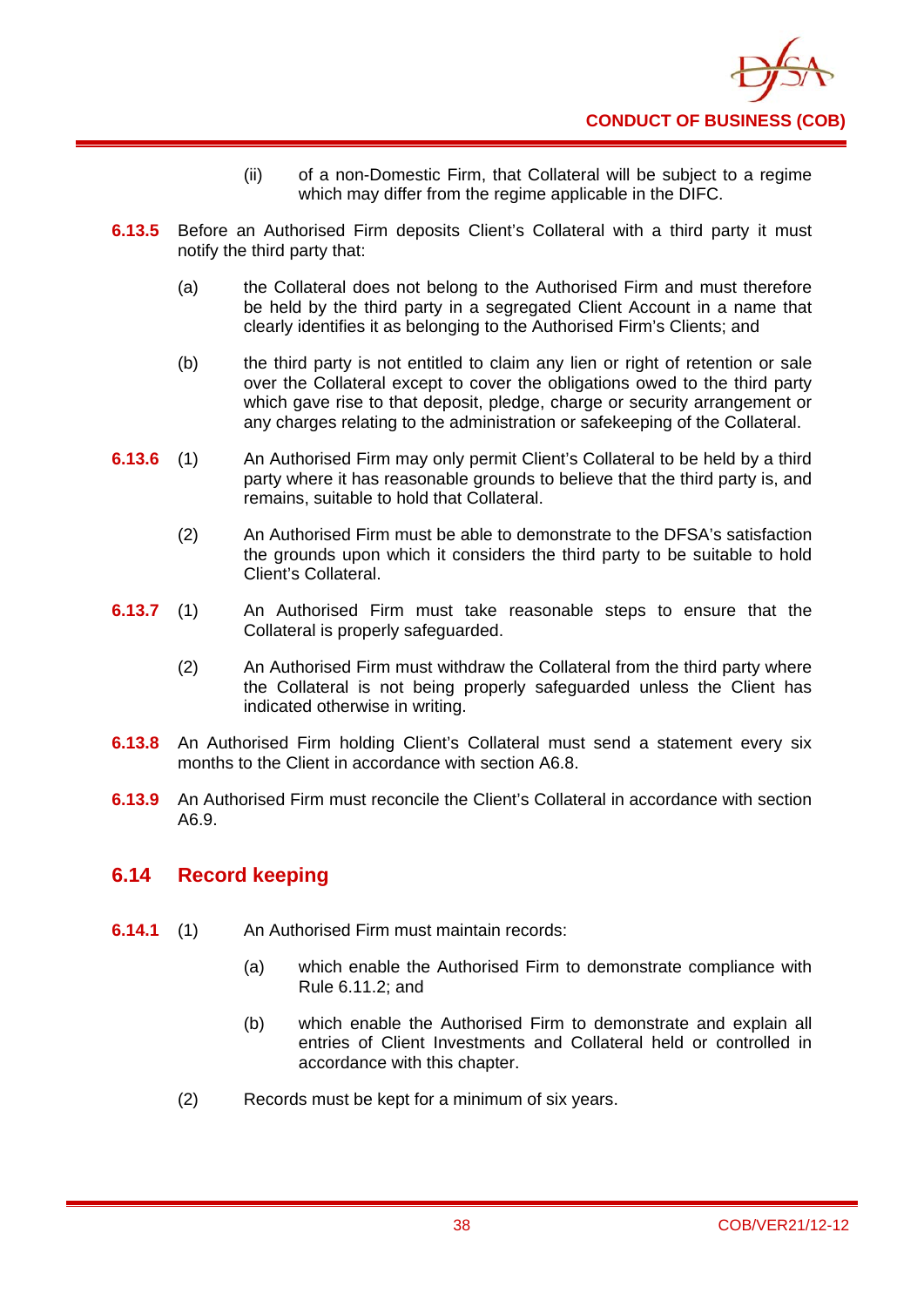

# **6.15 ATS Operators**

## **Application**

**6.15.1** This section applies to an Authorised Firm which is an ATS Operator.

## **Access to an ATS**

**6.15.2** An ATS Operator must not allow any Person to access an ATS operated by it, unless that Person is a Professional Client.

## **Client Disclosures**

- **6.15.3** Before granting a Client access to an ATS an ATS Operator must ensure that the Client is provided in writing with the following details:
	- (a) sufficient information about how the ATS operates to enable the Client to use the system efficiently and to understand any material risks involved in using the system. Such information should include any dealing processes and rules of the system;
	- (b) the arrangements for clearing and settlement of transactions and the responsibilities of the ATS Operator in relation to this;
	- (c) a statement as to whether transactions executed using the ATS are reported to an Authorised Market Institution or any other regulated exchange. If transactions are to be reported then the ATS Operator must provide details as to the identity of the Authorised Market Institution or other regulated exchange and the arrangements for providing such information;
	- (d) the trading procedures that may be adopted in the event of system disruption; and
	- (e) the circumstances in which the ATS Operator may revise the terms of, or terminate, a Client's access to the ATS.

## **Systems and controls**

- **6.15.4** An ATS Operator must establish and maintain systems and controls to ensure:
	- (a) fair and orderly trading;
	- (b) the equitable treatment of Clients:
	- (c) fair pricing of the Investments having regard to the time, quantity and other specifications of the quote or order; and
	- (d) that sufficient information about quotes, orders and completed transactions is made available to Clients of the system in a timely manner.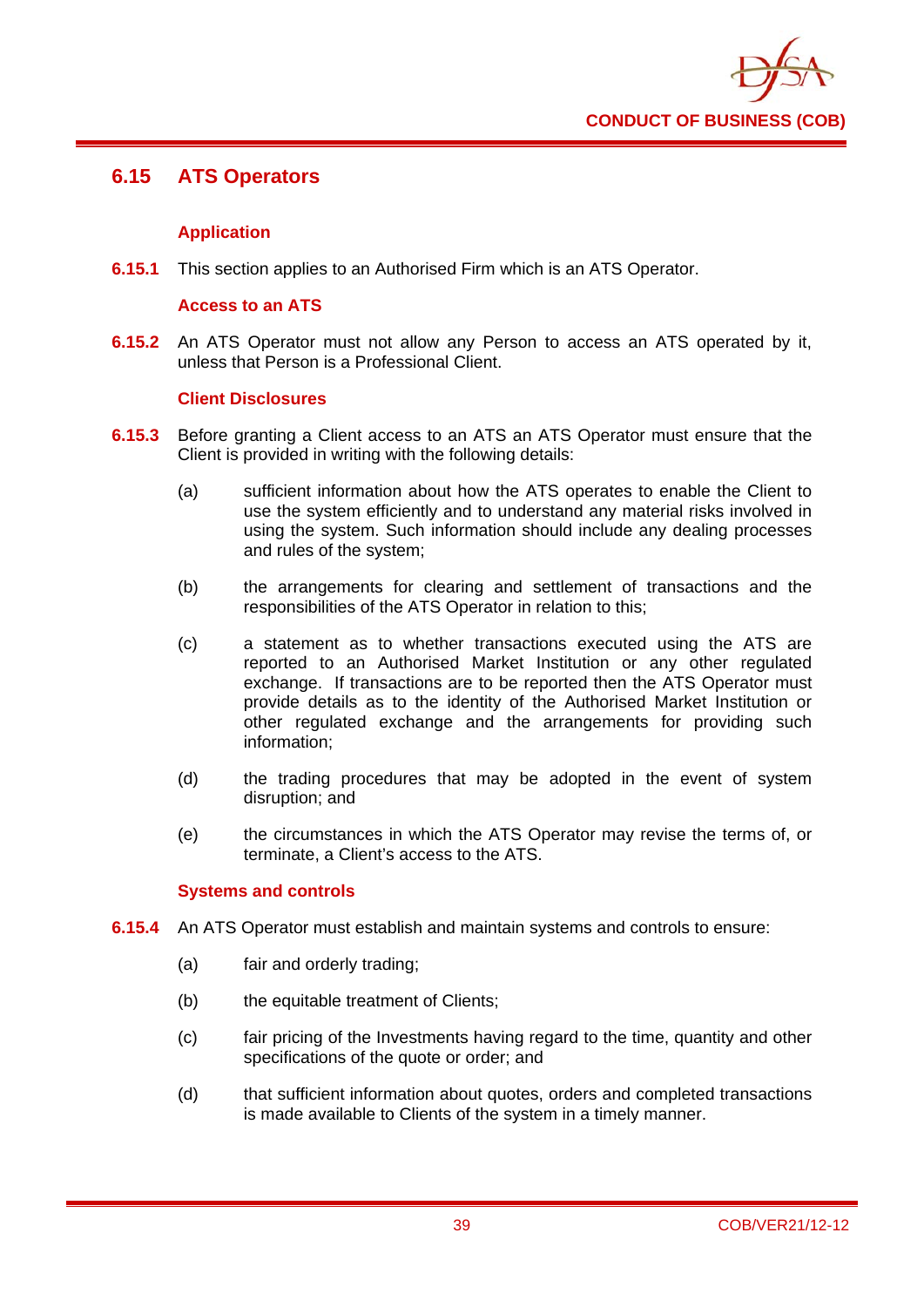

- 1. The appropriateness of different arrangements for particular systems and controls depends upon a number of factors including the nature of the Investments being traded, the nature and characteristics of the ATS and the significance of the ATS to the overall market.
- 2. For the purposes of Rule 6.15.4(d), information should be available to Clients of the system close to the time when the quote or order is given or the transaction is executed.

#### **Information**

- **6.15.5** An ATS Operator must provide, or be reasonably satisfied that there is publicly available, sufficient information to enable Clients of the system to make a reasonably informed judgement about the value of each Investment traded on the ATS and the risks associated with that Investment.
- **6.15.6** Where Investments traded on the ATS are also traded on the facilities of an AMI or other regulated exchange, or are substantially the same as Investments traded on such facilities, an ATS Operator must establish and maintain systems and controls to ensure details of:
	- (a) quotes and orders that the ATS displays to Clients of the system; and
	- (b) prices, volumes and times of completed transactions,

are made publicly available in a timely manner and on reasonable commercial terms.

#### **Guidance**

- 1. For the purposes of Rule 6.15.6, information should be made publicly available within a reasonable period.
- 2. An Authorised Firm may make information publicly available by publishing the information itself, for example, by posting data on a web-site, or by arranging with a third party to publish the information.

## **Monitoring and Disclosure**

- **6.15.7** An ATS Operator must monitor transactions undertaken on the ATS to identify suspected or actual breaches of any rules, procedures or agreements relating to fair and orderly trading and Market Misconduct.
- **6.15.8** A breach of an ATS Operator's rules relating to fair and orderly trading on the ATS is a prescribed matter for the purposes of Article 67(1)(e) of the Regulatory Law 2004.

## **Record Keeping**

**6.15.9** An ATS Operator must keep records of transactions conducted through its facilities for a period of not less than six years.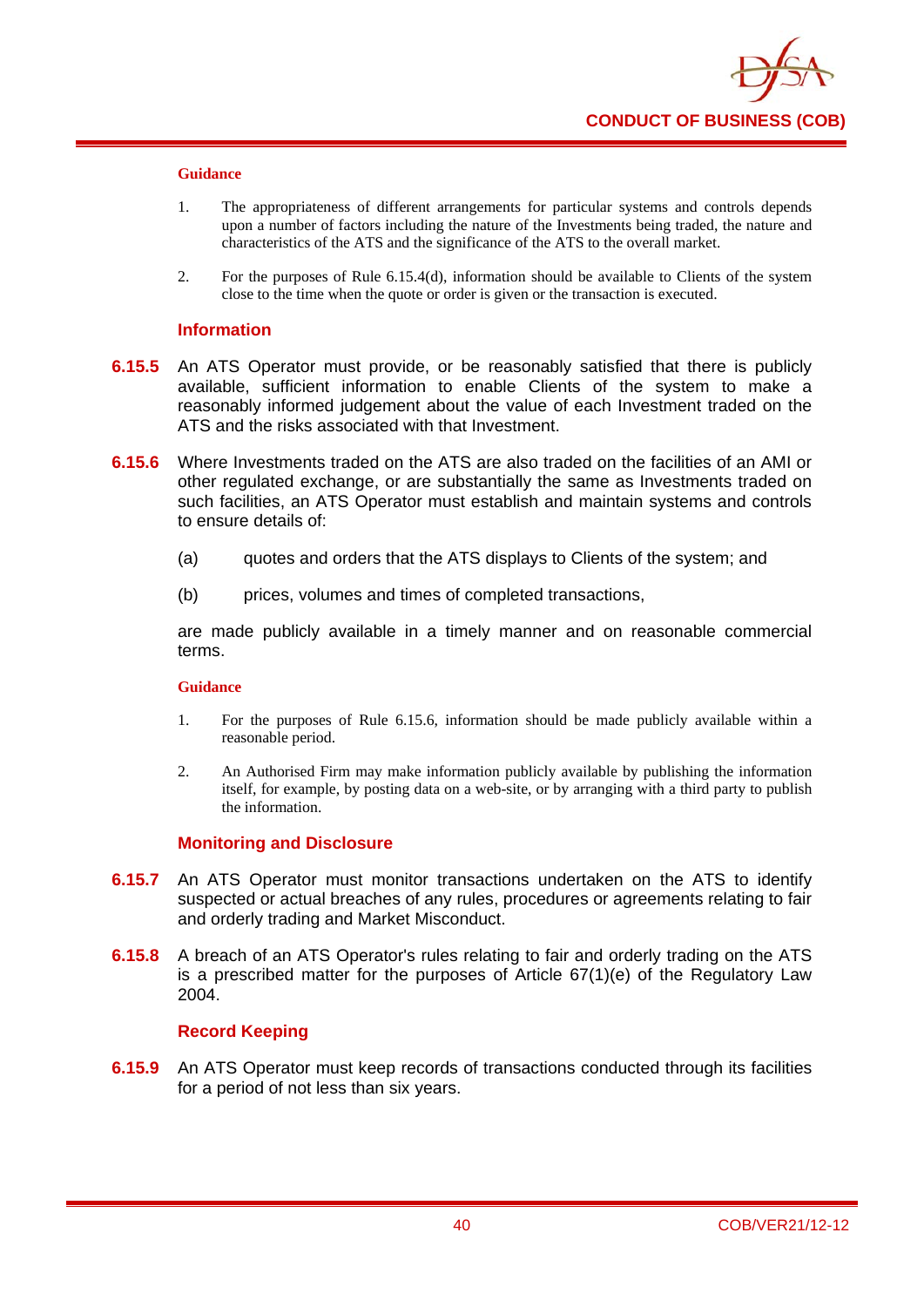

# **7 CORE RULES - INSURANCE**

# **7.1 Application**

- **7.1.1** (1) The Rules in this chapter apply to an Authorised Firm with respect to the conduct in or from the DIFC of Insurance Business, Insurance Intermediation or Insurance Management to the extent specified in any Rule.
	- (2) The Rules in this chapter do not apply to an Insurer that is an Authorised ISPV with the exception of the Rules in section 7.2.

## **7.2 Insurance business and intermediation restrictions**

- **7.2.1** An Authorised Firm may only conduct Insurance Business or Insurance Intermediation with or for a Client to the extent specified in this section.
- **7.2.2** An Authorised Firm must ensure that it does not:
	- (a) if it is an Insurer, Effect a Contract of Insurance or Carry Out a Contract of Insurance through an establishment maintained by it in the DIFC; or
	- (b) if it is an Insurance Intermediary, act in relation to a Contract of Insurance;

where the contract is in relation to a risk situated within the U.A.E, unless the risk is situated in the DIFC, or the contract is one of re-insurance.

## **Guidance**

The classes of insurance are set out in GEN App4.

- **7.2.3** An Insurer must ensure that it does not carry on, through an establishment maintained by it in the DIFC, both Long-Term Insurance Business and General Insurance Business unless the General Insurance Business is restricted to Class 1 or Class 2 or both.
- **7.2.4** An Insurer which is a Protected Cell Company must ensure that all Insurance Business is attributable to a particular Cell of that Insurer.
- **7.2.5** An Insurer must not carry on any activity other than Insurance Business unless it is an activity in direct connection with or for the purposes of such business. For the purposes of this Rule, Managing Assets is not an activity in connection with or for the purposes of Insurance Business.

## **Guidance**

- 1. The following activities will normally be considered in direct connection with or for the purposes of Insurance Business carried on by an Insurer:
	- a. investing, reinvesting or trading, as investor or rabb ul maal and for the Insurer's own account, that of its Subsidiary, its Holding Company or any Subsidiary of its Holding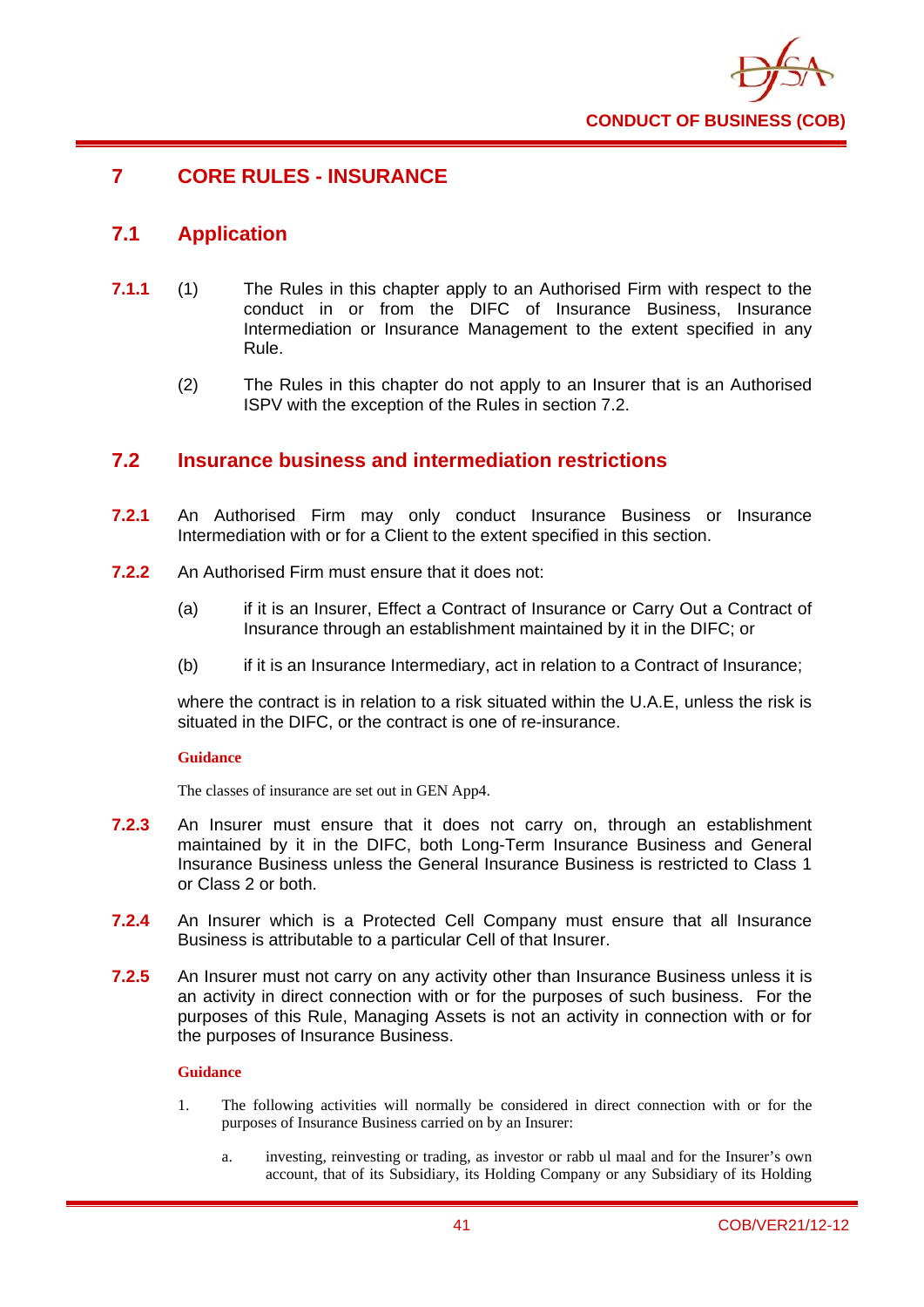

Company but not any other party, in Securities, loans, investment accounts, units or shares in collective investment funds, certificates of mudaraba, certificates of musharaka or other forms of investments that are intended to earn profit or return for the investor;

- b. rendering other services related to Insurance Business operations including, but not limited to, actuarial, risk assessment, loss prevention, safety engineering, data processing, accounting, claims handling, loss assessment, appraisal and collection services;
- c. acting as agent for another insurer in respect of contracts of insurance in which both insurers participate; and
- d. establishing Subsidiaries or Associates engaged or organised to engage exclusively in one or more of the businesses specified above.
- 2. The DFSA may give individual guidance on other business activities that may be determined to be in direct connection with Insurance Business.

# **7.3 Communication of information and marketing material**

## **General obligation**

- **7.3.1** (1) When communicating any information in relation to Insurance Business, Insurance Intermediation or Insurance Management to a Person, an Authorised Firm must take reasonable steps to ensure that the communication is clear, fair and not misleading.
	- (2) An Insurer, Insurance Intermediary or Insurance Manager must not, in any form of communication with a Person, attempt to limit or avoid any duty or liability it may have to that Person under the Regulatory Law 2004 or Rules.
	- (3) An Insurer or Insurance Intermediary must, when providing or directing marketing material to a Retail Client, comply with the requirements in section 3.2, if the marketing material relates to a Direct Long-Term Insurance Contract.

# **7.4 Client's duty of disclosure**

- **7.4.1** An Insurer or Insurance Intermediary must explain to a Client:
	- (a) the Client's duty to disclose all circumstances material to the insurance both before the insurance commences and during the continuance of the policy; and
	- (b) the consequence of any failure by the Client to make such disclosures.
- **7.4.2** An Insurance Intermediary must explain to a Client that all answers or statements given on a proposal form, claim form or any other relevant document are the Client's own responsibility and that the Client is responsible for checking the accuracy of such information.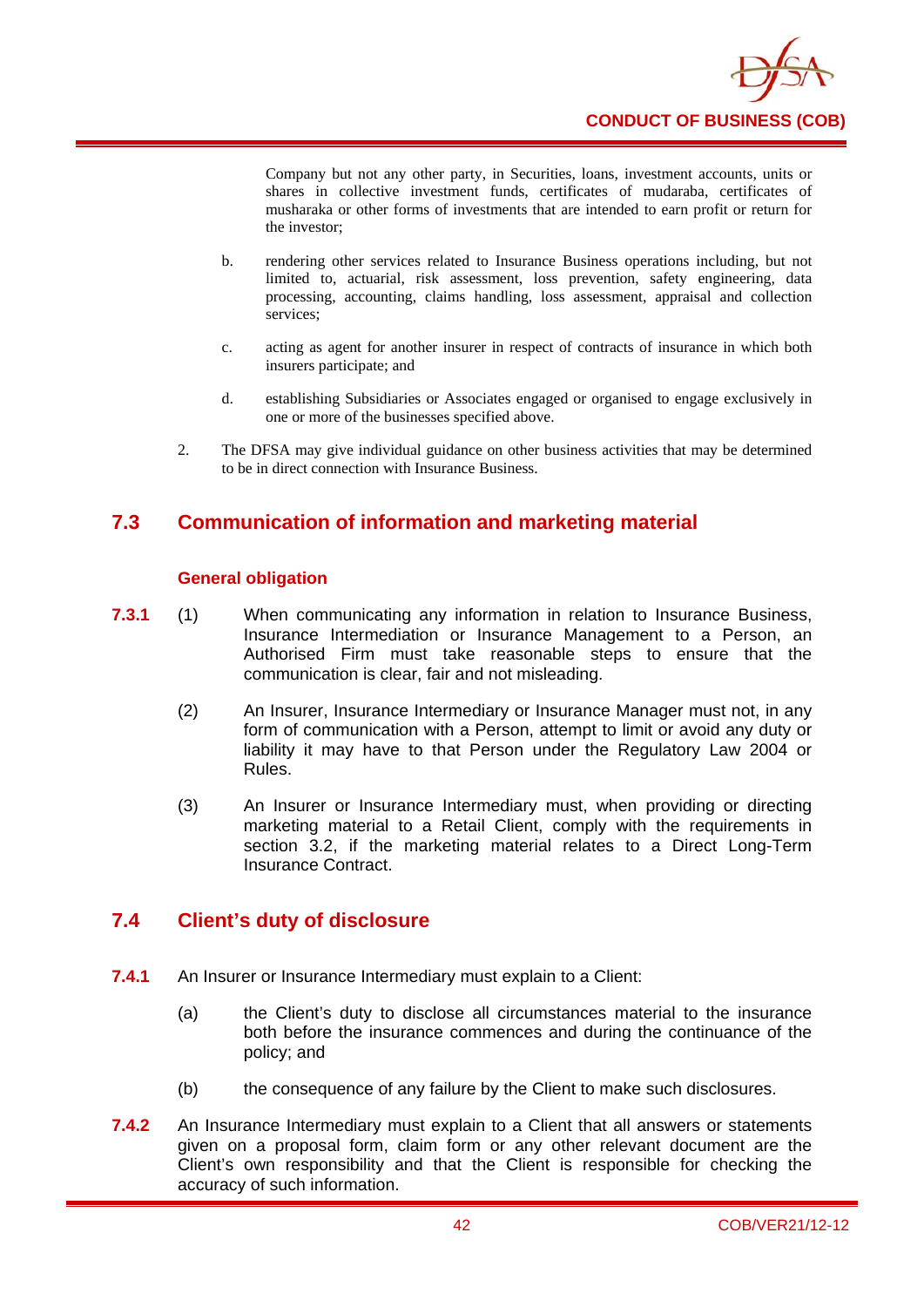

**7.4.3** If an Insurance Intermediary believes that any disclosure of material facts by a Client is not true, fair or complete, it must request the Client to make the necessary true, fair or complete disclosure, and if this is not forthcoming must consider declining to continue acting on that Client's behalf.

# **7.5 Authorised Firm's duty of disclosure**

- **7.5.1** (1) An Insurer or Insurance Intermediary must disclose to a Client:
	- (a) the name and address of the insurer or insurers effecting the Contract of Insurance;
	- (b) its own name and address where different; and
	- (c) contact details of the Person to whom a claim is to be notified.
	- (2) The disclosures in (1) must be made before effecting or placing the Contract of Insurance, or as soon as reasonably practicable thereafter.
- **7.5.2** (1) An Insurance Intermediary must, before providing any Insurance Intermediation service to a Person as a Retail Client, disclose whether any advice or information is or will:
	- (a) be provided on the basis of a fair analysis of the market;
	- (b) not be provided on the basis of a fair analysis of the market because of any contractual agreement it has with any particular insurer or insurers to deal with only their products; or
	- (c) even if there are no contractual agreements of the type referred to in (b), not be provided on the basis of a fair analysis of the market.
	- (2) If (1) (b) or (c) applies, the Insurance Intermediary must, if requested by the Retail Client, provide to that Client a list of insurers with whom it deals or may deal in relation to the relevant Contracts of Insurance.
	- (3) An Insurance Intermediary must, before providing any Insurance Intermediation service to a Client, disclose to that Client whether it acts on behalf of an insurer or any other Person or acts independently on behalf of Clients.

## **Guidance**

An Insurance Intermediary should not represent itself as providing advice or information on the basis of a fair analysis of the market unless it has considered a sufficiently broad range of Contracts of Insurance and based its decision on an adequate analysis of those contracts.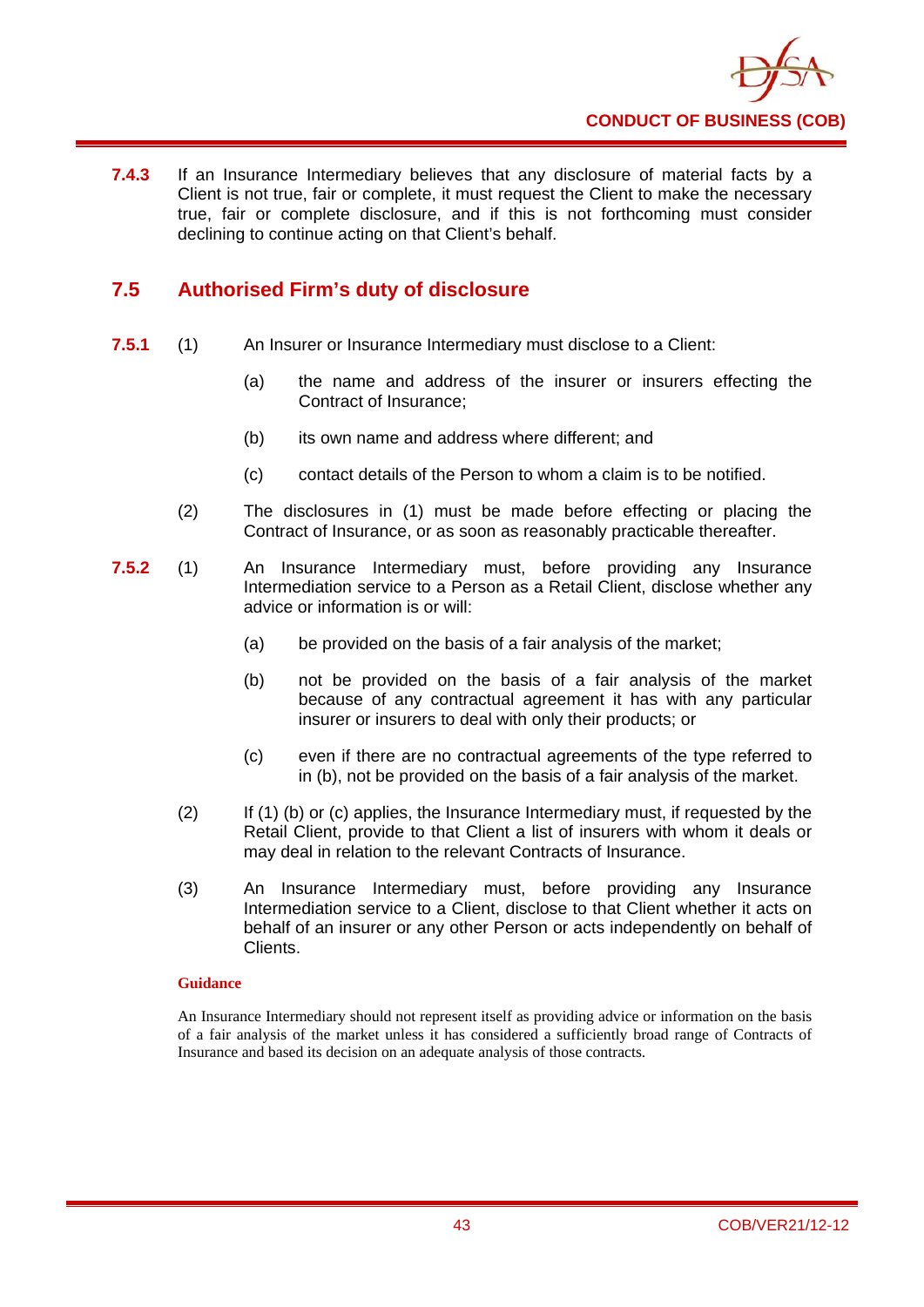

# **7.6 Disclosure of costs and remuneration**

**7.6.1** An Insurer, Insurance Intermediary or Insurance Manager must provide details of the costs of each Contract of Insurance or Insurance Intermediation service or Insurance Management service offered to a Client.

#### **Guidance**

- 1 The disclosure required by this Rule should include any premiums, fees, charges or taxes payable by the Client, whether or not these are payable to the Authorised Firm.
- 2 The disclosure should be made in terms readily understandable by the Client, taking into account the knowledge held by that Client in relation to the type of insurance in question.
- **7.6.2** An Insurer or Insurance Intermediary must, where any premium is payable through a Credit Facility made available to a Retail Client, disclose any interest, profit rate or charges payable by the Client for using that facility.
- **7.6.3** An Insurer, Insurance Intermediary or Insurance Manager must ensure that it does not impose any new costs, fees or charges without first disclosing the amount and the purpose of those charges to the Client.
- **7.6.4** (1) An Insurer, Insurance Intermediary or Insurance Manager must, on the request of any Client, disclose to that Client all commissions and other economic benefits accruing to the Authorised Firm or any member of the same Group from:
	- (a) any Insurance Intermediation business;
	- (b) any Insurance Management business; or
	- (c) any other business connected to or related to the provision of such business;

transacted by the Authorised Firm on behalf of that Client.

(2) The requirement to disclose the information under (1) does not apply where an Insurance Intermediary acts solely on behalf of a single insurer, and this fact has been disclosed to the Client.

## **7.7 Information about the proposed insurance**

- **7.7.1** An Insurer or Insurance Intermediary must provide adequate information in a comprehensive and timely manner to enable a Client to make an informed decision about the Contract of Insurance that is being proposed.
- **7.7.2** Without limiting the generality of the disclosure obligation under section 7.5, an Insurer or Insurance Intermediary must, for the purpose of complying with the obligation under that section:
	- (a) provide to a Client information about the key features of any insurance proposed including the essential cover and benefits, any significant or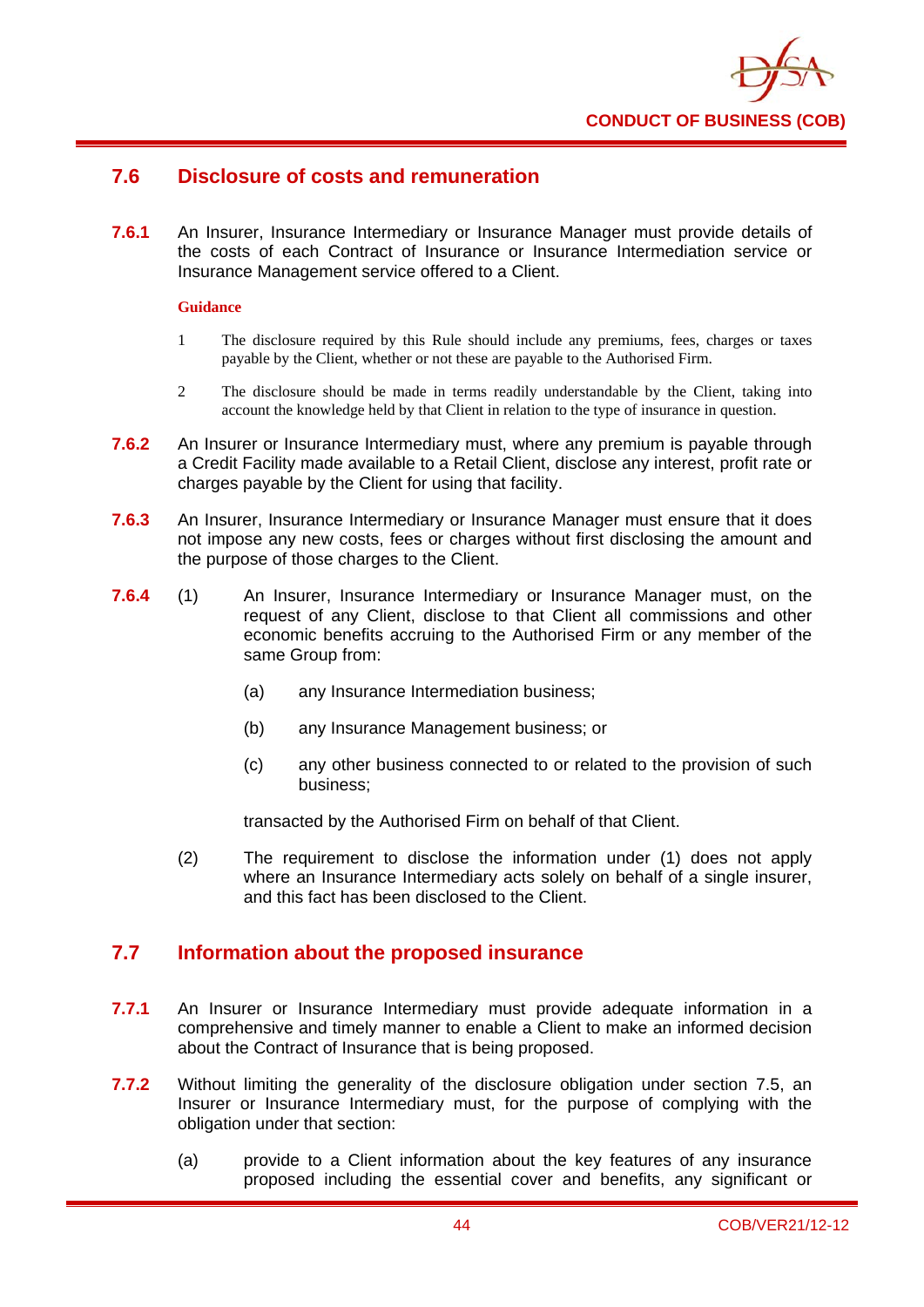

unusual restrictions, exclusions, conditions or obligations, and the applicable period of cover; and

(b) explain, except where the insurance cover is sourced from a single insurer, the differences in and the relative costs of similar types of insurance as proposed.

#### **Guidance**

When deciding to what extent it is appropriate to explain the terms and conditions of a particular insurance the Insurer or Insurance Intermediary should take into consideration the knowledge held by the Client in relation to the type of insurance in question.

#### **Specific disclosure for Long-Term Insurance**

- **7.7.3** Where an Insurer or an Insurance Intermediary proposes Direct Long-Term Insurance to a Retail Client, the disclosure for the purposes of this section must include:
	- (a) the method of calculation of any bonuses;
	- (b) an indication of surrender values and paid-up values, and the extent to which any such values are guaranteed;
	- (c) for unit-linked insurance contracts, definition of the units to which they are linked, and a description of the underlying assets;
	- (d) the basis of any projections included in the information; and
	- (e) any facts that are material to the decision to invest, including risks associated with the investment and factors that may adversely affect the performance of the investments.
- **7.7.4** Deleted

## **7.8 Suitability**

- **7.8.1** An Insurer or an Insurance Intermediary must comply with the suitability requirement set out in section 3.4 when conducting any Insurance or Insurance Intermediation Business with or for a Retail Client in respect of Direct Long-Term Insurance.
- **7.8.2** (1) Subject to Rule 7.8.3, an Insurer or Insurance Intermediary must only make a recommendation to a Retail Client to enter into a Contract of Insurance that is General Insurance where it has taken reasonable steps to ensure that the recommended Contract of Insurance is suitable in light of the Client's demands and needs.
	- (2) The Insurer or Insurance Intermediary must obtain from a Retail Client such information as is necessary to identify the Client's circumstances and objectives, and consider whether the terms of the particular contract of General Insurance meet the requirements identified.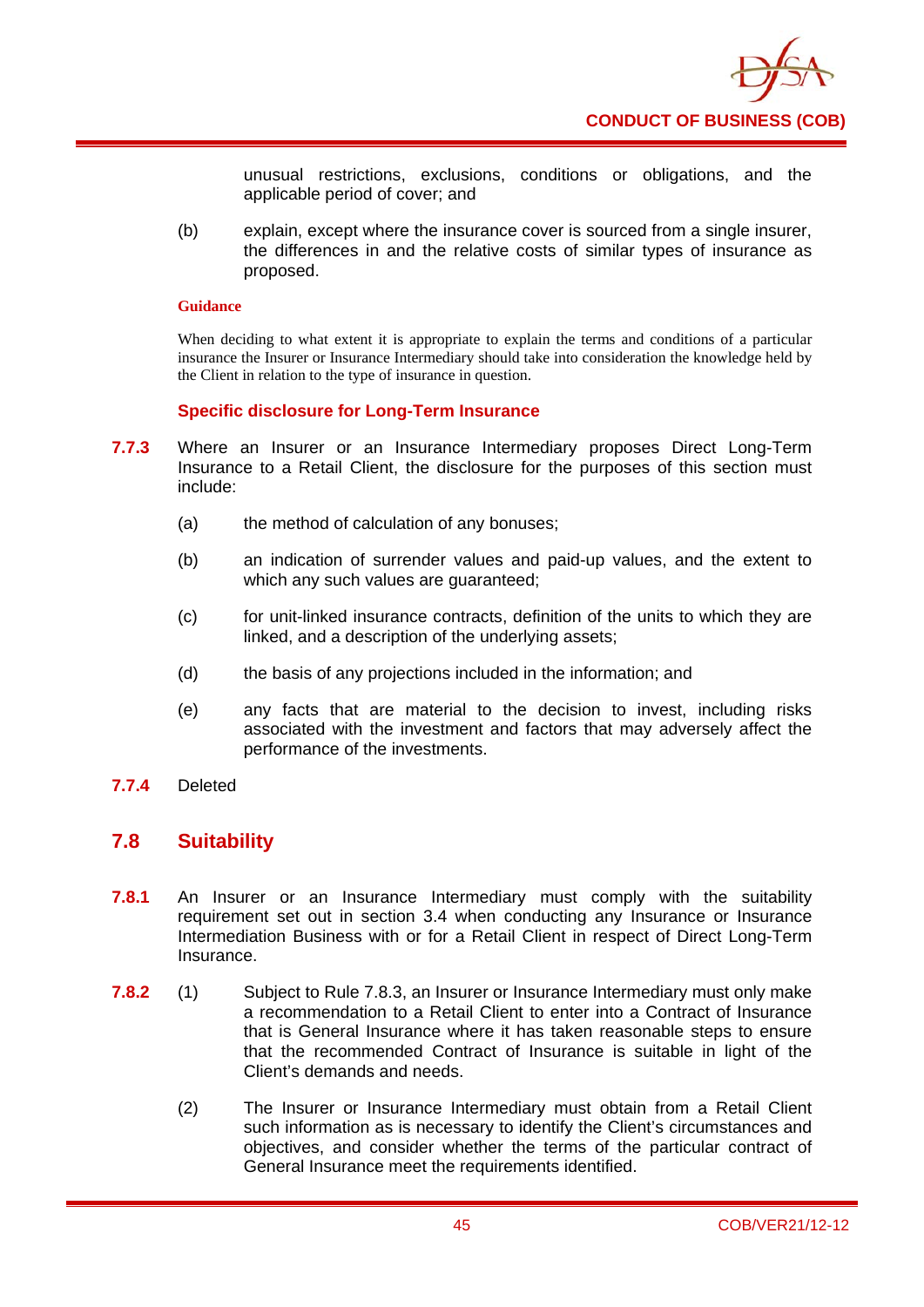

**7.8.3** An Insurer and an Insurance Intermediary may only recommend to a Client a contract of General Insurance that does not meet all the Client's requirements if it clearly explains to the Client, at the point of making the recommendation, that the contract does not fully meet the Client's requirements and the differences in the insurance recommended.

#### **Guidance**

When deciding what level of explanation is appropriate for a Client to whom a contract of insurance that does not fully meet that Client's requirements is recommended, the Insurer or Insurance Intermediary should take into consideration the knowledge held by the Client in relation to the type of insurance in question.

**7.8.4** Where an Insurance Intermediary is instructed to obtain insurance which is contrary to the advice that it has given to a Client, the Insurance Intermediary must obtain from the Client written confirmation of the Client's instructions before arranging or buying the relevant insurance.

# **7.9 Managing conflicts of interest**

- **7.9.1** (1) An Insurance Intermediary or Insurance Manager must manage any conflict of interest to ensure that all its Clients are fairly treated and not prejudiced by any such interests.
	- (2) An Insurance Intermediary or Insurance Manager must manage the conflict of interest by disclosing such conflict to the Clients in writing either generally or in relation to a specific Transaction.
	- (3) If an Insurance Intermediary or Insurance Manager is unable to manage a conflict of interest, it must decline to act for the Client.

# **7.10 Placement of Insurance**

## **Instructions**

**7.10.1** An Insurance Intermediary must not place a Contract of Insurance with or on behalf of an insurer unless it has satisfied itself on reasonable grounds that the insurer may lawfully effect that contract under the laws of the jurisdictions in which the insurer and the risk are located.

## **Quotations**

**7.10.2** When giving a quotation, an Insurance Intermediary must take due care to ensure the accuracy of the quotation and its ability to obtain the insurance at the quoted terms.

## **Confirmation of cover**

**7.10.3** (1) An Insurer, in Effecting Contracts of Insurance, must promptly document the principal economic and coverage terms and conditions agreed upon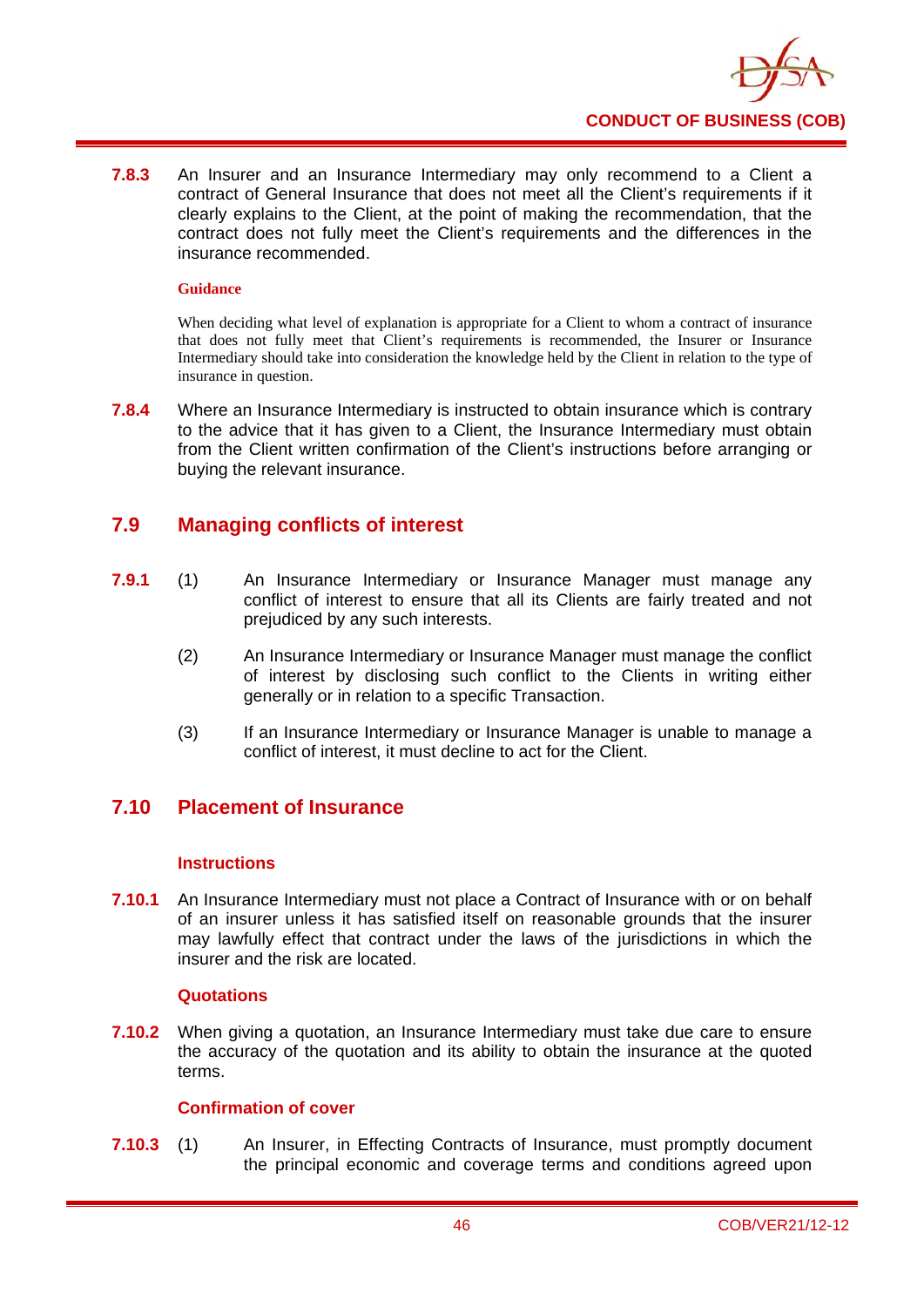

under any Contract of Insurance and finalise such contract in a timely manner.

- (2) An Insurer or Insurance Intermediary must, as soon as reasonably practicable, provide a Client with written confirmation and details of the insurance which it has effected for the Client or has obtained on behalf of the Client, including any changes to an existing Contract of Insurance.
- (3) An Insurer or Insurance Intermediary must, as soon reasonably practicable, provide the Client with the full policy documentation where this was not included with the confirmation of cover.

# **7.11 Providing an ongoing service**

## **Amendments to and renewal of insurance**

- **7.11.1** (1) An Insurer or Insurance Intermediary must deal promptly with a Client's request for an amendment to the insurance cover and provide the Client with full details of any premium or charges to be paid or returned.
	- (2) An Insurer or Insurance Intermediary must provide a Client with written confirmation when the amendment is made and remit any return premium or charges due to the Client without delay.
- **7.11.2** An Insurer or Insurance Intermediary must give adequate advance notification to a Client of the renewal or expiration date of an existing insurance policy so as to allow the Client sufficient time to consider whether continuing cover is required.
- **7.11.3** On expiry or cancellation of the insurance, at the request of the Client, an Insurer or Insurance Intermediary must promptly make available all documentation and information to which the Client is entitled.

## **Claims**

- **7.11.4** Where an Insurance Intermediary handles insurance claims it must:
	- (a) on request, give the Client reasonable guidance in pursuing a claim under the relevant policy;
	- (b) handle claims fairly and promptly and keep the Client informed of progress;
	- (c) inform the Client in writing, with an explanation, if it is unable to deal with any part of a claim; and
	- (d) forward settlement of any claim, as soon as reasonably practicable, once it has been agreed.
- **7.11.5** An Insurer must:
	- (a) handle claims fairly and promptly;
	- (b) keep the Client informed of the progress of the claim;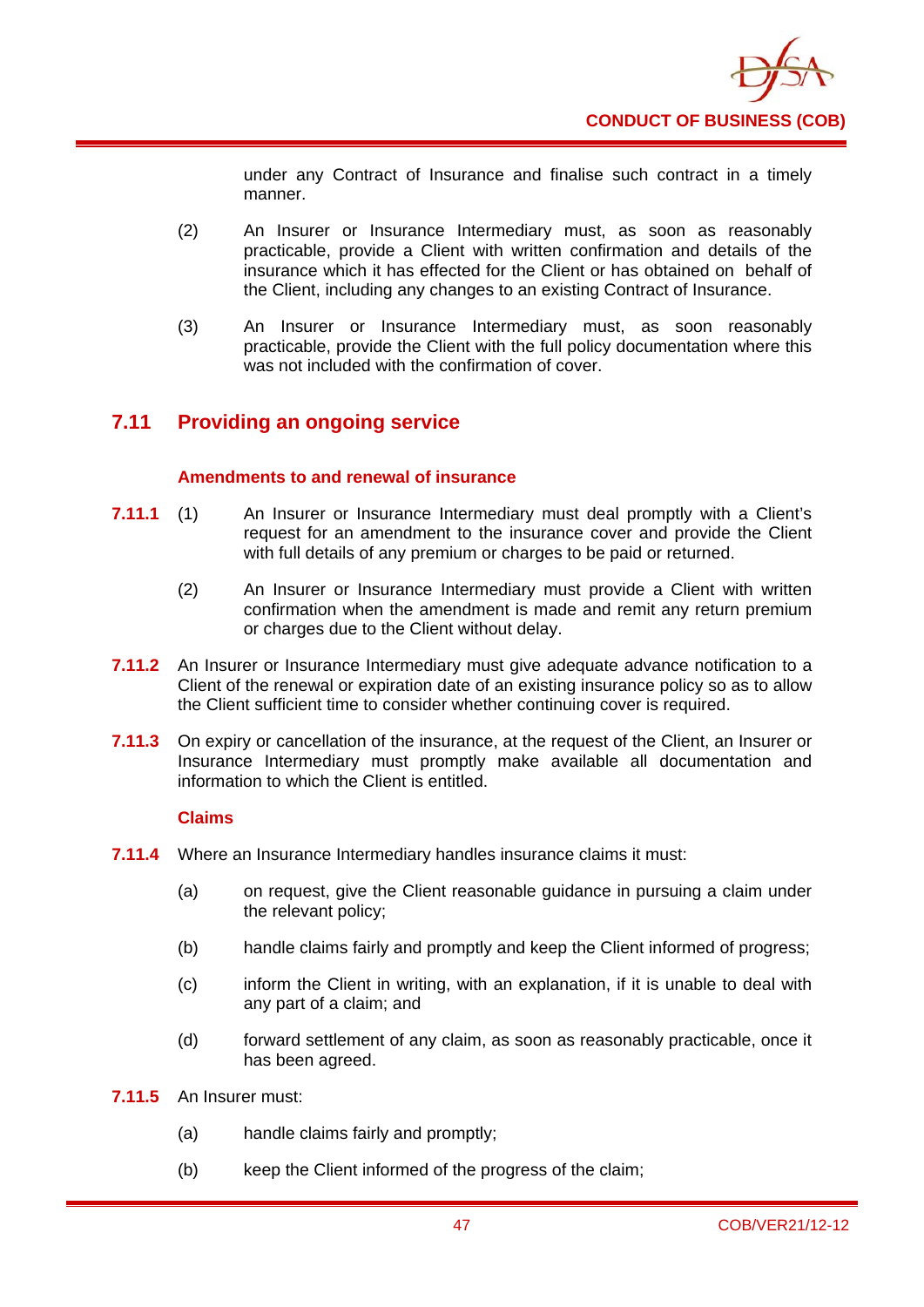

- (c) not reject a claim unreasonably;
- (d) if only part of a claim is accepted:
	- (i) provide a clear statement about the part of the claim that is accepted; and
	- (ii) give clear reasons for rejecting that part of the claim that has not been accepted; and
- (e) settle the claim promptly.

## **7.12 Insurance monies**

## **Application**

**7.12.1** This section applies to an Insurance Intermediary and an Insurance Manager, in respect of activities carried on in or from the DIFC.

#### **General**

- **7.12.2** (1) Insurance Monies are, subject to (2), any monies arising from Insurance Intermediation or the Insurance Management business which are any of the following:
	- (a) premiums, additional premiums and return premiums of all kinds;
	- (b) claims and other payments due under Contracts of Insurance;
	- (c) refunds and salvages;
	- (d) fees, charges, taxes and similar fiscal levies relating to Contracts of Insurance;
	- (e) discounts, commissions and brokerage; or
	- (f) monies received from or on behalf of a Client of an Insurance Manager, in relation to his Insurance Management business.
	- (2) Monies are not Insurance Monies where there is a written agreement in place between the Insurance Intermediary or Insurance Manager and the insurer to whom the relevant monies are to be paid (or from whom they have been received) under which the insurer agrees that:
		- (a) the Insurance Intermediary or Insurance Manager, as the case may be, holds as agent for the insurer all monies received by it in connection with Contracts of Insurance effected or to be effected by the insurer;
		- (b) insurance cover is maintained for the Client once the monies are received by the Insurance Intermediary or the Insurance Manager, as the case may be; and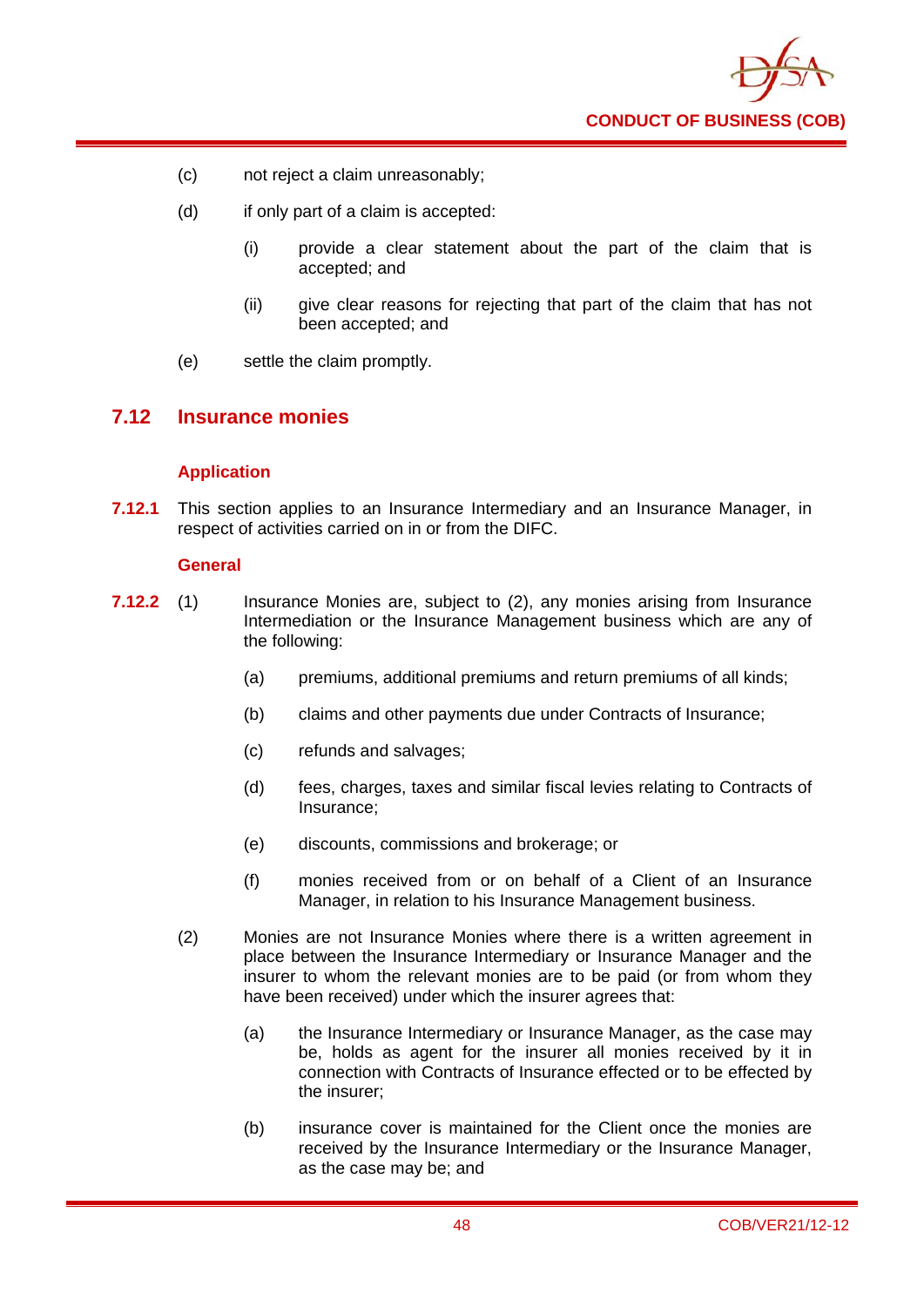

- (c) the insurer's obligation to make a payment to the Client is not discharged until actual receipt of the relevant monies by the Client.
- **7.12.3** In this section, a Client of an Insurance Manager means:
	- (a) any insurer for which the Insurance Manager provides Insurance Management;
	- (b) any shareholder of an insurer mentioned in (a); or
	- (c) any Person on whose behalf the Insurance Manager undertakes to establish that Person as an insurer.
- **7.12.4** For the purposes of Rule 7.12.3:
	- (a) an Insurer includes a Cell of a Protected Cell Company which is an Insurer; and
	- (b) a shareholder includes a holder of Cell Shares.

## **Insurance money segregation**

- **7.12.5** An Insurance Intermediary or Insurance Manager when dealing with Insurance Monies must:
	- (a) maintain one or more separate Insurance Bank Accounts with an Eligible Bank in the U.A.E.;
	- (b) ensure that each Insurance Bank Account contains in its title the name of the Authorised Firm, together with the designation Insurance Bank Account (or IBA);
	- (c) prior to operating an Insurance Bank Account, give written notice to, and receive written confirmation from, the Eligible Bank that the bank is not entitled to combine the Insurance Bank Account with any other account unless that account is itself an Insurance Bank Account held by the Authorised Firm, or to any charge, encumbrance, lien, right of set-off, compensation or retention against monies standing to the credit of the Insurance Bank Account;
	- (d) pay all Insurance Monies directly and without delay into an Insurance Bank Account;
	- (e) use an Insurance Bank Account only for the following purposes:
		- (i) the receipt of Insurance Monies;
		- (ii) the receipt of such monies as may be required to be paid into the Insurance Bank Account to ensure compliance by the Authorised Firm with any conditions or requirements prescribed by the DFSA;
		- (iii) the payment to Clients or to insurers of monies due under Insurance Intermediation Business transactions;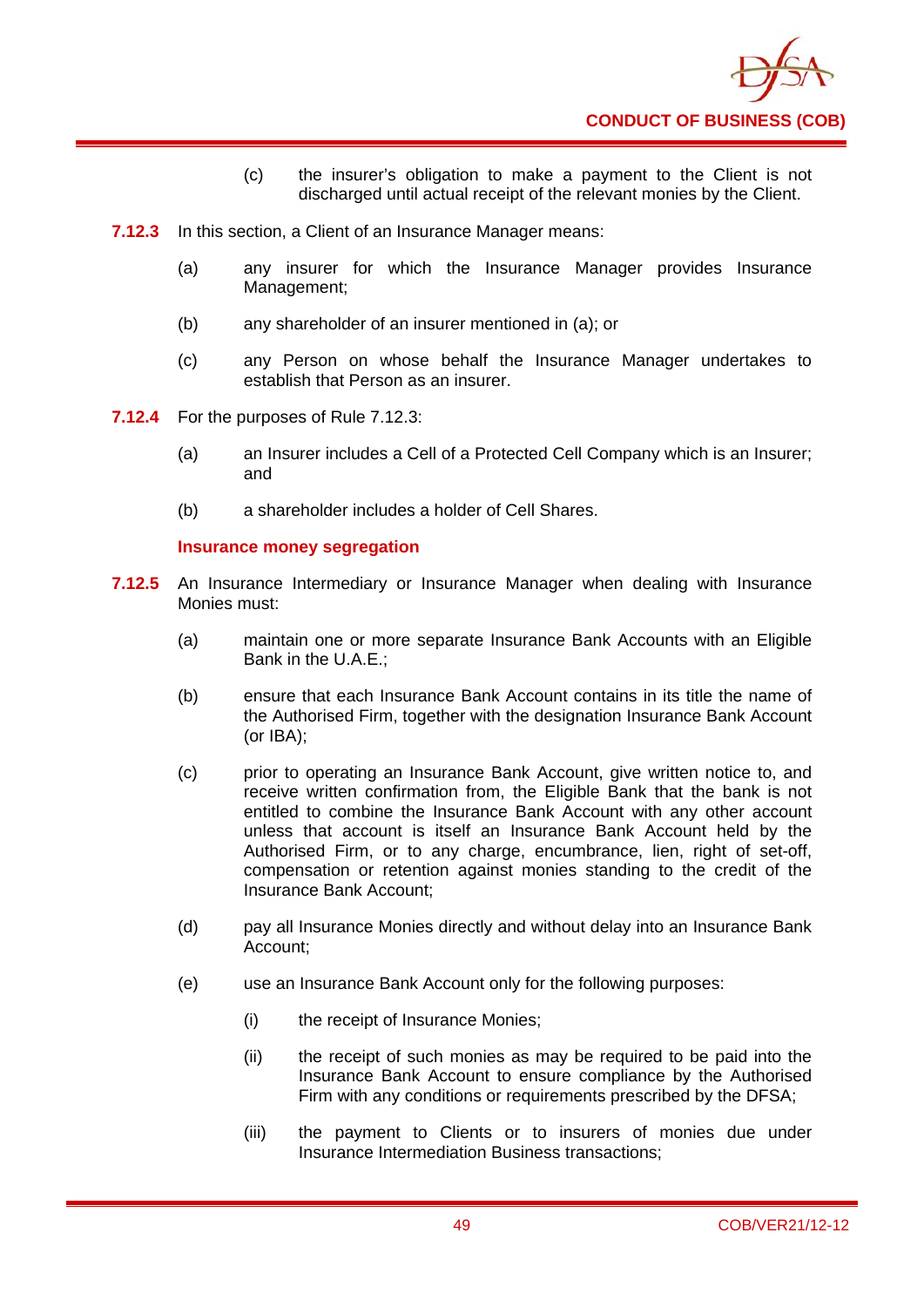

- (iv) the payment of all monies payable by the Authorised Firm in respect of the acquisition of or otherwise in connection with Approved Assets;
- (v) the withdrawal of brokerage, management fees and other income related to Insurance Intermediation Business, either in cash or by way of transfer to an account in the name of the Intermediary which is not an Insurance Bank Account, provided that no such sum may be withdrawn from the Insurance Bank Account before the time at which that amount may be brought into account as income of the Insurance Intermediary;
- (vi) the withdrawal of monies paid into the Insurance Bank Account in error; and
- (vii) the withdrawal of any monies credited to the Insurance Bank Account in excess of those required by any conditions and requirements prescribed by the DFSA;
- (f) ensure that any amount held in the Insurance Bank Account or other Approved Assets, together with any amount due and recoverable from insurance debtors, is equal to, or greater than the amount due to insurance creditors; and
- (g) take immediate steps to restore the required position if at any time it becomes aware of any deficiency in the required segregated amount.
- **7.12.6** An Insurance Intermediary or Insurance Manager may not obtain a loan or overdraft for any purpose relating to an Insurance Bank Account unless that advance:
	- (a) is on a bank account which is designated as an Insurance Bank Account, and the loan or overdraft is used for payment to Clients or to insurers of monies due under Insurance Intermediation transactions;
	- (b) does not give rise to a breach of the requirements of Rule 7.12.5(e); and
	- (c) is of a temporary nature and is repaid as soon as reasonably practicable.
- **7.12.7** An Insurance Intermediary or Insurance Manager must hold Insurance Monies either in an Insurance Bank Account or in Approved Assets.
- **7.12.8** An Insurance Intermediary must ensure that Approved Assets are:
	- (a) registered in the name of the Insurance Intermediary or Insurance Manager and designated 'Insurance Bank Account'; or
	- (b) held for the Insurance Bank Account of the Insurance Intermediary or Insurance Manager at the bank at which such Insurance Bank Account is held.
- **7.12.9** An Insurance Intermediary or Insurance Manager must ensure that monies, other than interest, arising from Approved Assets or their realisation, sale or disposal are paid into an Insurance Bank Account.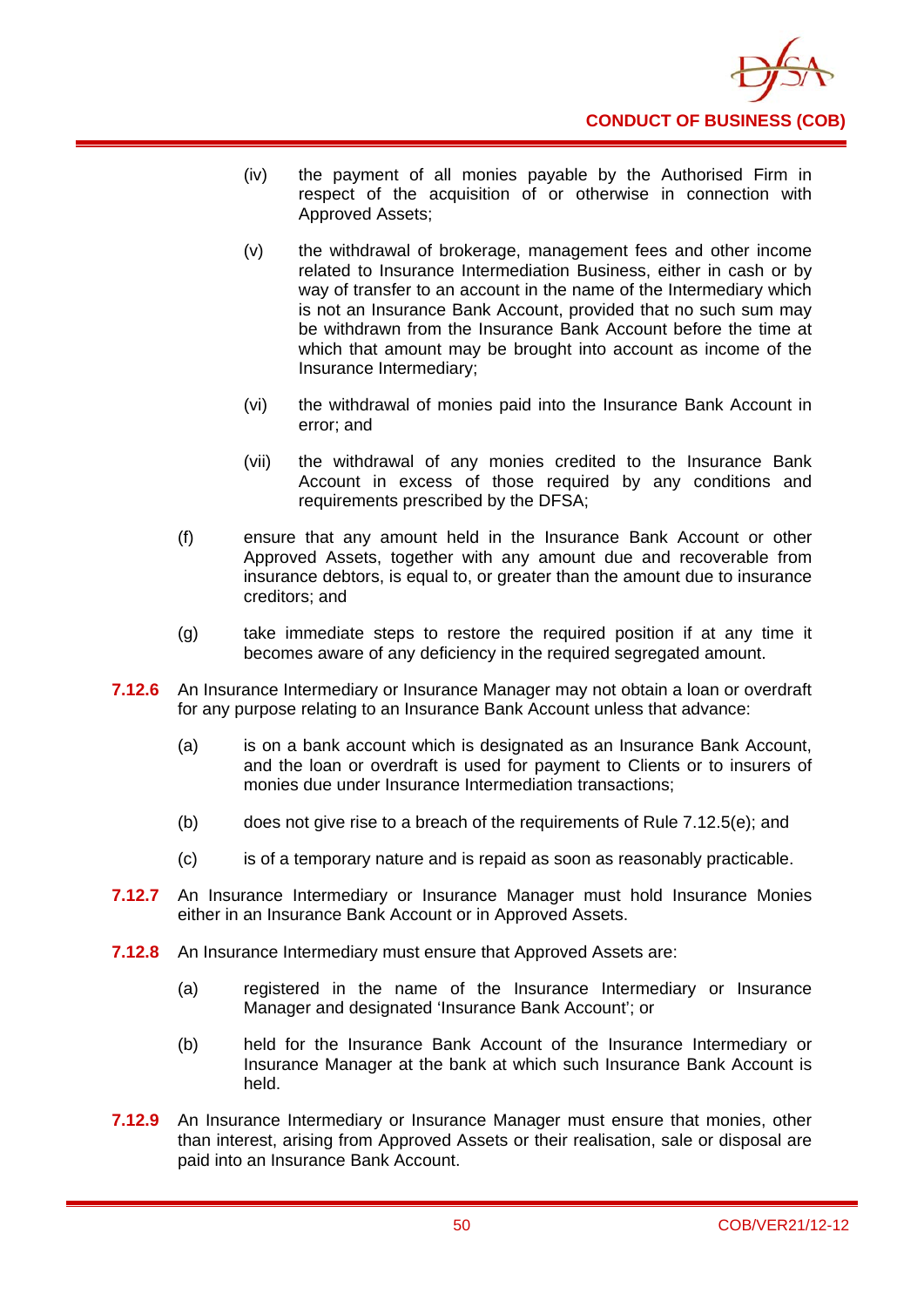

- **7.12.10** An Insurance Intermediary or Insurance Manager may not hold Insurance Monies in Approved Assets until it has given written notice to and received written notice from the bank referred to in Rule 7.12.8(b) that the bank is not entitled to any charge, encumbrance, lien, right of set-off, compensation or retention against Approved Assets held for the Insurance Intermediary's or Insurance Manager's Insurance Bank Account.
- **7.12.11** An Insurance Intermediary or Insurance Manager may only use Approved Assets as security for a loan or overdraft where that loan or overdraft is for a purpose relating to an Insurance Bank Account as permitted by Rule 7.12.6.
- **7.12.12** Where Insurance Monies are held in Approved Assets whose rating drops below the minimum stipulated within the definitions, that investment or asset will cease to be an Approved Asset and the Insurance Intermediary or Insurance Manager must dispose of the investment or asset as soon as possible and no later than within 30 days of the rating change.
- **7.12.13** An Insurance Intermediary or Insurance Manager may not use derivatives in the management of Insurance Monies except for the prudent management of foreign exchange risks.
- **7.12.14** An Insurance Intermediary who has a credit balance for a Client who cannot be traced should not take credit for such an amount except where:
	- (a) he has taken reasonable steps to trace the Client and to inform him that he is entitled to the money;
	- (b) at least six years from the date the credit was initially notified to the Client; and
	- (c) Rule 7.12.5(f) will continue to be satisfied after the withdrawal of such money.
- **7.12.15** An Insurance Intermediary must keep records of all sums withdrawn from the Insurance Bank Account or realised Approved Assets as a result of credit taken under Rule 7.12.14 for at least six years from the date of withdrawal or realisation.

# **8 SPECIFIC RULES – OPERATING A CREDIT RATING AGENCY**

## **8.1 Application**

- **8.1.1** (1) This chapter applies to every Person who carries on, or intends to carry on, the Financial Service of Operating a Credit Rating Agency in or from the DIFC.
	- (2) In this chapter, where a reference is made to a Rating Subject which is a credit commitment, a debt or a debt-like Investment referred to in GEN Rule 2.27.1(3)(b) or (c), that reference is to be read, where the context requires, as a reference to the Person responsible for obtaining the Credit Rating.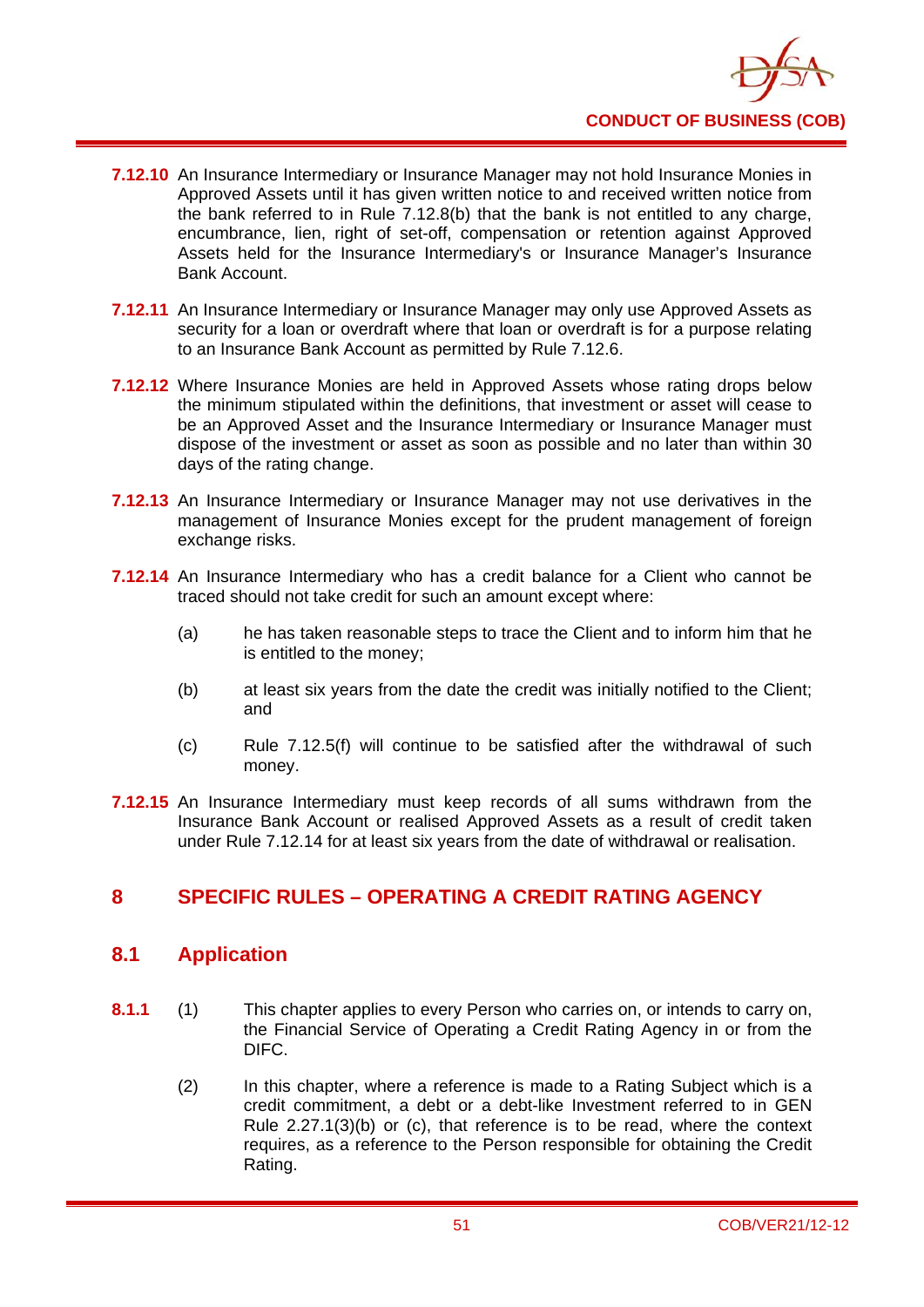

1. The Financial Service of Operating a Credit Rating Agency is defined in GEN Rule 2.27.1. This chapter contains the specific conduct requirements that apply to Persons carrying on the Financial Service of Operating a Credit Rating Agency.

#### **Code of conduct/ethics**

2. The outcome intended by some of the specific conduct requirements in this chapter can be achieved by adopting a code of conduct/ethics. Whilst not proposing to prescribe that a Credit Rating Agency must have a code of conduct/ethics, a Credit Rating Agency should consider, particularly where noted in relation to specific Rules, adopting such a code as a means of achieving the outcome intended by the relevant requirements. However, where a Credit Rating Agency does not adopt such a code, the onus is on the Credit Rating Agency to demonstrate how it achieves compliance with the relevant requirements through other means.

#### **Persons responsible for obtaining a Credit Rating**

- 3. Not all Rating Subjects are bodies corporate. For example, Credit Ratings can be provided in respect of a credit commitment given by a Person, or a debt or debt-like Investment. In such instances, where a Rule in this chapter requires the Rating Subject to carry out some activity, such a reference is to be read, pursuant to Rule  $8.1.1(2)$ , as a reference to the Person who is responsible for obtaining the Credit Rating. Such a Person would generally be the originator, arranger or sponsor of the relevant financial product which is being rated. The Credit Rating Agency should clearly identify the Person responsible for a Rating Subject before proceeding with its Credit Rating Activities relating to that Rating Subject.
- 4. However, there is no restriction against more than one Person being identified as Persons responsible for obtaining a Credit Rating relating to a Rating Subject. In such cases, a Credit Rating Agency should clearly identify those Persons as responsible Persons relating to the relevant Rating Subject.

# **8.2 Additional Principles for Credit Rating Agencies**

#### **Guidance**

Credit Rating Agencies are required to comply with, in addition to the Principles in GEN sections 4.1 and 4.2, three further Principles set out in this section.

## **Principle 1 – Quality and integrity**

**8.2.1** A Credit Rating Agency must take all reasonable steps to ensure that its Credit Ratings are well founded and are based on a fair and thorough analysis of all relevant information which is reasonably known or available to the Credit Rating Agency.

## **Principle 2 – Independence and conflicts of interest**

**8.2.2** A Credit Rating Agency must take all reasonable steps to ensure that its decisions relating to Credit Ratings are independent and free from political or economic pressures and not affected by conflicts of interest arising due to its ownership structure or business or other activities or conflicts of interest of its Employees.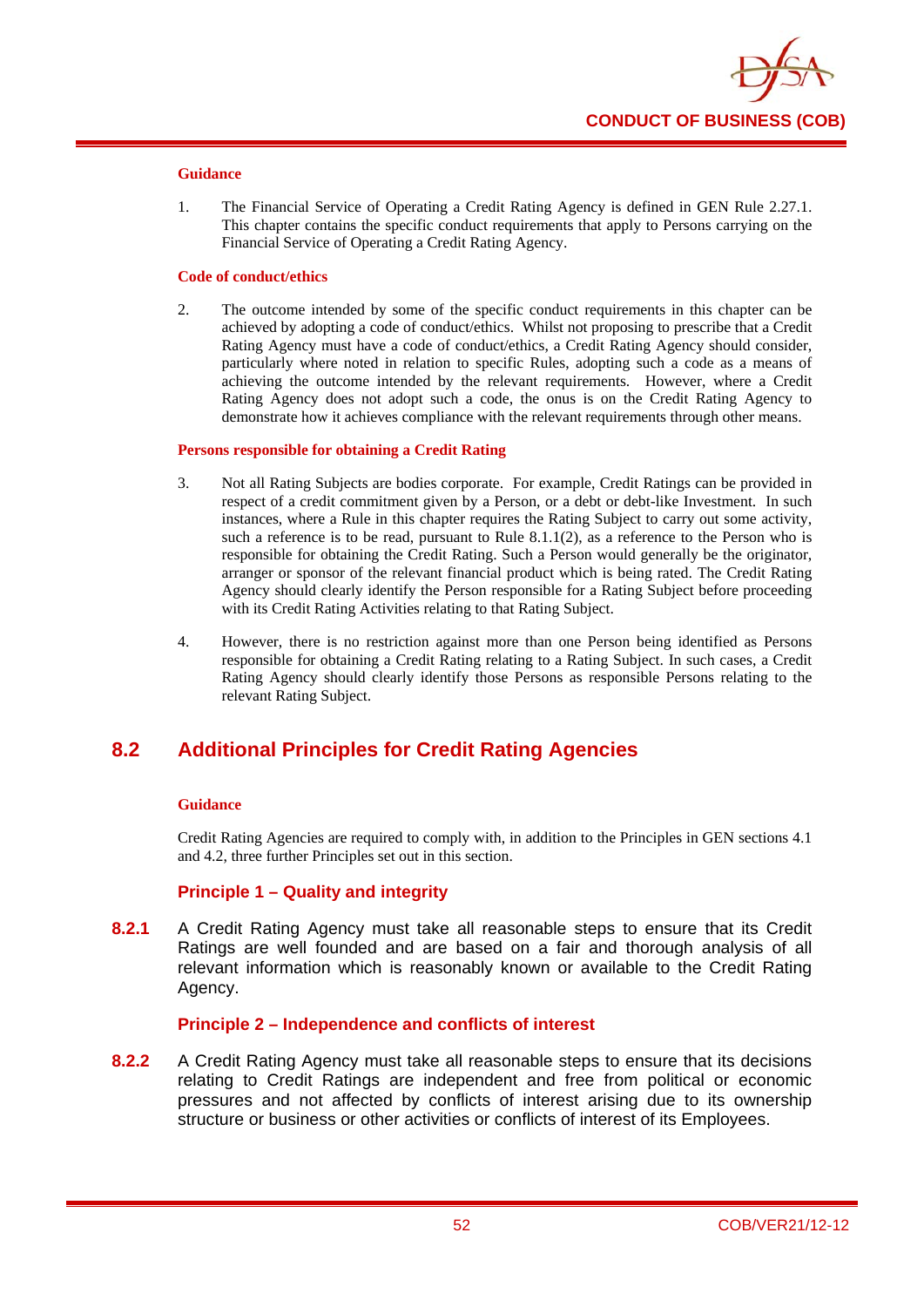

## **Principle 3 – Transparency and disclosure**

**8.2.3** A Credit Rating Agency must take all reasonable steps to ensure that it conducts its Credit Rating Activities in a transparent and responsible manner.

#### **Guidance**

Acting in a responsible manner means that a Credit Rating Agency undertakes the level of due diligence and care expected of an entity undertaking similar business in conducting its Credit Rating Activities. What is reasonable would depend on the nature, scale and complexity of its operations, including models and methodologies it has adopted in order to formulate Credit Ratings.

## **8.3 Quality of the rating process**

## **Policies and procedures**

- **8.3.1** (1) A Credit Rating Agency must adopt, implement and enforce policies, procedures and controls that are adequate to ensure that:
	- (a) its Credit Ratings are based on a thorough and fair analysis of all the Relevant Information;
	- (b) it has clearly defined methodologies and models for the purposes of preparing and reviewing Credit Ratings; and
	- (c) its Rating Analysts, in preparing and reviewing Credit Ratings, adhere to the relevant methodologies and models adopted by the Credit Rating Agency, including any updates of such methodologies and models.
	- $(2)$  For the purposes of  $(1)(a)$ , Relevant Information is information which is:
		- (a) reasonably known or available to the Credit Rating Agency; and
		- (b) required, pursuant to the established rating methodologies and models adopted by the Credit Rating Agency.
	- (3) For the purposes of (1)(c), a Rating Analyst means an Employee of a Credit Rating Agency who performs analytical functions in relation to the preparation or review of a Credit Rating.
	- (4) A Credit Rating Agency must have adequate mechanisms to monitor whether its policies, procedures and controls are implemented in such a way so as to ensure that they operate, on an on-going basis, effectively and as intended.

#### **Guidance**

Application to Groups and Branches

1. Where a Credit Rating Agency is a member of a Group, the Credit Rating Agency may rely on the policies, procedures and controls adopted at the group-wide level. Where this is the case, the Credit Rating Agency should ensure that the group-wide policies, procedures and controls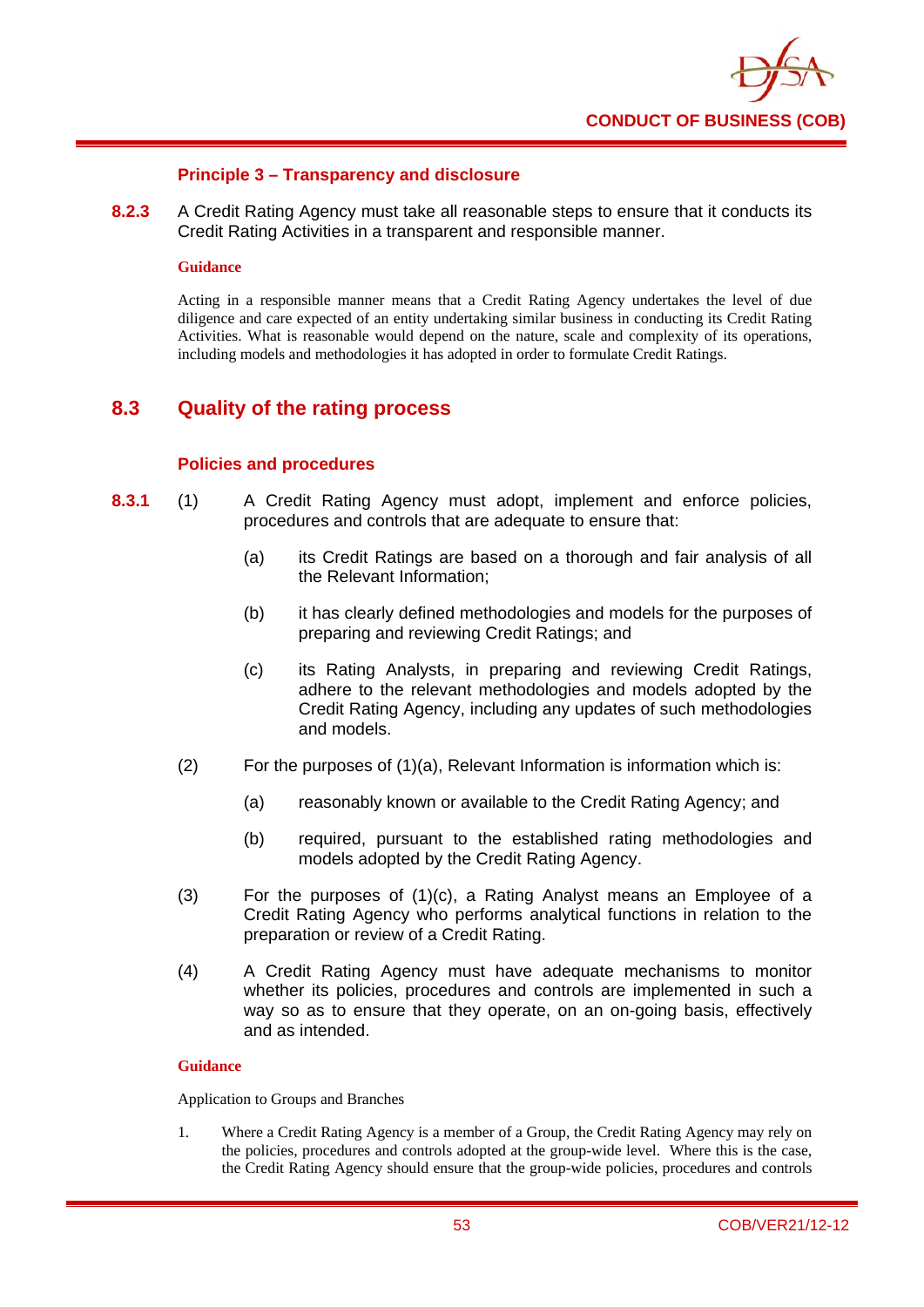are consistent with the requirements applicable to it and do not constrain its ability to comply with the applicable requirements in the DIFC.

- 2. In the case of Branch operations, the DFSA will only grant an authorisation to conduct the Financial Service of Operating a Credit Rating Agency where it is satisfied with the adequacy of the home jurisdiction regulation of the relevant legal entity.
- 3. Considerations set out in Guidance No 1 and 2 are equally relevant to the other requirements applicable to CRAs which are set out in this chapter.

#### **Periodic review**

- 4. A Credit Rating Agency should ensure that there is a formal and rigorous periodic review (at least annually) of the effectiveness of its systems and controls, including the methodologies and models it uses, to ensure that they remain effective and adequate in light of factors such as changing market conditions and practices and matters that have a material impact on the users of Credit Ratings.
- 5. Such a review should be carried out by individuals who are not involved in the day-to-day management or operations of the Credit Rating Agency. Taking into account the nature, scale and complexity of its business, a Credit Rating Agency may undertake such a review through a designated function at the group-wide level, or using external consultants. The DFSA expects the findings of such a review to be made available to the Governing Body and the senior management of the Credit Rating Agency, and that any inadequacies identified are promptly and effectively addressed.

#### **Analysts**

6. By definition, the Employees of a Credit Rating Agency include Rating Analysts who are either employed by the Credit Rating Agency or appointed under a contract for services to perform analytical functions in relation to the preparation of Credit Ratings. Such appointed Rating Analysts may, in the case of a Credit Rating Agency which is part of a Group, be employed by another entity within the Group. In that case, the Credit Rating Agency should ensure that such Rating Analysts comply with the applicable DFSA Rules when conducting Credit Rating Activities on its behalf.

## **Relevant Information**

7. See Guidance under Rule 8.3.4.

## **Methodologies and models**

- **8.3.2** For the purposes of producing and reviewing Credit Ratings, a Credit Rating Agency must adopt and use rating methodologies and models, including any key rating assumptions, which:
	- (a) are rigorous and systematic;
	- (b) to the extent possible, result in Credit Ratings that can be subjected to some form of objective validation based on historical experience;
	- (c) are subject to periodic review as appropriate; and
	- (d) are made public, including any changes made to such methodologies and models.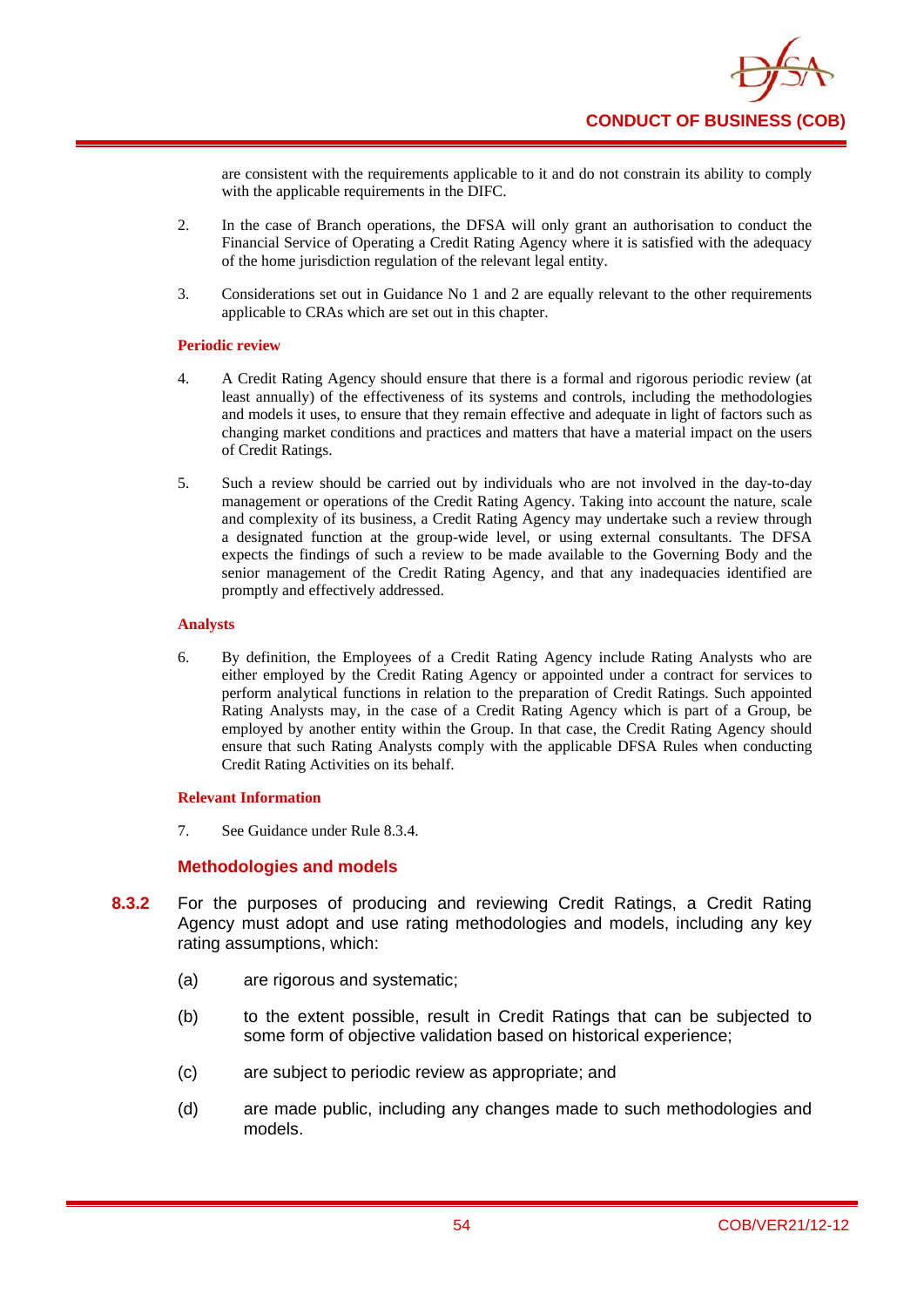

- 1. A Credit Rating Agency will need to establish proper procedures for the regular review of its methodologies and models, including any key rating assumptions used in such methodologies and models, in order to be able to properly assess the Relevant Information and prepare credible and high quality Credit Ratings. Any changes to the methodologies and models should incorporate cumulative experience gained through on-going market surveillance.
- 2. Where any material modifications are made to the methodologies or models used by the Credit Rating Agency, it should make prior disclosure to the public of such modifications before applying the modified methodologies and models, especially to existing Credit Ratings.
- 3. A Credit Rating Agency should assess whether existing methodologies and models for providing a Credit Rating in respect of structured financial products remain appropriate where the risk characteristics of the assets underlying a structured product change materially.

#### **Rating Analysts**

- **8.3.3** A Credit Rating Agency must ensure that its Rating Analysts:
	- (a) have adequate and appropriate knowledge and experience to carry out Credit Rating Activities assigned to them;
	- (b) have access to, and use, all the Relevant Information;
	- (c) apply the relevant methodologies and models in a transparent and consistent manner;
	- (d) act without bias in carrying out their functions; and
	- (e) observe high standards of integrity.

#### **Guidance**

- 1. See GEN Rules 5.3.18 and 5.3.19 with regard to the assessment that a Credit Rating Agency, as an Authorised Firm, needs to undertake to ensure that its Employees (including Rating Analysts) are fit and proper and have adequate competencies in order to carry out their functions.
- 2. A Credit Rating Agency should structure its rating teams in such a way so as to promote continuity of adequate skills and expertise within a relevant team, and avoidance of bias in the preparation or review of a Credit Rating. For the purpose of promoting objectivity and lack of bias in preparing or reviewing Credit Ratings, measures such as periodic rotation of Rating Analysts, as appropriate, should be considered.

## **Credit Ratings**

- **8.3.4** A Credit Rating Agency must ensure that:
	- (a) the role and responsibility of assigning a Credit Rating rests clearly on the Credit Rating Agency and not on any of its Rating Analysts;
	- (b) the information it uses for the purposes of preparing or reviewing a Credit Rating is of sufficient quality to support a credible Credit Rating;
	- (c) its Credit Ratings: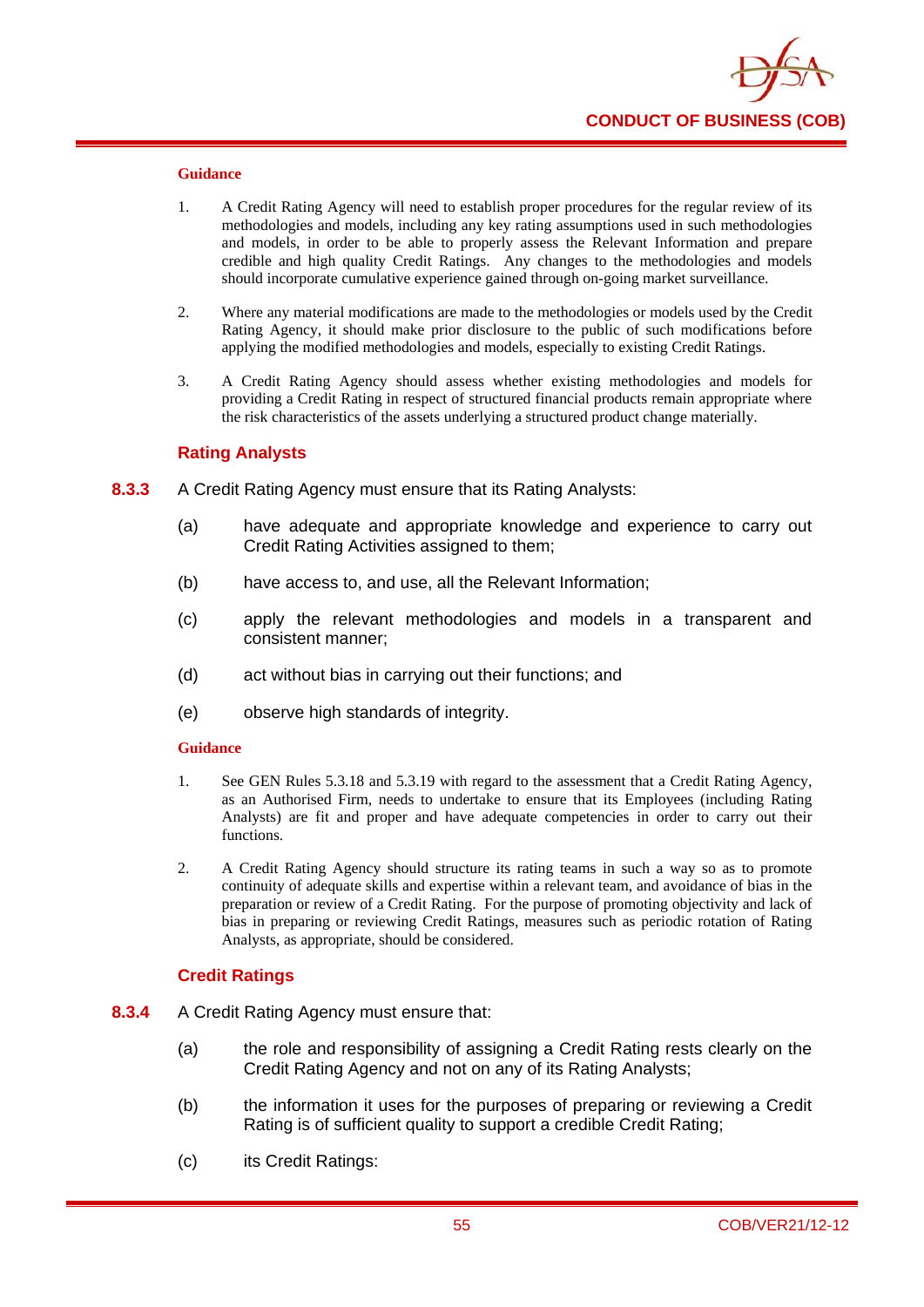

- (i) reflect all the Relevant Information;
- (ii) do not contain any misrepresentations, and are not misleading in respect of the creditworthiness of the Rating Subject; and
- (iii) contain clear and prominent statements if they are premised on limited historical data, are not subject to on-going surveillance or are subject to any other limitation which has or may have a material impact on the relevant Credit Rating; and
- (d) it does not produce a Credit Rating where it has reasonable doubts as to whether a credible Credit Rating can be produced due to the complexity of, or the lack of adequate information relating to, a potential Rating Subject.

Relevant Information is defined in Rule 8.3.1(2). A Credit Rating Agency should adopt adequate measures to ensure that the quality of information it uses is reliable to support a credible Credit Rating. Such measures may include:

- a. relying on independently audited financial statements and public disclosures where available;
- b. conducting random sampling examination of the information received; and
- c. having contractual arrangements with Persons who request a Credit Rating, or any third party source from whom information is obtained, that render such Persons liable if they knowingly provide materially false or misleading information, or fail to conduct due diligence they are reasonably expected to carry out to verify the accuracy of the Relevant Information.

## **On-going monitoring and review of the Credit Ratings**

- **8.3.5** (1) Unless a Credit Rating clearly states that it will not be subject to on-going review, a Credit Rating Agency must:
	- (a) have adequate personnel and financial resources committed for the on-going surveillance of the creditworthiness of the Rating Subject;
	- (b) ensure a review of a Credit Rating is undertaken regularly, and in any case, promptly upon becoming aware of information reasonably likely to result in a Rating Action; and
	- (c) take any appropriate Rating Action promptly.
	- (2) For the purposes of (1), a Rating Action is an upward or downward move of a Credit Rating, a confirmation of an existing Credit Rating or a withdrawal of a Credit Rating.
	- (3) Following the review in (1)(b), a Credit Rating Agency must issue a notice of its Rating Action. Such a notice must:
		- (a) be promptly disseminated to the public or distributed by subscription, as applicable; and
		- (b) contain a clear and prominent statement specifying:
			- (i) the date on which the Credit Rating was last updated; and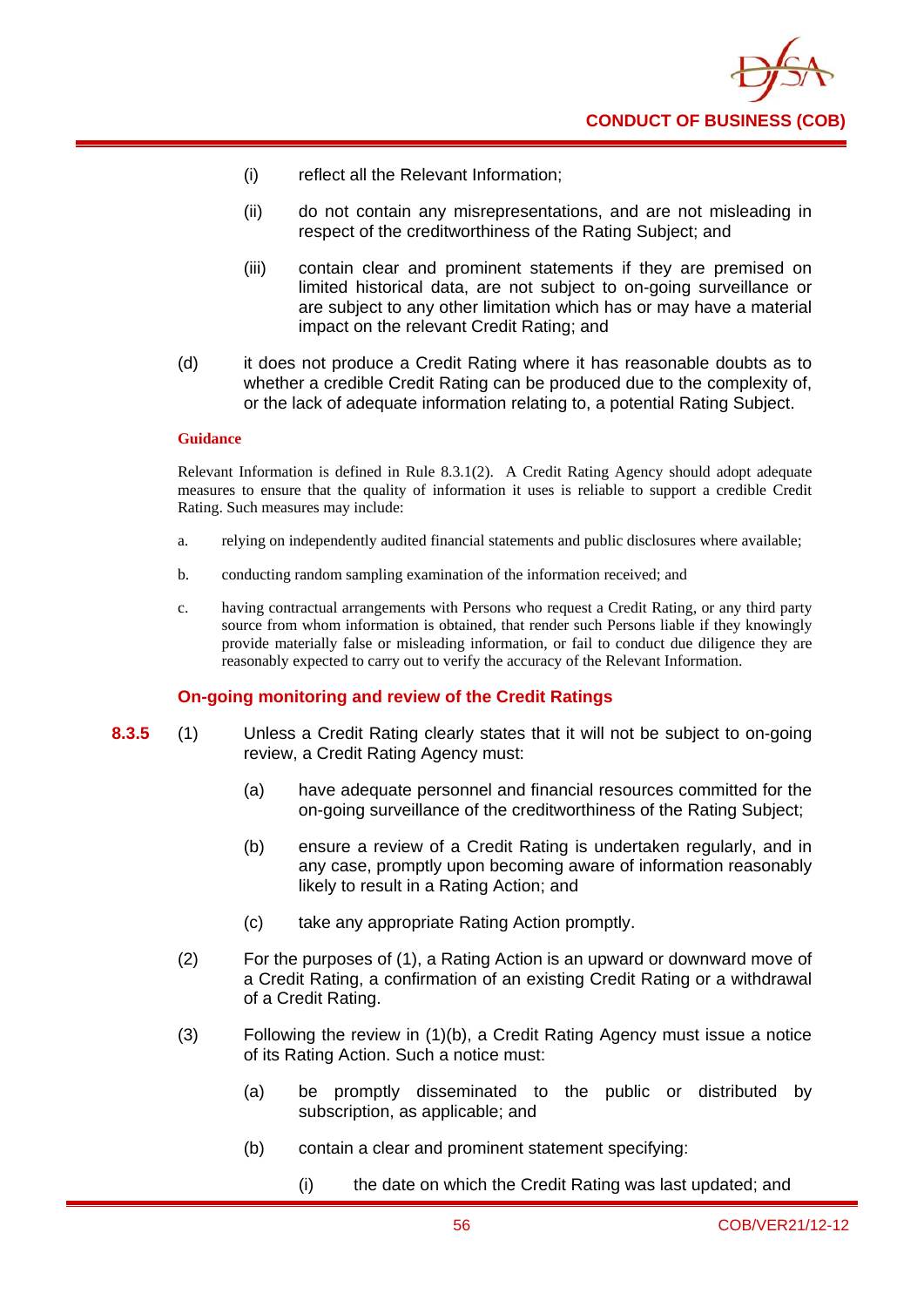

- (ii) the date on which the new Credit Rating is effective; or
- (iii) if the Credit Rating is withdrawn, the effective date from which it is withdrawn and the reasons for such withdrawal.
- (4) Without prejudice to the obligation to conduct on-going surveillance and review of a Credit Rating, where a Credit Rating Agency forms an opinion on reasonable grounds that it does not have adequate or credible Relevant Information, it must not support an existing Credit Rating, and must withdraw such a Credit Rating immediately. Where it does so, it must issue a notice of withdrawal of the Credit Rating in accordance with (3).

- 1. A Credit Rating Agency may use separate teams of Rating Analysts for determining initial Credit Ratings and subsequent review of such ratings. It should ensure that each team has the requisite level of expertise and resources to perform its functions effectively.
- 2. A Credit Rating Agency should undertake both periodic and ad hoc reviews of its Credit Ratings as appropriate to the nature of the Rating Subject, the market conditions and reasonable expectations of users of such Credit Ratings. Such reviews should apply any changes in its rating methodologies and models, including rating assumptions.
- 3. A Credit Rating Agency should have clear and published parameters relating to the review of Credit Ratings, including, to the extent possible, when it will undertake any ad hoc reviews. Such parameters should include any material change in the risk characteristics of the Rating Subject or significant changes in the markets which relate to, or affect, the Rating Subject.
- 4. A Credit Rating Agency may place under surveillance a Rating Subject upon becoming aware of any material changes relating to, or affecting, it. A Credit Rating Agency should consider whether, in such circumstances, it is appropriate to give any prior notice that the relevant Rating Subject is under surveillance.

## **8.4 Integrity of the credit rating process**

## **Polic**i**es and procedures**

- 8.4.1 To promote integrity of its credit rating process, a Credit Rating Agency must implement adequate policies, procedures and controls to ensure that it and its Employees:
	- (a) comply with all the applicable legal and other requirements, including those relating to its Credit Rating Activities, regardless of where such activities are carried on;
	- (b) deal fairly and honestly with Rating Subjects and Persons using or relying on its Credit Ratings, such as investors and other market participants, including the public; and
	- (c) do not, either expressly or implicitly, give any assurances or guarantees of a particular rating outcome before undertaking a full analysis of the Relevant Information in accordance with the applicable methodologies and models.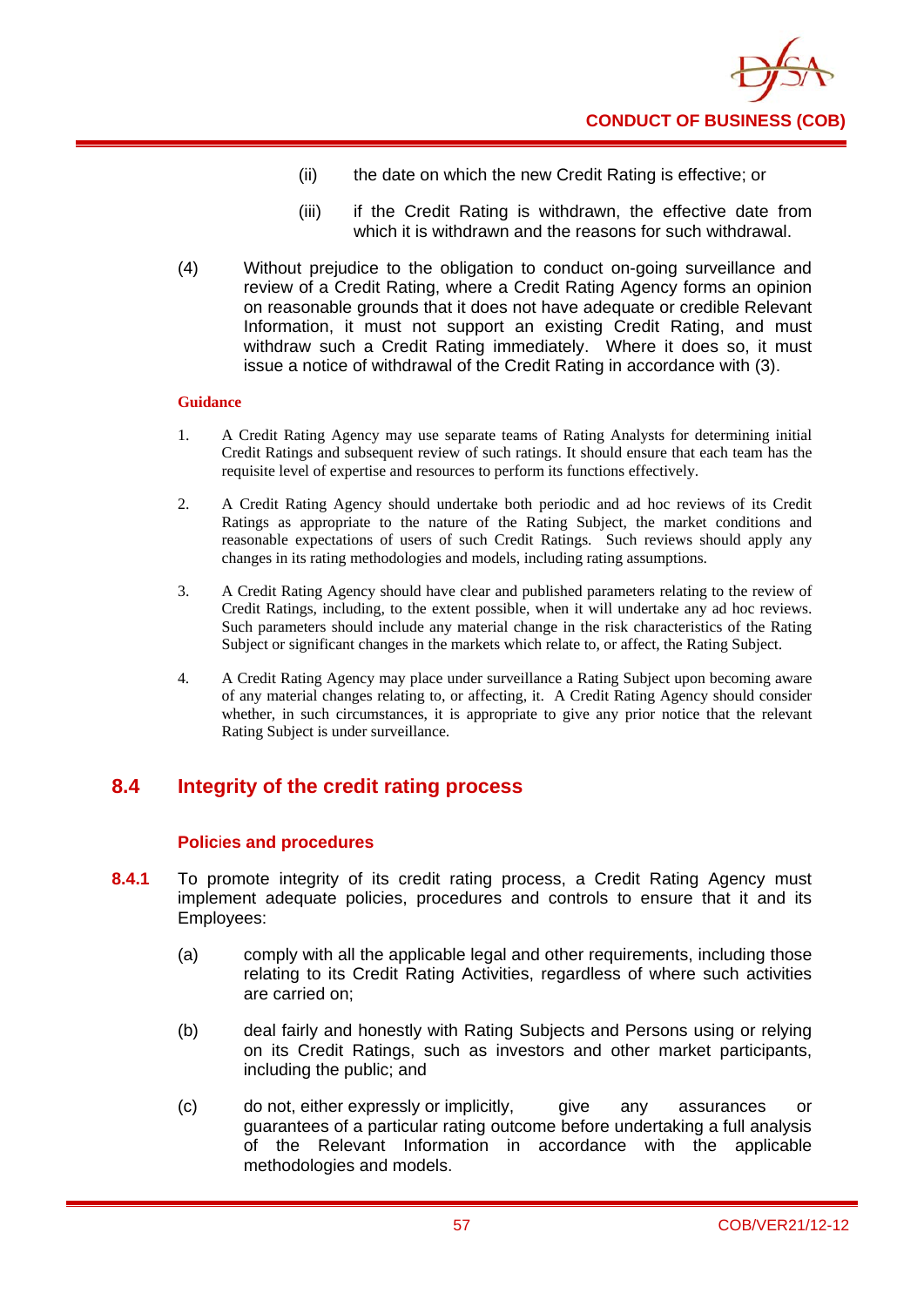

- 1. Where a Credit Rating Agency undertakes activities in a number of jurisdictions, the effect of Rule 8.4.1 is that it will need to ensure that respective obligations arising in all those jurisdictions are effectively met as appropriate. In doing so, it will need to take account of the application of the DFSA regime to Group and Branch operations (see Guidance 1 and 2 under Rule 8.3.1).
- 2. A Credit Rating Agency is required, under GEN Rule 7.5.1(2), to have an Authorised Individual as its Compliance Officer. It is the responsibility of the Compliance Officer to ensure proper observance by the Credit Rating Agency and its Employees, particularly Rating Analysts, of the applicable legal and other obligations, including any code of conduct/ethics adopted by the Credit Rating Agency. Such a code should generally set out matters relating to unacceptable and unethical behaviour which should be avoided by its Employees. See also Guidance 2 under section 8.1.1.

# **8.5 Conflicts of interest and independence**

#### **Guidance**

- 1. There is a significant overlap between conflicts of interest and lack of independence of Employees (who include Rating Analysts). Therefore, some of the requirements set out in this section, while promoting independence of Credit Rating Agencies, are equally relevant for the purpose of addressing conflicts of interest. For convenience, they are set out under distinct headings.
- 2. The more detailed requirements set out in this section are designed to enable a Credit Rating Agency to meet the requirements set out under COB Rule 8.2.2 (Principle 2 – Independence and transparency). For this purpose, a Credit Rating Agency should have a detailed code of conduct/ethics that sets out its policies and procedures for meeting the requirements including those in this module covering aspects relating to conflicts of interest, as well as independence, of its Employees. See also Guidance 2 under section 8.1.1.

#### **Policies and procedures**

- **8.5.1** A Credit Rating Agency must have adequate, clear and well documented policies, procedures and controls to:
	- (a) promote high standards of care, independence and objectivity in decision making by its Employees;
	- (b) ensure that its Credit Ratings are not influenced by any considerations other than those which are relevant in accordance with its published methodologies and models as applicable to the particular Rating Subject; and
	- (c) identify, and eliminate or manage, as appropriate, including through disclosure, any conflicts of interest that may influence its Credit Ratings, including those conflicts of interest which may influence its Employees who are involved in producing or reviewing Credit Ratings.

#### **Guidance**

1. A Credit Rating Agency should neither take, nor forbear or refrain from taking, any Rating Action based on its potential effect (economic, political or otherwise) on the Credit Rating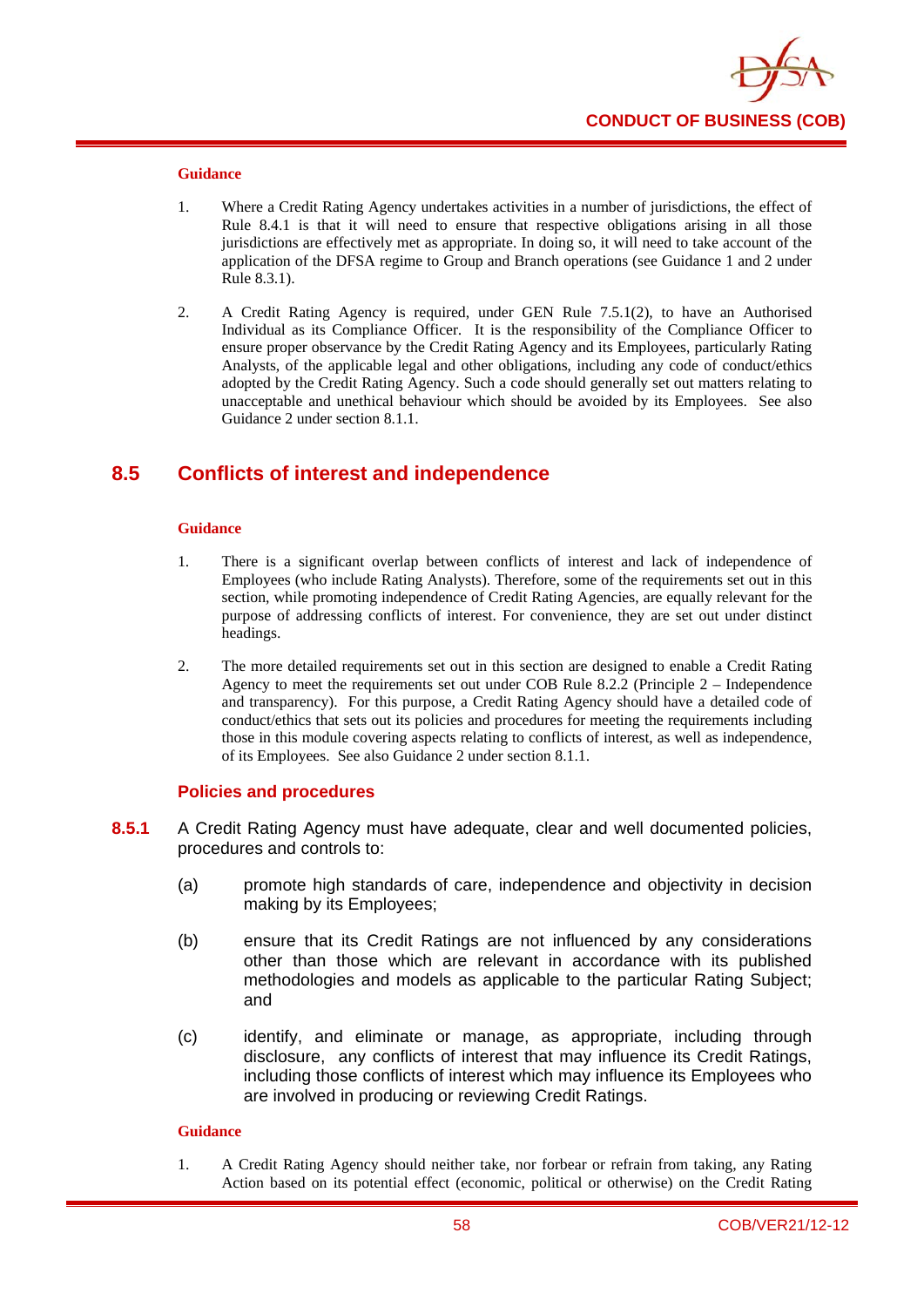

Agency, its Rating Subjects, investors or any other market participants (for example, the existence or non-existence of business relationship between the Credit Rating Agency or a member of its Group and the Rating Subject).

- 2. The determination of a Credit Rating should be influenced only by factors relevant to the credit assessment in accordance with its published methodologies and models as applicable to the particular Rating Subject.
- 3. A Credit Rating Agency should, at a minimum, set out clearly when conflicts of interest arise and, in relation to what type of business or commercial dealings or transactions, and between whom, such conflicts of interest can arise.
- 4. Where the Rating Subject (such as a government) has, or is simultaneously pursuing, any oversight function relating to the Credit Rating Agency, the Credit Rating Agency should avoid assigning Employees involved in the Credit Rating of the Rating Subject for also discharging any function relating to the Credit Rating Agency's oversight.

## **Provision of consultancy and ancillary services**

- **8.5.2** (1) A Credit Rating Agency must not provide to a Rating Subject or a Related Party of a Rating Subject consultancy or advisory services relating to the corporate or legal structure, assets, liabilities or activities of such Rating Subject or Related Party.
	- (2) For the purposes of (1), a Related Party of a Rating Subject is:
		- (a) an undertaking which is in the same Group as the Rating Subject;
		- (b) any Person who interacts with the Credit Rating Agency in respect of the Credit Rating; or
		- (c) any Person who has a significant business or other relationship with the Rating Subject or any Person referred to in (a) or (b).
	- (3) Without prejudice to (1), a Credit Rating Agency may provide services which are ancillary to its Credit Rating Activities to a Rating Subject or a Related Party of the Rating Subject where it:
		- (a) has a clear definition of what services it considers as ancillary services;
		- (b) documents why such services are considered not to raise any conflicts of interest with its Credit Rating Activities; and
		- (c) has in place adequate mechanisms to minimise the potential for any conflicts of interest arising.
	- (4) If a member of the Group in which the Credit Rating Agency is also a member provides services of the kind referred to in (1) to a Rating Subject of the Credit Rating Agency or a Related Party of such a Rating Subject, such services must be operationally and functionally separated from the business of the Credit Rating Agency.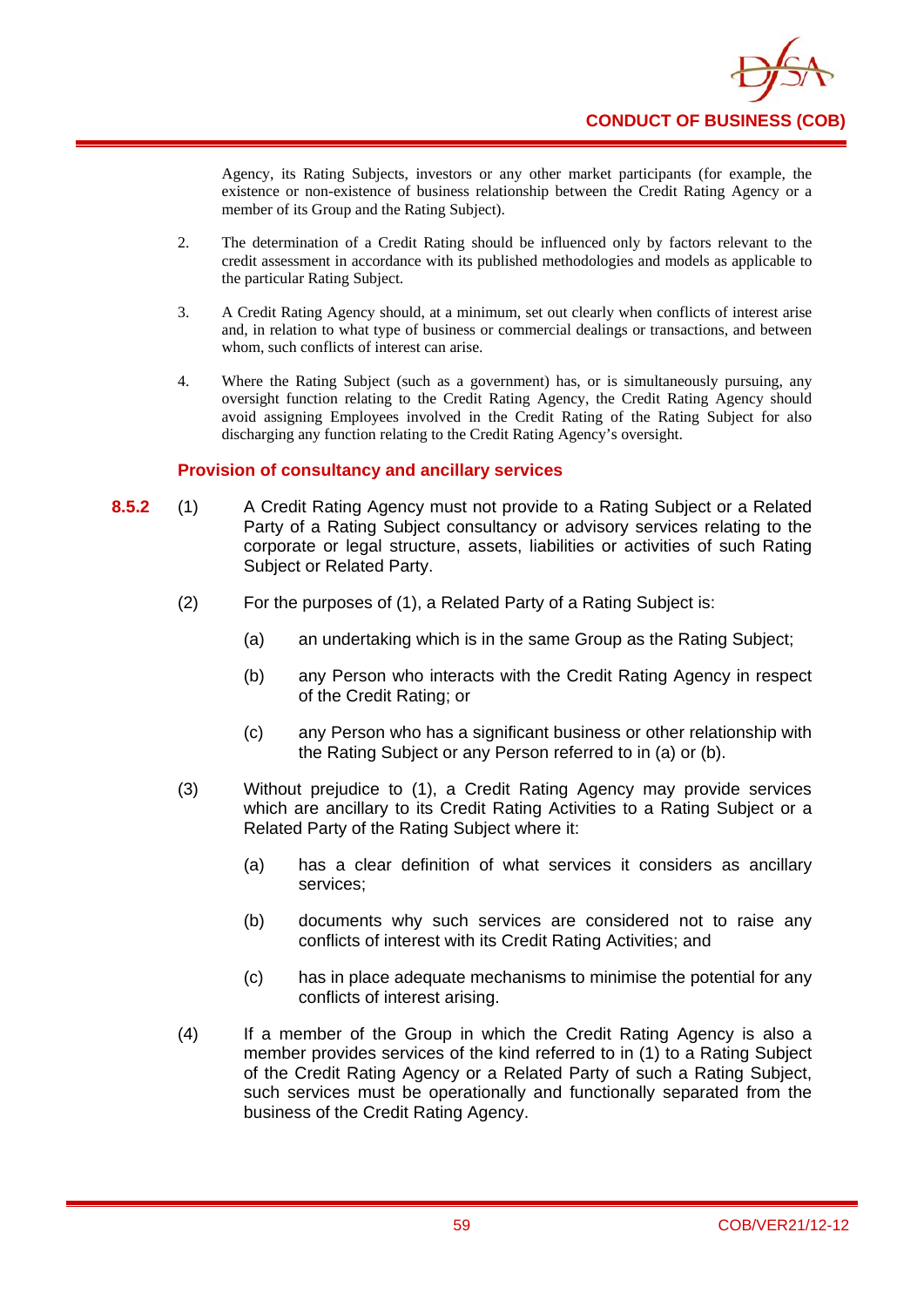

- 1. The prohibition in Rule 8.5.2(1) includes, for example, making proposals or recommendations regarding the design or structure of Rating Subjects, including suggestions as to how a desired rating could be achieved. Therefore, such services cannot be provided.
- 2. Some of the activities which are prohibited under Rule 8.5.2(1) may constitute a Financial Service other than Operating a Credit Rating Agency. Even if a Credit Rating Agency has an authorisation to provide such a Financial Service, it is prevented from providing such services to a Rating Subject or a Related Party because of the prohibition in Rule 8.5.2(1).
- 3. Ancillary services referred to in Rule 8.5.2(3) include, for example, market forecasts, estimates of economic trends, pricing analysis and other general data analysis as well as related distribution services. These services can be provided to Rating Subjects and their Related Parties where the requirements in Rule 8.5.2(3) are met. These services are also unlikely to constitute other Financial Services.
- 4. A Credit Rating Agency should separate operationally its Credit Rating Activities from any ancillary services it provides in accordance with Rule 8.5.2(3). For example, Rating Analysts and other key individuals involved in Credit Rating Activities should not also be involved in the provision of such services.
- 5. Where a Group member provides to a Rating Subject of a Credit Rating Agency any ancillary services, the Credit Rating Agency and the Group member should not share Employees or premises to ensure operational separation.

#### **Credit Rating Agency fees**

**8.5.3** A Credit Rating Agency must not enter into fee arrangements for providing Credit Ratings where the fee depends on the rating outcome or on any other result or outcome of the Credit Rating Activities.

## **Other conflicts of interest**

**8.5.4** A Credit Rating Agency must not engage in any securities or derivatives transactions with, relating to, or in respect of, a Rating Subject or its Related Party in circumstances where such a transaction would amount to, or pose a risk of, a conflict of interest with respect to its Credit Rating Activities.

#### **Guidance**

Examples of investments which would not present conflicts of interest include investments in collective investment funds which might contain investments in a Rating Subject or its Related Party.

## **8.6 Independence of Rating Analysts and other Employees**

#### **Policies and procedures**

- **8.6.1** A Credit Rating Agency must have adequate policies, procedures and controls to ensure that its Employees, as far as practicable, avoid relationships which compromise or are reasonably likely to compromise the independence and objectivity of its Credit Rating Activities.
- **8.6.2** (1) A Credit Rating Agency must ensure that its Employees who are directly involved in preparing or reviewing a Credit Rating of a Rating Subject do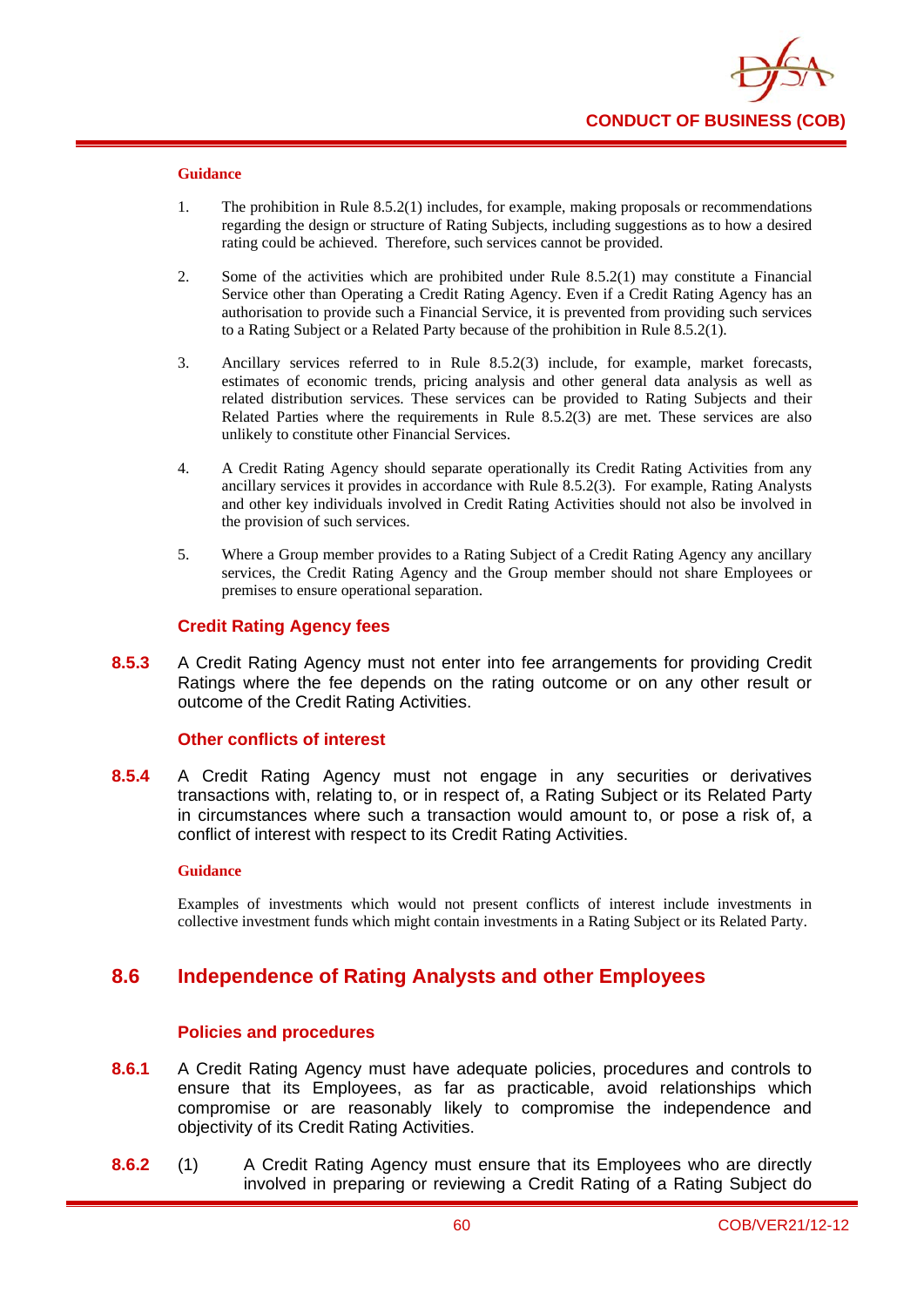

not initiate, or participate in, discussions regarding fees or payments with the Rating Subject or a Related Party of the Rating Subject.

(2) A Credit Rating Agency must ensure that its Employees who are directly involved in preparing or reviewing a Credit Rating of a Rating Subject, and their Close Relatives, do not engage in any securities or derivative transactions with, relating to, or in respect of, the Rating Subject or a Related Party of the Rating Subject in circumstances where such a transaction would amount to, or pose a risk of, a conflict of interest with respect to the activities of the relevant Employee.

#### **Guidance**

This Rule should be read in conjunction with Rule 8.2.2, pursuant to which, Employees of a Credit Rating Agency need to be independent and free from conflicts of interest. Such conflicts of interest include the appearance of being compromised as result of a personal relationship which he or his Close Relatives have with a Rating Subject or a Related Party of a Rating Subject. The Credit Rating Agency's policies and procedures should clearly set out where a personal relationship should be considered to create the potential for any real or apparent conflicts of interest and therefore be subject to the conflicts of interest provisions.

- **8.6.3** (1) A Credit Rating Agency must ensure that its Employees who have a relevant material interest in a Rating Subject or its Related Party are not involved in the preparation or review of the relevant Credit Rating or able to influence that process.
	- (2) For the purposes of Rule 8.6.3(1), an Employee of a Credit Rating Agency has a material interest in a Rating Subject if the Employee:
		- (a) owns a security or a derivative relating to a Rating Subject or its Related Party, other than holdings in diversified collective investment funds;
		- (b) has had a recent employment or other significant business relationship with a Rating Subject or its Related Party which may cause, or may be perceived as causing, conflicts of interest; or
		- (c) has a Close Relative who is currently employed by a Rating Subject or its Related Party.

#### **Guidance**

A Credit Rating Agency should, where it has a code of conduct/ethics, set out unacceptable conduct for Employees, such as soliciting money, gifts, or favours from anyone with whom the Credit Rating Agency does business, or accepting gifts offered in the form of cash or any gifts which are reasonably capable of influencing their opinions or decisions relating to Credit Ratings. There should also be guidance relating to minimal value of gifts or benefits that may be accepted, and clearance and disclosure procedures relating to such gifts and benefits. See also Guidance 2 under Rule 8.1.1.

**8.6.4** A Credit Rating Agency must establish policies and procedures for reviewing the past work of a Rating Analyst who leaves the employment of the firm to join a Rating Subject or its Related Party where the Rating Analyst had been involved in producing or reviewing the Credit Rating assigned to such Rating Subject or Related Party.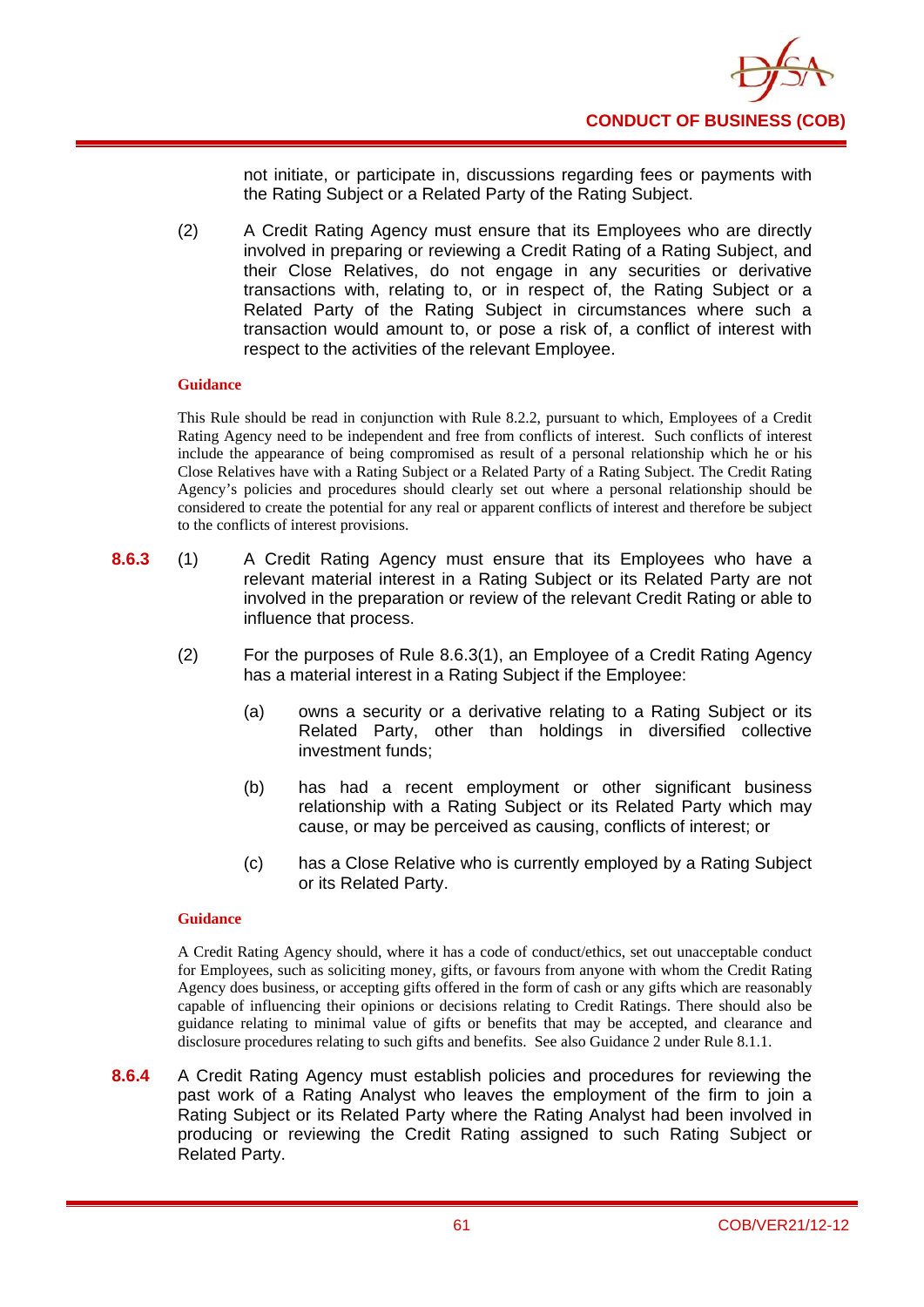

## **Remuneration and reporting lines**

#### **Guidance**

A Credit Rating Agency is required, pursuant to GEN Rule 5.3.31, to have remuneration structures and strategies which, amongst other things, are consistent with the business objectives and identified risk parameters within which the firm operates, and provide for effective alignment of risk outcomes and the roles and functions of the relevant Employees. The requirements set out in this section are designed to augment those remuneration requirements set out in GEN.

- **8.6.5** A Credit Rating Agency must ensure that Employees involved in the provision of Credit Ratings have reporting lines and remuneration arrangements that are designed to eliminate, or effectively manage, actual and potential conflicts of interest.
- **8.6.6** A Credit Rating Agency must ensure that its Employees are not remunerated, or their performance evaluated, based on the amount of revenue generated or expected from the Credit Ratings in which the Employee was involved.

#### **Gui**d**ance**

The Employees intended to be covered by this Rule are Rating Analysts and other Employees who are directly involved in producing or reviewing a Credit Rating, or who are able to influence the credit rating process (such as the senior management).

**8.6.7** A Credit Rating Agency must conduct formal and periodic reviews of its remuneration policies and practices relating to Employees who participate in, or who might otherwise have an effect on, the rating process to ensure that those policies and practices do not compromise the objectivity of the Credit Rating Activities.

# **8.7 Transparency and disclosure**

## **Policies and procedures**

- **8.7.1** (1) A Credit Rating Agency must, subject to (2), have adequate policies, procedures and controls to ensure that it discloses in a timely manner:
	- (a) its Credit Ratings and any updates thereof;
	- (b) its policies for distributing Credit Ratings and updates thereof;
	- (c) the methodologies and models used and key assumptions made in preparing its Credit Ratings and any updates thereof; and
	- (d) any other significant element relating to (a), (b) or (c) above.
	- (2) A Credit Rating Agency is not required to disclose information where the information is subject to confidentiality requirements.

#### **Guidance**

1. The level of detail required in the disclosure of information concerning methodologies, models and key assumptions should be such as to give adequate information to the users of Credit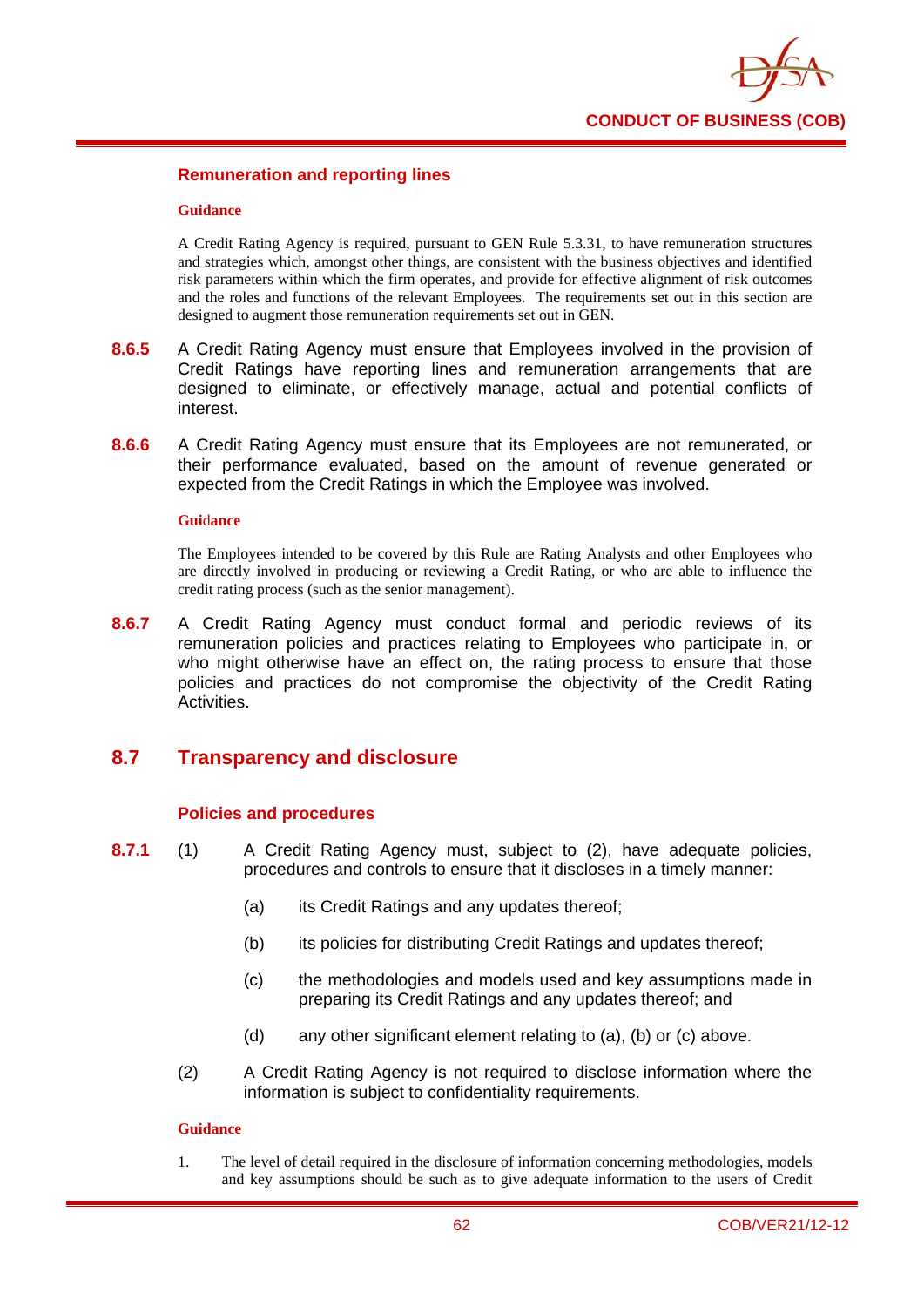

Ratings to enable them to perform their own due diligence when assessing whether, or to what extent, reliance can be placed on those Credit Ratings (see Rule 8.8.1). Disclosure of information must not, however, reveal confidential information of, or relating to, the Rating Subject or its Group pursuant to Rule 8.9.1.

- 2. The information referred to in Guidance No. 1 should generally include the meaning of each rating category and the definition of default or recovery, and the time horizon the Credit Rating Agency used when making a Credit Rating.
- 3. A Credit Rating Agency should adequately and clearly disclose applicable risks which may affect a Credit Rating, including a sensitivity analysis of the relevant assumptions and an explanation of how various market developments affect the parameters built into the methodologies and models and may influence or impinge on the Credit Rating (for example volatility).
- 4. If the nature of a Credit Rating or other circumstances make a historical default rate inappropriate or otherwise likely to mislead investors, the Credit Rating Agency should provide appropriate clarifications.
- 5. A Credit Rating Agency should provide information to assist users of its Credit Ratings to develop a greater understanding of what a Credit Rating is, and the limitations on the use of Credit Ratings with respect to the particular type of financial product that the Credit Rating Agency rates. A Credit Rating Agency should clearly indicate the attributes and limitations of each Credit Rating, and the limits to which the firm verifies information provided to it by the Rating Subject, its Related Party or any external source.

## **Communication of information**

**8.7.2** A Credit Rating Agency must ensure that its communications relating to its Credit Ratings, Credit Rating Activities and its other business are clear, fair and not misleading.

## **Guidance**

- 1. A Credit Rating Agency should, taking into account the nature, scale and complexity of its operations, have a function within its organisation charged with the responsibility for communicating with market participants and the public on questions, concerns or complaints it receives.
- 2. The objective of this function should be to help ensure that the Credit Rating Agency's officers and management are informed of those issues that such officers and management would reasonably need to be informed about when setting and implementing the Credit Rating Agency's systems and controls.

# **8.8 Disclosure and presentation of Credit Ratings**

## **General Disclosure**

- **8.8.1** (1) Subject to the confidentiality requirements applicable to a Credit Rating Agency, it must ensure that its Credit Ratings:
	- (a) are published promptly, and as far as practicable, on a nonselective basis and free of charge;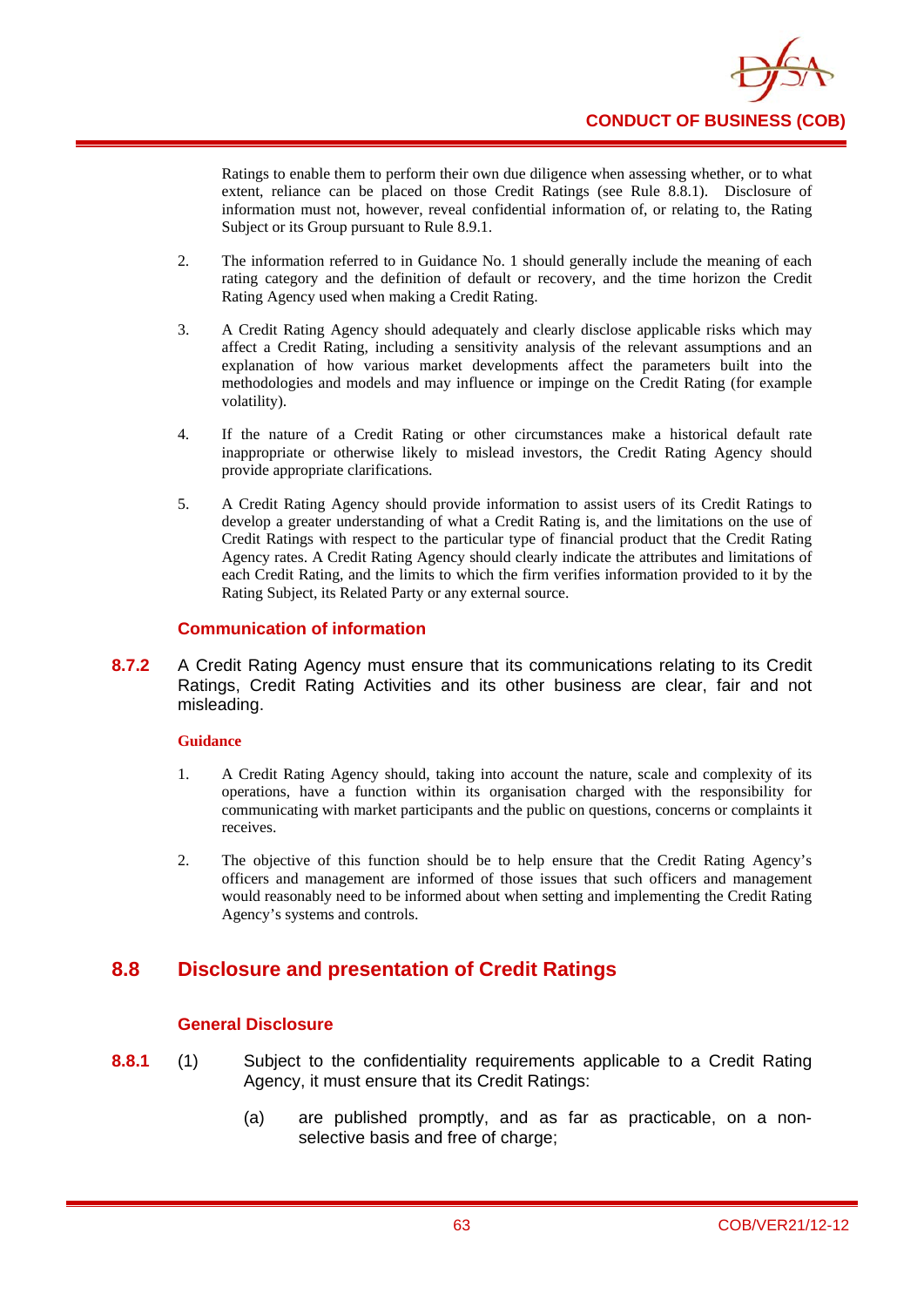

- (b) contain sufficient information to enable users of such Credit Ratings to understand how the Credit Rating was reached, including information relating to the methodologies, models and key underlying assumptions used;
- (c) contain a clear statement if the Credit Rating is initiated by the Credit Rating Agency on its own initiative (unsolicited), and information relating to the Credit Rating Agency's policy relating to providing unsolicited Credit Ratings;
- (d) contain sufficient information about the historical default rates of its Credit Ratings which are of the same category as the Credit Rating being published so that interested parties can understand the historical performance of its Credit Ratings; and
- (e) include any other information relevant to the particular Credit Rating, as specified in this module.
- (2) A Credit Rating Agency must ensure that any press release which accompanies a Credit Rating contains key elements underlying the Credit Rating.
- (3) Before publishing a new or an updated Credit Rating or withdrawing a Credit Rating, the Credit Rating Agency must, to the extent practicable and appropriate, give to the Rating Subject sufficient advance notice to enable that Person to draw to the attention of the Credit Rating Agency any factual errors on which the Credit Rating Agency may have based the relevant Credit Rating.
- (4) Subject to the confidentiality requirements applicable to a Credit Rating Agency, any information which the Credit Rating Agency is required to publish pursuant to any Rules must also be made available on the website of the relevant Credit Rating Agency.

In relation to Rule 8.8.1(3), a Credit Rating Agency should inform the Rating Subject at least 12 hours before publication of a new Credit Rating or an update or withdrawal of an existing Credit Rating of the principal grounds on which such Credit Rating is based in order to give the Rating Subject an opportunity to draw to the attention of the Credit Rating Agency any factual errors. The Rating Subject has the meaning given to it in GEN Rule 2.27.1(3) and should be read in conjunction with Rule 8.1.1(2).

## **Specific Disclosure - Fees and Charges**

- **8.8.2** (1) A Credit Rating Agency must include in its announcements relating to Credit Ratings and its annual report the general nature of its arrangements relating to fees and charges with, or relating to, the Rating Subject including:
	- (a) whether the Credit Rating Agency or any member of its Group receives any fees, charges or other monetary benefits which are unrelated to the provision by the Credit Rating Agency of its Credit Ratings, and if so, the proportion of such benefits relating to the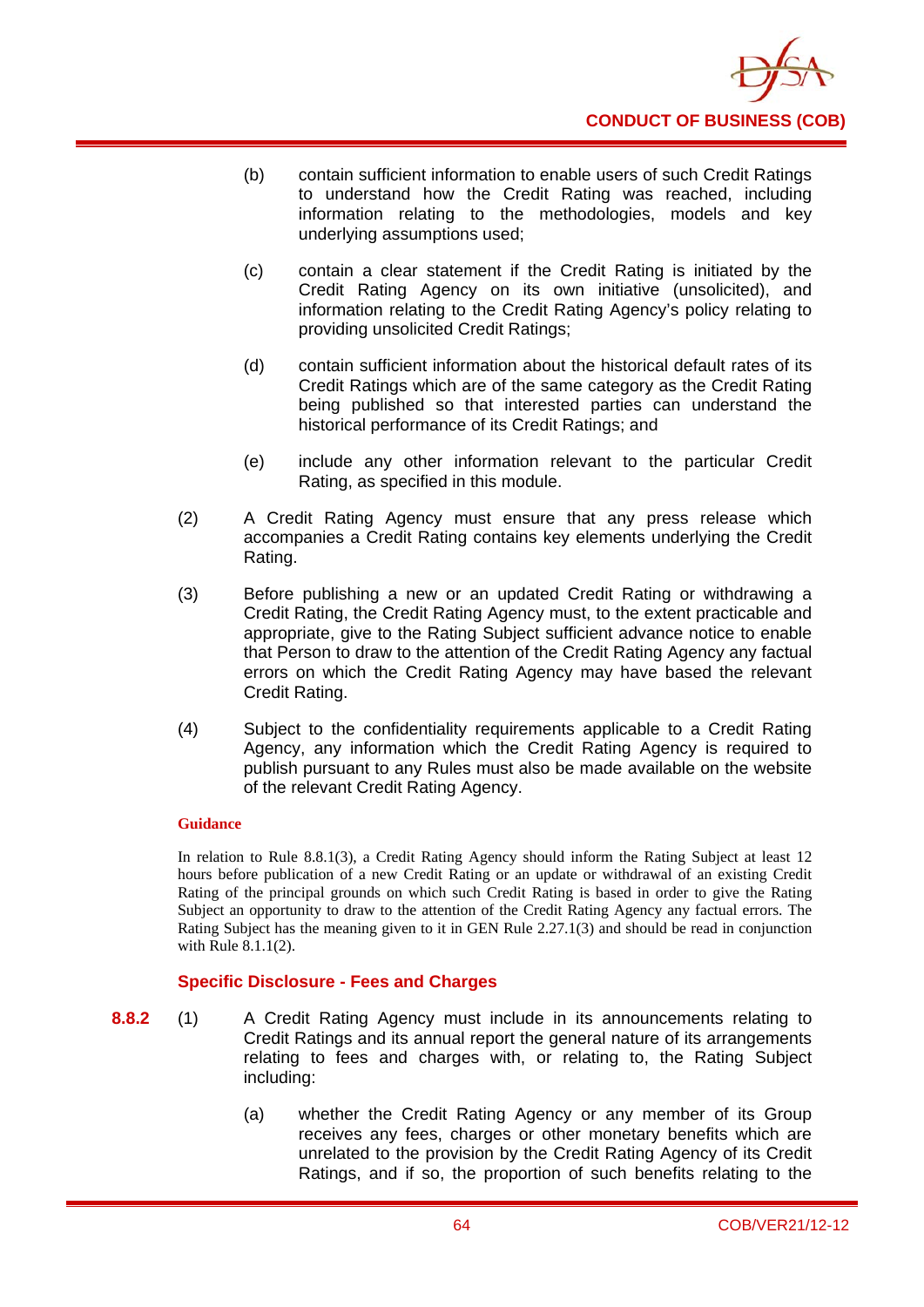

aggregate fees and charges in respect of the provision of Credit Ratings; and

- (b) if the Credit Rating Agency receives 10% or more of its aggregate annual revenue from a single Rating Subject or its Related Party, information about that source.
- (2) Where a Credit Rating Agency is a member of a Group, the 10% aggregate annual income referred to in (1)(b) may be calculated by aggregating the net revenue of all Credit Rating Agencies within the Group.

## **Specific Disclosure – Structured financial products**

**8.8.3** A Credit Rating Agency must, where the Rating Subject is a structured financial product disclose in its Credit Ratings whether the Relevant Information is made publicly available by the Rating Subject, or whether all, or some of, such information remains non–public.

#### **Guidance**

- 1. The information which a Credit Rating Agency provides relating to structured financial products should include sufficient information such as information relating to the profit and loss statement and cash flow analysis to enable users of the Credit Ratings to understand the basis of the Credit Rating. Such information should also include the degree to which, in accordance with its analysis, the Credit Rating is sensitive to changes in market conditions.
- 2. A Credit Rating Agency should differentiate ratings of structured finance products from traditional corporate bond ratings, preferably through a different rating symbology. A Credit Rating Agency must also disclose how this differentiation operates.
- 3. A Credit Rating Agency should use reasonable efforts to encourage the Rating Subject to disclose to the public all Relevant Information to enable investors and users of the Credit Ratings to conduct their own due diligence relating to that product.

# **8.9 Confidential information**

- **8.9.1** A Credit Rating Agency must have policies, procedures and controls to ensure that it and its Employees do not:
	- (a) use any information given to or obtained by the Credit Rating Agency on a confidential basis ("Confidential Information") for a purpose other than that for which it was given or obtained;
	- (b) disclose the Confidential Information to any other Person, except:
		- $(i)$  in accordance with  $(a)$ ;
		- (ii) with the prior written consent of the Person to whom a duty of confidentiality in respect of such Confidential Information is owed; or
		- (iii) where obliged to do so by any legislation applicable to the Credit Rating Agency; and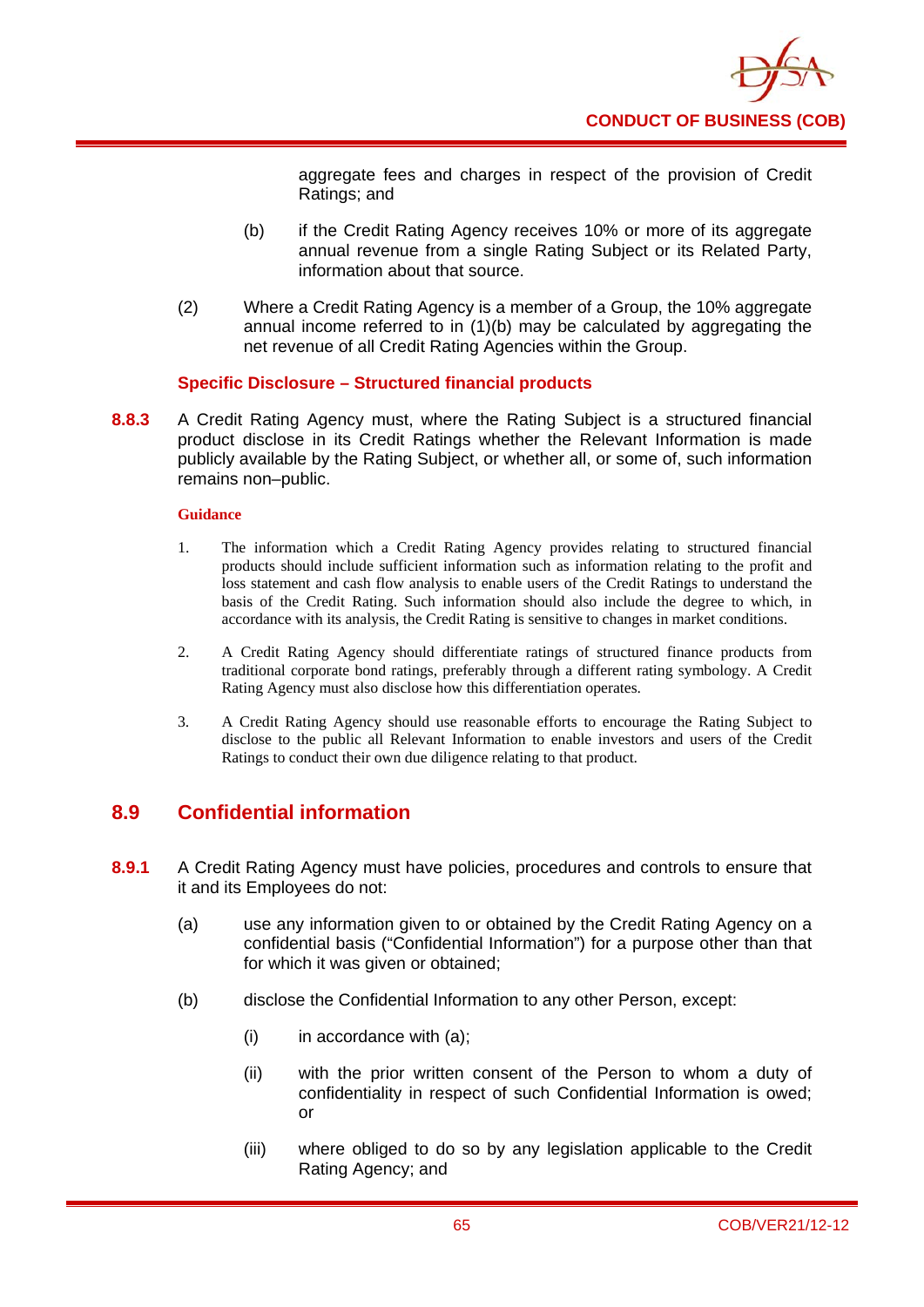

- (c) disclose any pending Rating Action except to the Rating Subject or as agreed with the Rating Subject.
- **8.9.2** Subject to Rule 8.9.1(b), a Credit Rating Agency and its Employees must not disclose Confidential Information in any manner, including in press releases, through research conferences, to future employers, or in conversations with investors, other issuers, other persons, or by other means.
- **8.9.3** A Credit Rating Agency must have adequate measures to ensure that it and its Employees:
	- (a) take all reasonable steps to protect all property and records belonging to or in possession of the Credit Rating Agency against fraud, theft or misuse; and
	- (b) do not share Confidential Information entrusted to the Credit Rating Agency with any third parties except where permitted under Rule 8.9.1(b).

## **8.10 Record keeping**

- **8.10.1** (1) A Credit Rating Agency must, for a minimum of six years, maintain sufficient records in relation to each activity and function of the Credit Rating Agency and, where appropriate, audit trails of its Credit Rating Activities. These must include, where applicable, the following:
	- (a) for each Credit Rating:
		- (i) the identity of the Rating Analysts participating in the determination of the Credit Rating;
		- (ii) the identity of the individuals who have approved the Credit Rating;
		- (iii) information as to whether the Credit Rating was solicited or unsolicited;
		- (iv) information to support the Credit Rating;
		- (v) the accounting records relating to fees and charges received from or in respect of the Rating Subject;
		- (vi) the internal records and files, including non-public information and working papers, used to form the basis of any Credit Rating; and
		- (vii) credit analysis and credit assessment reports including any internal records and non-public information and working papers used to form the basis of the opinions expressed in such reports;
	- (b) the accounting records relating to fees received from any person in relation to services provided by the Credit Rating Agency;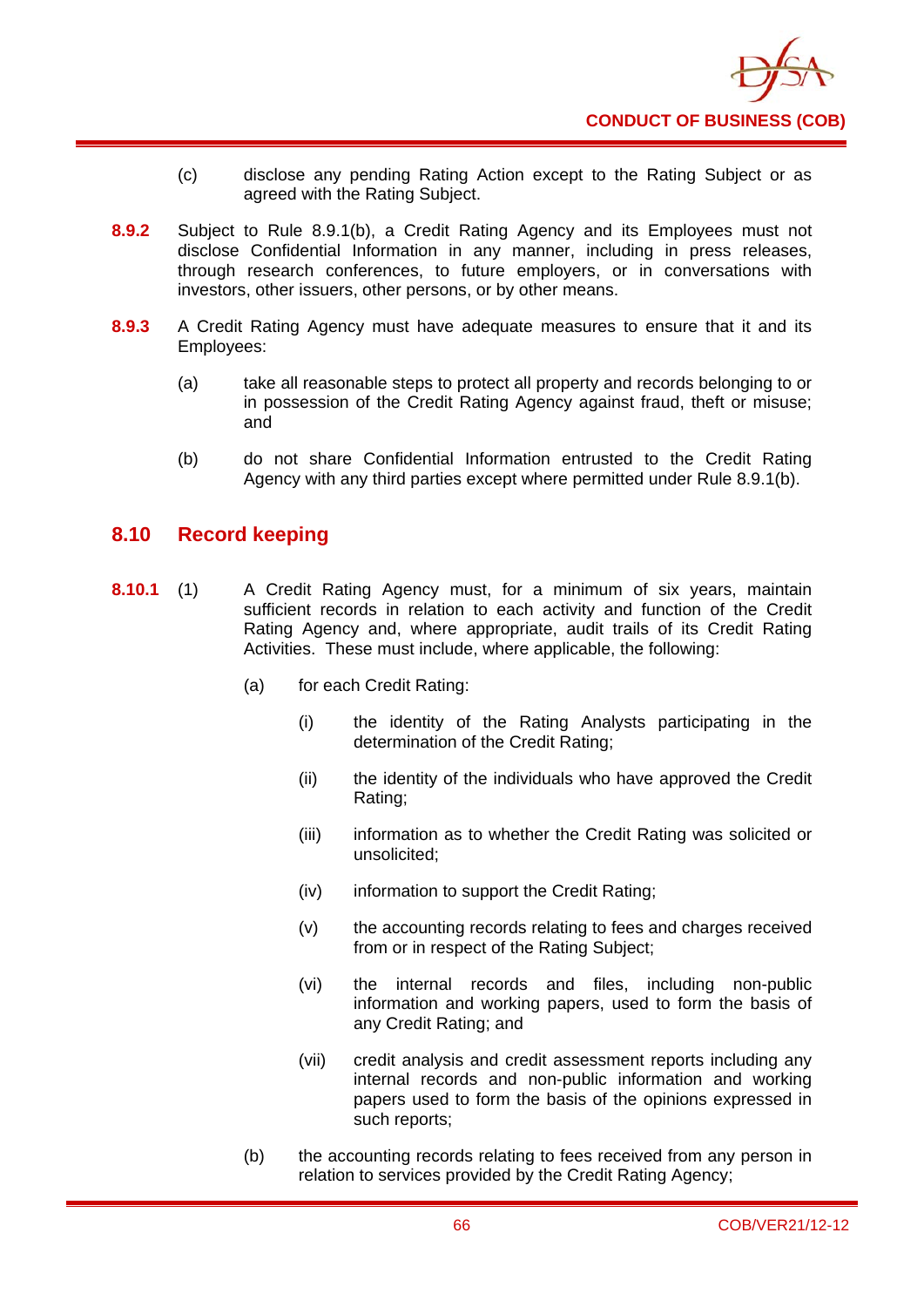

- (c) the accounting records for each subscriber to the Credit Rating Agency's services;
- (d) the records documenting the established procedures, methodologies, models and assumptions used by the Credit Rating Agency to determine Credit Ratings; and
- (e) copies of internal and external communications, including electronic communications, received and sent by the Credit Rating Agency and its Employees that relate to Credit Rating Activities.
- (2) For the purposes of (1), the six year period commences from the date the Credit Rating is disclosed to the public or distributed by subscription.

- 1. Information to support a Credit Rating includes information received from the Rating Subject or information obtained through publicly available sources or third parties and verification procedures adopted in relation to information such as those obtained from public sources or third parties. In accordance with GEN Rule 5.3.24, records should be kept in such a manner as to be readily accessible.
- 2. Where a Credit Rating is subject to on-going surveillance and review, the Credit Rating Agency should retain records required under Rule 8.10.1 in relation to the initial Credit Rating as well as subsequent updates where such records are required to support the latest Credit Rating.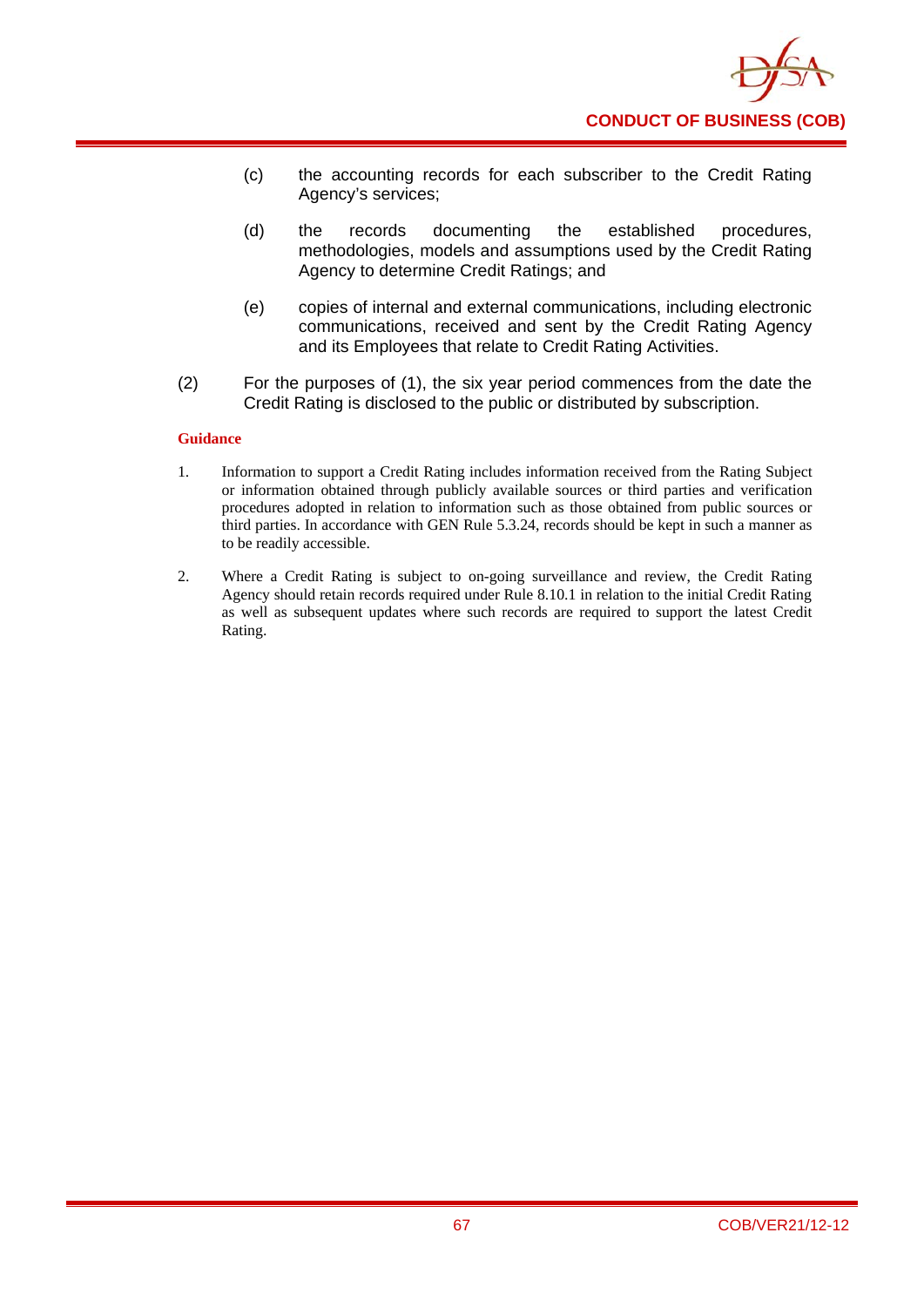

# **APP1 RECORDS OF ORDERS AND TRANSACTIONS**

# **A1.1 Minimum contents of transaction records**

## **Receipt of client order or discretionary decision to transact**

- **A1.1.1** An Authorised Firm must, pursuant to Rule 6.7.4(1), make a record of the following:
	- (a) the identity and account number of the Client;
	- (b) the date and time in the jurisdiction in which the instructions were received or the decision was taken by the Authorised Firm to deal;
	- (c) the identity of the Employee who received the instructions or made the decision to deal;
	- (d) the Investment, including the number of or its value and any price limit; and
	- (e) whether the instruction relates to a purchase or sale.

## **Executing a transaction**

- **A1.1.2** An Authorised Firm must, pursuant to Rule 6.7.4(2), make a record of the following:
	- (a) the identity and account number of the Client for whom the Transaction was Executed, or an indication that the Transaction was an Own Account Transaction;
	- (b) the name of the counterparty;
	- (c) the date and time in the jurisdiction in which the Transaction was Executed;
	- (d) the identity of the Employee executing the Transaction;
	- (e) the Investment, including the number of or its value and price; and
	- (f) whether the Transaction was a purchase or a sale.

## **Passing a client order to another person for execution**

- **A1.1.3** An Authorised Firm must, pursuant to Rule 6.7.4(3), make a record of the following:
	- (a) the identity of the Person instructed:
	- (b) the terms of the instruction; and
	- (c) the date and time that the instruction was given.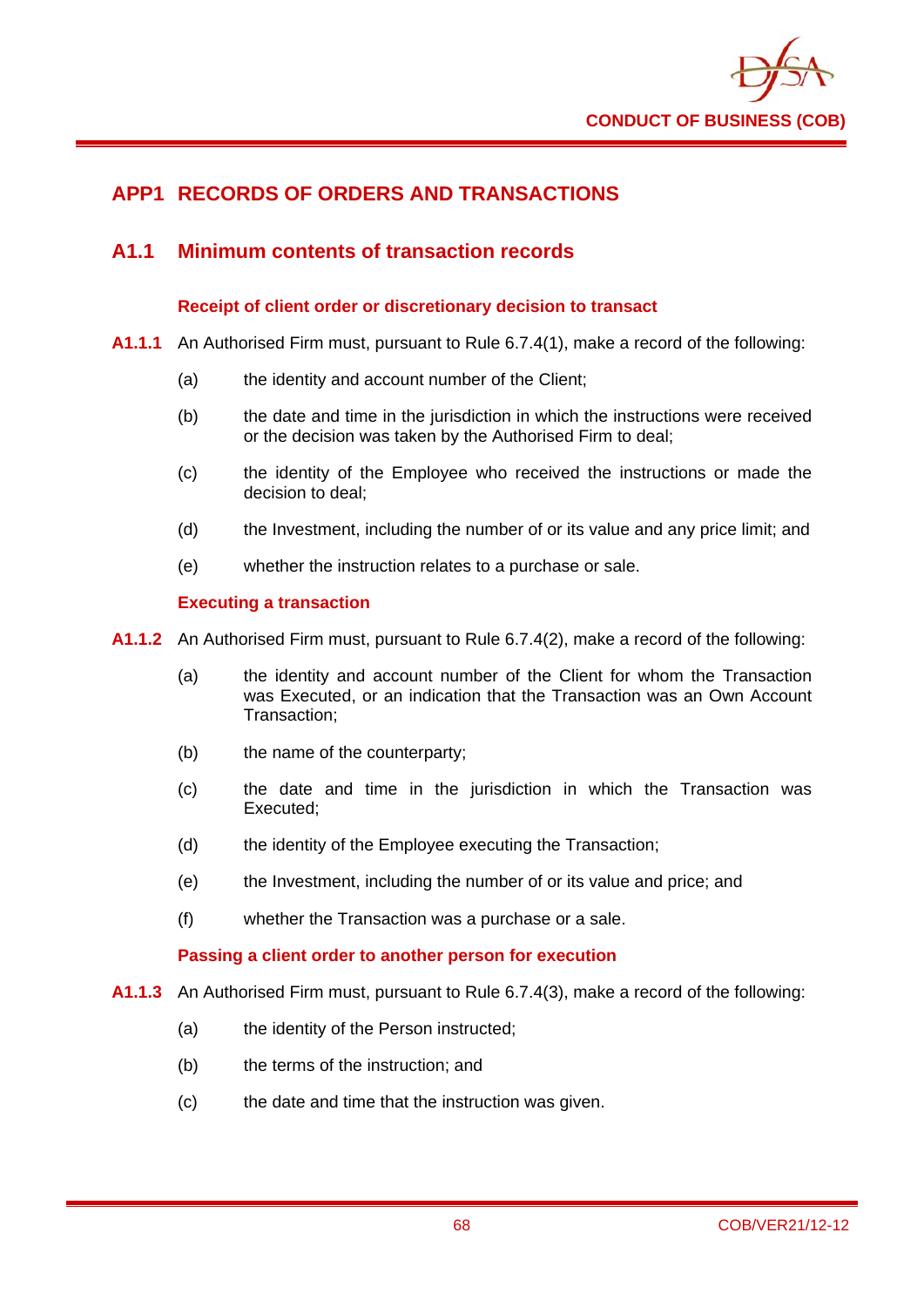

# **APP2 KEY INFORMATION AND CLIENT AGREEMENT**

# **A2.1 Key Information and content of the Client Agreement**

### **General**

- **A2.1.1** The key information which an Authorised Firm is required to provide to a Client and include in the Client Agreement with that Client pursuant to Rule 3.3.2 must include:
	- (a) the core information set out in:
		- (i) Rule A2.1.2 (1) if it is a Retail Client; and
		- (ii) Rule A2.1.2(2) if it is a Professional Client; and
	- (b) where relevant, the additional information required under Rules A2.1.3 and A<sub>2</sub> 14

### **Core information**

- **A2.1.2** (1) In the case of a Retail Client, the core information for the purposes of A2.1.1(a) is:
	- (a) the name and address of the Authorised Firm, and if it is a Subsidiary, the name and address of the ultimate Holding Company;
	- (b) the regulatory status of the Authorised Firm;
	- (c) when and how the Client Agreement is to come into force and how the agreement may be amended or terminated;
	- (d) sufficient details of the service that the Authorised Firm will provide, including where relevant, information about any product or other restrictions applying to the Authorised Firm in the provision of its services and how such restrictions impact on the service offered by the Authorised Firm. If there are no such restrictions, a statement to that effect;
	- (e) details of fees, costs and other charges and the basis upon which the Authorised Firm will impose those fees, costs and other charges:
	- (f) details of any conflicts of interests for the purposes of disclosure under Rule 3.5.1(2)(b);
	- (g) details of any Soft Dollar Agreement required to be disclosed under Rules 3.5.6 and 3.5.7; and
	- (h) key particulars of the Authorised Firm's Complaints handling procedures and a statement that a copy of the procedures is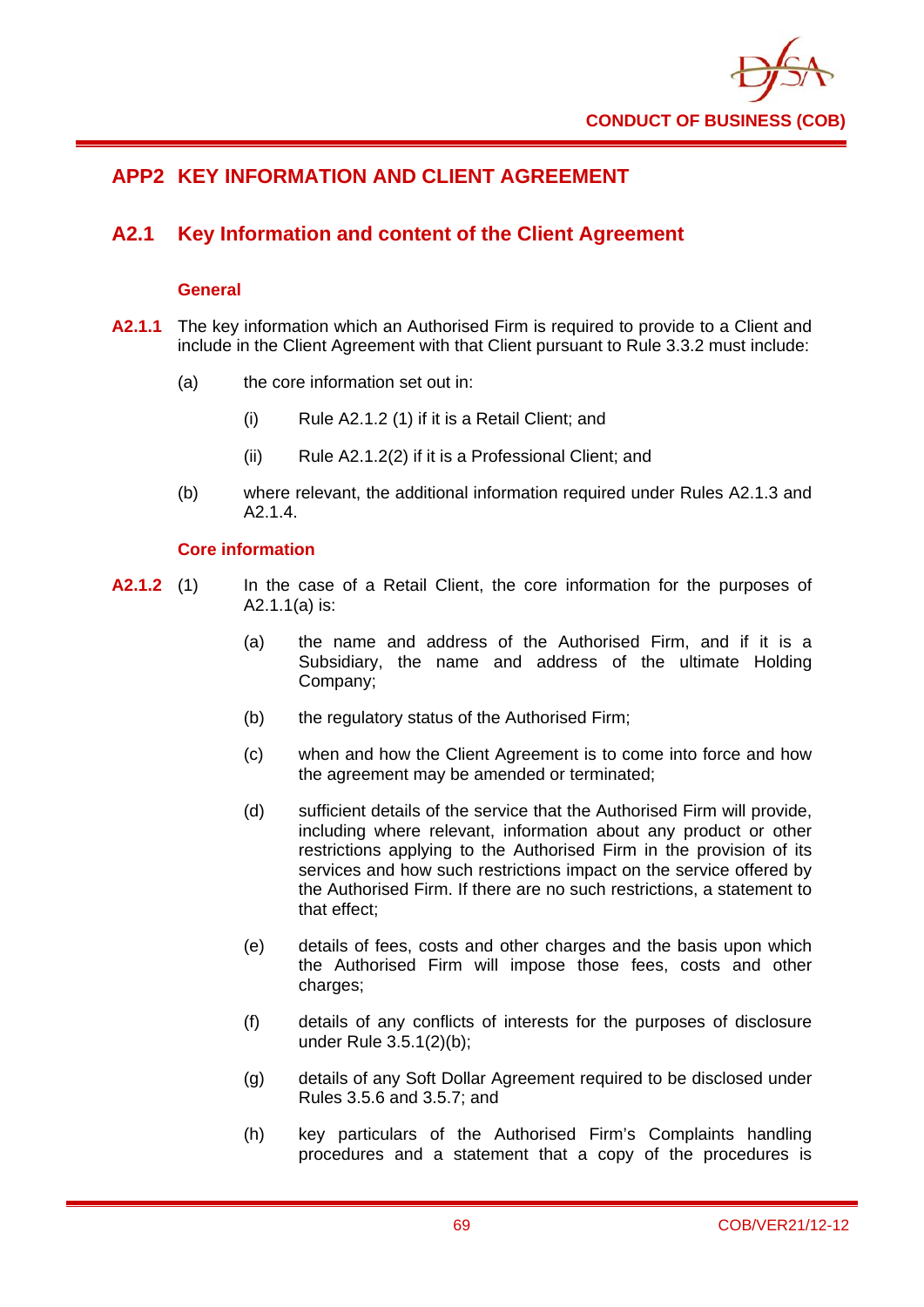

available free of charge upon request in accordance with GEN Rule 9.2.11.

(2) In the case of a Professional Client, the core information for the purposes of  $A2.1.1(a)$  is the information referred to in  $(1)(a)$ ,  $(b)$ ,  $(c)$  and  $(e)$ .

### **Additional information for Investment Business**

- **A2.1.3** The additional information required under A2.1.1(b) for Investment Business is:
	- (a) the arrangements for giving instructions to the Authorised Firm and acknowledging those instructions;
	- (b) information about any agreed investment parameters;
	- (c) the arrangements for notifying the Client of any Transaction Executed on his behalf;
	- (d) if the Authorised Firm may act as principal in a Transaction, when it will do so;
	- (e) the frequency of any periodic statements and whether those statements will include some measure of performance, and if so, what the basis of that measurement will be;
	- (f) when the obligation to provide best execution can be and is to be waived, a statement that the Authorised Firm does not owe a duty of best execution or the circumstances in which it does not owe such a duty; and
	- (g) where applicable, the basis on which assets comprised in the portfolio are to be valued.

### **Additional information for investment management activities**

- **A2.1.4** The additional information required under A2.1.1(b) where an Authorised Firm acts as an Investment Manager is:
	- (a) the initial value of the managed portfolio;
	- (b) the initial composition of the managed portfolio;
	- (c) the period of account for which periodic statements of the portfolio are to be provided in accordance with section 6.10; and
	- (d) in the case of discretionary investment management activities:
		- (i) the extent of the discretion to be exercised by the Authorised Firm, including any restrictions on the value of any one Investment or the proportion of the portfolio which any one Investment or any particular kind of Investment may constitute; or that there are no such restrictions;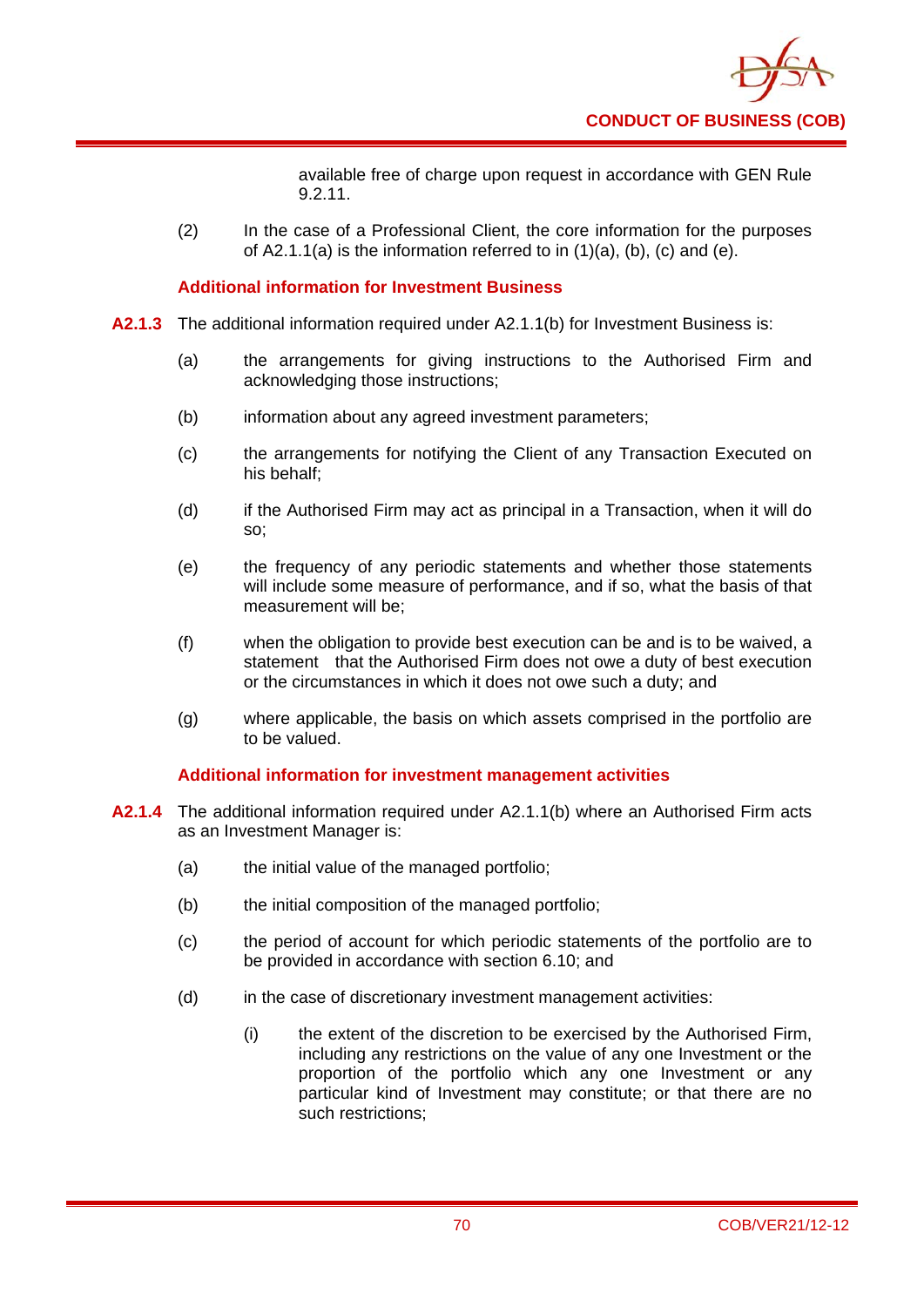

- (ii) whether the Authorised Firm may commit the Client to supplement the funds in the portfolio, and if it may include borrowing on his behalf:
	- (A) the circumstances in which the Authorised Firm may do so;
	- (B) whether there are any limits on the extent to which the Authorised Firm may do so and, if so, what those limits are;
	- (C) any circumstances in which such limits may be exceeded; and
	- (D) any margin lending arrangements and terms of those arrangements;
- (iii) that the Authorised Firm may enter into Transactions for the Client, either generally or subject to specified limitation; and
- (iv) where the Authorised Firm may commit the Client to any obligation to underwrite or sub-underwrite any issue or offer for sale of Securities:
	- (A) whether there are any restrictions on the categories of Securities which may be underwritten and, if so, what these restrictions are; and
	- (B) whether there are any financial limits on the extent of the underwriting and, if so, what these limits are.

# **APP3 CONFIRMATION OF TRANSACTIONS**

# **A3.1 Content of confirmation notes**

### **General information**

- **A3.1.1** (1) For the purposes of Rule 6.9.2, an Authorised Firm must include the following general information:
	- (a) the Authorised Firm's name and address;
	- (b) whether the Authorised Firm Executed the Transaction as principal or agent;
	- (c) the Client's name, account number or other identifier;
	- (d) a description of the Investment or Fund, including the amount invested or number of units involved;
	- (e) whether the Transaction is a sale or purchase;
	- (f) the price or unit price at which the Transaction was Executed;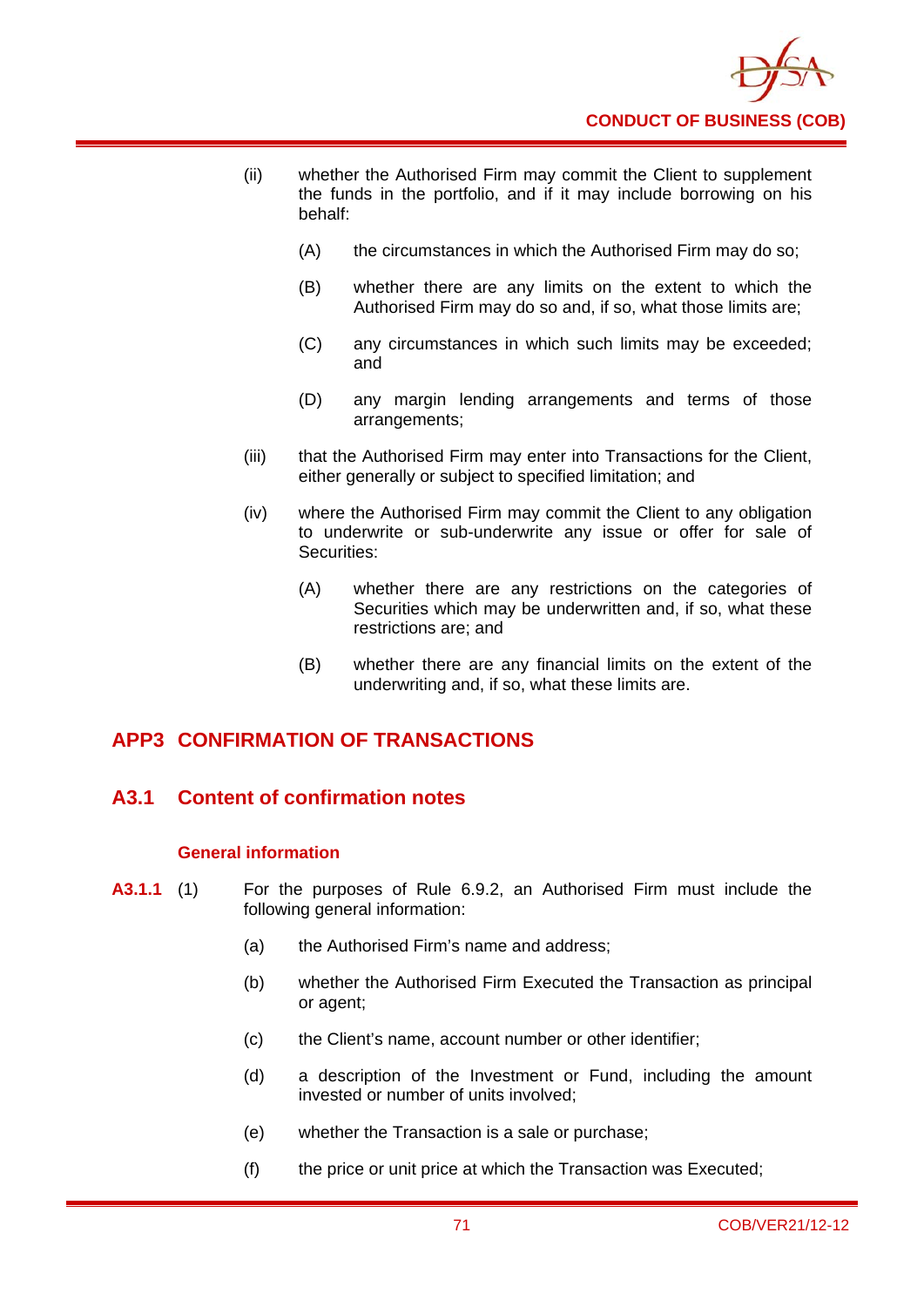

- (g) if applicable, a statement that the Transaction was Executed on an Execution-Only basis;
- (h) the date and time of the Transaction;
- (i) the total amount payable and the date on which it is due;
- (j) the amount of the Authorised Firms charges in connection with the Transaction, including Commission charges and the amount of any Mark-up or Mark-down, Fees, taxes or duties;
- (k) the amount or basis of any charges shared with another Person or statement that this will be made available on request; and
- (l) for Collective Investment Funds, at statement that the price at which the Transaction has been Executed is on a Historic Price or Forward Price basis, as the case may be.
- (2) An Authorised Firm may combine items (f) and (j) in respect of a Transaction where the Client has requested a note showing a single price combining both of these items.

### **Additional information: derivatives**

- **A3.1.2** For the purposes of Rule 6.9.2, and in relation to Transactions in Derivatives, an Authorised Firm must include the following additional information:
	- (a) the maturity, delivery or expiry date of the Derivative;
	- (b) in the case of an Option, the date of exercise or a reference to the last exercise date;
	- (c) whether the exercise creates a sale or purchase in the underlying asset;
	- (d) the strike price of the Option; and
	- (e) if the Transaction closes out an open Futures position, all essential details required in respect of each contract comprised in the open position and each contract by which it was closed out and the profit or loss to the Client arising out of closing out that position (a difference account).

# **APP4 PERIODIC STATEMENTS**

## **A4.1 Content of periodic statements: investment management**

### **General information**

- **A4.1.1** Pursuant to section 6.10, a periodic statement, as at the end of the period covered, must contain the following general information:
	- (a) the number, description and value of each Investment;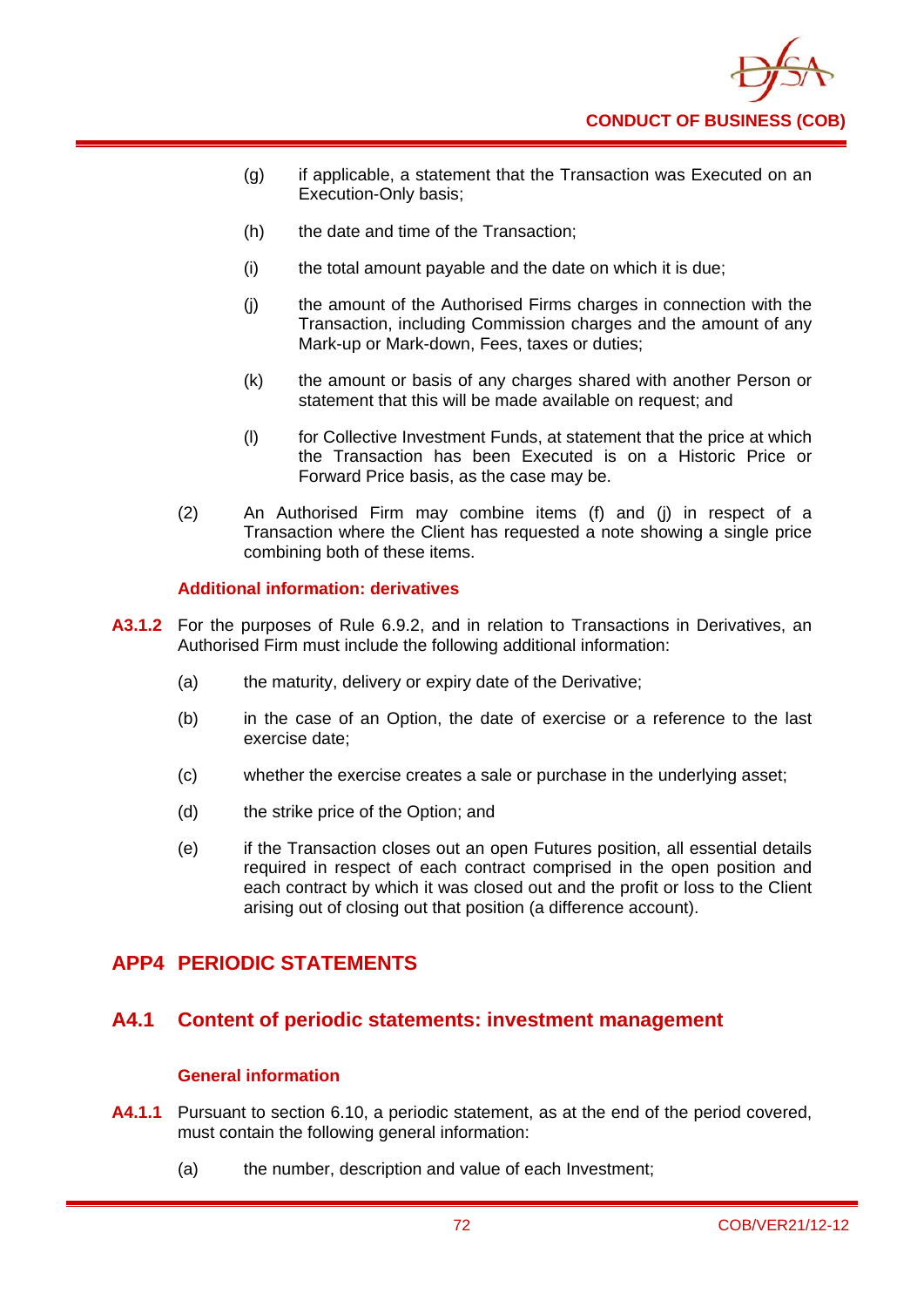

- (b) the amount of cash held;
- (c) the total value of the portfolio; and
- (d) a statement of the basis on which the value of each Investment has been calculated.

### **Additional information: discretionary investment management activities**

- **A4.1.2** In addition to Rule A4.1.1, where an Authorised Firm acts as an Investment Manager on a discretionary basis, the periodic statement must also include the following additional information:
	- (a) a statement of which Investments, if any, were at the closing date loaned to any third party and which Investments, if any, were at that date charged to secure borrowings made on behalf of the portfolio;
	- (b) the aggregate of any interest payments made and income received during the account period in respect of loans or borrowings made during that period;
	- (c) details of each Transaction which have been entered into for the portfolio during the period;
	- (d) the aggregate of Money and details of all Investments transferred into and out of the portfolio during the period;
	- (e) the aggregate of any interest payments, including the dates of their application and dividends or other benefits received by the Authorised Firm for the portfolio during that period;
	- (f) a statement of the aggregate Charges of the Authorised Firm and its Associates; and
	- (g) a statement of the amount of any Remuneration received by the Authorised Firm or its Associates or both from a third party.

### **Additional information: contingent liability investments**

- **A4.1.3** In addition to Rules A4.1.1 and A4.1.1.2, in the case where Contingent Liability Investments are involved, an Authorised Firm must include the following additional information:
	- (a) the aggregate of Money transferred into and out of the portfolio during the valuation period;
	- (b) in relation to each open position in the account at the end of the account period, the unrealised profit or loss to the Client (before deducting or adding any Commission which would be payable on closing out);
	- (c) in relation to each Transaction Executed during the account period to close out a Client's position, the resulting profit or loss to the Client after deducting or adding any Commission;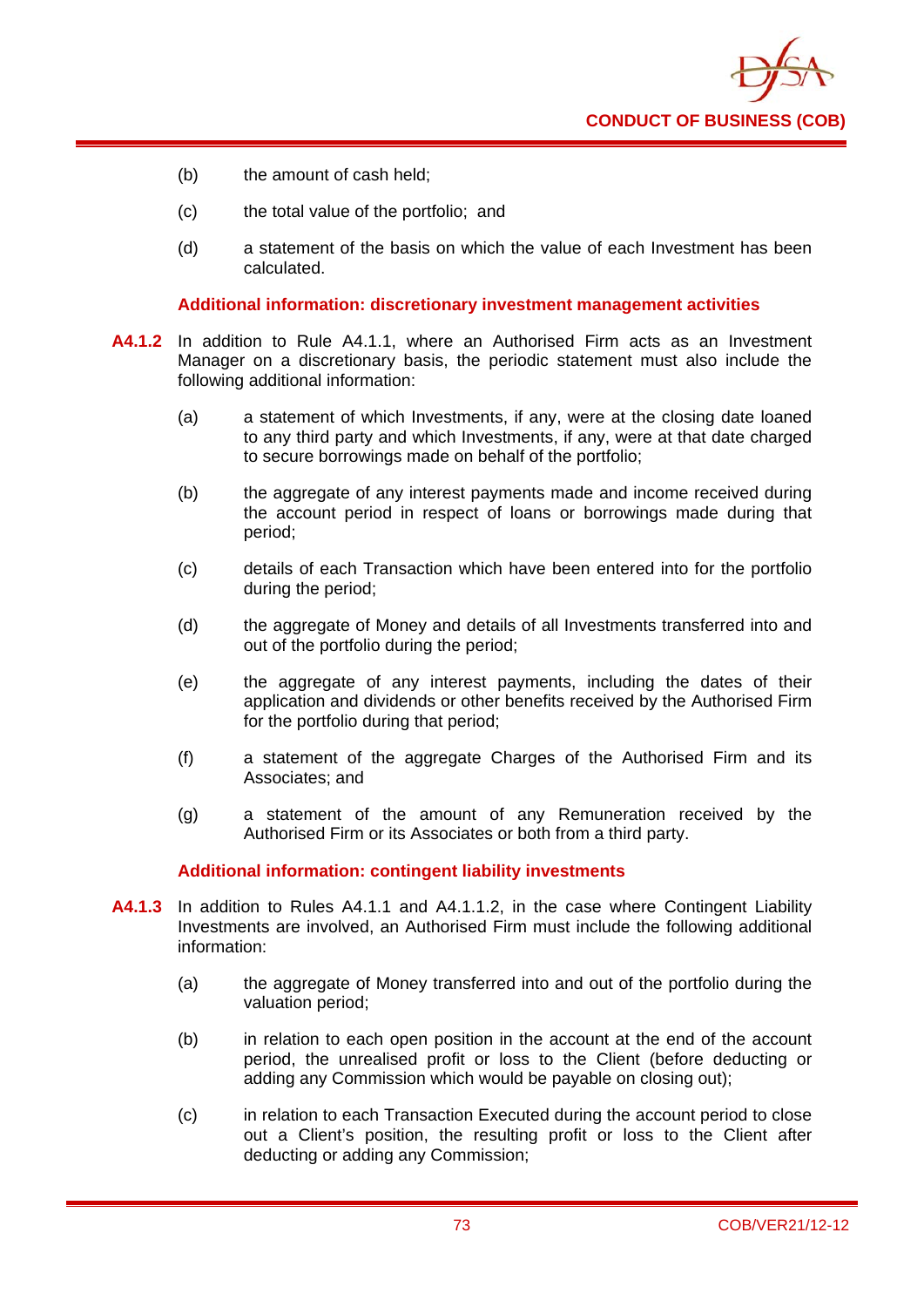

- (d) the aggregate of each of the following in, or relating to, the Client's portfolio at the close of business on the valuation date:
	- (i) cash;
	- (ii) Collateral value;
	- (iii) management fees; and
	- (iv) commissions; and
- (e) Option account valuations in respect of each open Option contained in the account on the valuation date stating:
	- (i) the Share, Future, index or other Investment involved:
	- (ii) the trade price and date for the opening Transaction, unless the valuation statement follows the statement for the period in which the Option was opened;
	- (iii) the market price of the contract; and
	- (iv) the exercise price of the contract.

# **APP5 CLIENT MONEY PROVISIONS**

# **A5.1 Application**

**A5.1.1** This appendix applies to an Authorised Firm, in accordance with Rule 6.12.2

# **A5.2 General requirements**

- **A5.2.1** (1) The provisions of this appendix are referred to as the Client Money Provisions.
	- (2) The types of Client described in Rule 6.12.2 are referred to in this appendix as Segregated Clients.
- **A5.2.2** An Authorised Firm which holds or controls Client Money for a Segregated Client must:
	- (a) comply with the Client Money Provisions in relation to that Client Money; and
	- (b) have systems and controls in place to be able to evidence compliance with the Client Money Provisions.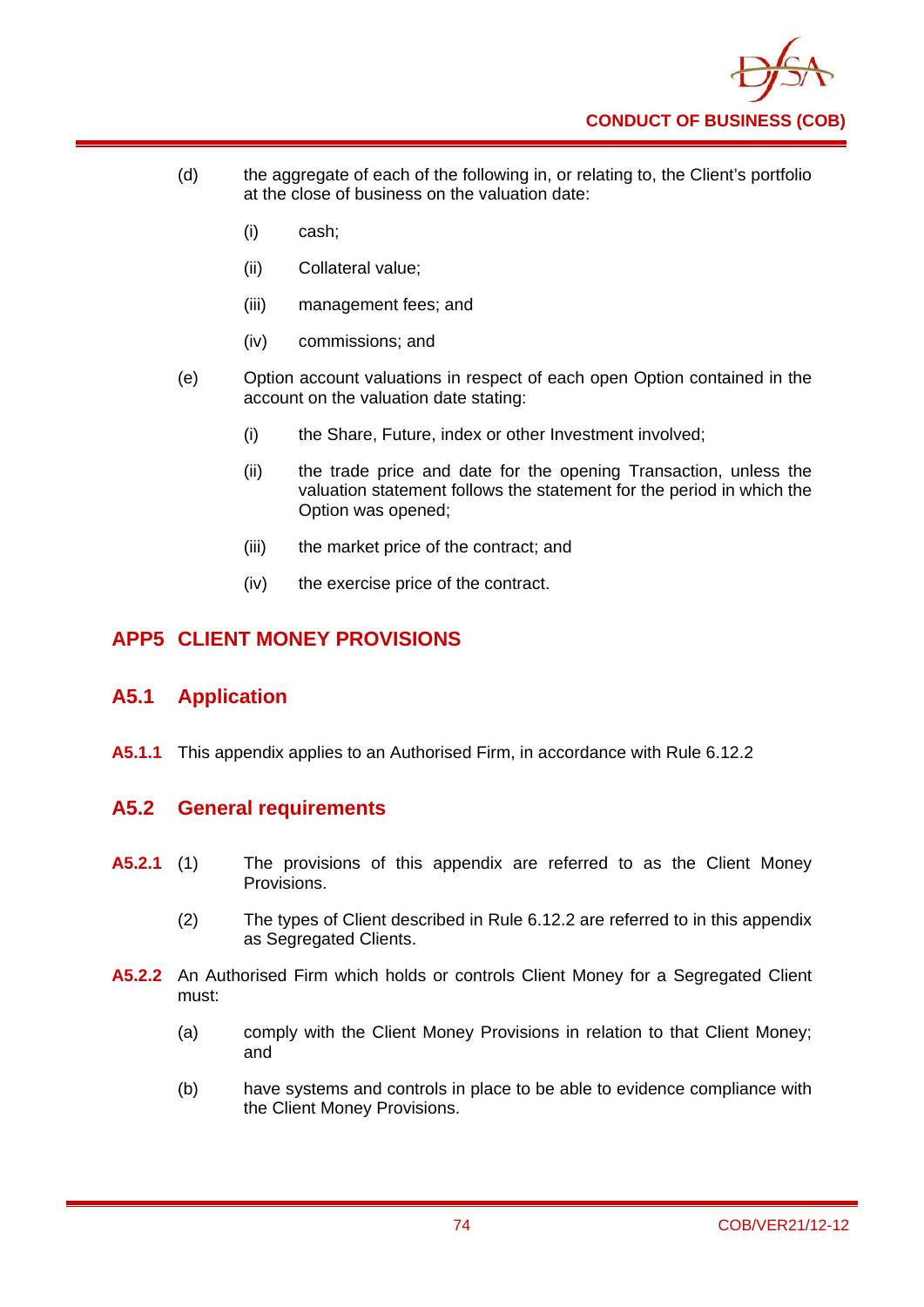

## **A5.3 Payment of client money into client accounts**

- **A5.3.1** Where an Authorised Firm holds or controls Client Money it must ensure, except where otherwise provided in section A5.5 that the Client Money is paid into one or more Client Accounts within one day of receipt.
- **A5.3.2** Subject to Rule A5.3.3, an Authorised Firm must not deposit its own Money into a Client Account.
- **A5.3.3** (1) An Authorised Firm may deposit its own Money in a Client Account where:
	- (a) it is a minimum sum required to open the account, or to keep it open;
	- (b) the Money is received by way of mixed remittance provided the Authorised Firm transfers out that part of the payment which is not Client Money within one day of the day on which the Authorised Firm would normally expect the remittance to be cleared;
	- (c) interest credited to the account exceeds the amount payable to Segregated Clients, provided that the Money is removed within twenty five days; or
	- (d) it is to meet a shortfall in Client Money.
	- (2) Where an Authorised Firm deposits any Money into a Client Account such Money is Client Money until such time as the Money is withdrawn from the Client Account in accordance with the Client Money Provisions.
- **A5.3.4** An Authorised Firm must maintain systems and controls for identifying Money which must not be in a Client Account and for transferring it without delay.
- **A5.3.5** Where an Authorised Firm is aware that a Person may make a payment of Client Money to the Authorised Firm, it must take reasonable steps:
	- (a) to ensure that such payment of Client Money is directed to a Client Account; and
	- (b) to ensure that the Authorised Firm is notified by that Person of such payment as soon as reasonably practicable.

### **Guidance**

An Authorised Firm should have procedures for identifying Client Money received by the Authorised Firm, and for promptly recording the receipt of the Money either in the books of account or a register for later posting to the Client cash book and ledger accounts. The procedures should cover Client Money received by the Authorised Firm through the mail, electronically or via agents of the Authorised Firm or through any other means.

# **A5.4 Client accounts**

**A5.4.1** A Client Account in relation to Client Money is an account which: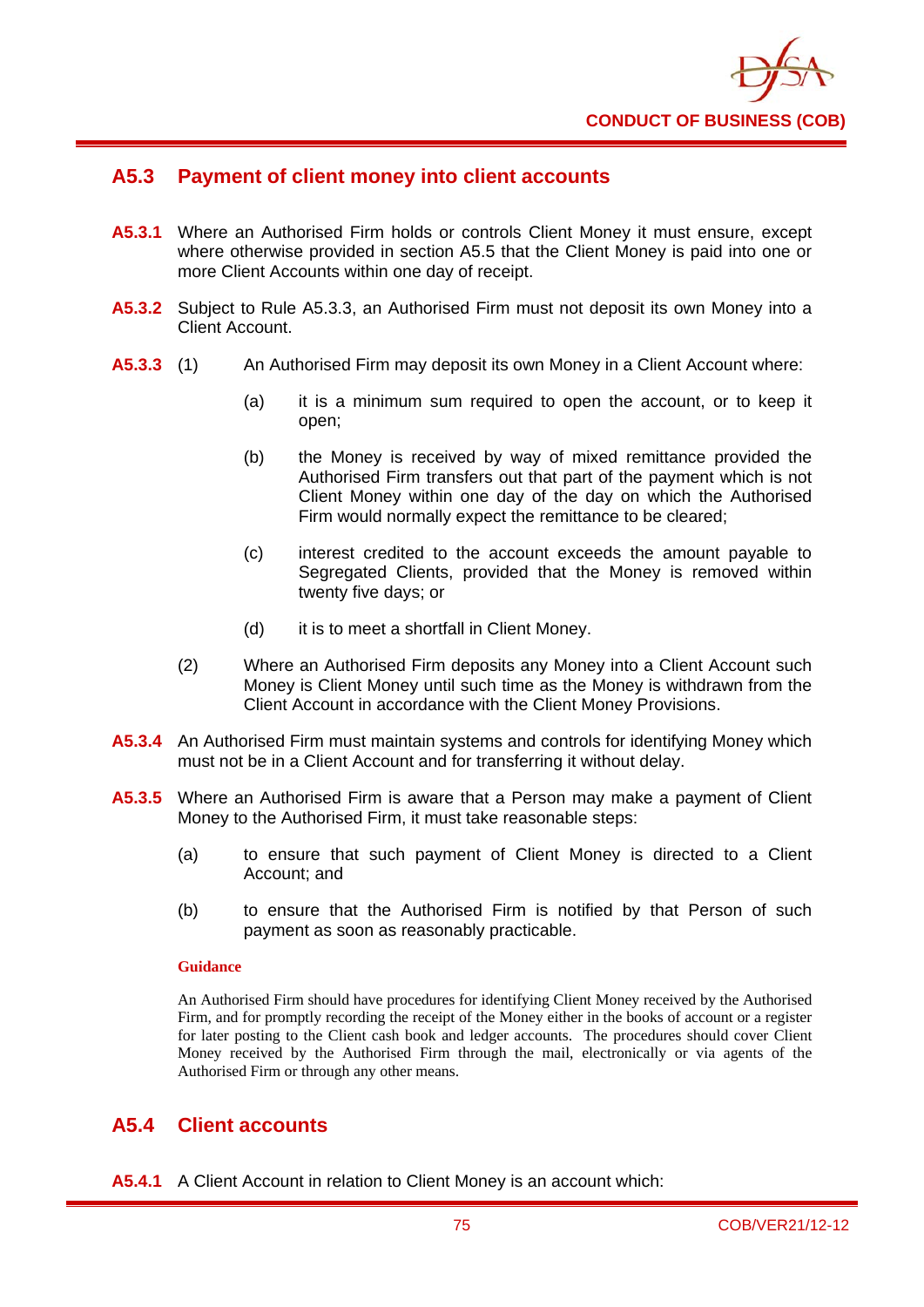

- (a) is held with a Third Party Agent;
- (b) is established to hold Client Assets;
- (c) is maintained in the name of;
	- (i) if a Domestic Firm, the Authorised Firm; or
	- (ii) if a non-Domestic Firm, a Nominee Company controlled by the Authorised Firm; and
- (d) includes the words 'Client Account' in its title.
- **A5.4.2** (1) An Authorised Firm must maintain a master list of all Client Accounts.
	- (2) The master list must detail:
		- (a) the name of the account;
		- (b) the account number;
		- (c) the location of the account;
		- (d) whether the account is currently open or closed; and
		- (e) the date of opening or closure.
	- (3) The details of the master list must be documented and maintained for at least six years following the closure of an account.

- 1. An Authorised Firm may hold or control Client Money belonging to a Segregated Client in a Client Account solely for that Client. Alternatively, an Authorised Firm may choose to pool that Client Money in a Client Account containing Client Money of more than one Segregated Client.
- 2. The purpose of controlling or holding Client Money in a Client Account is to ensure that Money belonging to Segregated Clients is readily identifiable from Money belonging to the Authorised Firm such that, following a Distribution Event, Segregated Clients will rank highest in line in terms of any subsequent distribution of Client Money in proportion to each Client's valid claim over that that Money.
- 3. Following a Distribution Event, a Segregated Client may not have a valid claim over Client Money held or controlled in a Client Account if that Client Account was not established to hold or control Client Money for that Client or a pool of Clients of which that Client was a part.

# **A5.5 Exceptions to holding client money in client accounts**

**A5.5.1** The requirement for an Authorised Firm to pay Client Money into a Client Account does not, subject to Rule A5.5.2, apply with respect to such Client Money: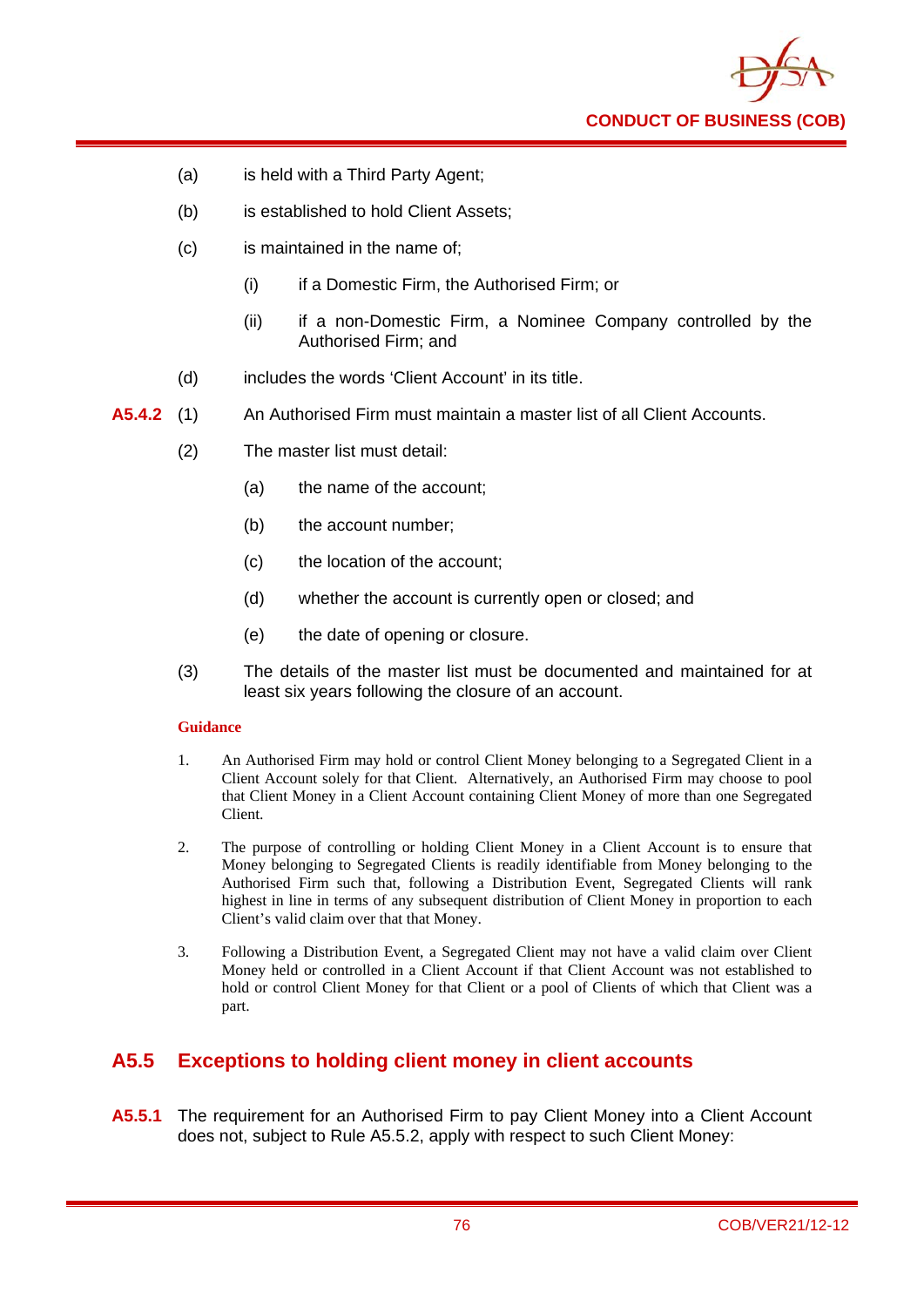

- (a) received in the form of cheque, or other payable order, until the Authorised Firm, or a Person or account controlled by the Authorised Firm, is in receipt of the proceeds of that cheque;
- (b) temporarily held by an Authorised Firm before forwarding to a Person nominated by the Client; or
- (c) in connection with a Delivery Versus Payment Transaction where:
	- (i) in respect of a Client purchase, Client Money from the Client will be due to the Authorised Firm within one day upon the fulfilment of a delivery obligation; or
	- (ii) in respect of a Client sale, Client Money will be due to the Client within one day following the Client's fulfilment of a delivery obligation.
- **A5.5.2** An Authorised Firm must pay Client Money of the type described in Rule A5.5.1(b) or (c) into a Client Account where it has not fulfilled its delivery or payment obligation within three days of receipt of the Money or Investments unless in the case of the type of Client Money referred to in Rule A5.5.1(c)(ii) it instead safeguards Client Investments at least equal to the value of such Client Money.
- **A5.5.3** (1) An Authorised Firm must maintain adequate records of all cheques and payment orders received in accordance with Rule A5.5.1(a) including, in respect of each payment, the:
	- (a) date of receipt;
	- (b) name of the Client for whom payment is to be credited; and
	- (c) date when the cheque or payment order was presented to the Authorised Firm's Third Party Agent.
	- (2) The records must be kept for a minimum of six years.

# **A5.6 Appointment of a third party agent**

- **A5.6.1** (1) An Authorised Firm may only pay, or permit to be paid, Client Money to a Third Party Agent in accordance with Rule A5.7.1 where it has undertaken a prior assessment of the suitability of that agent and concluded on reasonable grounds that the Third Party Agent is suitable to hold that Client Money in a Client Account.
	- (2) When assessing the suitability of the Third Party Agent, the Authorised Firm must ensure that the Third Party Agent will provide protections equivalent to the protections conferred by this appendix.
	- (3) An Authorised Firm must have systems and controls in place to ensure that the Third Party Agent remains suitable.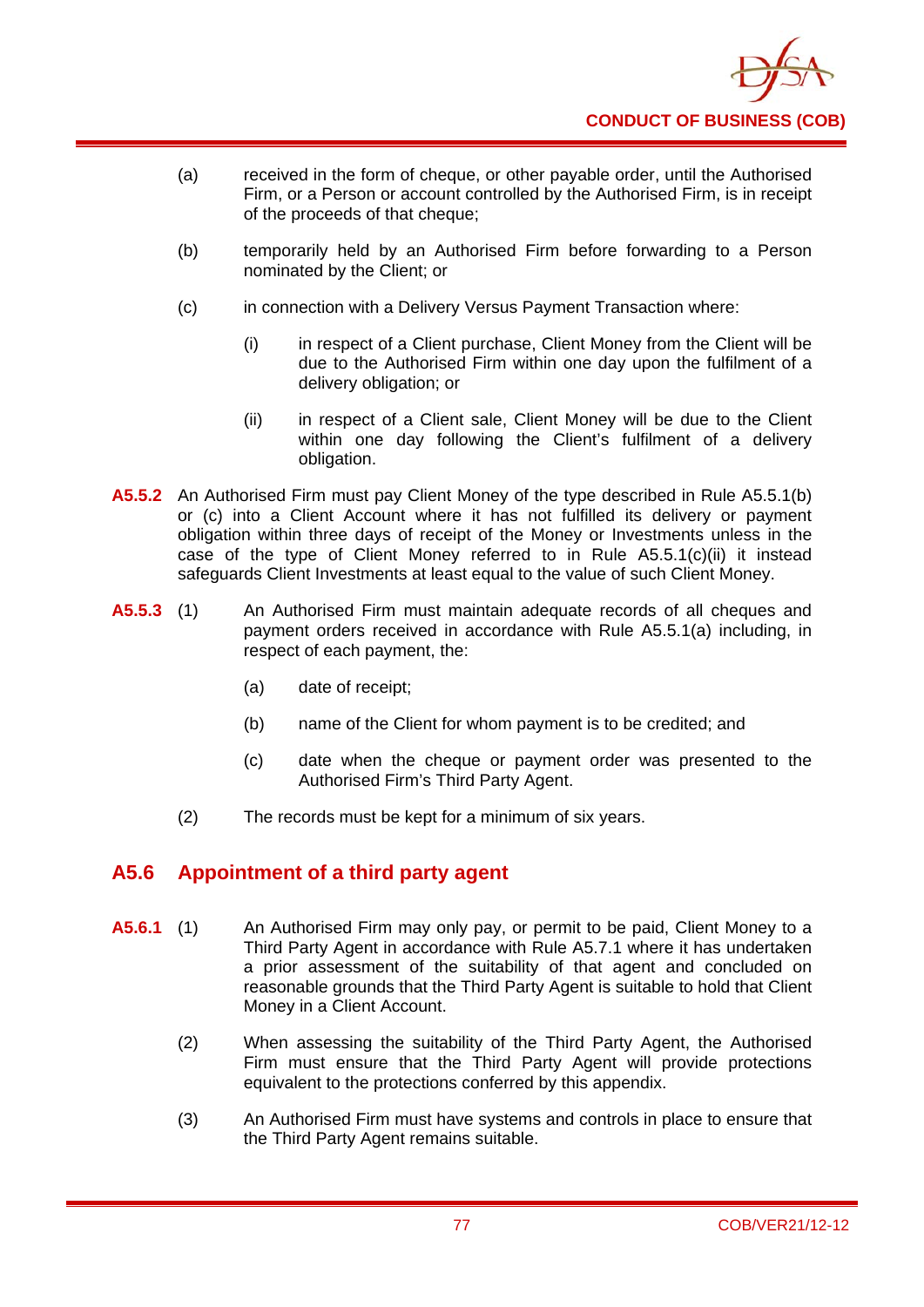

**A5.6.2** An Authorised Firm must be able to demonstrate to the DFSA's satisfaction the grounds upon which the Authorised Firm considers the Third Party Agent to be suitable to hold that Client Money.

### **Guidance**

When assessing the suitability of a Third Party Agent, an Authorised Firm should have regard to:

- a. its credit rating;
- b. its capital and financial resources in relation to the amount of Client Money held;
- c. the insolvency regime of the jurisdiction in which it is located;
- d. its regulatory status and history;
- e. its Group structure; and
- f. its use of agents and service providers.

# **A5.7 Payment of client money to a third party agent**

- **A5.7.1** (1) Subject to Rule A5.7.3, an Authorised Firm may only pass, or permit to be passed, a Segregated Client's Money to a Third Party Agent if:
	- (a) the Client Money is to be used in respect of a Transaction or series or Transactions for that Client;
	- (b) the Client Money is to be used to meet an obligation of that Client; or
	- (c) the Third Party Agent is a bank or a Regulated Financial Institution which is authorised to accept or take Deposits.
	- (2) In respect of (1)(a) and (b), an Authorised Firm must not hold any excess Client Money with the Third Party Agent longer than necessary to effect a Transaction or satisfy the Client's obligation.
- **A5.7.2** When an Authorised Firm opens a Client Account with a Third Party Agent it must obtain, within a reasonable period, a written acknowledgement from the Third Party Agent stating that:
	- (a) all Money standing to the credit of the account is held by the Authorised Firm as agent and that the Third Party Agent is not entitled to combine the account with any other account or to exercise any charge, mortgage, lien, right of set-off or counterclaim against Money in that account in respect of any sum owed to it on any other account of the Authorised Firm; and
	- (b) the title of the account sufficiently distinguishes that account from any account containing Money that belongs to the Authorised Firm, and is in the form requested by the Authorised Firm.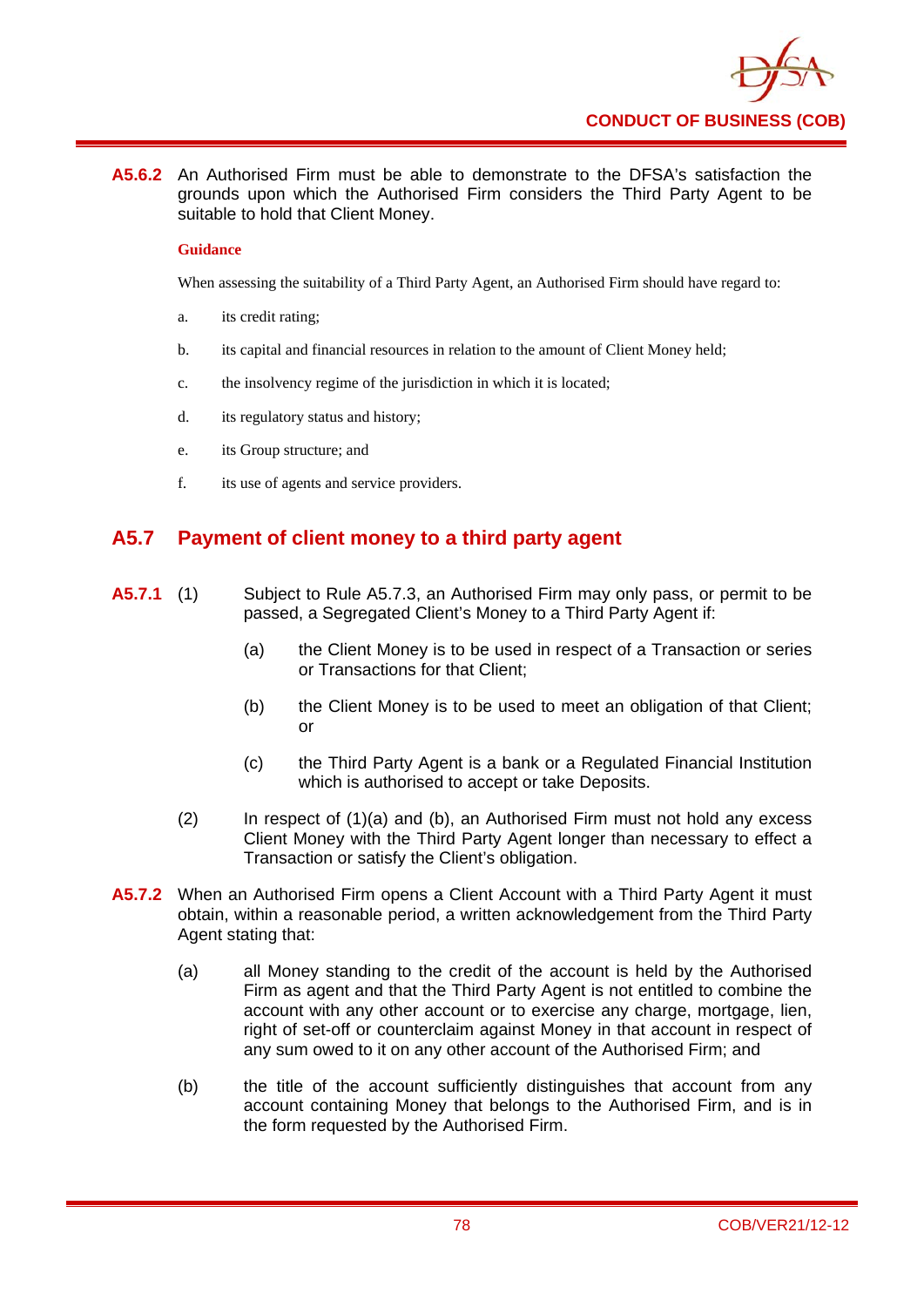

The DFSA would consider twenty days as being a reasonable period for an Authorised Firm to receive a written acknowledgement from the Third Party Agent.

**A5.7.3** If the Third Party Agent does not provide the acknowledgement referred to in Rule A5.7.2 within a reasonable period, the Authorised Firm must refrain from making further deposits of Client Money with that Third Party Agent and withdraw any Client Money standing to the credit of that Client Account.

# **A5.8 Payment of client money from client accounts**

- **A5.8.1** An Authorised Firm must have procedures for ensuring all withdrawals from a Client Account are authorised.
- **A5.8.2** Subject to Rule A5.8.3, a Segregated Client's Client Money must remain in a Client Account until it is:
	- (a) due and payable to the Authorised Firm;
	- (b) paid to the Client on whose behalf the Client Money is held;
	- (c) paid in accordance with a Client instruction on whose behalf the Client Money is held;
	- (d) required to meet the payment obligations of the Client on whose behalf the Client Money is held; or
	- (e) paid out in circumstances that are otherwise authorised by the DFSA.
- **A5.8.3** Money paid out by way of cheque or other payable order under Rule A5.8.2 must remain in a Client Account until the cheque or payable order is presented to the Client's bank and cleared by the paying agent.
- **A5.8.4** An Authorised Firm must not use Client Money belonging of one Client to satisfy an obligation of another Client.

### **Guidance**

The effect of Rule A5.8.4 is that an Authorised Firm would be required to deposit its own Money into a Client Account to remedy a shortfall arising from a client debit balance.

**A5.8.5** An Authorised Firm must have a system for ensuring no off-setting or debit balances occur on Client Accounts.

## **A5.9 Client disclosure**

**A5.9.1** Before, or as soon as reasonably practicable after, an Authorised Firm receives Client Money belonging to a Segregated Client, it must disclose to the Client on whose behalf the Client Money is held: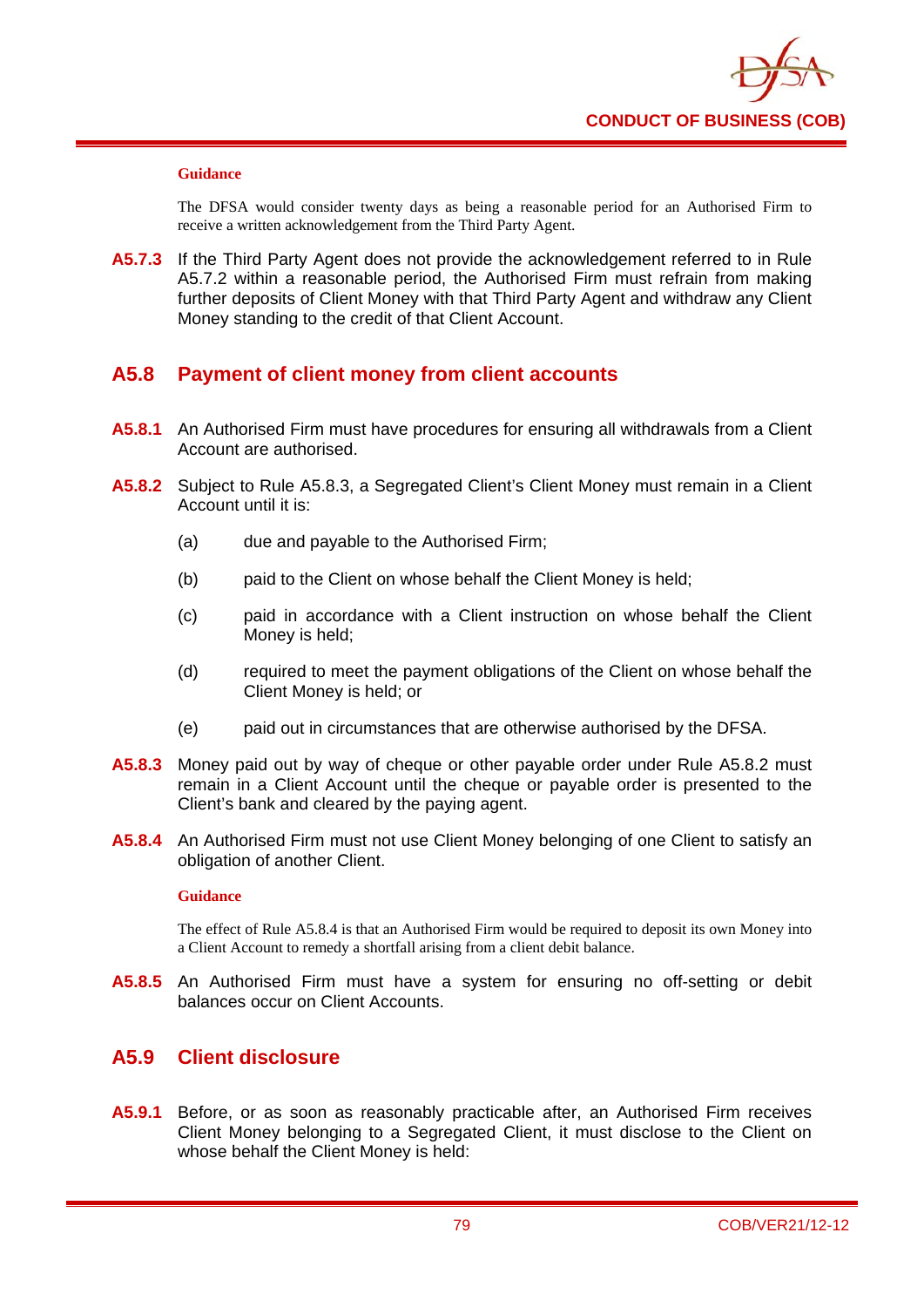

- (a) the basis and any terms governing the way in which the Client Money will be held;
- (b) that the Client is subject to the protection conferred by the DFSA's Client Money Provisions and as a consequence:
	- (i) this Money will be held separate from Money belonging to the Authorised Firm; and
	- (ii) in the event of the Authorised Firm's insolvency, winding up or other Distribution Event stipulated by the DFSA, the Client's Money will be subject to the DFSA's Client Money Distribution Rules;
- (c) whether interest is payable to the Client and, if so, on what terms;
- (d) if applicable, that the Client Money may be held in a jurisdiction outside the DIFC and the market practices, insolvency and legal regime applicable in that jurisdiction may differ from the regime applicable in the DIFC;
- (e) if applicable, details about how any Client Money arising out of Islamic Financial Business are to be held;
- (f) if applicable, that the Authorised Firm holds or intends to hold the Client Money in a Client Account with a Third Party Agent which is in the same Group as the Authorised Firm; and
- (g) details of any rights which the Authorised Firm may have to realise Client Money held on behalf of the Client in satisfaction of a default by the Client or otherwise, and of any rights which the Authorised Firm may have to close out or liquidate contracts or positions in respect of any of the Client's Investments.

# **A5.10 Client reporting**

- **A5.10.1** (1) In relation to a Client to whom the Client Money Provisions are applicable, an Authorised Firm must send a statement to a Retail Client at least monthly or in the case of a Professional Client, at other intervals as agreed in writing with the Professional Client.
	- (2) The statement must include:
		- (a) the Client's total Client Money balances held by the Authorised Firm reported in the currency in which the Client Money is held, or the relevant exchange rate if not reported in the currency in which the Money is held;
		- (b) the amount, date and value of each credit and debit paid into and out of the account since the previous statement; and
		- (c) any interest earned or charged on the Client Account since the previous statement.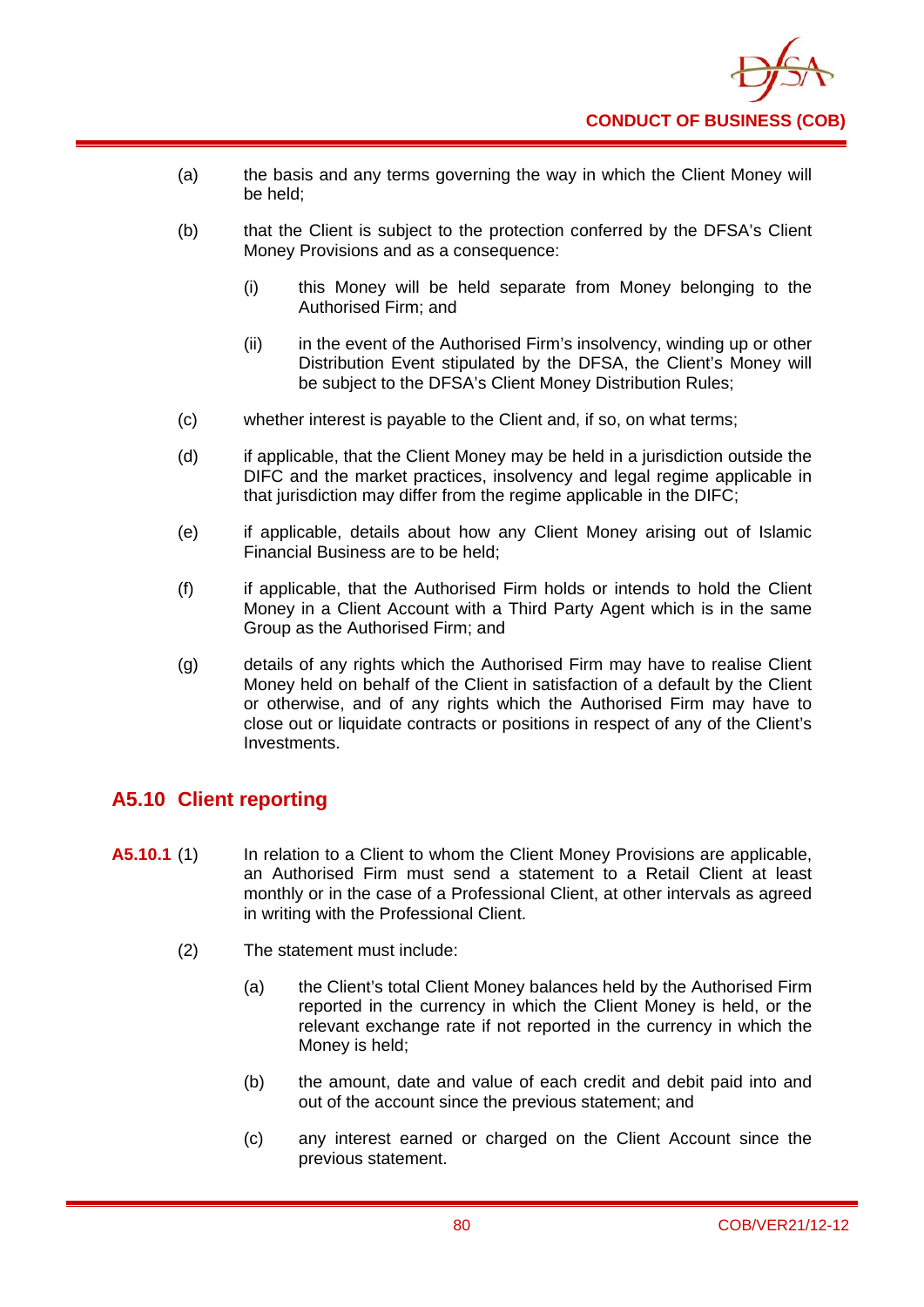

(3) The statement sent to the Client must be prepared within 25 days of the statement date.

# **A5.11 Reconciliation**

- **A5.11.1** (1) An Authorised Firm must maintain a system to ensure that accurate reconciliations of the Client Accounts are carried out at least every 25 days.
	- (2) The reconciliation must include:
		- (a) a full list of individual Segregated Client credit ledger balances, as recorded by the Authorised Firm;
		- (b) a full list of individual Segregated Client debit ledger balances, as recorded by the Authorised Firm;
		- (c) a full list of unpresented cheques and outstanding lodgements;
		- (d) a full list of Client Account cash book balances; and
		- (e) formal statements from Third Party Agents showing account balances as at the date of reconciliation.
	- (3) An Authorised Firm must:
		- (a) reconcile the individual credit ledger balances, Client Account cash book balances, and the Third Party Agent Client Account balances;
		- (b) check that the balance in the Client Accounts as at the close of business on the previous day was at least equal to the aggregate balance of individual credit ledger balances as at the close of business on the previous day; and
		- (c) ensure that all shortfalls, excess balances and unresolved differences, other than differences arising solely as a result of timing differences between the accounting systems of the Third Party Agent and the Authorised Firm, are investigated and, where applicable, corrective action taken as soon as possible.
	- (4) An Authorised Firm must perform the reconciliations in (3) within 10 days of the date to which the reconciliation relates.

### **Guidance**

When performing the reconciliations, an Authorised Firm should:

- a. include in the credit ledger balances:
	- i. unallocated Client Money;
	- ii. dividends received and interest earned and allocated;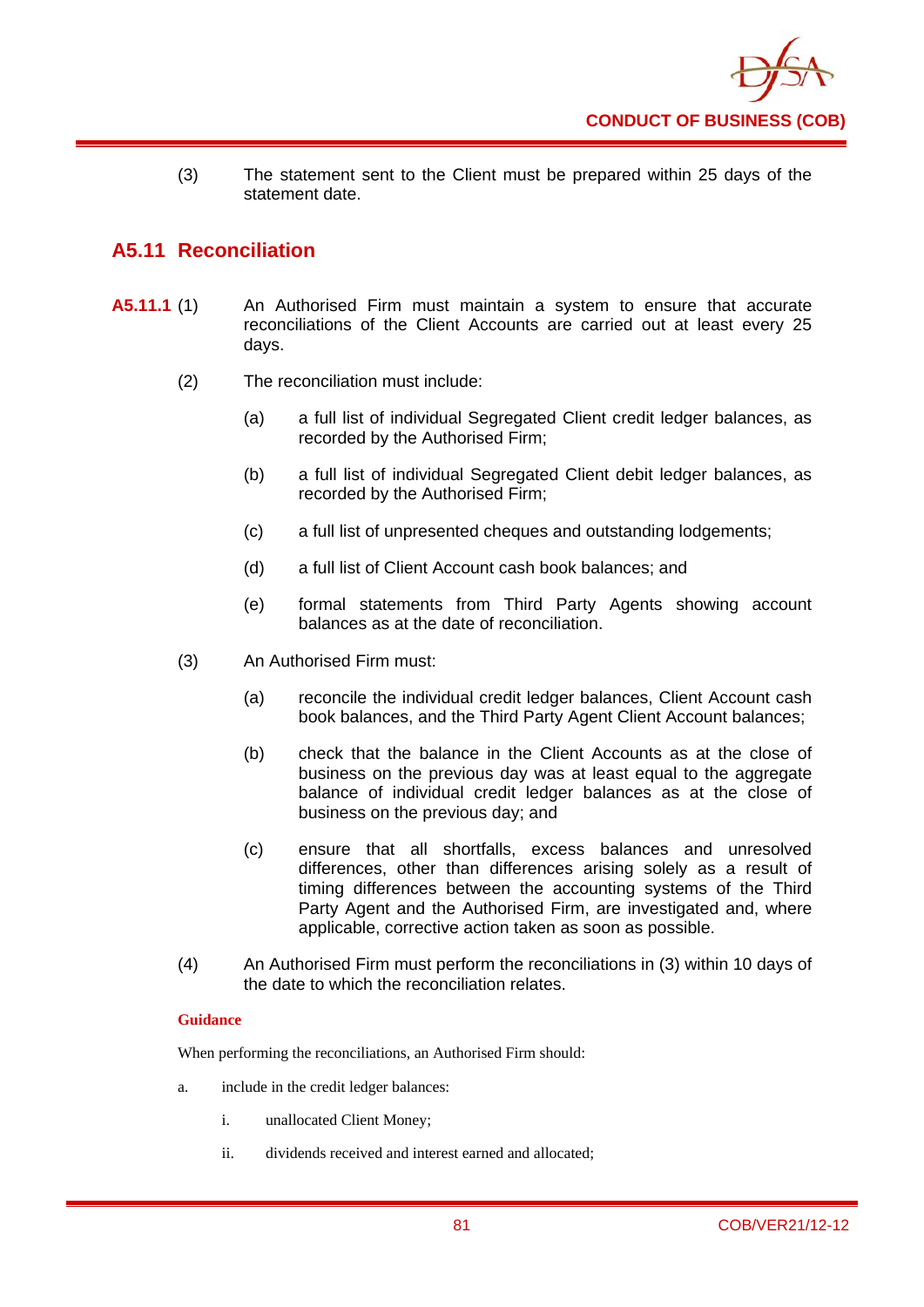

- iii. sale proceeds which have been received by the Authorised Firm and the Client has delivered the Investments or the Authorised Firm holds or controls the Investment; and
- iv. Money paid by the Client in respect of a purchase where the Authorised Firm has not remitted the Money to the counterparty or delivered the Investment to the Client; and
- b. deduct from the credit ledger balances:
	- i. Money owed by the client in respect of unpaid purchases by or for the Client if delivery of those Investments has been made to the Client; and
	- ii. Money remitted to the Client in respect of sales transactions by or for the Client if the Client has not delivered the Investments.
- **A5.11.2** An Authorised Firm must ensure that the process of reconciliation does not give rise to a conflict of interest.

When performing reconciliations, an Authorised Firm should maintain a clear separation of duties to ensure that an employee with responsibility for operating Client Accounts, or an employee that has the authority to make payments, does not perform the reconciliations under Rule A5.11.1

- **A5.11.3** (1) Reconciliation performed in accordance with Rule A5.11.1 must be reviewed by a member of the Authorised Firm who has adequate seniority.
	- (2) The individual referred to in (1) must provide a written statement confirming the reconciliation has been undertaken in accordance with the requirements of this section.
- **A5.11.4** The Authorised Firm must notify the DFSA where there has been a material discrepancy with the reconciliation which has not been rectified.

### **Guidance**

A material discrepancy includes discrepancies which have the cumulative effect of being material, such as longstanding discrepancies.

## **A5.12 Auditor's reporting requirements**

### **Guidance**

In accordance with GEN chapter 8, an Authorised Firm which holds Client Money for Segregated Clients must arrange for a Client Money Auditor's Report to be submitted to the DFSA on an annual basis.

## **A5.13 Client money distribution rules**

**A5.13.1** This section is referred to as the Client Money Distribution Rules and to the extent that these Rules are inconsistent with part 4.13 of the Insolvency Regulations, these Rules will prevail.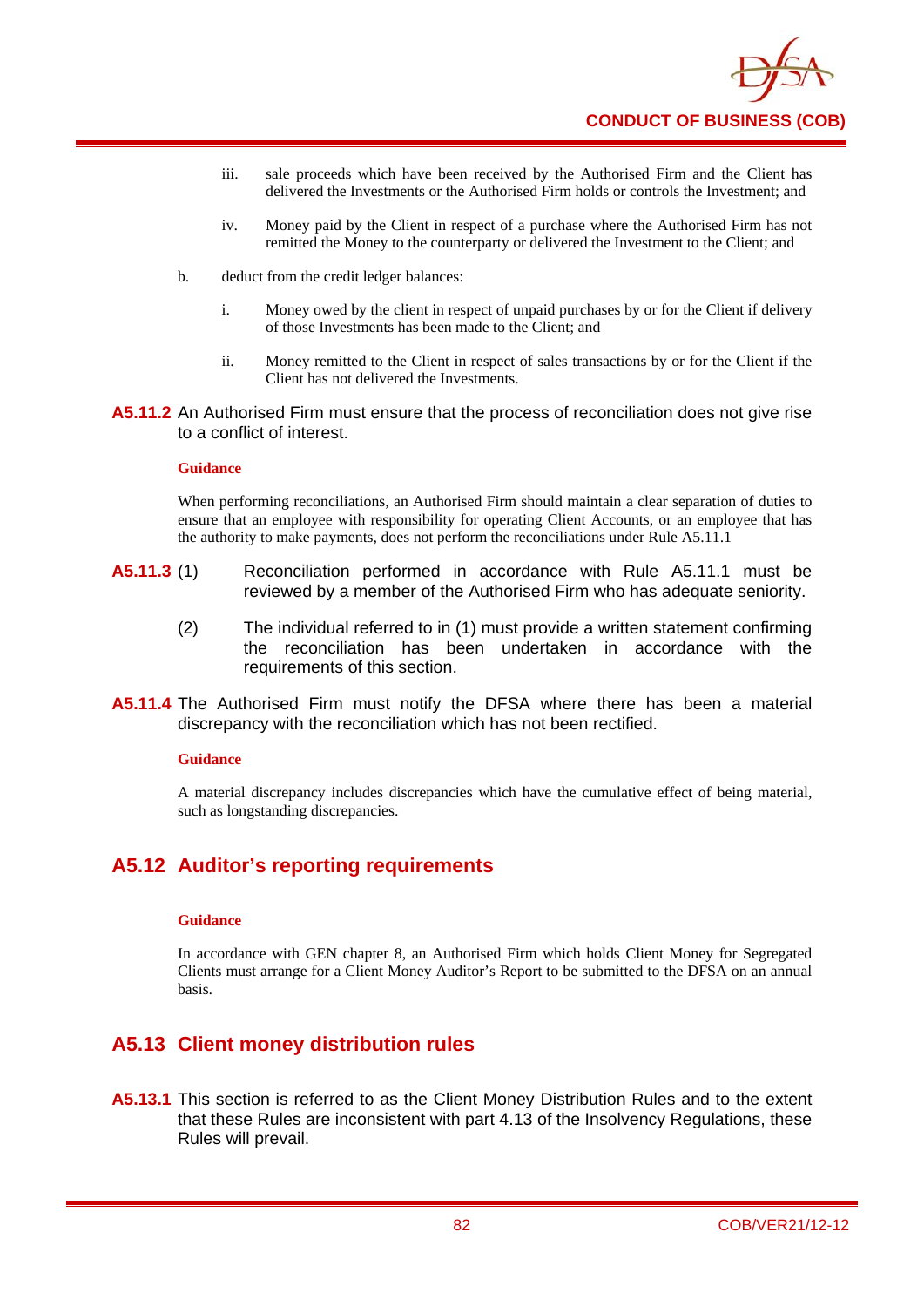

- **A5.13.2** Following a Distribution Event, the Authorised Firm must distribute Money in the following order of priorities:
	- (a) firstly, in relation to Client Money held in a Client Account on behalf of Segregated Clients, claims relating to that Money must be paid to each Segregated Client in full or, where insufficient funds are held in a Client Account, proportionately, in accordance with each Segregated Client's valid claim over that Money;
	- (b) secondly, where the amount of Client Money in a Client Account is insufficient to satisfy the claims of Segregated Clients in respect of that Money, or not being immediately available to satisfy such claims, all other Money held by the Authorised Firm must be used to satisfy any outstanding amounts remaining payable to Segregated Clients but not satisfied from the application of (a) above;
	- (c) thirdly, upon resolution of claims in relation to Segregated Clients, any Money remaining with the Authorised Firm must be paid to each Client in full or, where insufficient funds are held by the Authorised Firm, proportionately, in accordance with each Client's valid claim over that Money; and
	- (d) fourthly, upon satisfaction of all claims in (a), (b) and (c) above, in the event of:
		- (i) the appointment of a liquidator, receiver or administrator, or trustee in bankruptcy over the Authorised Firm, payment must be made accordance with the Insolvency Law 2004; or
		- (ii) all other Distribution Events, payment must be made in accordance with the direction of the DFSA.

A Segregated Client would not have a valid claim over Client Money held in a Client Account if that Client Account was not established to hold Client Money for that Client.

**A5.13.3** Following a Distribution Event, an Authorised Firm must sell all Collateral and use the proceeds of the sale to satisfy claims made in accordance with Rule A5.13.2

# **A5.14 Failure to comply with this appendix**

**A5.14.1** An Authorised Firm which becomes aware that it does not comply with any Rule in this appendix must, within one day, give notice of that fact to the DFSA.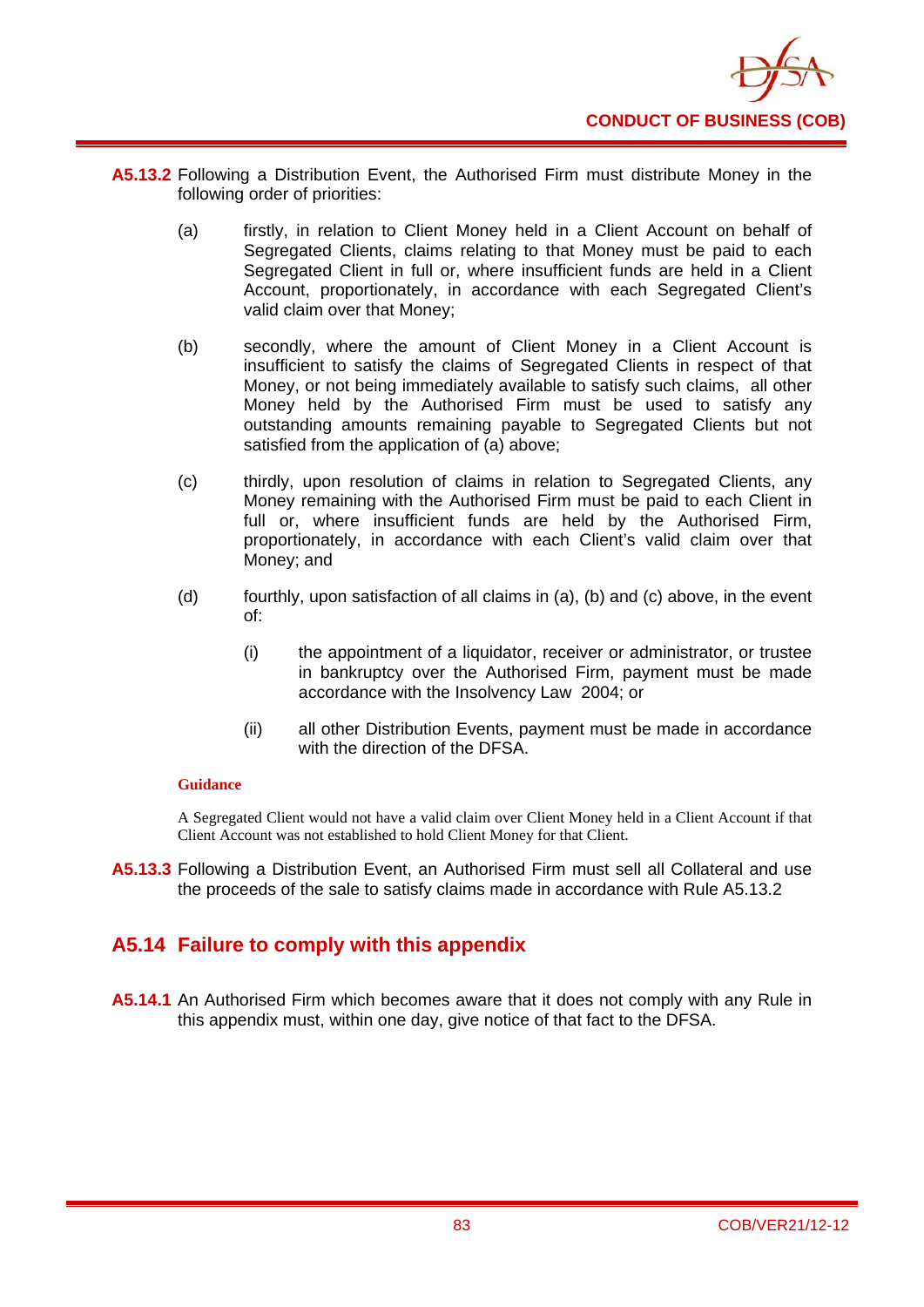

# **APP6 SAFE CUSTODY PROVISIONS**

## **A6.1 Application**

**A6.1.1** This appendix applies to an Authorised Firm in accordance with Rule 6.13.3.

## **A6.2 General requirements**

- **A6.2.1** The provisions of this appendix are referred to as the Safe Custody Provisions.
- **A6.2.2** An Authorised Firm must:
	- (a) comply with the Safe Custody Provisions; and
	- (b) have adequate systems and controls in place to be able to evidence compliance with the Safe Custody Provisions.

# **A6.3 Recording, registration and holding requirements**

- **A6.3.1** An Authorised Firm which Provides Custody or holds or controls Client Investments must ensure that Safe Custody Investments are recorded, registered and held in an appropriate manner to safeguard and control such property.
- **A6.3.2** Subject to Rule A6.4.1, an Authorised Firm which Provides Custody or holds or controls Client Investments must record, register and hold Safe Custody Investments separately from its own Investments.

# **A6.4 Client accounts in relation to Client Investments**

- **A6.4.1** An Authorised Firm which Provides Custody or holds or controls Client Investments must register or record all Safe Custody Investments in the legal title of:
	- (a) a Client Account; or
	- (b) the Authorised Firm where, due to the nature of the law or market practice, it is not feasible to do otherwise.
- **A6.4.2** A Client Account in relation to Client Investments is an account which:
	- (a) is held with a Third Party Agent or by an Authorised Firm which is authorised under its Licence to provide Custody;
	- (b) is established to hold Client Assets;
	- (c) when held by a Third Party Agent, is maintained in the name of;
		- (i) if a Domestic Firm, the Authorised Firm; or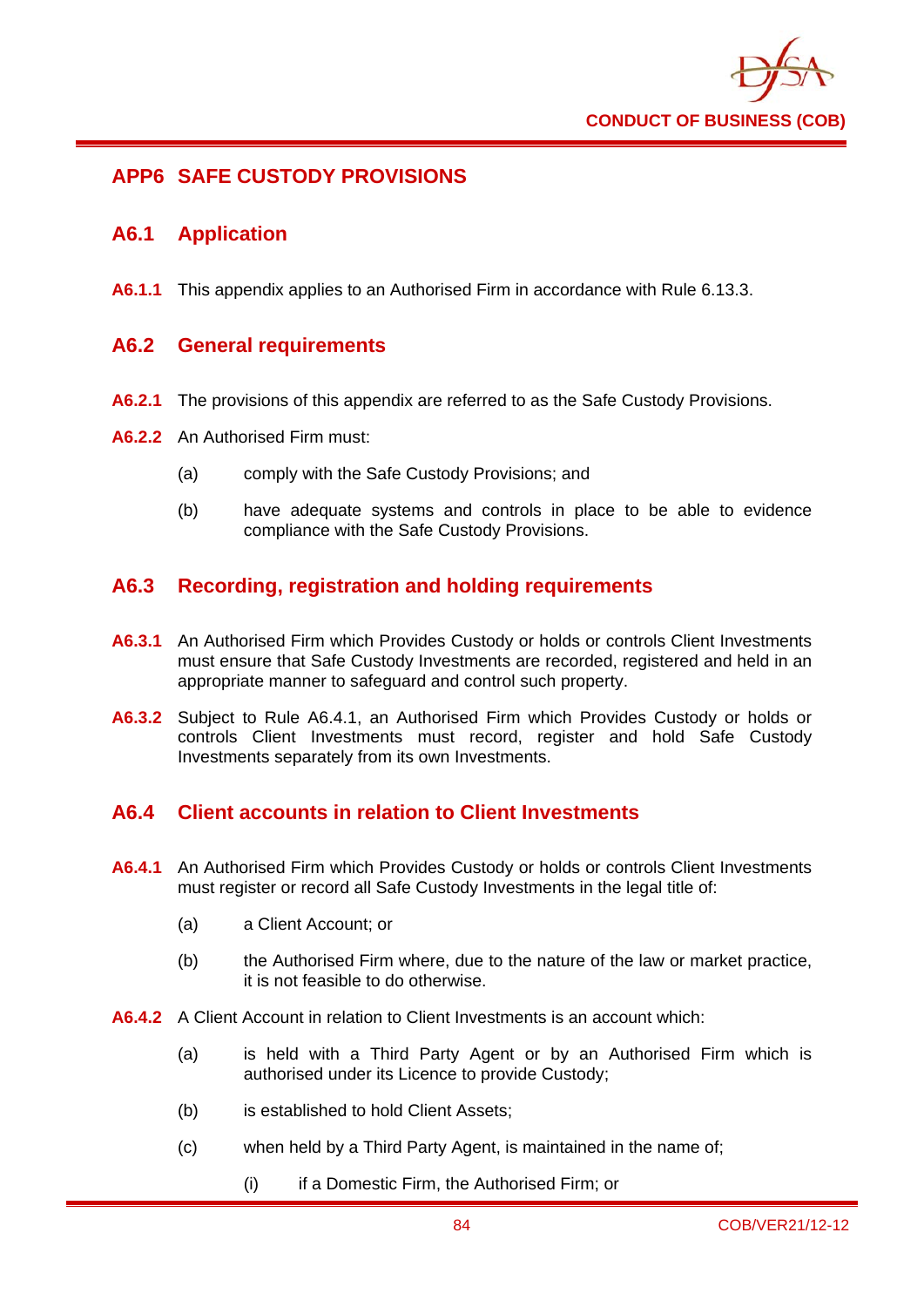

- (ii) if not a Domestic Firm, a Nominee Company controlled by the Authorised Firm; and
- (d) includes the words 'Client Account' in its title.
- **A6.4.3** (1) An Authorised Firm must maintain a master list of all Client Accounts.
	- (2) The master list must detail:
		- (a) the name of the account;
		- (b) the account number;
		- (c) the location of the account;
		- (d) whether the account is currently open or closed; and
		- (e) the date of opening or closure.
	- (3) The details of the master list must be documented and maintained for a minimum period of six years following the closure of an account.

- 1. An Authorised Firm may record, register or hold a Client's Investment in a Client Account solely for that Client. Alternatively, an Authorised Firm may choose to pool that Client's Investment in a Client Account containing Investments of more than one Client.
- 2. The purpose of recording, registering or holding Investments in a Client Account is to ensure that Investments belonging to Clients are readily identifiable from Investments belonging to the Authorised Firm such that, following a Distribution Event, any subsequent distribution of Investments may be made in proportion to each Client's valid claim over those Investments.
- 3. Following a Distribution Event, a Client may not have a valid claim over Investments registered, recorded or held in a Client Account if that Client Account was not established to register, record or hold Investments for that Client or a pool of Clients of which that Client was a part.
- **A6.4.4** An Authorised Firm must not use a Client's Safe Custody Investment for its own purpose or that of another Person without that Client's prior written permission.
- **A6.4.5** An Authorised Firm which intends to use a Client's Safe Custody Investments for its own purpose or that of another Person, must have systems and controls in place to ensure that:
	- (a) it obtains that Client's prior written permission;
	- (b) adequate records are maintained to protect Safe Custody Investments which are applied as collateral or used for stock lending activities;
	- (c) the equivalent assets are returned to the Client Account of the Client; and
	- (d) the Client is not disadvantaged by the use of his Safe Custody Investments.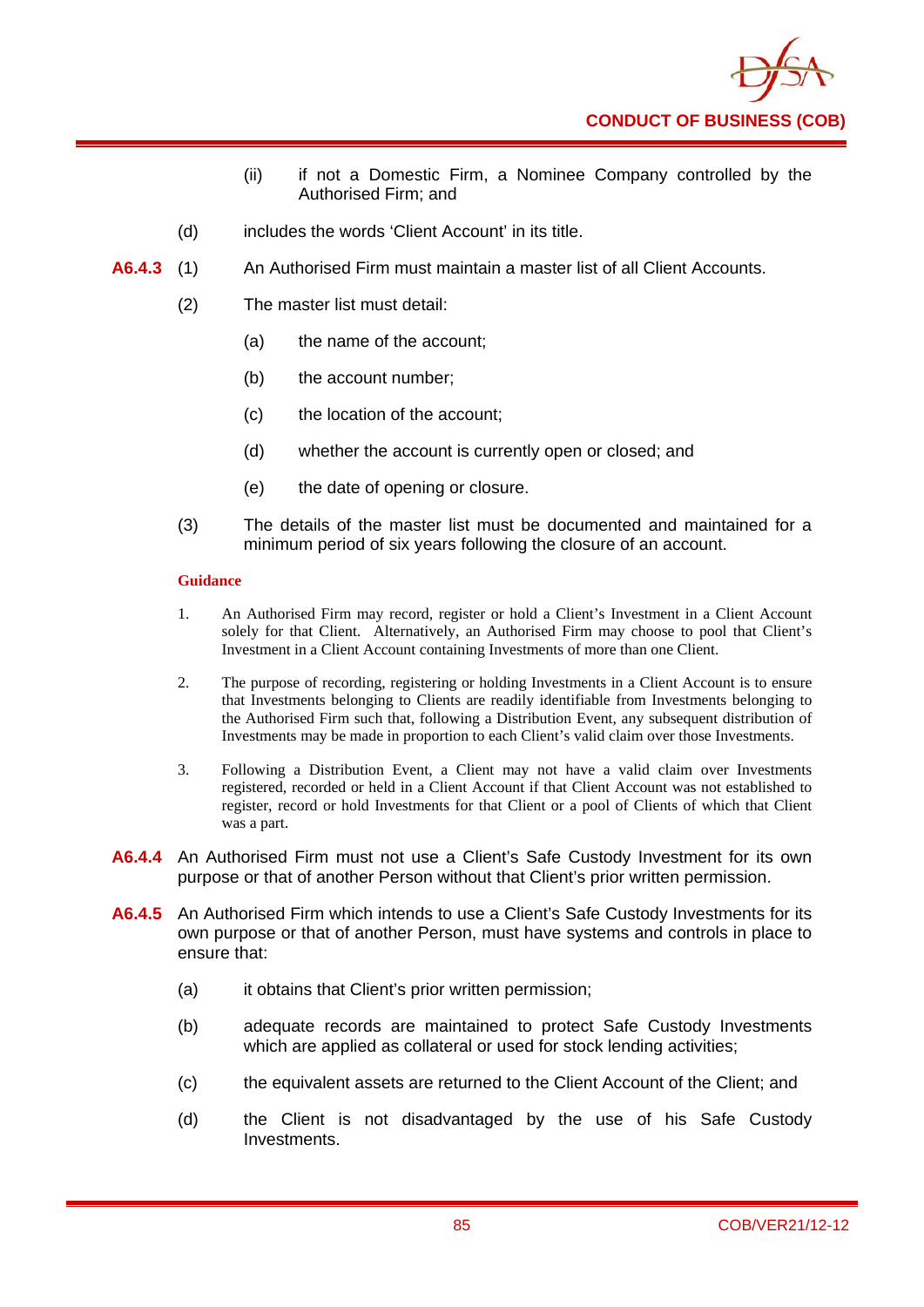

## **A6.5 Holding or arranging custody with third party agents**

- **A6.5.1** (1) Before an Authorised Firm holds a Safe Custody Investment with a Third Party Agent or Arranges Custody through a Third Party Agent, it must undertake an assessment of that Third Party Agent and have concluded on reasonable grounds that the Third Party Agent is suitable to hold those Safe Custody Investments.
	- (2) An Authorised Firm must have systems and controls in place to ensure that the Third Party Agent remains suitable.
	- (3) When assessing the suitability of the Third Party Agent, the Authorised Firm must ensure that the Third Party Agent will provide protections equivalent to the protections conferred in this appendix.
- **A6.5.2** An Authorised Firm must be able to demonstrate to the DFSA's satisfaction the grounds upon which the Authorised Firm considers the Third Party Agent to be suitable to hold Safe Custody Investments.

### **Guidance**

When assessing the suitability of a Third Party Agent, an Authorised Firm should have regard to:

- a. its credit rating;
- b. its capital and financial resources in relation to the amount of Safe Custody Investments held;
- c. the insolvency regime of the jurisdiction in which it is located;
- d. its arrangements for holding the Investments;
- e. its regulatory status, expertise, reputation and history;
- f. its Group structure;
- g. its use of agents and service providers; and
- h. any other activities of the agent.

# **A6.6 Safe custody agreements with third party agents**

- **A6.6.1** Before an Authorised Firm passes, or permits to be passed, Safe Custody Investments to a Third Party Agent it must have procured a written acknowledgement from the Third Party Agent stating:
	- (a) that the title of the account sufficiently distinguishes that account from any account containing Investments belonging to the Authorised Firm, and is in the form requested by the Authorised Firm;
	- (b) that the Client Investment will only be credited and withdrawn in accordance with the instructions of the Authorised Firm;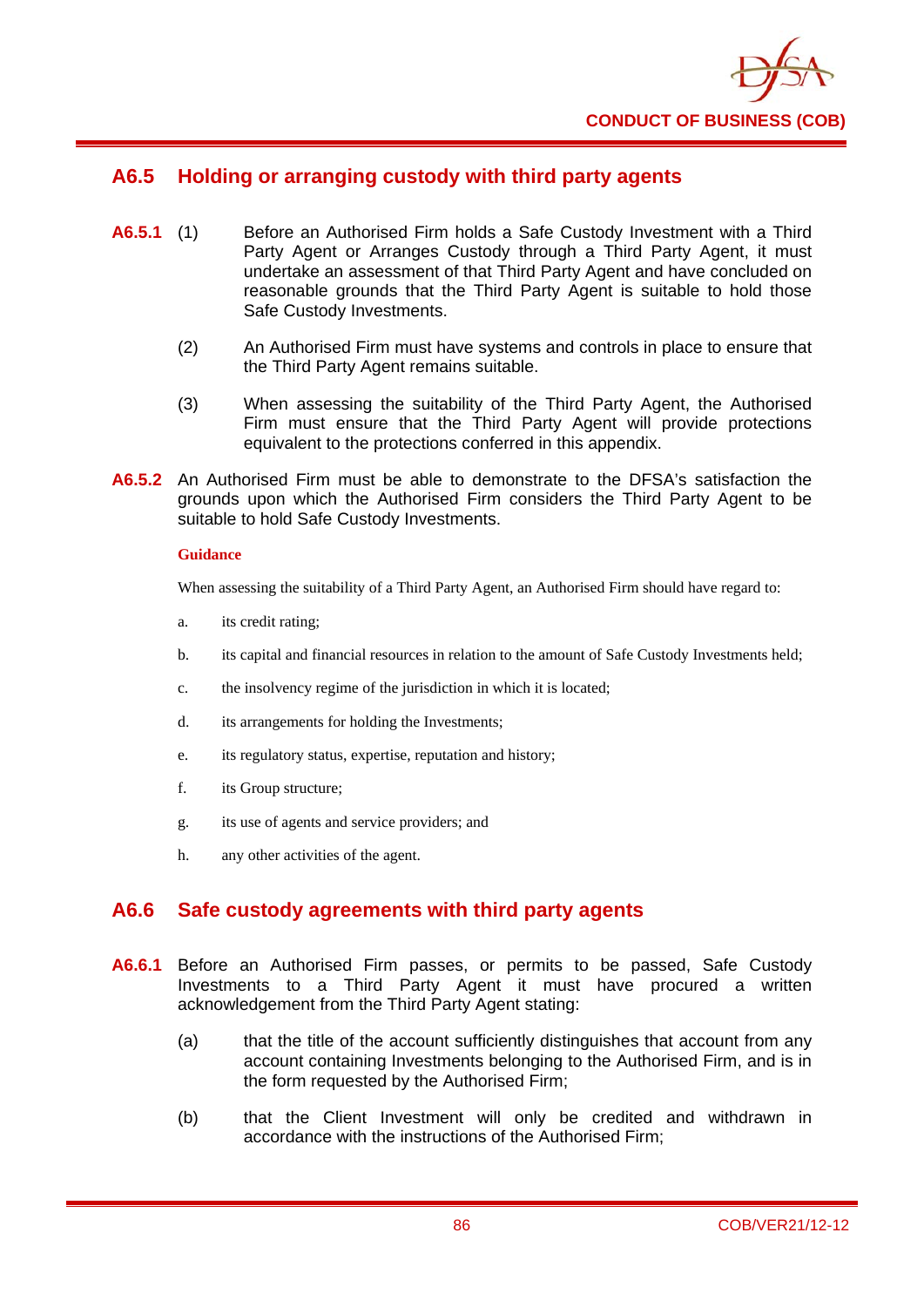

- (c) that the Third Party Agent will hold Client Investments separately from assets belonging to the Third Party Agent;
- (d) the arrangements for recording and registering Client Investments, claiming and receiving dividends and other entitlements and interest and the giving and receiving of instructions;
- (e) that the Third Party Agent will deliver a statement to the Authorised Firm (including the frequency of such statement), which details the Client Investments deposited to the account;
- (f) that all Investments standing to the credit of the account are held by the Authorised Firm as agent and that the Third Party Agent is not entitled to combine the account with any other account or to exercise any charge, mortgage, lien, right of set-off or counterclaim against Investments in that account in respect of any sum owed to it on any other account of the Authorised Firm; and
- (g) the extent of liability of the Third Party Agent in the event of default.
- **A6.6.2** (1) An Authorised Firm must maintain records of all Safe Custody Agreements and any instructions given by the Authorised Firm to the Third Party Agent under the terms of the agreement.
	- (2) The records must be maintained for at least of six years.

## **A6.7 Client disclosure**

- **A6.7.1** (1) Before an Authorised Firm Arranges Custody for a Client it must disclose to that Client, if applicable, that the Client's Safe Custody Investments may be held in a jurisdiction outside the DIFC and the market practices, insolvency and legal regime applicable in that jurisdiction may differ from the regime applicable in the DIFC.
	- (2) Before an Authorised Firm Provides Custody for a Client it must disclose to the Client on whose behalf the Safe Custody Investments will be held:
		- (a) a statement that the Client is subject to the protections conferred by the Safe Custody Provisions;
		- (b) the arrangements for recording and registering Safe Custody Investments, claiming and receiving dividends and other entitlements and interest and the giving and receiving instructions relating to those Safe Custody Investments;
		- (c) the obligations the Authorised Firm will have to the Client in relation to exercising rights on behalf of the Client;
		- (d) the basis and any terms governing the way in which Safe Custody Investments will be held, including any rights which the Authorised Firm may have to realise Safe Custody Investments held on behalf of the Client in satisfaction of a default by the Client;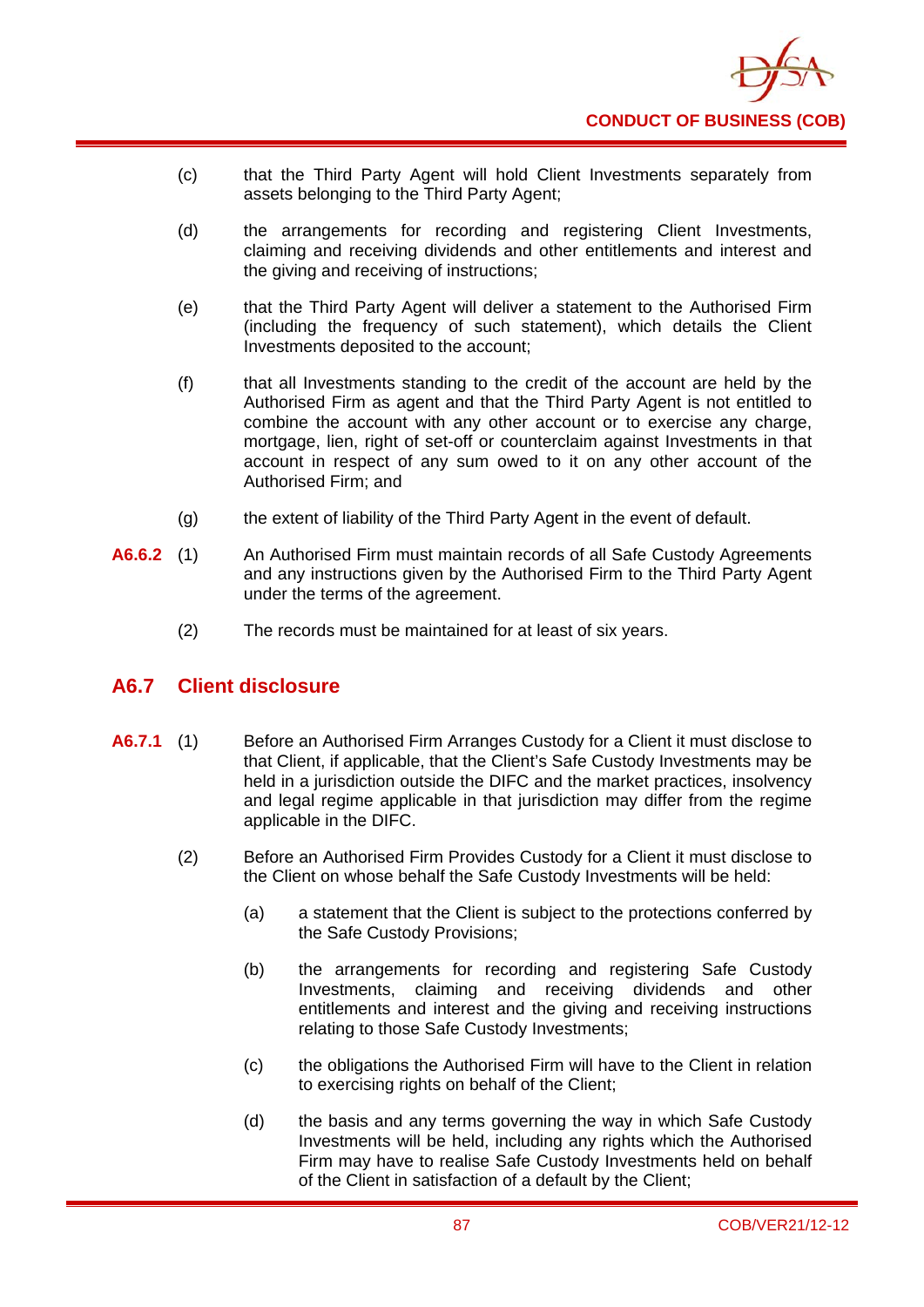

- (e) the method and frequency upon which the Authorised Firm will report to the Client in relation to his Safe Custody Investments;
- (f) if applicable, a statement that the Authorised Firm intends to mix Safe Custody Investments with those of other Clients;
- (g) if applicable, a statement that the Client's Safe Custody Investments may be held in a jurisdiction outside the DIFC and the market practices, insolvency and legal regime applicable in that jurisdiction may differ from the regime applicable in the DIFC;
- (h) if applicable, a statement that the Authorised Firm holds or intends to hold Safe Custody Investments in a Client Account with a Third Party Agent which is in the same Group as the Authorised Firm; and
- (i) the extent of the Authorised Firm's liability in the event of default by a Third Party Agent.

## **A6.8 Client reporting**

- **A6.8.1** (1) An Authorised Firm which Provides Custody or which holds or controls Client Investments for a Client must send a statement to a Retail Client at least every six months or in the case of a Professional Client at other intervals as agreed in writing with the Professional Client.
	- (2) The statement must include:
		- (a) a list of that Client's Safe Custody Investments as at the date of reporting;
		- (b) a list of that Client's Collateral and the market value of that Collateral as at the date of reporting; and
		- (c) details of any Client Money held by the Authorised Firm as at the date of reporting.
	- (3) The statement sent to the Client must be prepared within 25 business days of the statement date.

## **A6.9 Reconciliation**

- **A6.9.1** An Authorised Firm must:
	- (a) at least every 25 business days, reconcile its records of Client Accounts held with Third Party Agents with monthly statements received from those Third Party Agents;